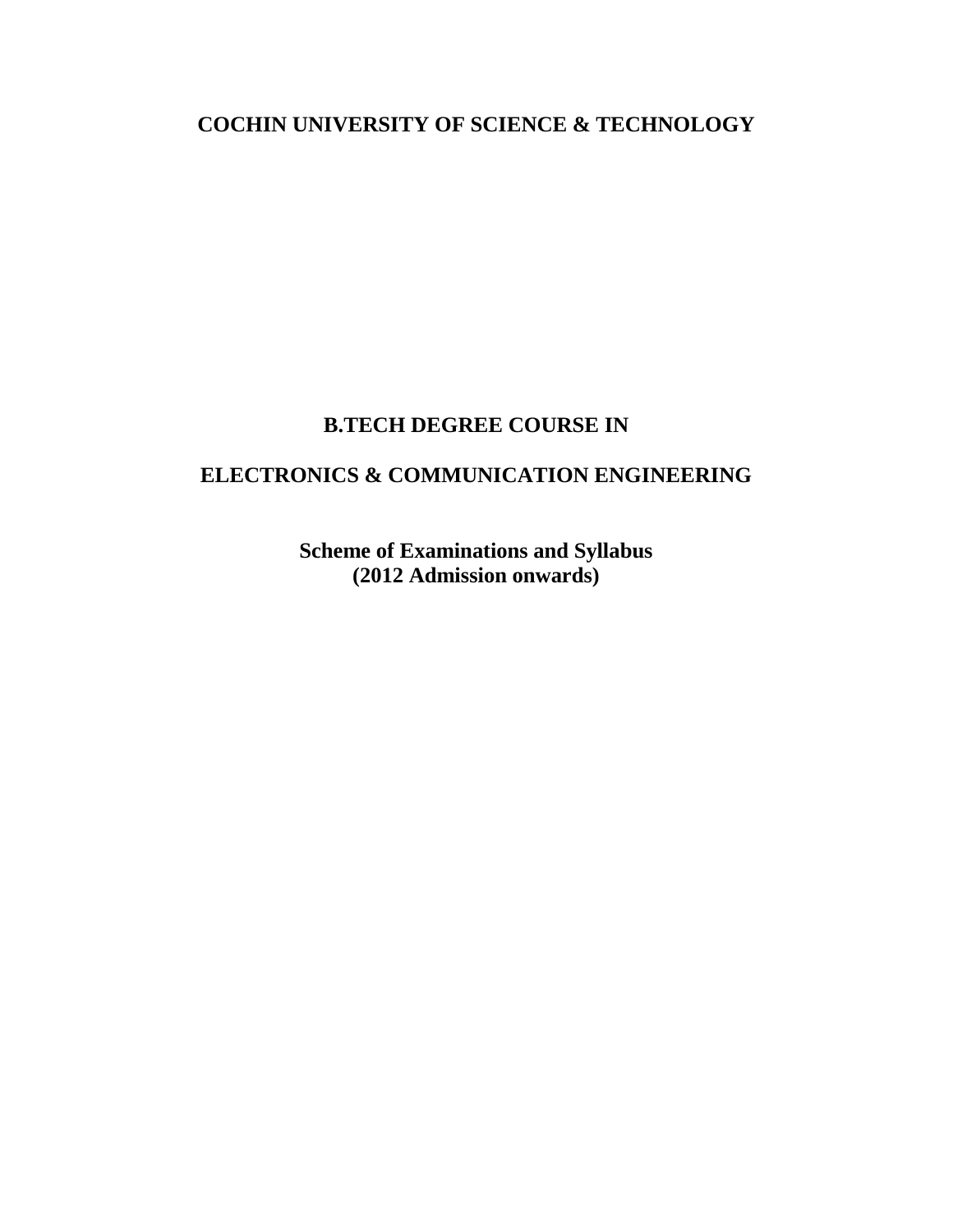# **B.TECH DEGREE COURSE IN ELECTRONICS & COMMUNICATION ENGINEERING**

# **Scheme of Examinations (2012 Admission onwards)**

**SEMESTER I&II** (Common to all branches)

| Code No.          | Subject                                                     | Hrs/w<br>k     | T<br>Hrs/<br>wk          | P<br>Hrs/<br>wk | $\mathcal{C}$ | Int | Univ | Total |
|-------------------|-------------------------------------------------------------|----------------|--------------------------|-----------------|---------------|-----|------|-------|
| 1101              | Engineering Mathematics -I                                  | 2              | 1                        |                 | 4             | 50  | 100  | 150   |
| 1102              | <b>Engineering Physics</b>                                  | 3              |                          |                 | 4             | 50  | 100  | 150   |
| 1103              | Engineering Chemistry                                       | 3              |                          |                 | 4             | 50  | 100  | 150   |
| 1104              | <b>Engineering Mechanics</b>                                | 3              |                          |                 | 5             | 50  | 100  | 150   |
| 1105              | <b>Engineering Graphics</b>                                 |                | $\overline{\phantom{a}}$ | 3               | 5             | 50  | 100  | 150   |
| 1106              | Basic Civil and Mechanical Engineering                      | $\overline{2}$ |                          |                 | 4             | 50  | 100  | 150   |
| 1107              | Basic Electrical Engineering and<br>Electronics             | $\overline{2}$ |                          |                 | 4             | 50  | 100  | 150   |
| 1108              | <b>Computer Programming</b>                                 |                |                          |                 | 4             | 50  | 100  | 150   |
| 1109              | <b>Environmental Studies and Technical</b><br>Communication | $2*$           |                          |                 | 3             | 50  | 100  | 150   |
| 11 L1             | <b>Electrical and Mechanical Workshop</b>                   |                | ۰                        | 3               | 4             | 100 |      | 100   |
| 11 L <sub>2</sub> | <b>Computer Programming Laboratory</b>                      |                | ۰                        | $\overline{2}$  | 2             | 100 |      | 100   |
| 11 L <sub>3</sub> | Language Laboratory                                         |                | -                        |                 |               | 100 |      | 100   |
|                   | <b>TOTAL</b>                                                | 19             | $\overline{2}$           | 9               | 44            |     |      |       |

*\* 1 hour / week each for Environmental Studies and Technical Communication.*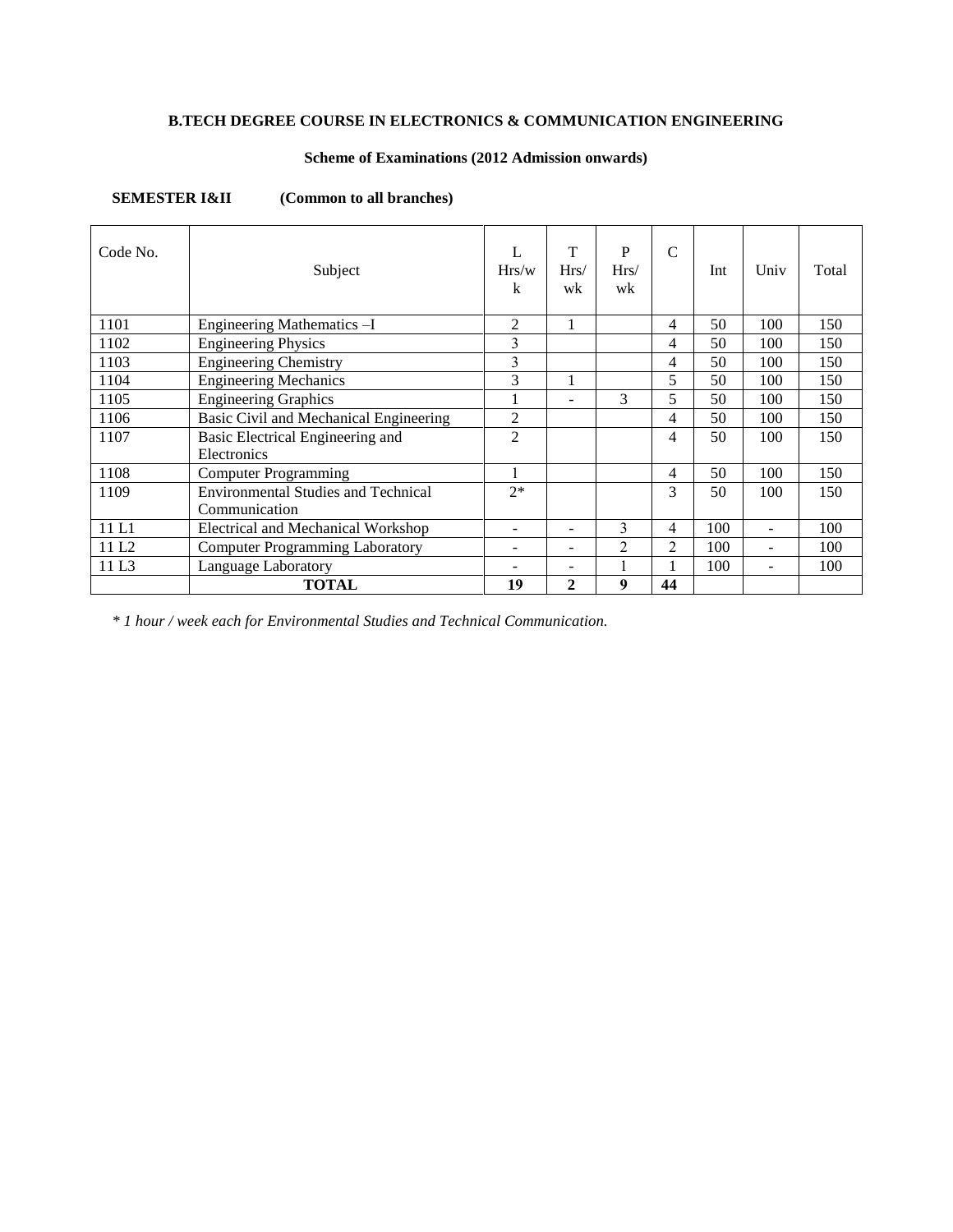# **SEMESTER III**

| Course Code                                       | <b>Subject</b>                        | L<br>Hrs/<br>Wk | $\boldsymbol{T}$<br>Hrs/<br>Wk | $\boldsymbol{P}$<br>Hrs/<br>Wk | <b>Credit</b> | <i>Internal</i> | <i>Univers</i><br>ity | <b>T</b> otal |
|---------------------------------------------------|---------------------------------------|-----------------|--------------------------------|--------------------------------|---------------|-----------------|-----------------------|---------------|
| CE/CS/EB/EC<br>/EE/EI/FT/IT/<br><b>ME/SE 1301</b> | Engineering Mathematics-II            | 3               | 1                              | $\Omega$                       | 3             | 50              | 100                   | 150           |
| EC 1302                                           | Probability and Random Process        | 3               |                                | $\Omega$                       | 3             | 50              | 100                   | 150           |
| <b>EC/EI 1303</b>                                 | <b>Network Theory</b>                 | 3               |                                | $\Omega$                       | 3             | 50              | 100                   | 150           |
| <b>EB/EC1304</b>                                  | <b>Digital Electronics</b>            | 3               |                                | $\Omega$                       | 3             | 50              | 100                   | 150           |
| <b>EC/EI 1305</b>                                 | <b>Solid State Electronics</b>        | 3               |                                | $\Omega$                       | 3             | 50              | 100                   | 150           |
| <b>EC/EI 1306</b>                                 | Electronic Circuits I                 | 3               |                                | $\Omega$                       | 3             | 50              | 100                   | 150           |
| <b>EC/EI 13L1</b>                                 | <b>Basic Electronics Laboratory</b>   | $\Omega$        | $\Omega$                       | 3                              | 2             | 100             |                       | 100           |
| EC/EI 13L2                                        | <b>Digital Electronics Laboratory</b> | $\Omega$        | $\Omega$                       | 3                              | 2             | 100             |                       | 100           |
| <b>TOTAL</b>                                      |                                       |                 | 6                              | 6                              | 22            |                 |                       |               |

# **SEMESTER IV**

| Course Code                                       | <b>Subject</b>                                   | L<br>Hrs/<br>Wk | $\boldsymbol{T}$<br>Hrs/<br>Wk | P<br>Hrs/<br>Wk | <b>Credit</b> | <i>Internal</i> | <b><i>Univer</i></b><br>sity | <b>T</b> otal |
|---------------------------------------------------|--------------------------------------------------|-----------------|--------------------------------|-----------------|---------------|-----------------|------------------------------|---------------|
| CE/CS/EB/EC<br>/EE/EI/FT/IT/<br><b>ME/SE 1401</b> | Engineering Mathematics -III                     | 3               | 1                              | $\Omega$        | 3             | 50              | 100                          | 150           |
| EC1402                                            | Microprocessors: Architecture<br>And Programming | 3               |                                | $\Omega$        | 3             | 50              | 100                          | 150           |
| <b>EC/EI 1403</b>                                 | Electronic Circuits II                           | 3               |                                | 0               | 3             | 50              | 100                          | 150           |
| <b>EC/EI 1404</b>                                 | Signals and Systems                              | 3               |                                | $\Omega$        | 3             | 50              | 100                          | 150           |
| EC1405                                            | Communication Engineering I                      | 3               |                                | $\Omega$        | 3             | 50              | 100                          | 150           |
| EC1406                                            | Digital System Design                            | 3               |                                | $\Omega$        | 3             | 50              | 100                          | 150           |
| EC14L1                                            | Microprocessor Laboratory                        | $\Omega$        | $\Omega$                       | 3               | 2             | 100             |                              | 100           |
| EC14L2                                            | Electronic Circuits Laboratory I                 | $\Omega$        | $\Omega$                       | 3               | 2             | 100             |                              | 100           |
| <b>TOTAL</b>                                      |                                                  | 18              | 6                              | 6               | 22            |                 |                              |               |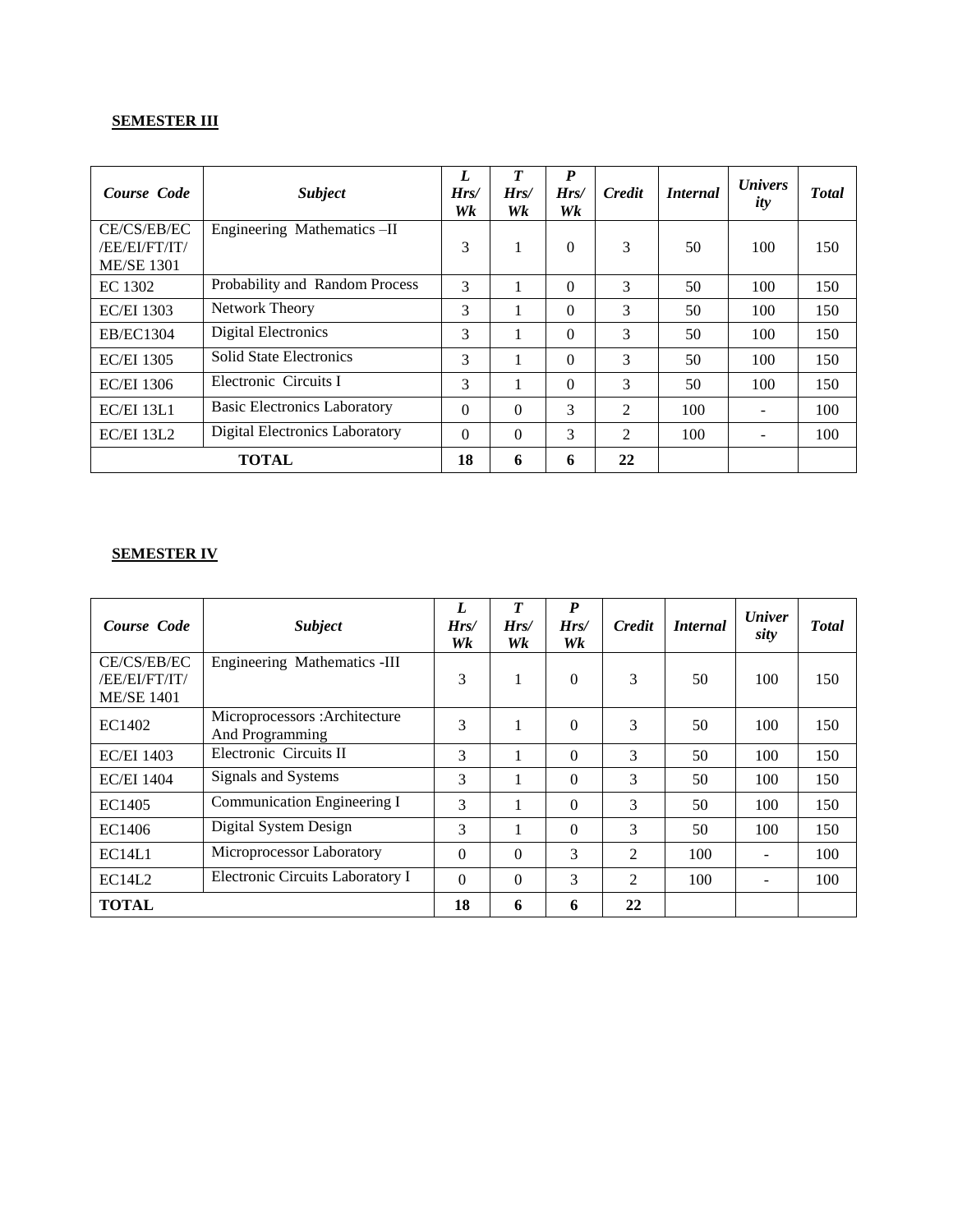# **SEMESTER V**

| Course Code                        | <b>Subject</b>                    | L<br>Hrs/<br>Wk | $\boldsymbol{T}$<br>Hrs/<br>Wk | $\boldsymbol{P}$<br>Hrs/<br>Wk | <b>Credit</b> | <i>Internal</i> | <b><i>Univer</i></b><br>sity | <b>Total</b> |
|------------------------------------|-----------------------------------|-----------------|--------------------------------|--------------------------------|---------------|-----------------|------------------------------|--------------|
| CE/CS/EB/EC                        | Engineering Mathematics - IV      |                 |                                |                                |               |                 |                              |              |
| /EE/EI/FT/IT/<br><b>ME/SE 1501</b> |                                   | 3               |                                | $\Omega$                       | 3             | 50              | 100                          | 150          |
| EC1502                             | <b>Electromagnetic Theory</b>     | 3               |                                | 0                              | 3             | 50              | 100                          | 150          |
| EC1503                             | <b>Embedded Systems</b>           | 3               |                                | 0                              | 3             | 50              | 100                          | 150          |
| EC1504                             | Communication Engineering II      | 3               |                                | 0                              | 3             | 50              | 100                          | 150          |
| <b>EC/EI 1505</b>                  | Analog & Integrated Circuits      | 3               |                                | 0                              | 3             | 50              | 100                          | 150          |
| <b>EC/EI 1506</b>                  | <b>Digital Signal Processing</b>  | 3               |                                | 0                              | 3             | 50              | 100                          | 150          |
| EC15L1                             | Mini Project                      | $\Omega$        | $\Omega$                       | 3                              | 2             | 100             |                              | 100          |
| EC15L2                             | Electronic Circuits Laboratory II | $\Omega$        | $\Omega$                       | 3                              | 2             | 100             |                              | 100          |
| <b>TOTAL</b>                       |                                   | 18              | 6                              | 6                              | 22            |                 |                              |              |

# **SEMESTER VI**

| Course<br>Code | <b>Subject</b>                                        | L<br><b>Hrs</b><br>/W<br>k | $\boldsymbol{T}$<br>Hrs/Wk | P<br><b>Hrs</b><br>/W<br>k | Credi<br>ı | <i>Internal</i> | <i>Univers</i><br>ity | <b>T</b> otal |
|----------------|-------------------------------------------------------|----------------------------|----------------------------|----------------------------|------------|-----------------|-----------------------|---------------|
| EC1601         | <b>Electronic Measurements And</b><br>Instrumentation | 3                          | 1                          | $\Omega$                   | 3          | 50              | 100                   | 150           |
| EC1602         | Microwave Techniques and Devices                      | 3                          |                            | $\Omega$                   | 3          | 50              | 100                   | 150           |
| EC1603         | <b>VLSI</b> Design                                    | 3                          |                            | $\Omega$                   | 3          | 50              | 100                   | 150           |
| EC1604         | Communication Engineering III                         | 3                          |                            | $\Omega$                   | 3          | 50              | 100                   | 150           |
| EC1605         | Control Systems Engineering                           | 3                          |                            | $\Omega$                   | 3          | 50              | 100                   | 150           |
| <b>EC1606E</b> | Elective I                                            | 3                          |                            | $\Omega$                   | 3          | 50              | 100                   | 150           |
| EC16L1         | <b>DSP</b> Laboratory                                 | $\Omega$                   | $\Omega$                   | 3                          | 2          | 100             |                       | 100           |
| <b>EC16L2</b>  | Communication Laboratory I                            | $\Omega$                   | $\Omega$                   | 3                          | 2          | 100             |                       | 100           |
| <b>TOTAL</b>   |                                                       | 18                         | 6                          | 6                          | 22         |                 |                       |               |

# **EC1606E - Elective I**

| <b>EC1606 E1</b>     | <b>Optical Fiber Communication</b> |
|----------------------|------------------------------------|
| <b>EC/EI 1606 E2</b> | <b>Digital Image Processing</b>    |
| <b>EC1606 E3</b>     | <b>Hardware Modelling</b>          |
| <b>EC/EI 1606E4</b>  | <b>Nano Electronics</b>            |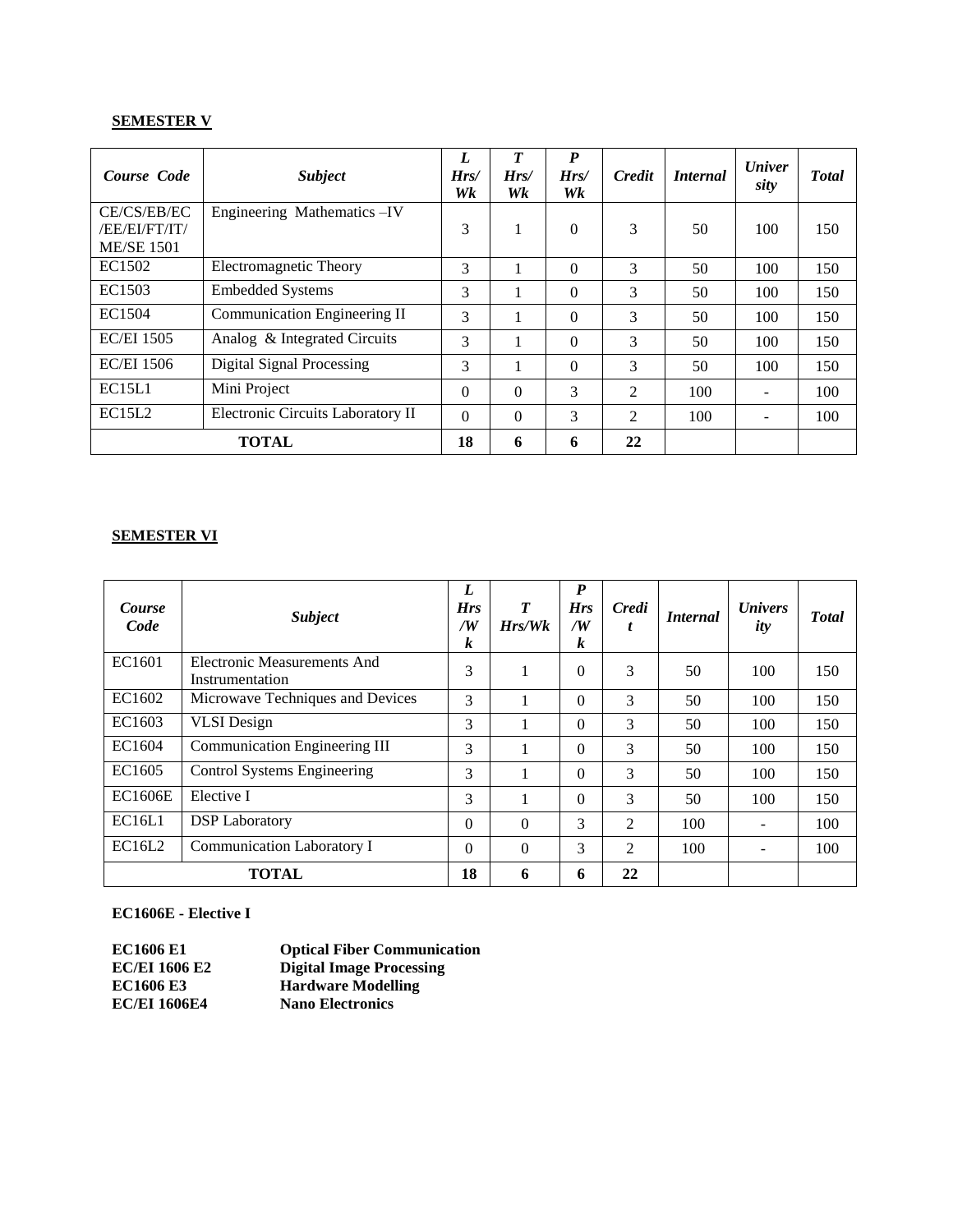# **SEMESTER VII**

| Course<br>Code        | <b>Subject</b>                            | L<br>Hrs/<br>Wk | T<br>Hrs/<br>Wk | $\boldsymbol{P}$<br>Hrs/<br>Wk | <b>Credit</b>  | <i>Internal</i> | <b><i>Univer</i></b><br>sity | <b>Total</b> |
|-----------------------|-------------------------------------------|-----------------|-----------------|--------------------------------|----------------|-----------------|------------------------------|--------------|
| CS/EB/EC/<br>EE/EI/IT | Industrial Organisation and<br>Management | 3               | 1               | $\Omega$                       | 3              | 50              | 100                          | 150          |
| 1701<br>EC1702        | Antennas and Wave Propagation             | 3               | 1               | $\Omega$                       | 3              | 50              | 100                          | 150          |
| EC1703                | <b>Electronic Product Design</b>          | 3               |                 | $\Omega$                       | 3              | 50              | 100                          | 150          |
| EC1704                | <b>Power Electronics</b>                  | 3               | 1               | $\Omega$                       | 3              | 50              | 100                          | 150          |
| <b>EC1705E</b>        | Elective II                               | 3               |                 | $\Omega$                       | 3              | 50              | 100                          | 150          |
| <b>EC17L1</b>         | <b>Embedded Systems Laboratory</b>        | $\theta$        | $\Omega$        | 3                              | 2              | 100             |                              | 100          |
| <b>EC17L2</b>         | Communication Laboratory II               | $\theta$        | $\Omega$        | 3                              | $\overline{2}$ | 100             |                              | 100          |
| EC17L3                | Project Design                            | $\theta$        | $\Omega$        | 2                              | 1              | 50              |                              | 50           |
| EC17L4                | Seminar                                   | $\Omega$        | $\Omega$        | 2                              | 2              | 50              |                              | 50           |
| <b>TOTAL</b>          |                                           |                 | 5               | 10                             | 22             |                 |                              |              |

**EC 1705E - Elective II**

**EC 1705 E1 EMI/EMC EC 1705 E2 Adaptive Signal Processing EC 1705 E3 Digital Integrated Circuit Design EB/EC** 1705<sub>**E4**</sub>

# **SEMESTER VIII**

| <i>Course</i><br>Code | <b>Subject</b>                           | L<br>Hrs/<br>Wk | T<br>Hrs/<br>Wk | $\boldsymbol{P}$<br>Hrs/<br>Wk | <b>Credit</b> | <i>Internal</i> | <b><i>Univer</i></b><br>sity | <b>T</b> otal |
|-----------------------|------------------------------------------|-----------------|-----------------|--------------------------------|---------------|-----------------|------------------------------|---------------|
| EC1801                | Multimedia Communication Systems         | 3               |                 | $\Omega$                       | 3             | 50              | 100                          | 150           |
| EC1802                | <b>Wireless Communication</b>            | 3               |                 | $\Omega$                       | 3             | 50              | 100                          | 150           |
| EC1803                | Computer Communication $&$<br>Networking | 3               |                 | $\Omega$                       | 3             | 50              | 100                          | 150           |
| <b>EC1804E</b>        | Elective III                             | 3               |                 | $\Omega$                       | 3             | 50              | 100                          | 150           |
| EC18L1                | Project                                  | $\Omega$        | 0               | 14                             | 8             | 300             |                              | 300           |
| <b>EC18L2</b>         | Viva voce                                |                 |                 |                                | $\mathbf{2}$  | ۰               | 100                          | 100           |
|                       | <b>TOTAL</b>                             | 12              | 4               | 14                             | 22            |                 |                              |               |

| EC 1804E - Elective III |                                       |
|-------------------------|---------------------------------------|
| <b>EC 1804 E1</b>       | <b>Computational Electromagnetics</b> |
| <b>EC/EI 1804 E2</b>    | Radar & Navigation                    |
| <b>EC1804 E3</b>        | <b>ASIC Design</b>                    |
| <b>EC/EI 1804 E4</b>    | <b>Neuro-Fuzzy Systems</b>            |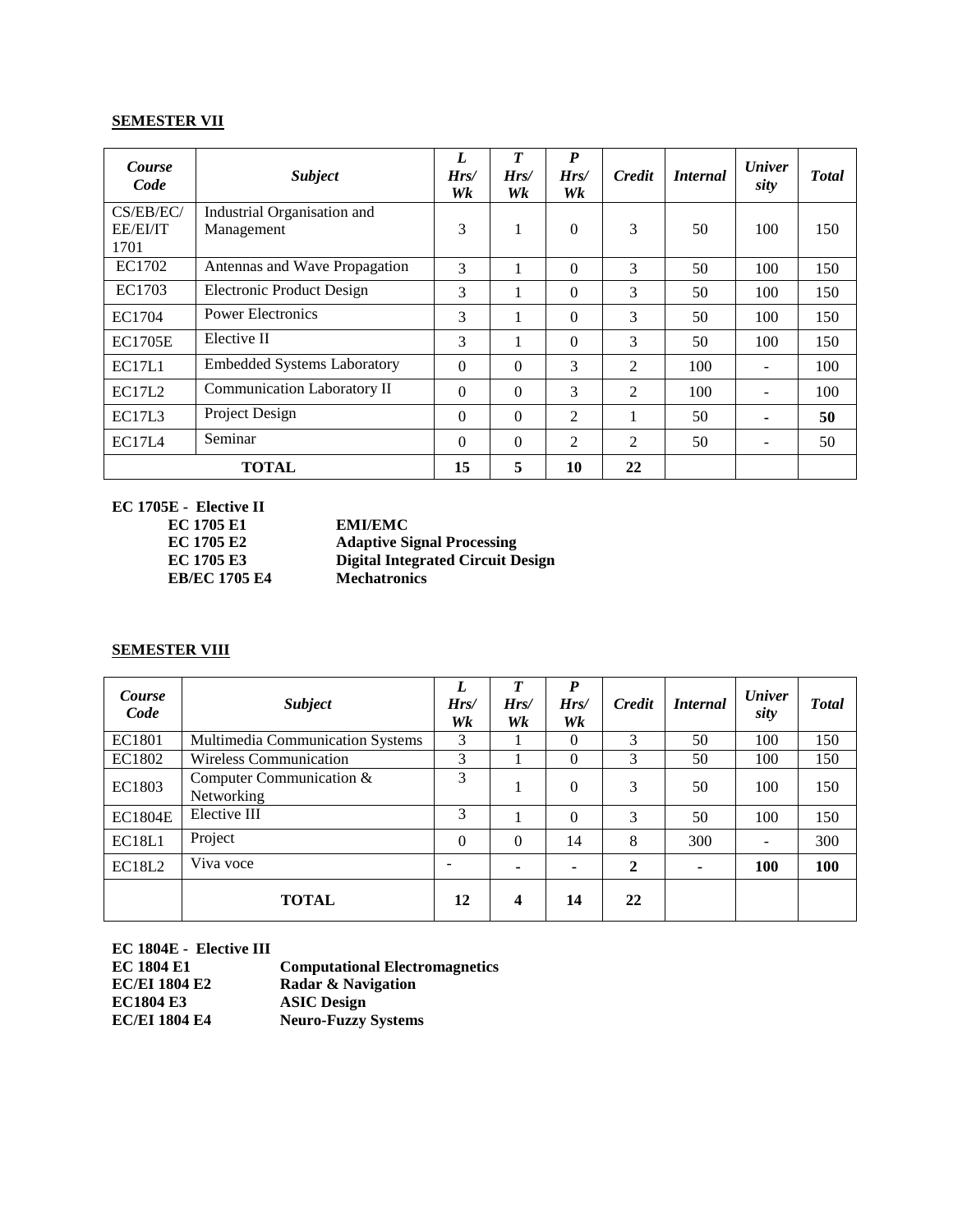# **COCHIN UNIVERSITY OF SCIENCE & TECHNOLOGY**

# **B.TECH DEGREE COURSE IN**

# **ELECTRONICS & COMMUNICATION ENGINEERING**

**Syllabus 1 – VIII Semesters (2012 Admission onwards)**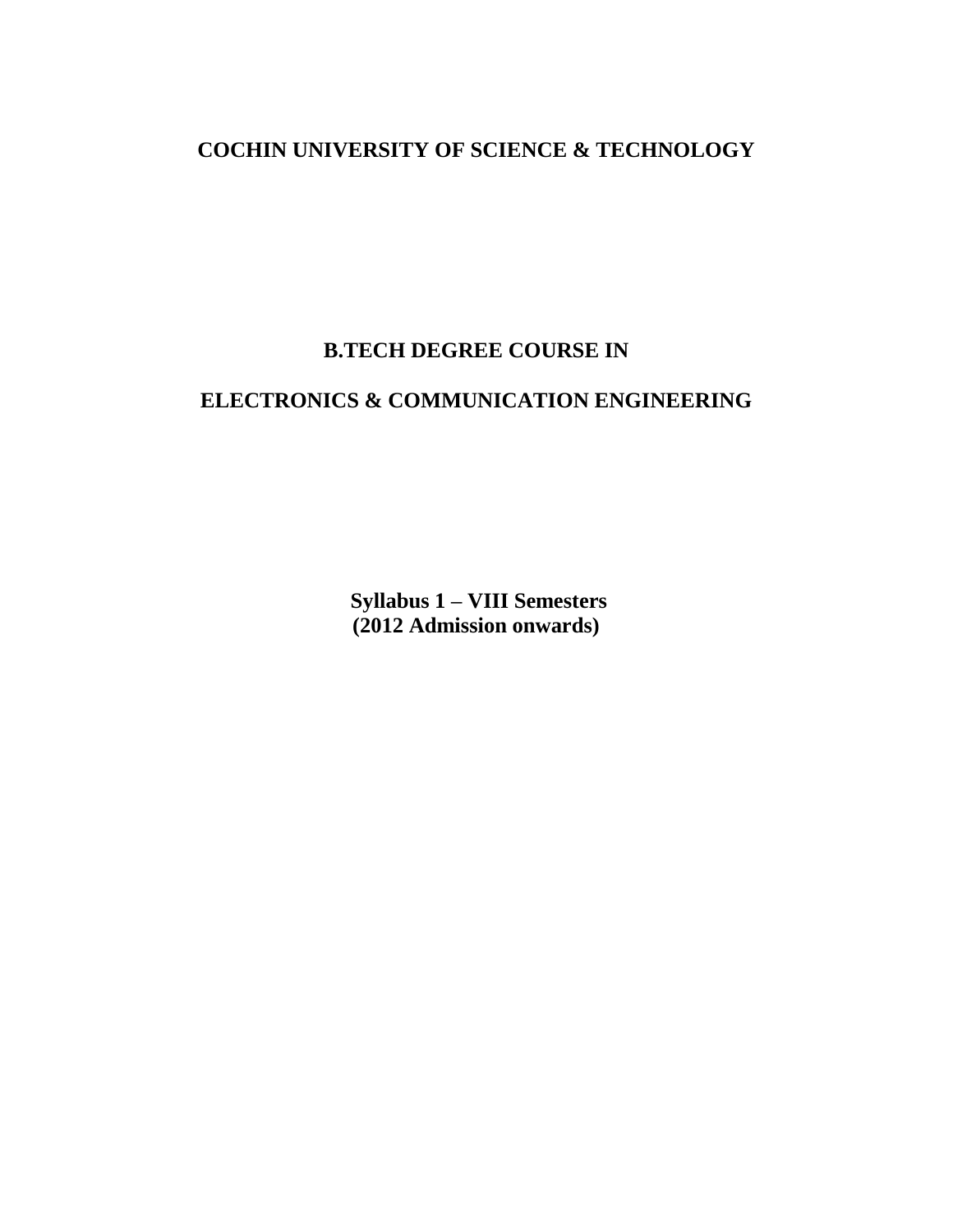# **1101 ENGINEERING MATHEMATICS I**

# **Module I**

# **Ordinary differential equations**:

First order differential equations - exact differential equations, Bernoulli's equations--Methods of solution and Simple applications.

Linear differential equations of higher orders with constant co-efficients-Methods of solution of these equations. Cauchy's linear differential equations. Simultaneous linear differential equations- Simple applications of linear differential equations in engineering problems –Electrical Circuits, Mechanical Systems.

# **Module II**

**Infinite series**: Integral test, comparison test, ratio test, Cauchy's root test, Raabe's test, series of positive and negative terms, concept of absolute convergence, alternating series, Leibniz test (No proofs for any of the above tests)

**Power series**: Taylor and Maclaurin series of functions, Leibniz formula for the nth derivative of the product of two functions (No proof), use of Leibniz formula for the determination of co-efficients of the power series.

### **Module III**

**Partial differentiation**: Partial differentiation-Concept of partial derivative - Chain rule- Total derivative- Euler's theorem for homogeneous functions, Differentials and their applications in errors and approximations, Jacobians - Maxima minima of functions of two variables(Proof of the result not required)-Simple applications.

**Co-ordinate systems:** Rectangular co-ordinates-Polar co-ordinates-In plane and in Space-Cylindrical polar coordinates-Spherical polar co-ordinates.

## **Module IV**

**Integral calculus**: Application of definite integrals: Area, Volume, Arc length, Surface area.

Multiple integrals: Evaluation of double integrals-Change of order of integration. Evaluation of triple integrals-Change of Variables in integrals.

Applications of multiple integrals. Plane Area, Surface area &Volumes of solids

#### **References**:

- 1. S.S.Sastry, Engineering Mathematics -Vol1, PHI publishers
- 2. Erwin Kreyzig, Advanced Engineering Mathematics, Wiley Eastern
- 3. T.Veerarajan, Engineering Mathematics, TMGH Publishers
- 4. B.S.Grewal, Higher Engineering Mathematics, Khanna Publishers

# *Type of Questions for University Exam.*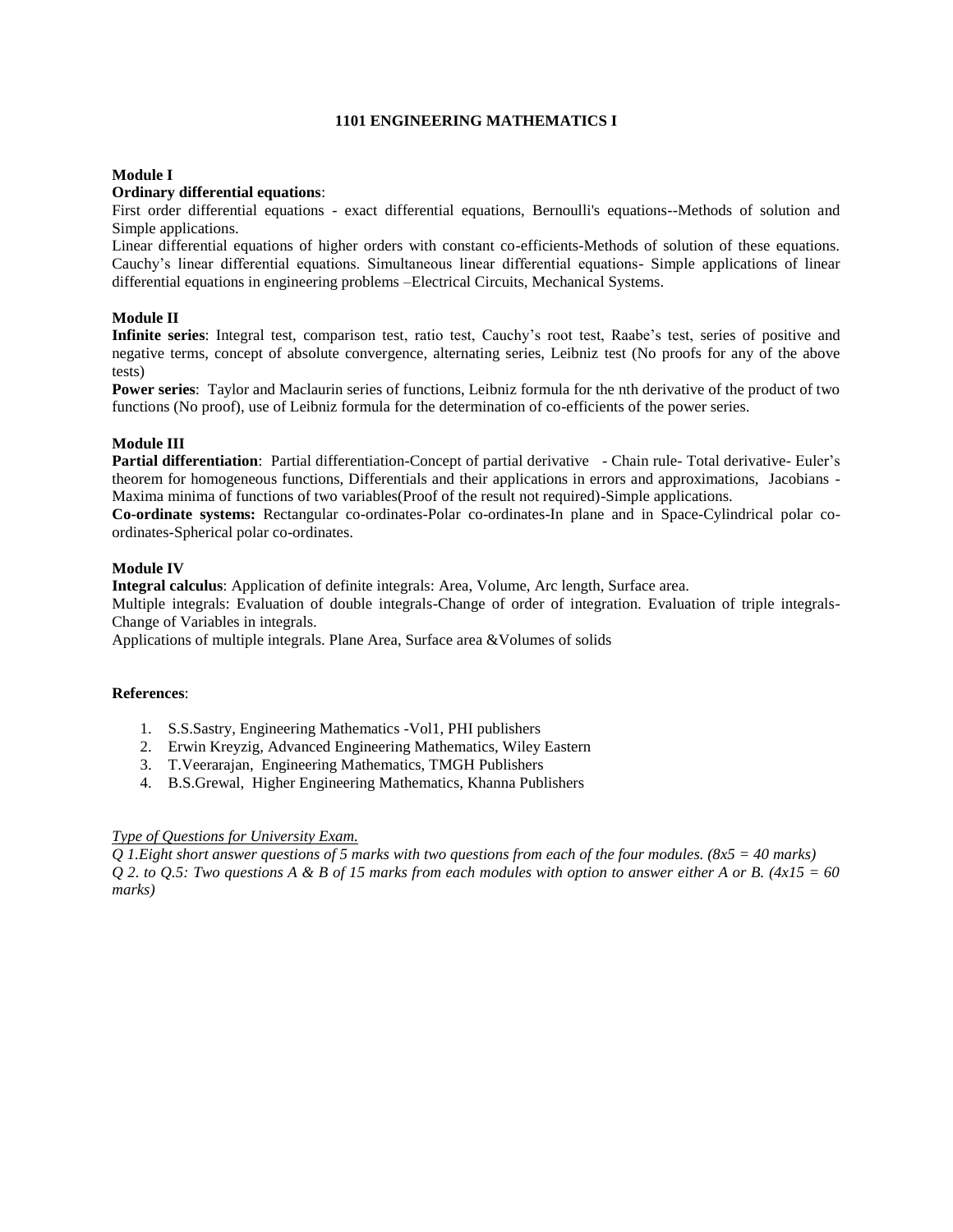#### **1102 ENGINEERING PHYSICS**

# **Module 1**

**Laser-introduction**--spontaneous and stimulated emission-principle of laser- properties of laser-Einstein coefficients and the analysis of lasing conditions- Basic components of a laser-Different types of lasersconstruction, working and applications of Ruby laser-Neodymium YAG laser- He-Ne laser- semiconductor laser-Applications of laser in medicine, industry, science and communication.

**Holography**-basic principle-Comparison with ordinary photography-Recording and reconstruction of hologramsapplications.

**Fibre optics** - Basic structure of an optical fibre - step-index fibre and graded index fibre- propagation of light in an optical fibre-acceptance angle and acceptance cone- Numerical aperture of a step-index fibre-Numerical aperture of a graded index fibre-modes of propagation-step index monomode fibre-Multimode step index fibre- Graded multimode fibre-Attenuation in optic fibres-fibre losses-material loss, scattering loss, absorption loss, leaky modesdispersion in optical fibres- Applications.

#### **Module II**

**Crystallography** – Space lattice- Basis- Unit cell- Unit cell parameters- Crystal systems- Bravais lattices-Three cubic lattices-sc, bcc, and fcc- Number of atoms per unit cell- Co-ordination number- Atomic radius-Packing factor-Relation between density and crystal lattice constants- Lattice planes and Miller indices-Separation between lattice planes in sc- Bragg's law- Bragg's x-ray spectrometer- Crystal structure analysis.

**Liquid crystals**- Liquid crystals, display systems-merits and demerits- Metallic glasses- Types of metallic glasses (Metal-metalloid glasses, Metal-metal glasses) – Properties of metallic glasses (Structural, electrical, magnetic and chemical properties). Shape memory alloys- Shape memory effect, pseudo elasticity

#### **Module III**

**Introduction to nanoscale science and technology**- nanostructures-nanoring, nanorod, nanoparticle, nanoshells-Properties of nanoparticles- optical, electrical, magnetic, mechanical properties and quantum confinement-Classification of nanomaterials- C60, metallic nanocomposites and polymer nanocomposites-Applications of nanotechnology.

**Superconductivity**-Introduction--transition temperature-Meissner effect-properties of super conductors.Types of superconductors-type 1 and type 2- AC Josephsons effect- DC Josephson's effect- Flux quantisation-Squid-High temperature superconductors-Applications of super conductivity.

**Special Theory of Relativity -** Michelson-Morley experiment. Einstein's postulates. Lorentz transformation equations (no derivation). Simultaneity. Length contraction. Time dilation. Velocity addition. Relativistic mass. Mass energy relation. Mass less particle.

#### **Module IV**

**Quantum mechanics**-Introduction-origin of quantum theory-black body radiation and photo electric effect (brief ideas only)-matter waves- wave packet-uncertainty principle-(two forms)Time dependent Shrodinger equation for a free particle-Particle in force field and time dependent Schrodinger equation-Time independent schrodinger equation-Physical interpretation of wave function-application -Particle in a Box (one dimensional) –Energy eigen values and wave functions **Ultrasonics**-piezo electric effect-Magnetostriction effect-production of ultrasonicsproperties of ultrasonics- ultrasonic diffractometer and determination of velocity of ultrasonics in a liquid-Application of ultrasonics in non destructive testing - Accoustics of building-reverberation- Absorption Coefficient-Sabine's formula for reverberation time(Derivation)-Accoustic intensity- loudness-decibel-phon-conditions for good acoustics(Qualitative study).

#### **References:**

- 1. S. Mani Naidu, A Text book of Engineering Physics, Pearson, 2010
- 2. M.C. Santosh Kumar, Engineering Physics, Nalpat Publishers.
- 3. B. Premlet, Advanced Engineering Physics, Phasor Books, Kollam.
- 4. A.S. Vasudeva, Modern Engineering Physics, S. Chand & Co.
- 5. Prabir K. Vasu and Hrishikesh Dhasmana, Engineering Physics, Ane books Pvt. Ltd., 2010.
- 6. S.O. Pillai & Sivakami, Applied Physics, New Age International (P) Ltd., Second Edition 2008.
- 7. G.S. Raghuvanshi, Engineering Physics, Prentice Hall of India.

# *Type of Questions for University Exam.*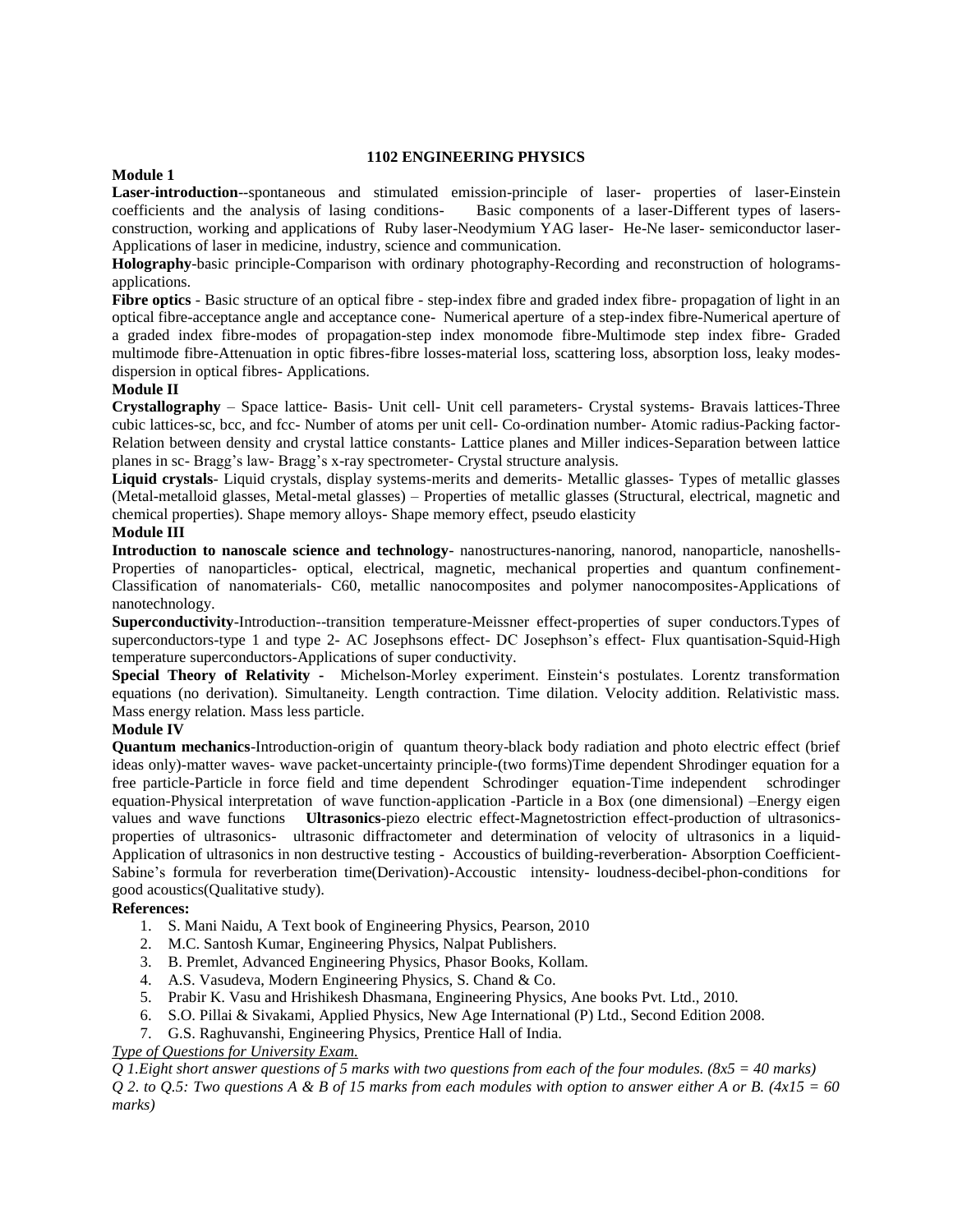# **1103 ENGINEERING CHEMISTRY**

# **Module I**

**Solid state chemistry**: Fundamentals, Bonding in solids, Born-Haber cycle, Point defects, Methods to improve reactivity of solids, Free electron theory, Band theory, Fermi level in semiconductors, Molecular field theory of magnetic materials.

**Spectroscopy**: Molecular energy levels-Types of molecular spectra- Electronic spectra (Classification of electronic transitions- Beer Lamberts law, Vibrational spectra (mechanism of interaction and application), Rotational spectra (Determination of bond length and application). NMR spectra (Basic principle, chemical shift, spin-spin splitting)

**Solid surface characterisation**: Electron spectroscopy for chemical analysis, Chemical shift, BET isotherm, Thermodynamics of adsorption.

# **Module II**

**Electrochemistry**: Fundamentals, Electrode potential, Nernst's equation, Types of electrodes, Salt bridge, E.M.F measurement. Concentration cells, Calculation of E.M.F of a concentration cell.

Acids and bases, Arrhenius concept, Bronsted-Lowry concept of acids and bases, Lewis concept, Buffer solutions, pH measurement, Polarisation, Overvoltage.

Power generation: Secondary cells, Fuel cells, Photovoltaic effect, Solar cells.

Corrosion and its control: Theories of corrosion - Galvanic series- Types of corrosion - Factors affecting corrosion and different methods of corrosion control.

**Chemical Kinetics**: reaction rate, rate constant, rate law, reaction order, first order, second order, pseudo-first order reactions, integrated rate laws, half-life of a reaction and its relation to rate constant. Molecularity, simple unimolecular and bimolecular reactions. Arrhenius equation.

### **Module III**

**Chemical Thermodynamics**: Fundamentals, Molecular interpretation of internal energy, enthalpy and entropy, Heat of reaction, Kirchhoff's equation, Trouton's rule, Entropy changes accompanying different processes, Nernst heat theorem, Third-law.

**Free energy**: Dependence on pressure and temperature, Gibbs-Helmholtz equation, Free energy changes and equilibrium constant, chemical potential, Fugacity, Thermodynamics of biochemical reactions.

**Phase Rule**: Terms involved in phase rule and examples, Application of phase rule to one component water system, Application of phase rule to two-component systems.

#### **Module IV**

# **Engineering materials**:

Polymers- Classifications- Mechanism of polymerisation (Addition, free radical, cationic, anionic and coordination polymerisation)- Thermoplastics and thermosetting plastics-Compounding of plastics-Moulding techniques of plastics (Compression, Injection, Transfer and Extrusion moulding)-Preparation, properties and uses of PVC, PVA, Nylon, PET - Silicon polymers- Biodegradable plastics. Elastomers- structure of natural rubber- vulcanisationsynthetic rubbers (Buna-S, Butyl rubber and Neoprene).

Lubricants- Introduction-Mechanism of lubrication- solid and liquid lubricant- Properties of lubricants-Viscosity index- flash and fire point- cloud and pour point- aniline value.

Refractories: Classification – Properties of refractories.

Cement- Manufacture of Portland cement- Theory of setting and hardening of cement.

#### **References:**

- 1. Peter Atkins, Julio de Paula, Elements of Physical Chemistry, Oxford University Press, 2005.
- 2. John E. McMurry and Robert C. Fay, Chemistry, 5<sup>th</sup> Edition, Pearson, 2008.
- 3. O. G Palanna, Engineering Chemistry, Tata McGraw Hill Education Pvt. Ltd., New Delhi, 2009.
- 4. R.N. Goyal, Harmendra Goel, Textbook of Engineering Chemistry, 2<sup>nd</sup> Edition, Ane Books Pvt. Ltd., 2011.
- 5. R Gopalan, D Venkappayya, Sulochana Nagarajan, Textbook of Engineering Chemistry, 2<sup>nd</sup> Edition, Vikas Publishing House Pvt. Ltd., New Delhi, 2005.
- 6. Shashi Chawla, A Text Book of Engineering Chemistry, Dhanpat Rai & Co, New Delhi, 2003.
- 7. Kochubaby Manjooran, Modern Engineering Chemistry, Kannantheri Publication, Kochi.

# *Type of Questions for University Exam.*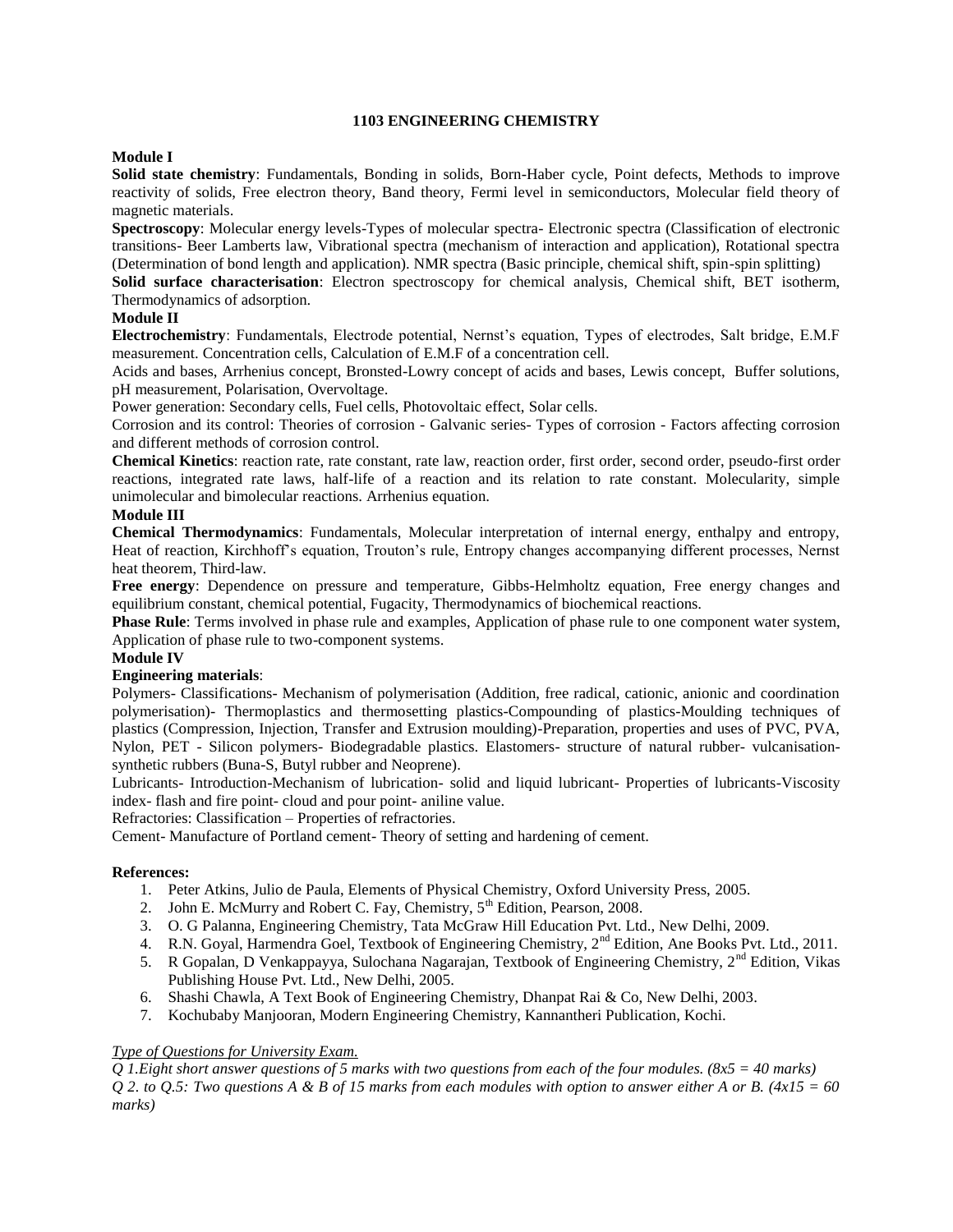## **1104 ENGINEERING MECHANICS**

### **A) STATICS**

### **Module I**

**Concurrent forces in a plane:** Principles of statics. Composition and resolution of forces. Equilibrium of concurrent forces in a plane. Method of projection. Method of moments. Friction.

**Parallel forces in a plane:** Two parallel forces. General case of parallel forces in a plane. Centre of parallel forces and centre of gravity, Pappus theorems, centroids of composite plane figures and curves. Distributed forces in a plane.

# **Module II**

**Properties of areas:** Moment of inertia of a plane figure with respect to an axis in its plane. Polar moment of inertia. Product of inertia. Principal axes. Mass moment of inertia of material bodies.

**General case of forces in a plane:** Composition of forces in a plane. Equilibrium of forces in a plane. Plane trusses **-** Method of joints. Method of sections. Plane frames: Method of members. **Principle of virtual work:** Equilibrium of ideal systems, stable and unstable equilibrium.

#### **B) DYNAMICS**

### **Module III**

**Rectilinear translation:** Kinematics of rectilinear motion. Differential equation of rectilinear motion. Motion of a particle acted upon by a constant force, by a force as a function of time and by a force proportional to displacement. Simple harmonic motion. D'Alembert's principle. Momentum and impulse. Work and energy, ideal systems, conservation of energy. Impact.

#### **Module IV**

**Curvilinear translation:** Kinematics of curvilinear translation. Differential equations of motion. Motion of a projectile. D'Alembert's principle in curvilinear motion. Moment of momentum. Work and energy in curvilinear motion.

**Rotation of a rigid body:** Kinematics of rotation. Equation of motion of a rigid body rotating about a fixed axis. Rotation under the action of a constant moment. Compound pendulum. General case of moment proportional to the angle of rotation. D'Alemberts principle of rotation. Resultant inertia force in rotation. Principle of angular momentum in rotation. Energy equation for rotating bodies.

#### **References:**

- 1. Timoshenko and Young, Engineering Mechanics, McGraw Hill Book Company.
- 2. Beer F. P. and Johnston E. R, Mechanics for Engineers (Vol. 1- Statics and Vol.2 -Dynamics), Tata McGraw Hill.
- 3. Merriam H. L. & Kraige L. G, Engineering Mechanics (Vol. 1- Statics and Vol.2 -Dynamics), John Wiley and Sons.
- 4. Biju N, Engineering Mechanics, Educational Publications.

#### *Type of Questions for University Exam.*

*Q 1.Eight short answer questions of 5 marks with two questions from each of the four modules. (8x5 = 40 marks)*

*Q 2. to Q.5: Two questions A & B of 15 marks from each modules with option to answer either A or B. (4x15 = 60 marks)*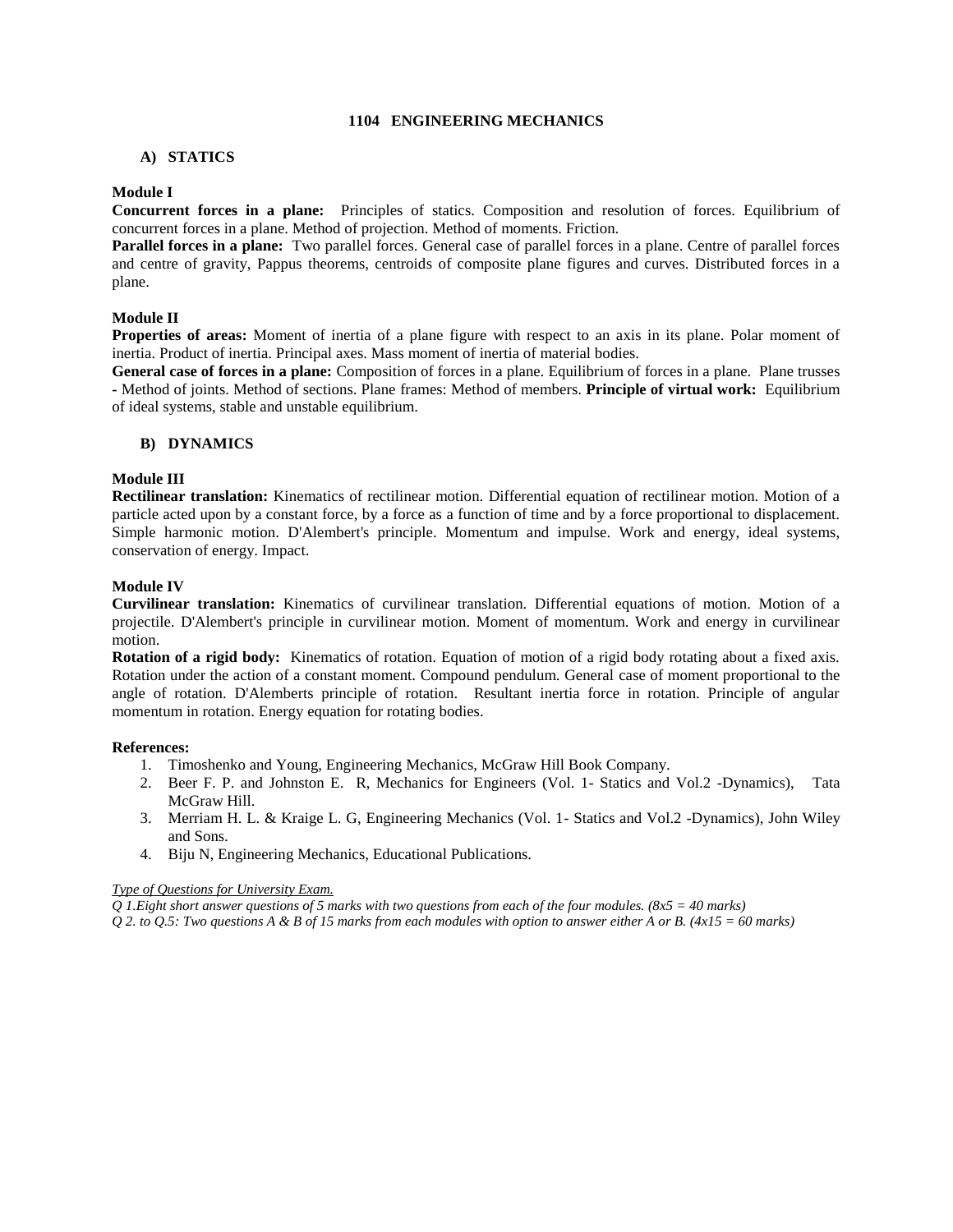#### **1105 ENGINEERING GRAPHICS**

# **Module I**

**Introduction to engineering graphics**. Drawing instruments and their use. familiarisation with current Indian Standard Code of Practice for general engineering drawing.

Scales- plain scale , vernier scale, diagonal scale.

Conic sections- Construction of ellipse, parabola, hyperbola - construction of cycloid, involute, archimedian spiral and logarithmic spiral- drawing tangents and normals to these curves.

### **Module II**

**Introduction to orthographic projections**- plane of projection- principles of first angle and third angle projections, projection of points in different quadrants.

Orthographic projection of straight lines parallel to one plane and inclined to the other plane- straight lines inclined to both the planes- true length and inclination of lines with reference planes- traces of lines.

Projection of plane laminae of geometrical shapes in oblique positions.

### **Module III**

**Projection of polyhedra and solids of revolution**- frustum, projection of solids with axis parallel to one plane and parallel or perpendicular to other plane- projection of solids with axis inclined to both the planes- projection of solids on auxiliary planes.

Section of solids by planes inclined to horizontal or vertical planes- true shape of sections.

#### **Module IV**

**Development of surface** of cubes, prisms, cylinders, pyramids and cones

**Intersection of surfaces**- methods of determining lines of intersection - intersection of prism in prism and cylinder in cylinder.

#### **Module V**

**Introduction to isometric projection**- isometric scales, isometric views- isometric projections of prisms, pyramids, cylinders, cones and spheres.

**Introduction to perspective projections**: visual ray method and vanishing point method- perspective of circlesperspective views of prisms and pyramids.

#### **References:**

- 1. K.C. John. Engineering Graphics, PHI Learning
- 2. P.I. Varghese and K.C. John, Engineering Graphics, JET Publishers
- 3. N.D.Bhat, Elementary Engineering Drawing, Charotar publishing house
- 4. P.S.Gill, Geometric Drawing, B.D Kataria &Sons, Ludhiana
- 5. P I Varghese, Engineering Graphics, VIP Publishers.

#### **University Examination Question Paper pattern**

*Two questions of 20 marks each from all the five modules. Answer one question from each module. (5x20 = 100 marks)*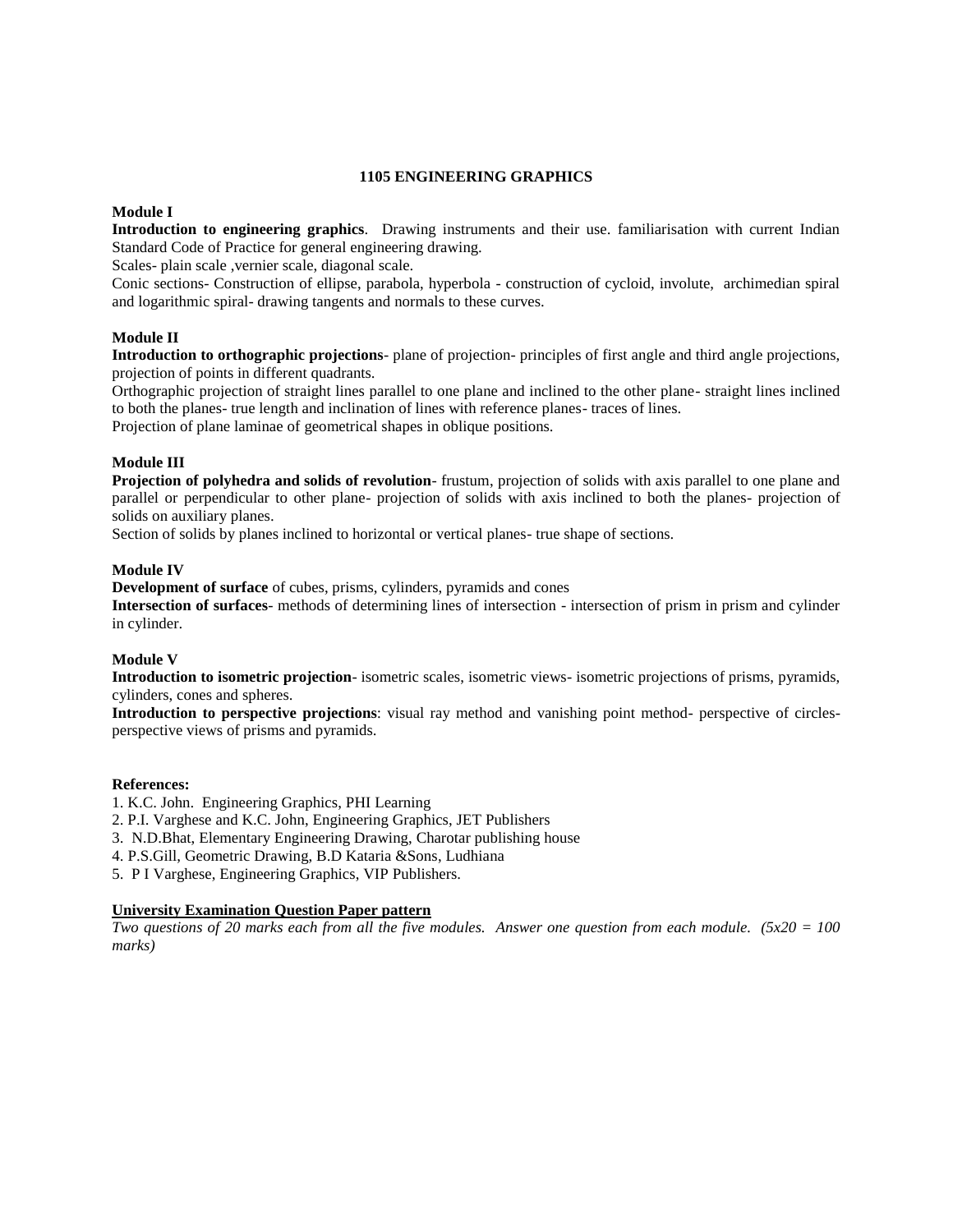# **1106 BASIC CIVIL AND MECHANICAL ENGINEERING PART- A: BASIC CIVIL ENGINEERING**

# **Module I**

**Engineering Materials:** Cement - varieties and grade of cement and its uses. Cement mortar- Steel- types of steel for reinforcement bars, steel structural sections. Brick- varieties and strength, tests on bricks.

**Aggregates**- types & requirements. Concrete- grades of concrete as per IS code, water cement ratio, workability, mixing, batching, placing, compaction and curing.

**Construction** : Foundation- types of foundations- isolated footing, combined footing, raft, pile & well foundations- Foundation for Machinery

### **Module II**

Super structure: Brick masonry, English bond and Flemish bond, Stone masonry-Ashlar masonry- Rubble masonry. Roofing- Steel trusses, roofing for industrial buildings

**Surveying:** Principles, instruments, ranging and chaining of survey lines, errors in chaining, field work, field book, selection of survey stations, reconnaissance.

**Leveling**: Leveling instruments, different types, temporary adjustments, mean sea level, reduced level of point, booking of field notes, reduction of levels by height of collimation method.

#### **References:**

1. S.C. Rangawala, Engineering Materials, Charotar Publishing House, Anand.

- 2. Roy M. Thomas, Fundamentals of Civil Engineering, Educational Publishers,Ernakulam
- 3 Surendra Singh, Building Materials, Vikas Publishing Company, New Delhi.
- 4 S.C. Rangawala, Building Construction, Charotar Publishing House, Anand.
- 5. P. Kanetkar, Surveying and Levelling, Volumes 1 and 2, United Book Corporation, Poona.

*PART A - Type of Questions for University Exam. (Maximum Marks: 50) (To be answered in separate answer book)*

*Q 1 Four short answer questions of 5 marks each with two questions from each modules. (4x5 = 20 marks)*

*Q 2. to Q.5: Two questions A & B of 15 marks from each module with option to answer either A or B. (2 x 15 = 30 marks)*

# **PART – B: BASIC MECHANICAL ENGINEERING**

# **Module I**

**Thermodynamics**: Thermodynamics systems – open, closed and isolated systems, equilibrium state of a system, property and state, process, cycle, Zeroth law of thermodynamics- concept of temperature, temperature scales. First law – internal energy, enthalpy, work and heat, Different processes, isobaric, isochoric, isothermal and adiabatic processes Second law – Kelvin-plank and Claussius statements, Carnot Cycle.

**Internal Combustion Engines**: Air standard cycles – Otto and Diesel cycles, working of two stroke and four stroke Petrol and Diesel engines, Carburatted and MPFI engines, fuel pump, fuel injector, ignition system, cooling system, lubricating system.

# **Module II**

**Refrigeration and Air conditioning**: Vapour compression and vapour absorption refrigeration systems, summer, winter and comfort air conditioning.

**Manufacturing processes** – Casting (sand and die casting processes), Forging (open &closed die forging), Rolling, Extrusion, Welding (resistance, arc and gas), brazing and soldering

Elementary ideas of **simple reaction and impulse turbines**, compounding of turbines.

**Transmission of power:** Belt drives (open and closed), Chain drives.

#### **References:**

- 1. P.K. Nag, Engineering Thermodynamics, Tata McGraw Hill
- 2. J.P. Holman, Thermodynamics, Mc Graw Hill
- 3. Rogowsky, Elements of Internal combustion Engines, Tata McGraw Hill
- 4. Gill, Smith & Ziurys, Fundamentals of Internal Combustion Engines, Oxford & IBH
- 5. Stoecker, Refrigeration and Air Conditioning, Tata McGraw Hill
- 6. Raghavan: Material Science and Engineering, Prentice Hall of India

*PART B - Type of Questions for University Exam. (Maximum Marks: 50) (To be answered in separate answer book)*

*Q 1 Four short answer questions of 5 marks each with two questions from each modules. (4x5 = 20 marks)*

*Q 2. to Q.5: Two questions A & B of 15 marks from each module with option to answer either A or B. (2 x 15 = 30 marks)*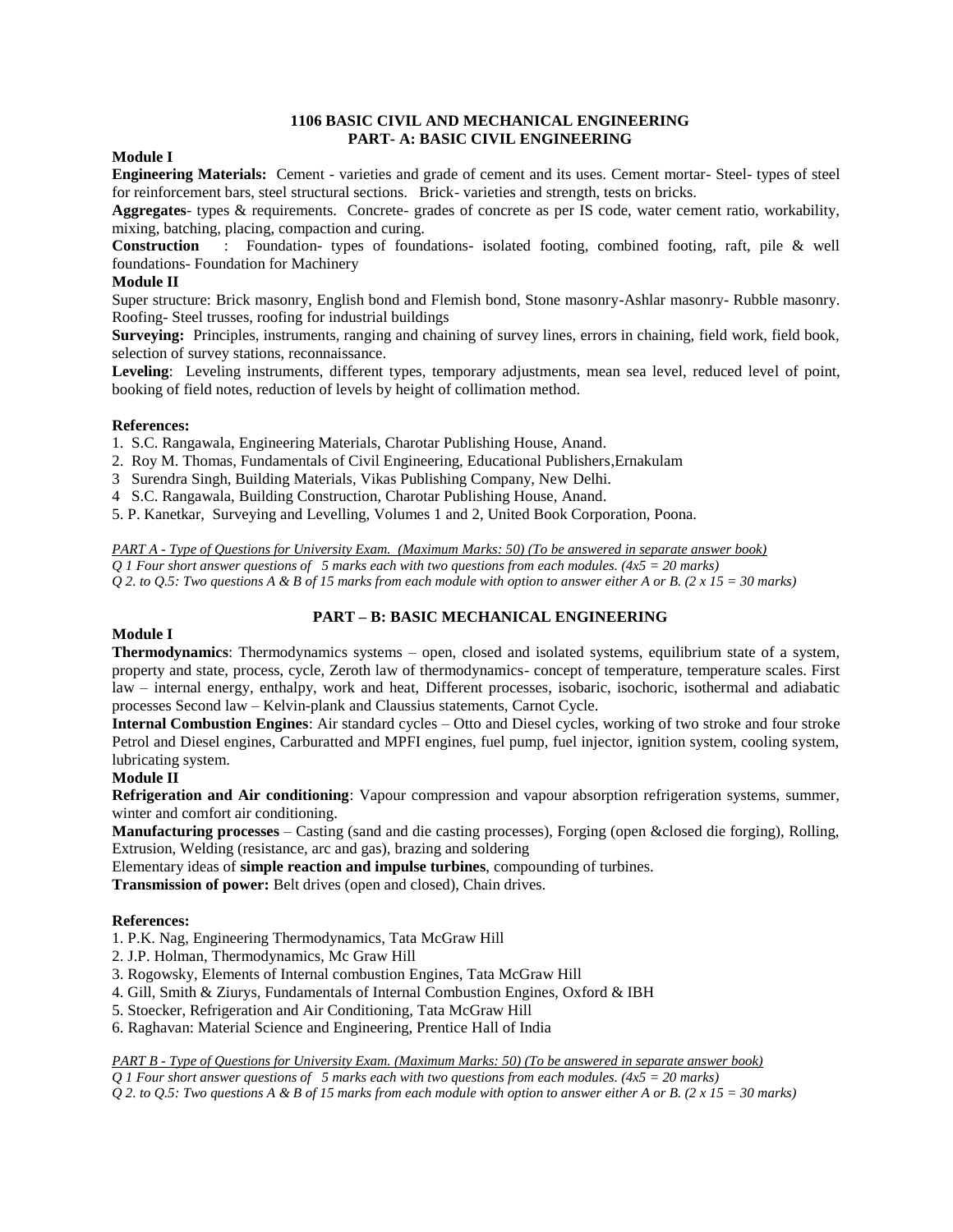## **1107 BASIC ELECTRICAL AND ELECTRONICS ENGINEERING PART- A: ELECTRICAL ENGINEERING**

### **Module I**

**Resistance:** Circular wires – Wire Tables – Temperature Effects – Types of Resistors – Colour Coding and Standard Resistor Values – Conductance – Ohmmeters – Metric Units –The Memristor. **Ohm's Law, Power and Energy**: Ohm's Law – Plotting Ohm's Law – Power – Energy – Efficiency – Circuits Breakers, GFCI's and Fuses – Applications.

**Series dc Circuits:** Series Resistors – Series Circuits – Power Distribution and Series circuit – Voltage Sources in a Series – Kirchhoff's Voltage Law – Voltage Division in a Series Circuit – Interchanging Series Elements – Notation – Voltage Regulation and the Internal Resistance of Voltage Sources. **Parallel dc Circuits:** Parallel Resistors – Parallel Circuits – Power Distribution in a Parallel Circuit – Kirchhoff's Current Law – Current Divider Rule – Voltage Sources in Parallel – Open and Short Circuits.

**Capacitors:** The Electric Field – Capacitance – Capacitors, **Inductors:** Magnetic Field – Inductance. **Module II**

**AC Fundamentals:** Sinusoidal Alternating Waveforms - Sinusoidal ac Voltage Characteristics and Definitions – Frequency Spectrum – The Sinusoidal Waveform – General format for the sinusoidal Voltage of current – Phase Relations – Average Value – Effective (rms) Values – ac Meters and Instruments. Elementary Concepts of Energy Meter Watt Meter, Volt Meter and Ammeter.

**The Basic Elements and Phasors:** Response of Basic R,L and C Elements to a Sinusoidal Voltage or Current – Frequency Response of the Basic Elements – Average Power and Power Factor – Complex Numbers – Rectangular Form – Polar Form – Conversion between Forms.

**Series and Parallel ac Circuits:** Impedance and the Phasor Diagram- Series Configuration – Voltage Divider Rule – Frequency Response for Series ac Circuits –Admittance and Susceptance – Parallel ac Networks – Current Divider Rule – Frequency response of Parallel Elements.

**Introduction to 3 phase Systems:** StarΔ Connection

**Elementary Concepts of Generation, Transmission, and Distribution:** Various Levels of Power Transmission – Conventional Sources of Electrical Energy, Hydro, Thermal, Nuclear and Diesel Power Station - Introduction to Primary and Secondary distribution - Basic Concepts of Transformers - Principle of Operation – Applications to Power Systems.

#### **PART- B: ELECTRONICS ENGINEERING**

#### **Module III**

**The Diode** - Biasing the Diode, Voltage - Current Characteristic of a Diode, Diode Models, **Diode Applications -** Half Wave and Full Wave Rectifiers, Power supply Filters and Regulators, **Special Purpose Diodes -** Zener Diodes-Applications, Varactor Diodes, Optical Diodes-Other Types of Diodes. **Bipolar Junction Transistors (BJTs) -** Transistor Structure - Basic Transistor Operation, Transistor characteristics and parameters, Transistor as an Amplifier, Transistor as a Switch.

# **Module IV**

**Sensors-**Temperature, light, force and sound sensors; **Actuators** – Heat, Light, force and sound actuators. **Electronic measurements** - measurements of voltages and currents, voltmeter, ammeter, multimeter, CRO (Block level treatment only)

**Introduction to Electronic Communication systems:** Modulation and Demodulation, Analog communication system, Electromagnetic frequency spectrum, Bandwidth and information capacity, Principles of Amplitude and angle modulation, Bandwidth requirements of angle modulated waves.

**Optical communication:** Fundamental concepts, Block diagram of an optical fibre communications system. **Cellular Telephone**: Fundamental concepts, Frequency reuse, Block diagram of a simplified cellular telephone system, Roaming and handoffs

**Satellite communication:** Block diagram of Satellite system link models – Uplink, Transponder Downlink. **References:**

- 1. Boylestad, *Introductory Circuit analysis*, Pearson Education, 12/e, 2012.
- 2. Thomas L. Floyd, *Electronic Devices*, Pearson Education Inc. 7th edition.
- 3. Neil Storey, *Electronics A systems approach*, Pearson Education Inc. 2011
- 4. Wayne Tomasi, *Electronic Communication Systems: Fundamentals through Advanced,* Pearson Education Inc.  $5<sup>th</sup>$  edition.

# *Type of Questions for University Exam.*

*Q 1.Eight short answer questions of 5 marks with two questions from each of the four modules. (8x5 = 40 marks)*

*Q 2. to Q.5: Two questions A & B of 15 marks from each modules with option to answer either A or B. (4x15 = 60 marks)*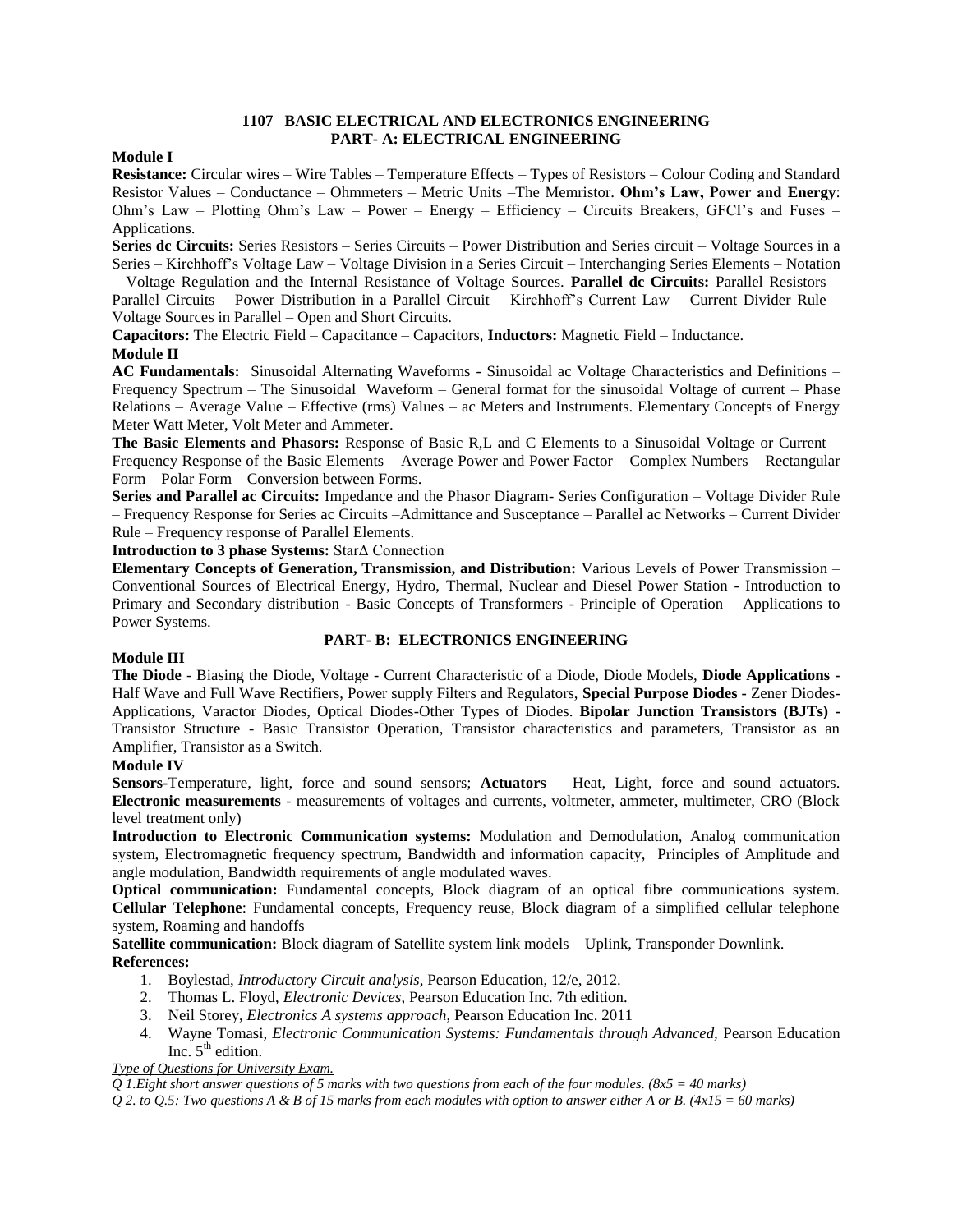# **1108 COMPUTER PROGRAMMING**

# **Module I**

### **Basics of Computer and Information Technology:**

Digital Computer System (CPU, Memory, I/O devices) - Working of a digital computer- Hardware and Software: Definition - Categories of Software, Application of Computers – Role of Information Technology – Internet Services

# **Problem Solving Methodology:**

Program - Programming Process ( Problem statement, Analysis, Design a solution, Implement/Coding the solution, Test the solution, Iteration through the phases to refine/correct the program)- Design tools (Algorithm, Flow-chart, Pseudo-code)- Develop algorithms for simple problems.

## **Module II**

# **Programming Languages:**

Types and generation of programming languages- Compiler – Interpreter-Linker –Loader –Execution of Program **Basics of C:**

Character set-Identifier- Keywords- Constants –Data Types- Variables and declaration –Operators and Expressions – Operator precedence and associativity – Expression Evaluation (Simple Examples) - Input and output functions – Simple computational problems involving the above constructs.

# **Module III**

# **Control Statements:**

Selection, Conditional operator, Iteration (for, while, do-while), Branching (switch, break, continue, goto), Nesting of control statements- Problems using control statements.

### **Arrays and Strings:**

1D and 2D arrays –Searching (Linear and binary) - Sorting (Bubble, Selection) – Matrix manipulation programs – Strings and basic operations on strings – Strings functions - Programs on string manipulation

### **Functions:**

Definition – Calling – Declaration – Parameter Passing (by value and by reference) – Recursion – Library functions –Programs based on functions

#### **Module IV**

#### **User defined data types:**

Structure – Union - Enumerated data type - Programs involving structure and union.

#### **Pointers:**

Declaration, Initialization – Pointers and arrays – Pointers and structures – Pointers and functions – Command line arguments – Dynamic memory allocation – Operations on pointers – Programs involving the above concepts **Files:**

File concept – File pointer – File handling operations (open, close, read, write etc) on sequential and random access files. Programs on file manipulations using fetch(), frets), fseek.

# **References:**

- 1. Pradip Dey and Manas Ghosh, Computer Fundamentals and Programming in C, Oxford.
- 2. Samarjit Ghosh, All of C, PHI Learning
- 3. Byron Gottfried, Programming with C,  $2^{\text{nd}}$  edition, TMH publication.
- 4. B.W. Kernighan and D.M. Ritchie, The C Programming Language, Pearson Education.
- 5. R G Dromey , How to solve it by Computer, Prentice Hall
- 6. D.E. Knuth, The Art of Computer Programming Volume 1, 2 &3, Addison Wesley.
- 7. Yashwant P. Kanetkar, Let Us Use C,  $8<sup>th</sup>$  Edition (Paperback).
- 8. Sukhendu Dey , Complete Knowledge in C, Narosa
- 9. Varghese Paul, Computer Fundamentals, EPD.

#### *Type of Questions for University Exam.*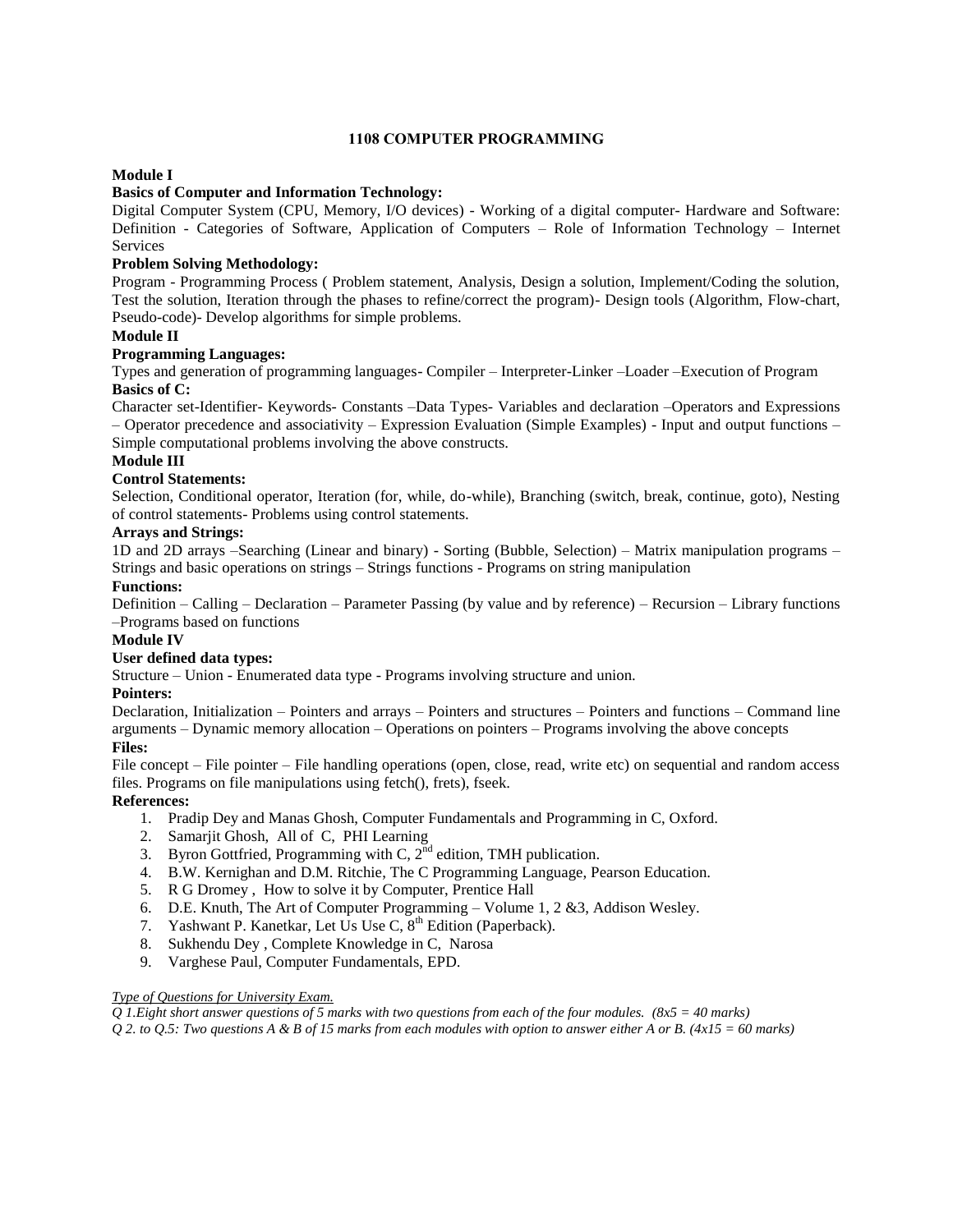# **1109 ENVIRONMENTAL STUDIES AND TECHNICAL COMMUNICATION PART – A: ENVIRONMENTAL STUDIES (1 hour / week)**

# **Module I**

**Natural resources** - issues related to the use and over exploitation of forest resources, water resources, mineral resources, food resources, energy resources and land resources- role of an individual in conservation of natural resources - equitable use of resources for sustainable life styles.

**Concept of an ecosystem** - structure and function - energy flow in the ecosystem - ecological succession - food chains, food webs and ecological pyramids - structure and functions of a forest ecosystem and an aquatic eco system.

**Definition of biodiversity** - genetic, species and ecosystem diversity - biogeographical classification of India - Value of biodiversity: consumptive use, productive use, social, ethical, aesthetic and option values. Threats to biodiversity, Conservation of biodiversity.

#### **Module II**

**Environmental Pollution** - Causes, effects and control measures of air pollution, water pollution, soil pollution, noise pollution, marine pollution, thermal pollution and nuclear hazards - Causes, effects and control measures of urban and industrial solid wastes -Role of an individual in prevention of pollution - An overview of the various environmental legislations in India - Issues involved in enforcement of environmental legislation. Disaster Management: Floods, earth quake, cyclone and landslides. Role of public awareness in disaster management.

**The concept of sustainable development** - Urban problems related to energy - Water conservation, rain water harvesting, water shed management - Resettlement and rehabilitation of people; its problems and concerns - Climate change, global warming, acid rain, ozone layer depletion, nuclear accidents and holocaust, case studies - Population growth and problems of population explosion – Environment and human health – Human rights – Value education – Role of Information Technology in environment and human health - Environmental ethics: issues and possible solutions.

### **References:**

- 1. Rajagopalan. R, Environmental Studies: From Crisis to Cure, Oxford University Press, 2005
- 2. Erach Bharucha, Textbook of Environmental Studies and Ethics, Universities Press (India), Hyderabad, 2005.
- 3. Jayashree A. Parikh, V.M. Balsaraf, P.B. Dwivedi, Environmental Studies, Ane Books Pvt. Ltd., 2010.
- 4. Anindita Basak, Environmental Studies, Pearson, 2009.
- 5. Gouri Suresh, Environmental Studies and Ethics, I.K. International Publishing House Pvt. Ltd., New Delhi, 2007.
- 6. S.P. Misra, Essential Environmental Studies, 3<sup>rd</sup> Edition, Ane Books Pvt. Ltd., 2011.
- 7. Benny Joseph, Environmental Science & Engineering, Tata McGraw Hill Education Pvt. Ltd., New Delhi, 2010.
- 8. Meenambal T , Uma R M and K Murali, Principles of Environmental Science and Engineering, S. Chand & Company Ltd, 2005

# **PART – B: TECHNICAL COMMUNICATION (1 hour / week)**

**This is a practice oriented, need based, and functional – communicative course**. It is intended to develop the student's skill of communication in listening, speaking, reading and writing. The student is advised to cultivate the habit of reading newspapers, magazines and books in a free, extensive manner to consolidate the skill already achieved. A more inter-active process of teaching/learning is called for in order to achieve effective communication. **Questions at the class tests and semester end examination will be largely problem solving and application oriented in nature.**

#### **Module I**

**Communicative Grammar**: Time, tense and aspect; Verbs of state and event; Use of preposition; Expressing emotions and attitudes: Hope, anticipation of pleasure, disappointment, approval, disapproval, surprise.

**The sounds of English**: (it is not a course in phonetics. Technical terms will not be used except when absolutely necessary.)

Length of vowels-long and short vowels

 $/ / / / 3$ :  $/$ ,  $/a$ :  $/$ ,  $/$ :  $/$ ,  $/$ U  $/$   $/$   $/$   $/$ ,  $/$   $/$ ,  $/$   $\sqrt{O}$ ,  $/$  U  $/$  - Consonants :  $/$  f, v, o, o, s, z,  $3/$  - Stress pattern -

Intonation: failing and rising.

**Oral Communication**: starting and ending a conversation; telling and asking people to do things; expressing opinions and ideas, decisions and intentions, offers and invitations, feelings, right and wrong, numbers and money.

Purpose and audience; dealing with customers and clients; face-to-face discussions; interviews; group discussions; meetings and attending meetings; checking understanding; raising questions; giving and receiving feedback; using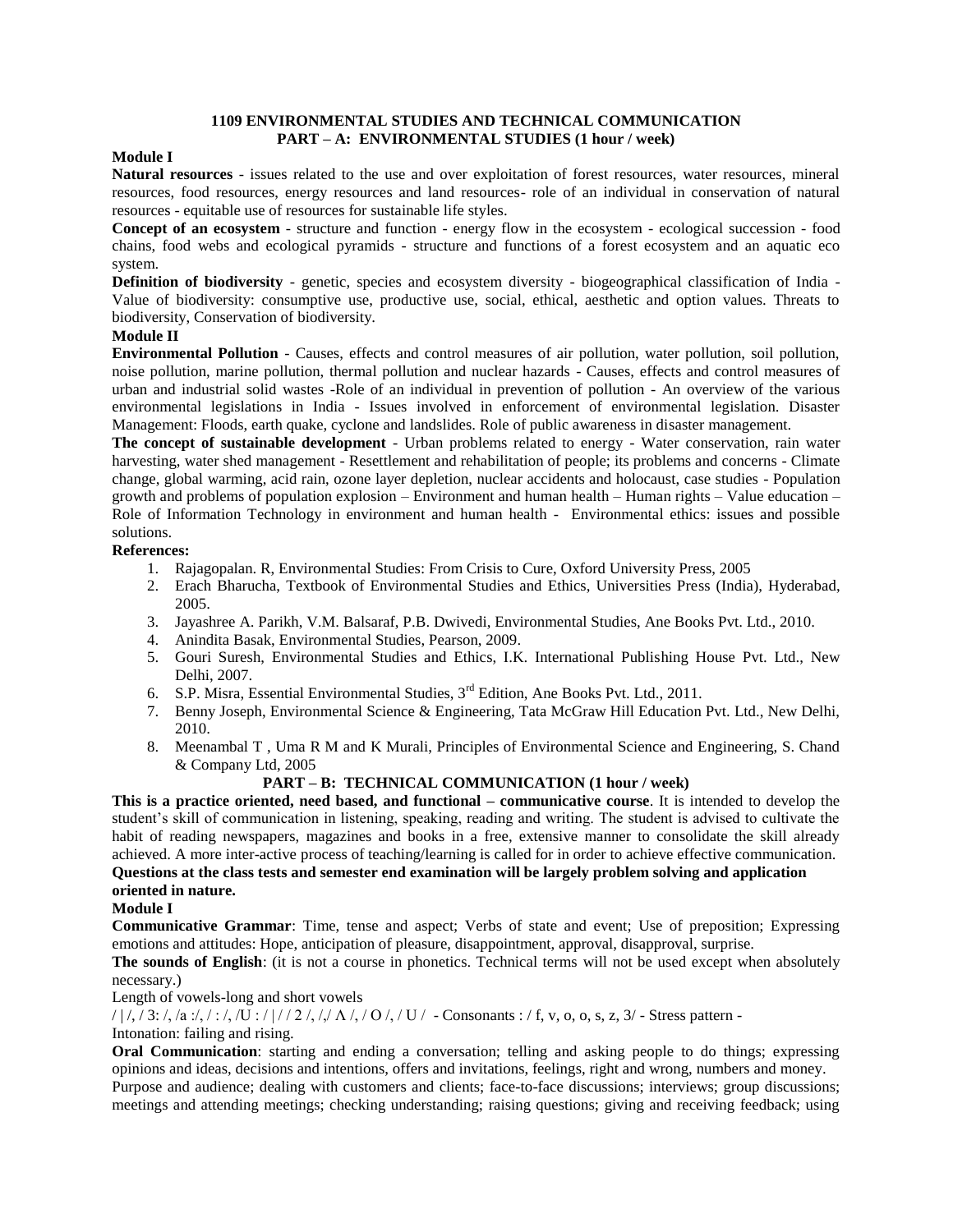body language; leading and directing discussions; concluding discussions; using graphics in oral presentations **Reading Comprehension and reference skills**: skimming and scanning; factual and inferential comprehension; prediction; guessing meaning of words from context; word reference; comprehending graphics in technical writing. Reading strategies; reading speed; reading between the lines for hidden meaning; interpreting graphics; using a dictionary; using an index; using a contents list to find information; choosing the right reference source. **Module II**

**Written Communication**: note making and note taking; summarizing; notes and memos; developing notes into text; organization of ideas: cohesion and coherence; Preparing notes – writing business letters and E-mail messages. Organizing a meeting, preparing an agenda, chairing a meeting, drafting motions and resolutions, writing minutes. Paragraph writing: Paragraph writing – Topic sentence, cohesion and coherence- sentence liners

(so, but, however etc), ordering information in space and time; short essays: description and argument; comparison and contrast; illustration; using graphics in writing: tables and charts; diagrams and flow-charts; maps, plans and graphs. Preparation of a business report-writing a business proposal - format, length, structure.

Spelling rules and tips; writing a rough draft; editing and proof reading; writing the final draft; styling text; filling in complex forms; standard letters; Writing a curriculum vitae (both chronological & functional) along with an application for a job; Public relation – Concept and relevance – PR in a business organization-handing the media; writing a report; writing leaflets and brochures; writing references; essay writing: expository writing; description of processes and products; classification; the instructional process; arguments and presentation of arguments; narrating events chronologically.

# **References:**

1. John Seely, Oxford Guide to Writing and Speaking, Oxford University Press.

2. C. Muralikrishna and Sunita Mishra, Communication Skills for Engineers,  $2<sup>nd</sup>$  Edition, Pearson, 2011.

3. Meenakshi Raman and Sangeetha Sharma, Technical Communication: Principles and Practice,

Oxford University Press, 2004.

4. Krishna Mohan and Meenakshi Raman, Effective English Communication, Tata Mc-GraHill, 2000.

5. William Sanborn Pfeiffer, T.V.S. Padmaja, Technical Communication – A Practical Approach, Pearson, 2007.

6. R.C. Bhatia, Business Communication, 2nd Edition, Ane Books Pvt. Ltd., 2008.

7. Krishna Mohan and Meera Banerji, Developing Communication Skills, Mac Millan India Ltd, 2000.

# *University Examination Pattern*

The question paper will have two parts. Part A and Part B will have a weightage of 50 marks each and they will have to be answered in separate answer books.

# **Question Paper Pattern for Part A (Environmental Studies)**

Q I. – 6 short type questions of 3 marks each, with three questions from each module (6  $x3 = 18$ )

QII. – 2 questions A and B of 16 marks from Module I with choice to answer one. Both A and B should have a minimum of two sub – sections.

QIII - 2 questions A and B of 16 marks from Module II with choice to answer one. Both A and B should have a minimum of two sub – sections.

# **Question Paper Pattern for Part B (Technical Communication)**

Q I – 10 short answer questions of 2 marks each, with five questions from each module. The questions shall be problem solving and application oriented in nature.  $(10x2 = 20 \text{ marks})$ 

QII. – 2 questions A and B of 15 marks from Module I with choice to answer one. Both A and B should have a minimum of two sub – sections. The questions shall be problem solving and application oriented in nature.

QIII - 2 questions A and B of 15 marks from Module II with choice to answer one. Both A and B should have a minimum of two sub – sections. The questions shall be problem solving and application oriented in nature.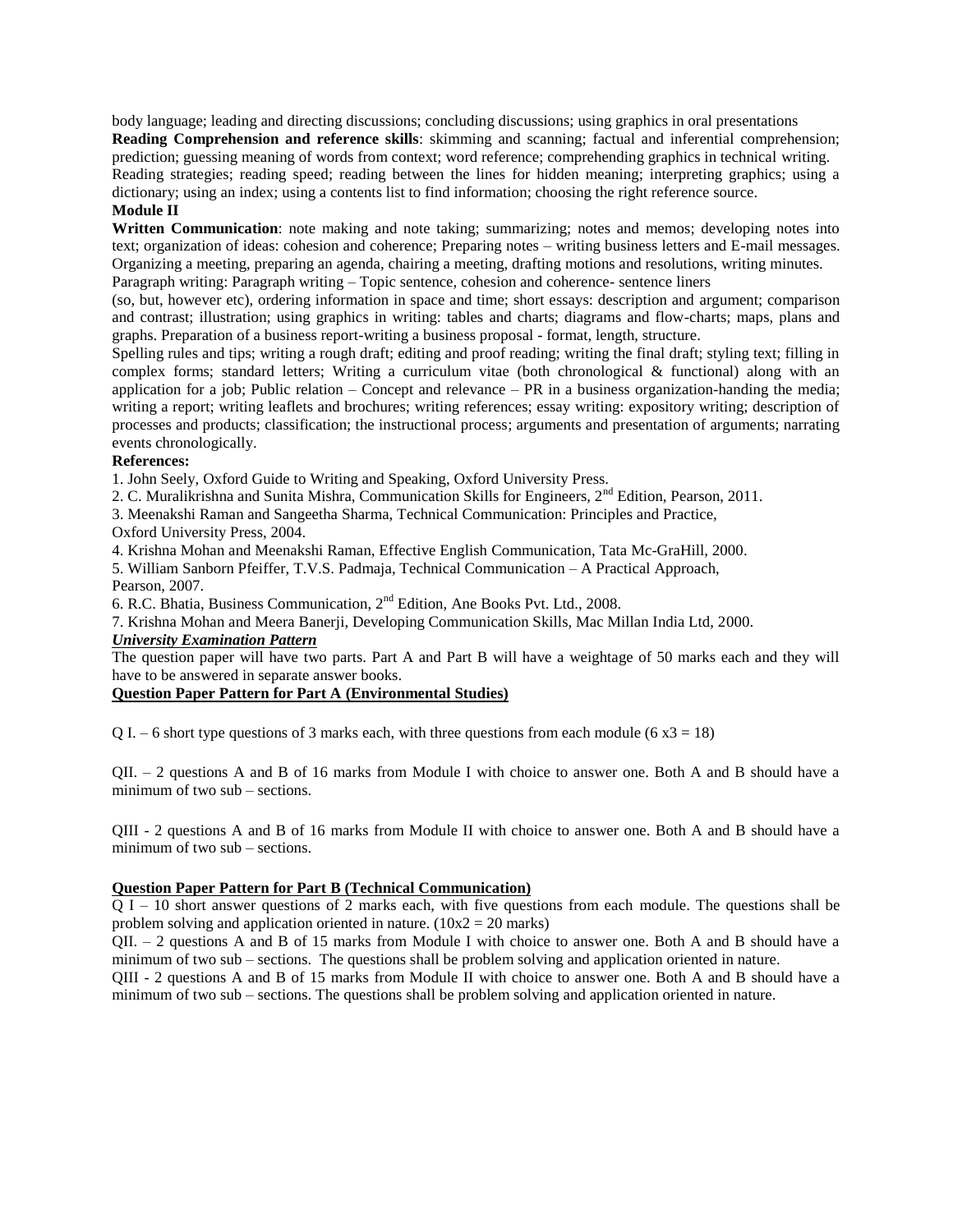# **11 L1 ELECTRICAL AND MECHANICAL WORKSHOP**

#### **ELECTRICAL WORKSHOP**

- 1. One lamp controlled by one switch 2. Series and parallel connections of lamps.
- 3. Stair case wiring.
- 4. Hospital Wiring.
- 5. Godown wiring.
- 6. Fluorescent lamp.
- 7. Connection of plug socket.
- 8. Different kinds of joints.
- 9. Transformer winding.
- 10. Soldering practice.
- 11. Familiarisation of CRO.

# **MECHANICAL WORK SHOP**

Preliminary exercises for beginners in all the following shops. Specific models may be designed by the teachers. 1) Fitting Shop.

- 2) Sheet Metal Shop
- 3) Foundry Shop
- 4) Welding Shop
- 5) Carpentry Shop

*Note: 50 % marks is earmarked for continuous evaluation, and 50% marks for end semester examination to be conducted by two examiners. A candidate shall secure a minimum of 50 % marks in the aggregate and 50 % minimum in the end semester examination for a pass.*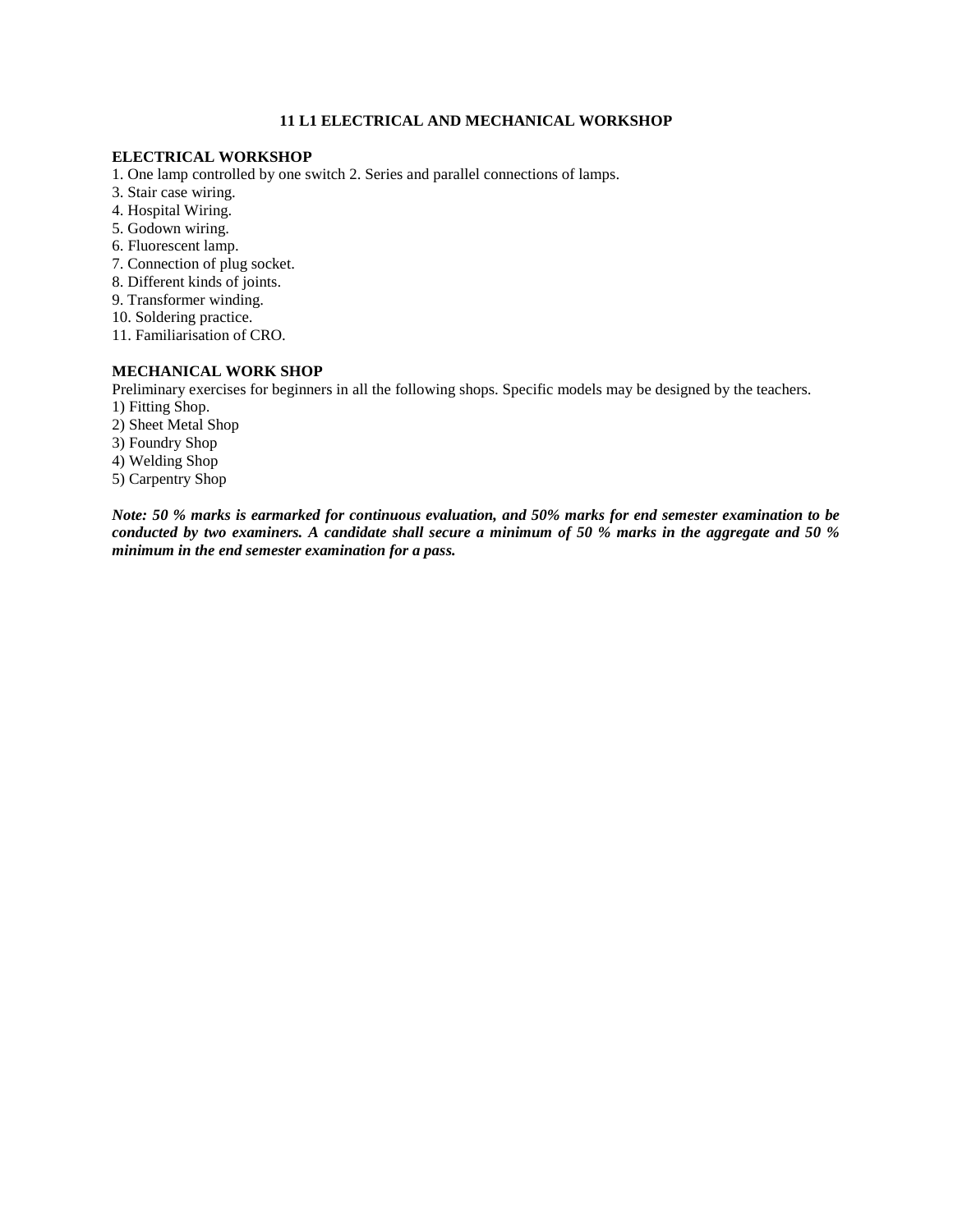# **11 L2 COMPUTER PROGRAMMING LABORATORY**

# **Application packages**

# Word

1. To create an advertisement in Word.

2. To illustrate the concept of mail merging in word.

# Spread Sheet

3. To create a spread sheet to analyse the marks of the students of a class and also to create appropriate charts.

# Power Point

4. To create the presentation for the department using Power Point.

# **C Programming Basics**

Operators & Expressions 5. To write a simple menu driven calculator program using switch statement

IO Formatting

6. To write a program to print Pascal's triangle.

Decision Making 7. To write a program for electricity bill preparation.

Looping

8. To write a program to print the *sine* and *cosine* series.

Arrays

9. To write a program to perform Matrix multiplication.

10. To write a program to prepare and print the sales report.

String

11. To write a program to perform string manipulation manipulations function like *string concatenations, comparison, find the length and string copy* without using library functions.

12. To write a program to arrange names in alphabetical order.

# Functions

13. To write a C program to calculate the mean, variance and standard deviation using functions.

14. To write a C program to perform sequential and binary search using functions.

# Recursion

15. To write a program to print the Fibonacci series and to calculate the factorial of the given number using functions.

# Structures

16. To print the mark sheet of n students using structures.

#### **Pointers**

17. To write a program using pointers to access the elements of an array and count the number of occurrences of the given number in the array.

*Note: 50 % marks is earmarked for continuous evaluation, and 50% marks for end semester examination to be conducted by two examiners. A candidate shall secure a minimum of 50 % marks in the aggregate and 50 % minimum in the end semester examination for a pass.*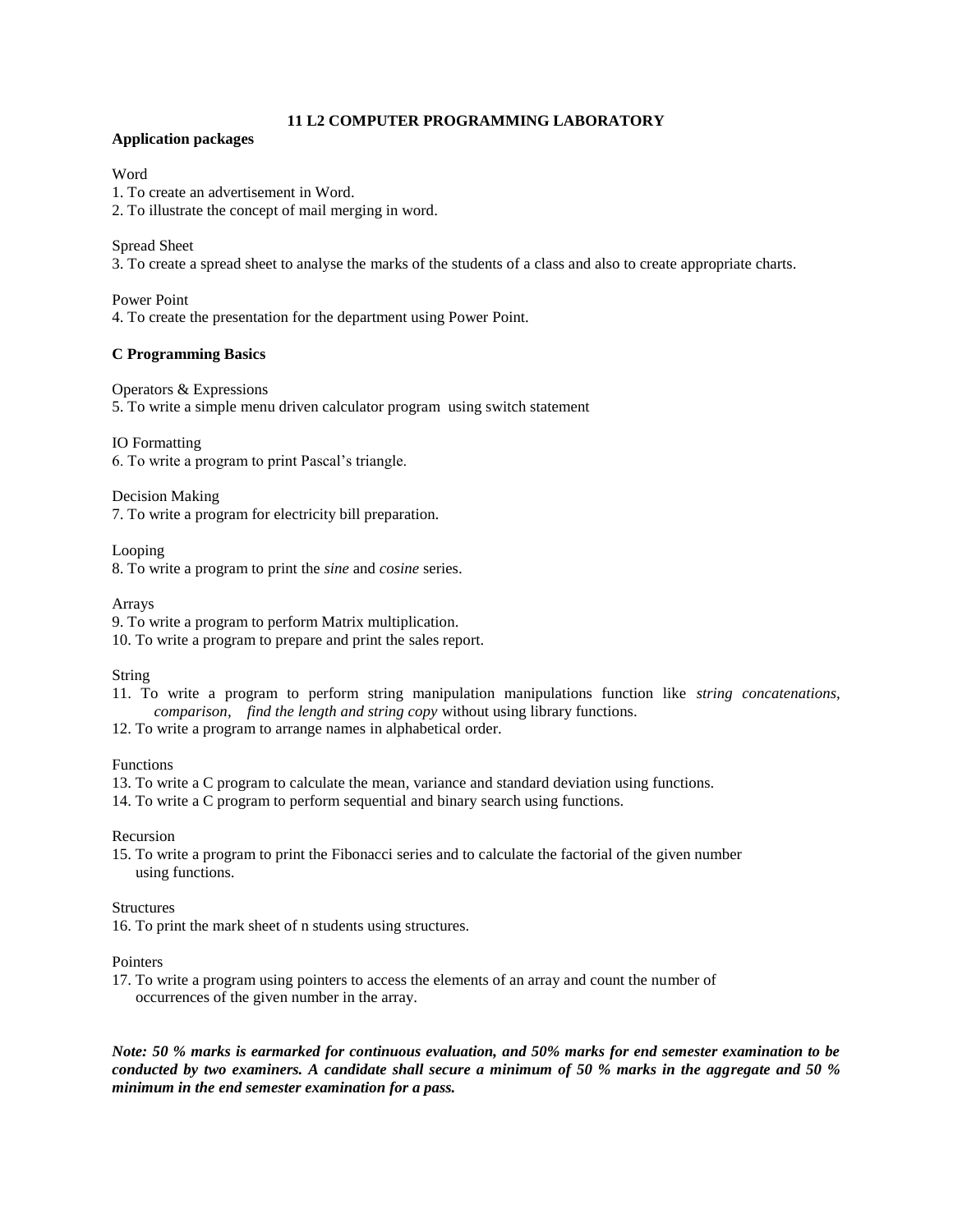# **11 L3 LANGUAGE LABORATORY**

The **Language Lab** focuses on the production and practice of sounds of language and familiarizes the students with the use of English in everyday situations and contexts.

# **Objectives:**

1. To expose the students to a variety of self-instructional, learner-friendly modes of language learning.

2. To help the students cultivate the habit of reading passages from the computer monitor, thus providing them with the required facility to face computer-based competitive exams.

3. To enable them to learn better pronunciation through stress on word accent, intonation, and rhythm.

4. To train them to use language effectively to face interviews, group discussions, public speaking.

5. To initiate them into greater use of the computer in resume preparation, report writing, format-making etc.

### **SYLLABUS:**

The following course content is prescribed for the **English Language Laboratory** sessions:

1. Introduction to the Sounds of English- Vowels, Diphthongs & Consonants.

- 2. Introduction to Stress and Intonation.
- 3. Situational Dialogues / Role Play.
- 4. Oral Presentations- Prepared and Extempore.
- 5. 'Just A Minute' Sessions (JAM).
- 6. Describing Objects / Situations / People.
- 7. Information Transfer
- 8. Debate
- 9. Telephoning Skills.
- 10. Giving Directions.

*Note: 50 % marks is earmarked for continuous evaluation, and 50% marks for end semester examination to be conducted by two examiners. A candidate shall secure a minimum of 50 % marks in the aggregate and 50 % minimum in the end semester examination for a pass.*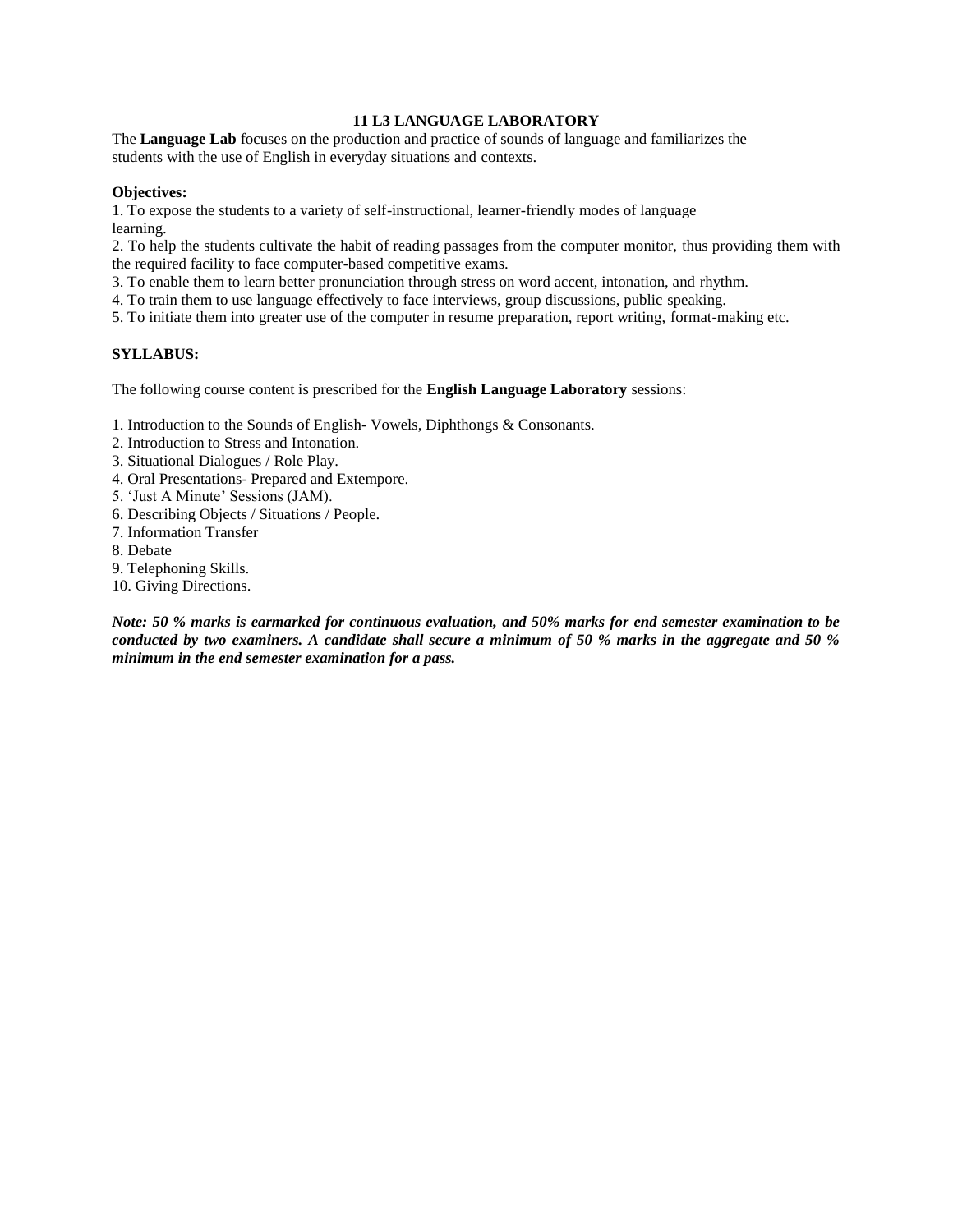## **SEMESTER III**

#### **CE/CS/EB/EC/EE/EI/FT/IT/ME/SE 1301 ENGINEERING MATHEMATICS 1I**

#### **Module 1**

Matrices and Vector spaces: Rank of matrix, Echelon and normal form, Solutions of linear systems of algebraic equations, Eigen values and Eigen vectors, Cayley Hamilton theorem (non proof).

Vector Spaces – Subspaces, - Linear Independence of vectors-Linear span-Dimension and Basis. Linear transformations.

### **Module II**

Fourier series and Fourier integrals: Fourier series of Periodic functions- Euler formulae for Fourier coefficientsfunctions having period 2π, arbitrary period-even and odd functions-half range expansions, Fourier integral, Fourier cosine and sine transformations, linearity property, transform of derivatives, convolution theorem (no proof)

### **Module III**

Laplace transforms: Linearity property, transforms of elementary functions, Laplace transforms of derivatives and integrals, differentiation and integration of transforms, convolution theorem (no proof) use of Laplace transforms in the solution of initial value problems, unit step function, impulse function - transform of step functions, transforms of periodic functions.

### **Module IV**

Vector calculus: Scalar and Vector point functions-Gradient and directional derivative of a scalar point function-Divergence and Curl of a vector point functions-their physical meanings.

Evaluation of line integral, surface integral and volume integrals, Gauss's divergence theorem, Stoke's theorem (No Proof of these theorem), conservative force fields, scalar potential.

#### **References:**

- 1. R.K.Jain, S.R.K.Iyengar, Advanced Engineering Mathematics: Narosa Publishers.
- 2. C.R.Wilie & L.C.Barrett, Advanced Engineering Mathematics, Mc-Graw Hill
- 3. Larry C Andrews, Ronald C Philips, Mathematical Techniques for Engineers & Scientists, PHI Publishers
- 4. M.C.Potter, J.L.Goldberg, Advanced Engineering Mathematics, Oxford University Press.
- 5. B.S.Grewal, Higher Engineering Mathematics: Khanna Publishers.

#### *Type of Questions for University Examination*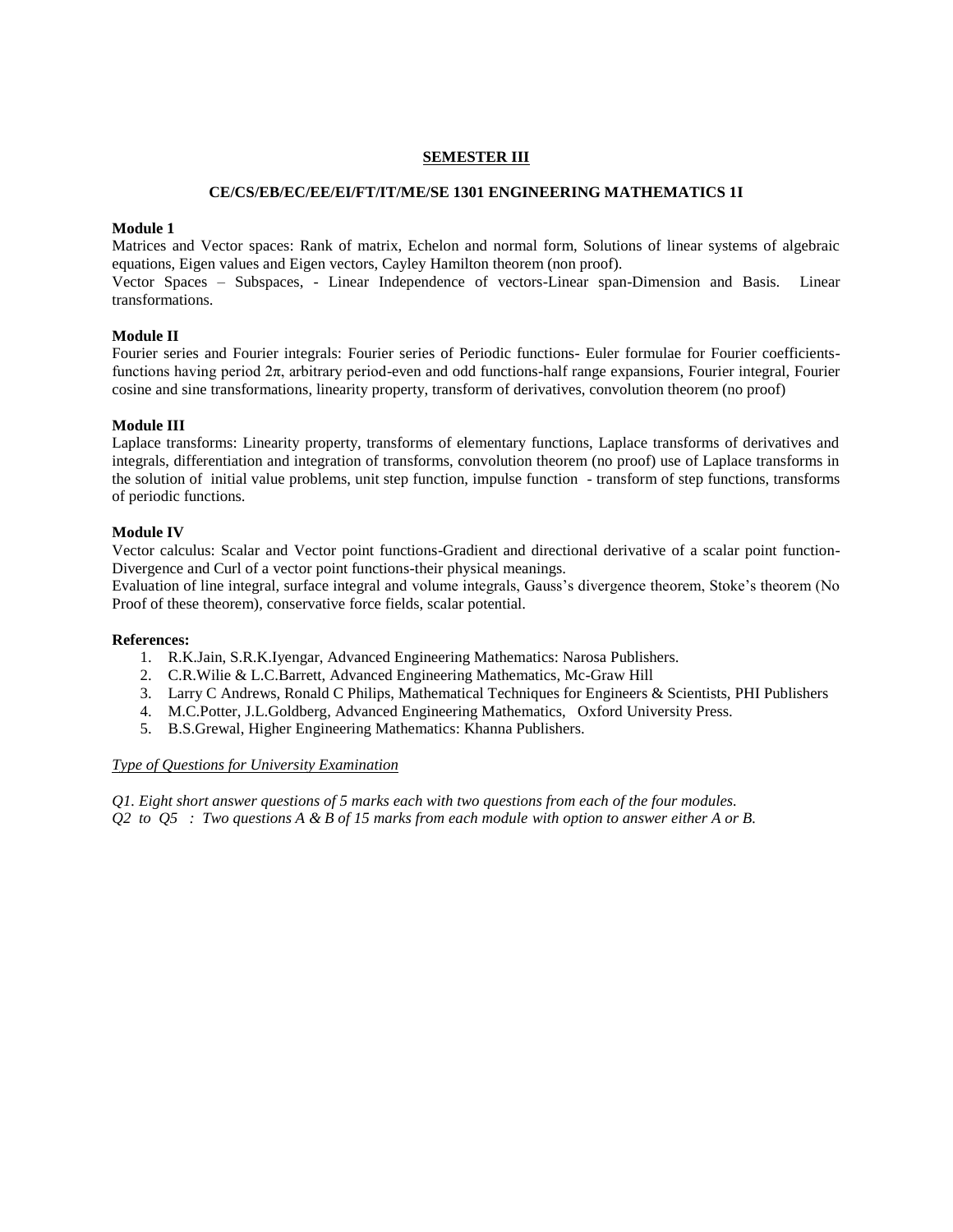#### **EC 1302 PROBABILITY AND RANDOM PROCESS**

#### **Module I**

Random Variables - Discrete and continuous random variables - Probability density functions and distribution functions - Mathematical Expectations - Properties - Mean and Variance -Joint moments, Moment-generating and characteristic functions and their applications, conditional expectation; covariance and correlation; independent, uncorrelated and orthogonal random variables, covariance matrix and properties- Central limit theorem. Some special distributions: Uniform, Gaussian and Rayleigh distributions; Binomial, and Poisson distributions; Multivariate Gaussian distribution. Vector-space representation of random variables, linear independence, inner product, Schwarz Inequality

#### **Module II**

Random processes - Classification of random processes and examples - Continuous random process - Discrete random process - Continuous random sequence - Discrete random sequence - Stationary process and evolutionary process - Strict sense stationary process - Wide sense stationary process - Auto correlation, auto covariance and cross correlation - Their relation, properties and problems - Poisson process - Mean, variance, autocorrelation of the Poisson process - Properties

### **Module III**

Markov process - Classification of Markov process - Markov chain - Transition probability matrix. Ergodic process - Time average of random process - Power spectral density and its properties - Spectral representation of real WSS process - Wiener-Khinchin Theorem - Calculation of spectral density given the autocorrelation function

#### **Module IV**

Linear time invariant systems - WSS process as input, stationarity of the output, auto-correlation and power-spectral density of the output; examples with white-noise as input to the analog communication coherent & non coherent receiver (AM, FM & PM)

### **References:**

- 1. Papoulis and S.U. Pillai , *Probability, random variable and stochastic processes* , Tata McGraw Hill, 4/e, 2002, ISBN-: 978-0071226615
- 2. Stark and Woods, *Probability and Random processes with Application to Signal Processing*, Pearson Education, 3/e,2002, ISBN 978-81-7758-356-4
- 3. Sam Shanmugam, *Random signals: Detection ,Estimation and Data analysis,* John Wiley,1/e, 1988, ISBN: 978-0-471-81555-6
- 4. F M Dekking , C K Kraaikamp, L E Meester , *A Modern Introduction to Probability and Statics Understanding Why and How,* Springer , 1/e ,2005 ,ISBN 978-1-85233-896-1
- 5. Leon Garcia, *Probability and Random process for Electrical Engineers*, Pearson Education ,2/e, 1994
- 6. Dougherty*, Random Process for Image and Signal Processing* , Prentice hall of India , ISBN: 81-203- 2334-3
- 7. Wim C van Etten, *Introduction to random Signal and noise*, Wiley India, 1/e, 2005 ISBN 978-81-265-265- 2163-0
- 8. Richard A. Johnson, Miller &Freud's, *Probability And Statistics For Engineers,* PHI Publications ,7/e , 2008, ISBN 978-01-3143-745-6
- 9. Peebles, *Probability Random Variables and Random signal principles*,TataMcGrawHill ,4/e, 200l

#### *Type of Questions for University Examination*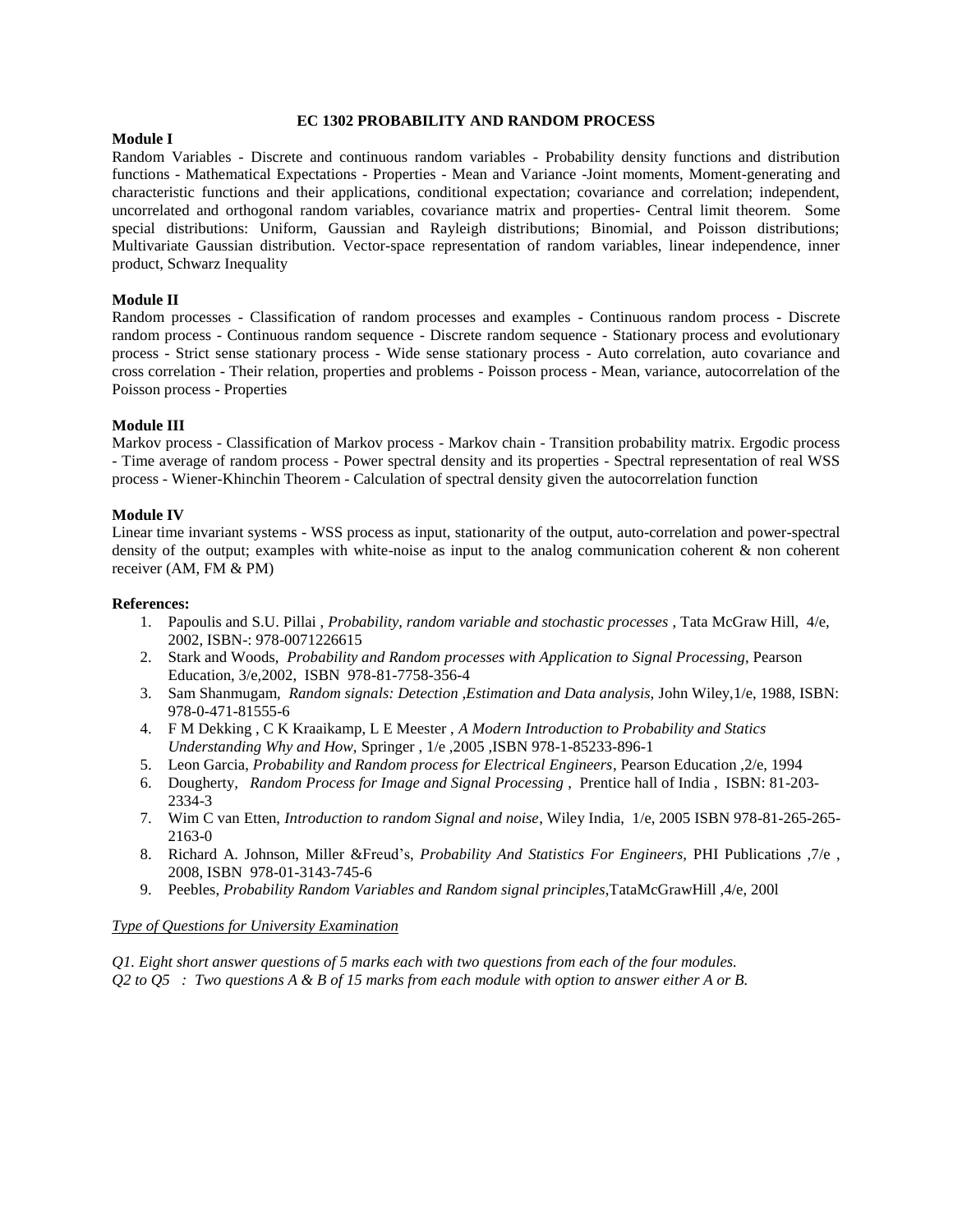#### **EC/EI 1303 NETWORK THEORY**

#### **Module I**

Circuit concepts–Circuit elements and networks, classifications; Energy sources- Dependent, independent, ideal and practical sources; Standard signals and Waveforms – periodic and non periodic signals, alternating currents and voltages, Step function, Ramp function, Impulse function; complex impedance; Methods of Analysing Circuits – Node analysis, Mesh analysis; Source Transformations; Circuit Theorems- Superposition, Thevenin's, Norton's, Reciprocity, Maximum Power Transfer; Resonance – Series, Parallel, Q, Bandwidth.

#### **Module II**

Transients - DC and sinusoidal response of RL, RC and RLC circuits, Initial and final conditions, Rise and decay of current, Time constant; Laplace Transforms – Laplace transform of important Network functions; Application of Laplace Transforms in circuit analysis – circuit elements in S domain, Transient analysis of RL, RC, and RLC networks with impulse, step, exponential, pulse and sinusoidal inputs, Transfer function and Impulse function in circuit analysis; S domain analysis - complex frequency, transform impedance, Significance of poles and zeros, Restriction of poles and zeros in driving point and transfer functions, Ruth-Hurwitz criteria for stability of Network functions.

#### **Module III**

Characterization of two port networks using different parameters – Z, Y, Hybrid and Transmission parameters; Interconnections of two port Networks – Cascade, Series and Parallel, T and π representation of two port Networks; Passive filters – Filter fundamentals, Classification of Filters, Characteristic impedance, Transfer function, frequency response; Design of Constant K - Low Pass, High Pass, Band Pass & Band Reject Filters - T and  $\pi$ ; Design of m derived Low Pass and High Pass filters - T and  $\pi$ ; Attenuators – T and  $\pi$ ; Equalizers – Series and shunt.

#### **Module IV**

Realizability and Synthesis of passive networks – causality, stability, Hurwitz polynomial, Positive real functions, driving point immitance; Basic Philosophy of synthesis- removal of a pole at infinity, removal of a pole at origin, removal of conjugate poles, removal of a constant, Impedance and admittance functions, Foster's method, Cauer method.

#### **References:**

- 1. A. Sudhakar and Shyam Mohan. S. Palli, *Circuits and Networks: Analysis and Synthesis*, Tata McGraw Hill, 4/e,2010
- 2. W H Hayt, J E Kemmerly & S M Durbin, *Engineering Circuit Analysis*, Tata McGraw-Hill, 7/e, 2010.
- **3.** D. Roy Choudhury, *Networks and systems*, New Age International,2/e, 2006
- 4. Smarajit Ghosh, *Network Theory: Analysis and Synthesis*, PHI publications, 6/e, 2010
- **5.** Ravish.R.Singh, *Electrical Networks*, Tata McGraw Hill, 6/e, 2010
- **6.** K Channa Venkatesh and D. Ganesh Rao, *Network Theory*, Pearson Education, 2/e, 2010.
- **7.** VanValken Berg, *Network Analysis*, PHI publications, 3/e, 2010.
- 8. John.D.Ryder, *Networks, Lines and Fields,* PHI Publications,2/e,2010
- 9. DeCarlo / Lin, *Linear Circuit Analysis*, Oxford University Press, 2/e,2005
- 10. Franklin F.Kuo, *Network Analysis and Synthesis* ,Wiley India, 2/e, 2011

#### *Type of Questions for University Examination*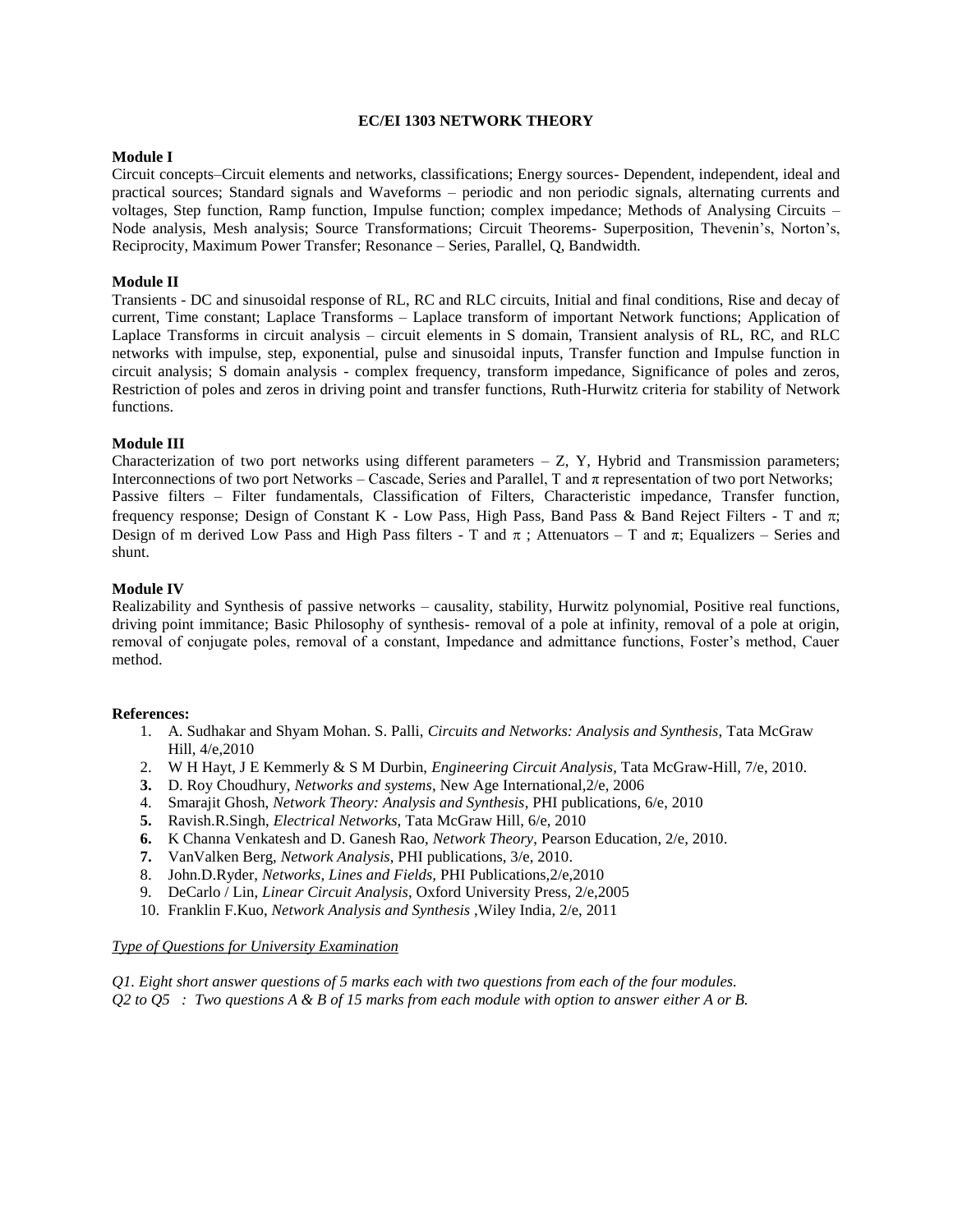#### **EB/EC 1304 DIGITAL ELECTRONICS**

## **Module I**

Number system and codes : Binary , Octal, and Hexa-decimal number systems - Binary arithmetic, Binary coded Decimal, Excess - 3 code, Gray Code, Error detection and correction: parity, CRC, 7 bit Hamming code .Boolean algebra -minimization of Boolean function using Karnaugh Map (up to 6 variables) and Quine - McClusky methods. Formation of switching functions from word statements, realisation using basic gates and universal gates.

# **Module II**

Combinational circuits: Half adder, Full adder, Subtractor, Binary Parallel adder, Carry look ahead adder, BCD adder, multiplexer, demultiplexer, decoder and encoder circuits. Implementation of simple combinational circuits using ROM and PLA.

### **Module III**

Sequential circuits: Flip-flops - RS /JK / T / D flip- flops, shift registers - counters -asynchronous and synchronous counters, Up-Down counter, Ring counter, Johnson counter - sequence generators - state table and diagrams. Arithmetic circuits: Serial Adder, Difference between parallel adder and serial adder, Binary multiplication, Binary division circuits

### **Module IV**

Logic families: Standard logic levels - Current and voltage parameters - fan in and fan out - Propagation delay, noise consideration. Basic idea of DCTL, RTL and DTL families. TTL family NAND gate working principle, need for totem pole configuration, TTL inverter characteristics, Open collector gate and tri- state logic gate. CMOS: characteristics of basic CMOS inverter - interfacing of CMOS to TTL and interfacing of TTL to CMOS, Merits and demerits of TTL family and CMOS family. ECL family OR-NOR gate working principle.

### **References:**

- 1. Taub & Schilling, *Digital Integrated Electronics*, Tata Mc Graw Hill,2008, ISBN-13: 978-0-07-026508-0
- 2. A. Anand Kumar, *Fundamentals of Digital Circuits,* PHI learning, 2/e, 2010, ISBN: 978-81-203-3679-7
- 3. Thomas L Floyd, *Digital Fundamentals,* Pearson, 10/e,2011
- **4.** R P Jain, *Modern Digital Electronics*, Tata Mc Graw Hill, 4/e, 2009.

#### *Type of Questions for University Examination*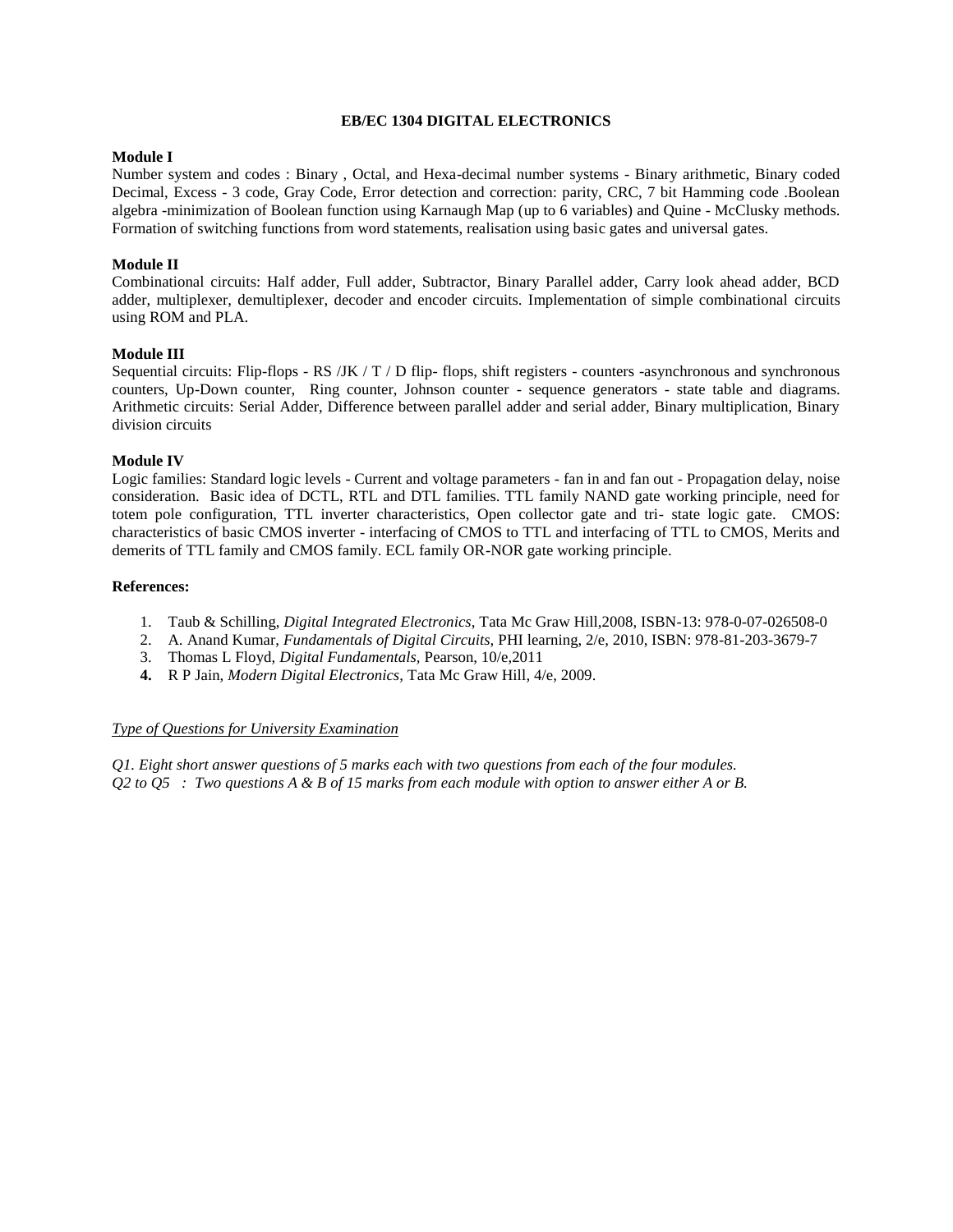#### **EC/EI 1305 SOLID STATE ELECTRONICS**

#### **Module I**

Introduction to quantum mechanics, potential well problem, energy momentum relation for electrons in solids, effective mass and tunneling. Energy bands in solids, intrinsic and extrinsic semiconductors. Elemental and compound semiconductors.Fermi-diracdistribution.Equilibrium and steady state conditions, Equilibrium concentration of electrons and holes. Temperature dependence of carrier concentration.

Carrier transport in semiconductors – drift, conductivity and mobility, variation of mobility with temperature and doping, High Field Effects, Hall effect.

Excess carriers in semiconductors – Generation and recombination mechanisms of excess carriers, quasi Fermi levels, diffusion, Einstein relations. Continuity equations, Diffusion length - Gradient of quasi Fermi level.

#### **Module II**

PN junctions - Contact potential, Electrical Field, Potential and Charge Density at the junction, Energy band diagram, Minority Carrier Distribution, Ideal diode equation, Electron and hole component of current in forward biased p-n junction, piecewise linear model of a diode effect of Temperature on I-V characteristics. Diode capacitances, switching transients. - Zener and avalanche break down, Metal Semiconductor contacts, Ohmic and Rectifying Contacts, Hetero Junctions – Energy band diagram, Applications.

#### **Module III**

Field Effect Transistors: JFET - principle of operation, current equation, static I-V characteristics. MOS Capacitor – Ideal MOS Capacitor-MOS Electrostatics -accumulation, depletion & inversion- Energy Band Diagram, C-V characteristics, frequency effect- threshold voltage (derivation needed).

MOSFET- Basic structure and principle of operation, I-V characteristics, Derivation of Drain Current and device parameters.

#### **Module IV**

Bipolar junction transistor - current components, Minority Carrier Distributions basic parameters, relations between alpha & beta - comparison Ebbers - Moll model, Switching, Base width modulation, Avalanche multiplication in collector-base junction, Punch Through, Base resistance, Static I-V characteristics of CB and CE configurationsfrequency limitation of transistor - transit time effect

#### **References:**

- 1. Ben G. Streetman: *Solid State Electronic Devices,* 5/e, Pearson Education. ISBN 9788120318403
- 2. Robert F. Pierret: *Semiconductor Device Fundamentals*, 4/e, Pearson Education. ISBN 0201543931
- 3. M.S.Tyagi: *Introduction to Semiconductor Materials and Devices*, John Wiley &Sons,2000 ,ISBN: 978-0- 471-60560-7
- 4. Warner and Grung: *Semiconductor Device Electronics*, Holt Rinhalt& Winston, 1991, ISBN 9780030532382
- 5. S.M.Sze: *Physics of Semiconductor Devices*, Wiley India, **3/e**, ISBN: 978-0-471-14323-9
- 6. Y.P.Tsividis: *Operation and Modeling of the MOS Transistor*, McGraw Hill, 1986.
- 7. Jasprit Sing *Semiconductor Devices,* Wiley India, 1/e, 2001, ISBN 81-265-1102-8
- 8. Donald Neamen, *Semiconductor Physics And Devices* , Tata McGraw hill ,3/e ISBN: 9780072321074

#### *Type of Questions for University Examination*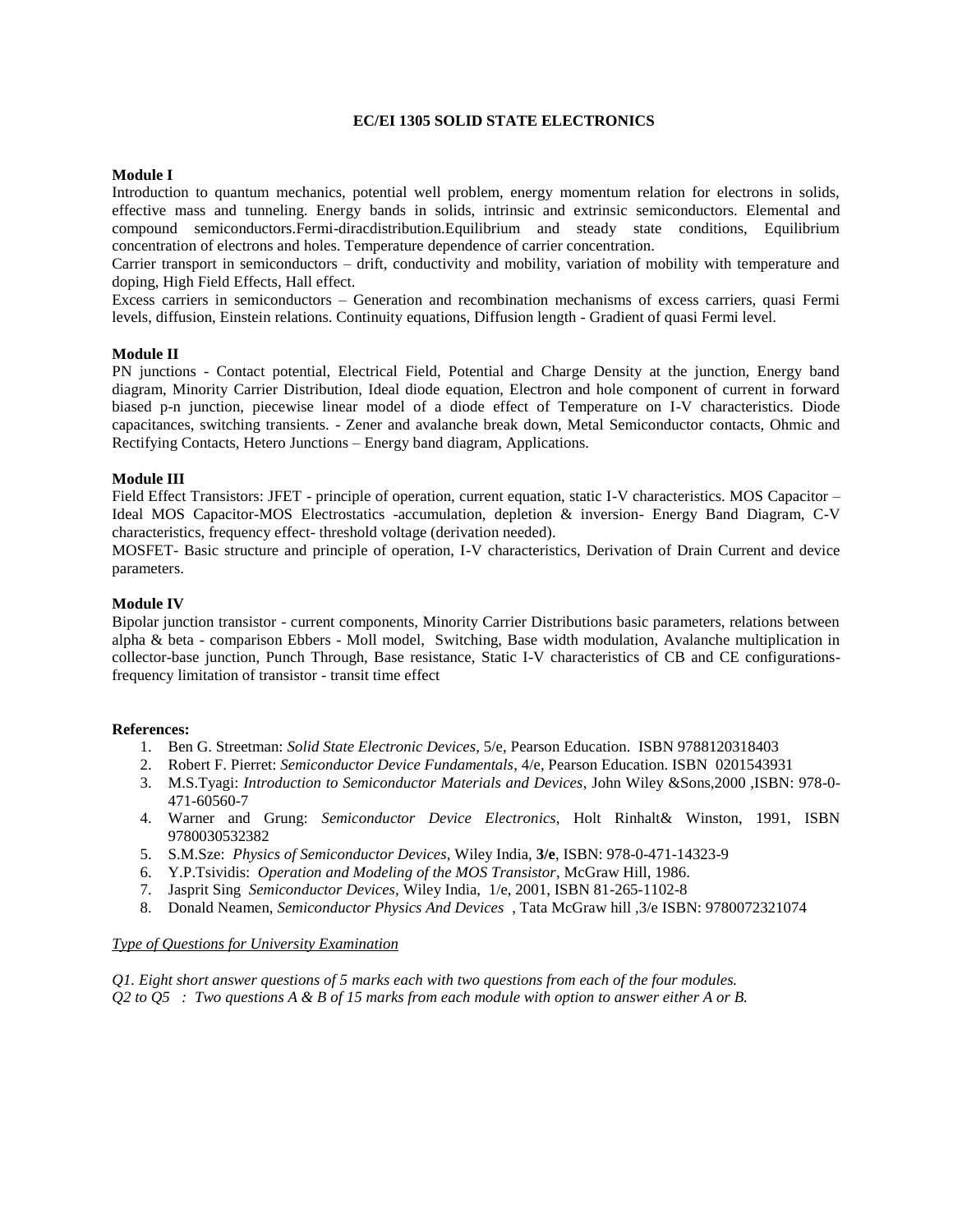#### **EC/EI 1306 ELECTRONIC CIRCUITS I**

### **Module I**

Pulse characteristics - Pulse shaping using RC circuits, RC low pass- high pass-circuits, integrator and differentiator using RC, Diode circuits clipping & clamping circuits. Rectifiers - half wave, full wave, bridge - expression for ripple factor, efficiency, comparison, diode ratings. Filters - capacitor - inductor LC filters- use of bleeder resistor voltage multipliers, DC power supply - simple voltage regulator using zener diode.

# **Module II**

**BJT Amplifiers**: Units of gain, CE amplifier- Biasing techniques - stabilization of operating point -Temperature compensation techniques- low frequency equivalent circuits - r-parameters, h-parameters Methods of coupling - D.C coupled amplifier - CE RC coupled amplifier - loading effect at the input and output - emitter follower as Buffer stage- Darlington emitter follower - Boot strapping - frequency response of RC coupled amplifier - frequency analysis of R C coupled amplifier - lower cut-off frequency - upper cut-off frequency - 3 db bandwidth.

### **Module III**

**FET Amplifier:** FET biasing- Low frequency equivalent circuit- RC coupled common source amplifier expression for gain - frequency response - MOSFET V-I characteristics, load lines, small signal parameters, small signal equivalent circuits - Body effect - Biasing of MOSFETs amplifiers. Analysis of Single stage discrete MOSFET amplifiers – small signal voltage and current gain, input and output impedance of Basic Common Source amplifier, Common Source amplifier with and without source bypass capacitor, Source follower amplifier.

### **Module IV**.

High frequency equivalent circuits of BJTs, MOSFETs, Miller effect, short circuit current gain, s-domain analysis, amplifier transfer function. Analysis of high frequency response of Amplifiers. Pulse response of amplifiers Power amplifiers: Class A, B, AB and C circuits - efficiency and distortion. Biasing of class AB circuits. Transformer less power amplifiers.

#### **References:**

- 1. David A. Bell, *Electronic Devices and circuits,* Oxford University Press, 2008,5/e, ISBN 9780195693409
- 2. Sedra&Smith, *Microelectronic circuits*, Oxford University Press, 5/e, 2008, ISBN 0195116631
- 3. Milman&Halkias, *Integrated Electronics*, Tata McGraw Hill , 2/e, 2009, ISBN 9780070151420
- 4. Schilling &Belove, *Electronic Circuits, Discrete & Integrated*, Tata McGraw Hill, 3/e, 2002, ISBN9780070528987.
- 5. Allen Mottorshed, *Electronic Devices & Circuits*, Prentice Hall of India, 2003 ISBN: 978-81-203-0124-5
- 6. Boylsted&Nashelsky, *Electronic Devices and circuits,* Pearson Education/ PHI Ltd, 10/e,2009,ISBN 9788131727003
- 7. *2000 Solved problems in Electronics: Shaum series,* McGraw Hill, 1990
- 8. Milman&Taub, *Pulse Digital & Switching waveforms*, Tata McGraw Hill, 3/e, 2011 ISBN 97800710727247.
- 9. Paynter , *Introductory Electronics Devices and Circuits* , Pearson Education ,7/e, 2008,ISBN 9788131722817
- 10. Neamen Electronic Circuits 3/e, 2006, Tata McGraw hill, ISBN 9780070634336

#### *Type of Questions for University Examination*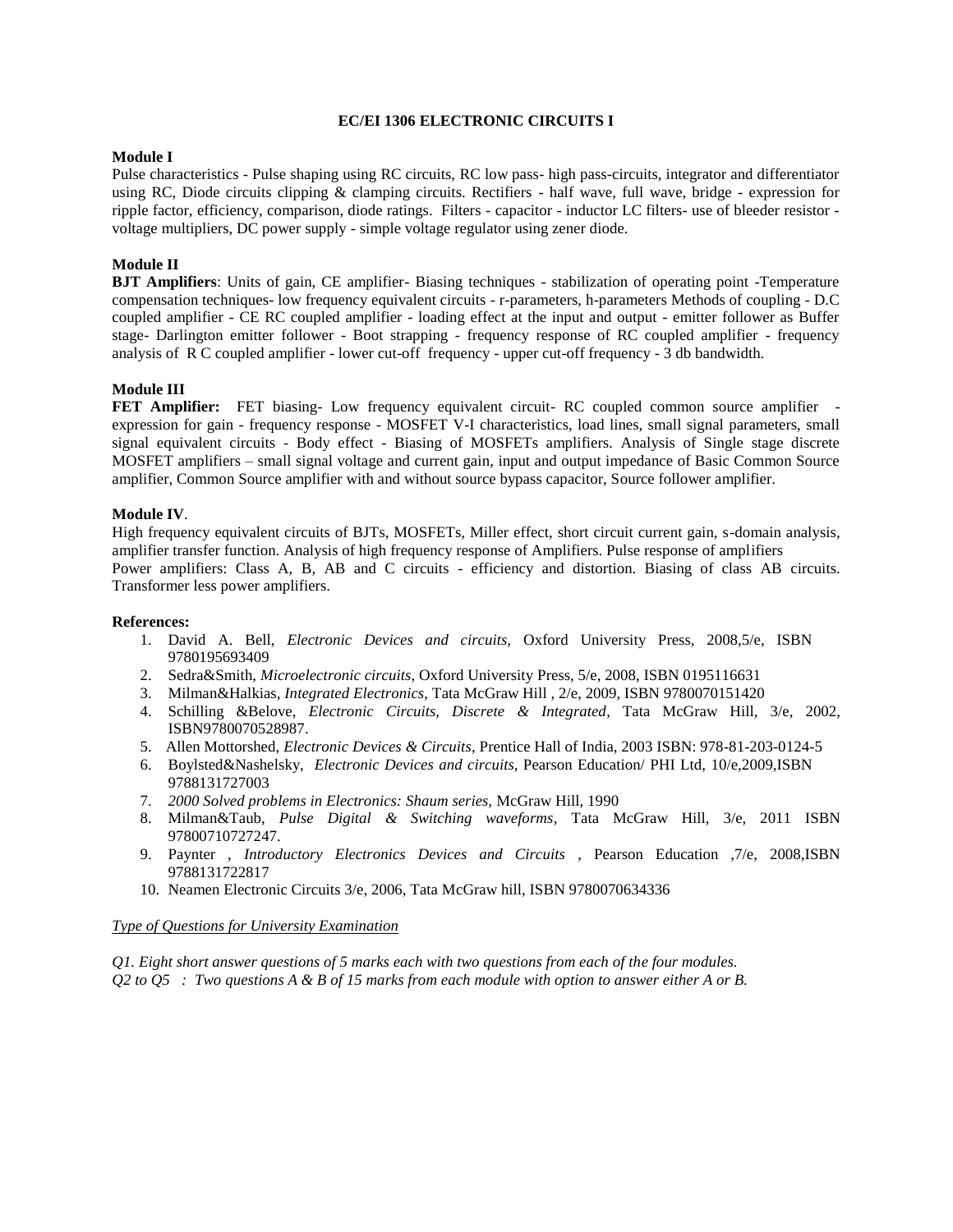# **EC/EI 13L1 BASIC ELECTRONICS LABORATORY**

- 1. Characteristics of Diodes & Zener diodes
- 2. Characteristics of Transistors (CE & CB)
- 3. Characteristics of JFET
- 4. Frequency responses of RC Low pass and high pass filters. RC Integrating and Differentiating Circuits
- 5. Rectifying circuits i) HW rectifier ii) FW rectifier iii) FW Bridge rectifier iv) Filter circuits - Capacitor filter, inductor filter and Pi section filter
- 6. Zener Regulator with & without emitter follower.
- 7. Biasing of Active devices i) Voltage biasing, current biasing and Feedback biasing of BJT ii) Biasing of JFET
- 8. Clipping and clamping circuits

*Note : 50 % marks is earmarked for continuous evaluation, and 50 % marks for end semester examination to be assessed by two examiners .A candidate shall secure a minimum of 50 % marks in the aggregate and 50 % minimum in the end semester examination for a pass.*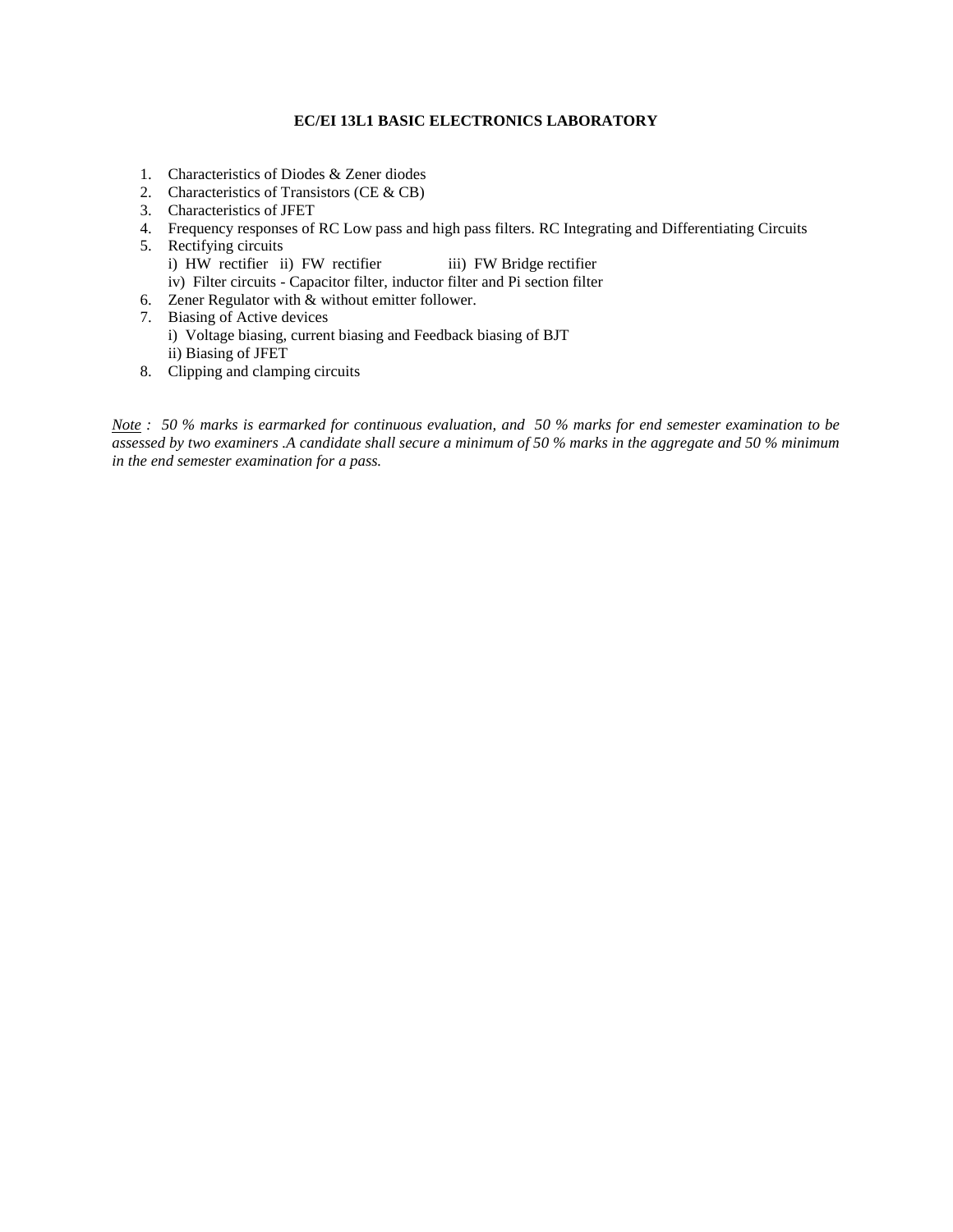# **EC/EI 13L2 DIGITAL ELECTRONICS LABORATORY**

- 1. Half adder and full adder using standard logic gates / NAND gates.
- 2. Code converters Binary to Gray and gray to Binary with mode control
- 3. Binary addition and subtraction (a) 1's complement (b) 2's complement(using 7483)
- 4. BCD adder using 7483.
- 5. Study of MUX, DeMUX &Decoder Circuits and ICs
- 6. Set up R-S JK & JK Master slave flip flops using NAND/NOR Gates
- 7. Asynchronous UP / DOWN counter using JK Flip flops
- 8. Design and realization of sequence generators.
- 9. Study of shift registers and Implementation of Johnson and Ring counter using it.
- 10. Study of IC counters 7490, 7492, 7493, 74163 and 74192 or the CMOS equivalent.
- 11. Study of seven segment display and decoder driver (7447).
- 12. Astable and monostable multi- vibrators using TTL gates
- 13. Transfer characteristics and specifications of TTL gates
- 14. Block level system design in Simulink® / LabVIEW environment
- 15. Simple experiments using VHDL tools.

# **References:**

- 1. Herbert Taub, Donald Schilling , *Digital Integrated Electronics,* Tata Mc Graw Hill, 1/e, 2008, ISBN: 9780070265080
- 2. Soumitra Kumar Mandal, *Digital Electronics, Principles and applications,* Tata Mc Graw Hill, 2/e, 2011, ISBN 0070153825

*Note : 50 % marks is earmarked for continuous evaluation, and 50 % marks for end semester examination to be assessed by two examiners .A candidate shall secure a minimum of 50 % marks in the aggregate and 50 % minimum in the end semester examination for a pass.*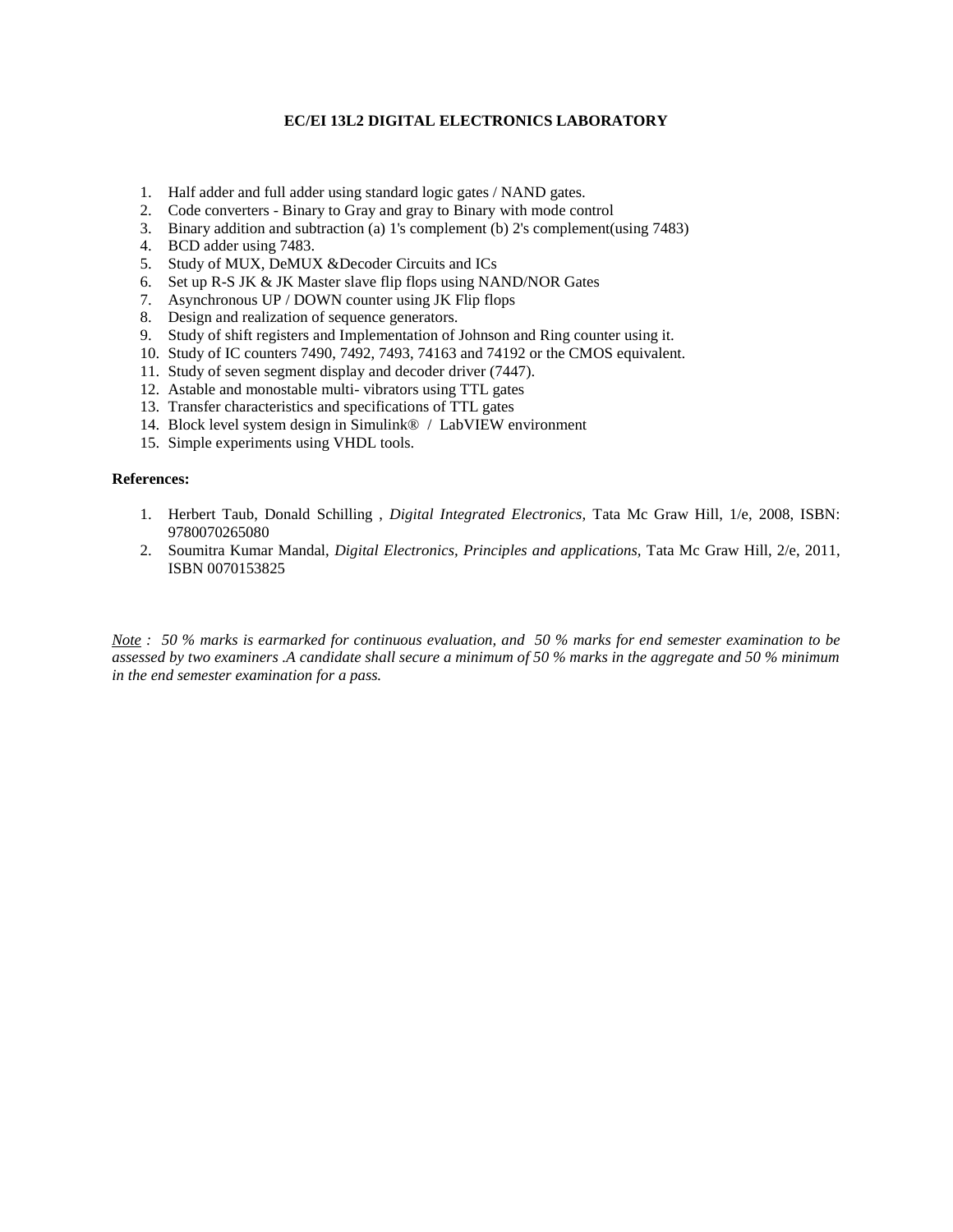# **SEMESTER IV**

#### **CE/CS/EB/EC/EE/EI/FT/IT/ME/SE 1401 ENGINEERING MATHEMATICS III**

# **Module 1**

Complex Analytic functions and conformal mapping: curves and regions in the complex plane, complex functions, limit, derivative, analytic function, Cauchy – Riemann equations, Elementary complex functions such as powers, exponential function, logarithmic, trigonometric and hyperbolic functions.

Conformal mapping: Linear factional transformations, mapping by elementary function like  $Z^2$ ,  $e^z$ , sin z, cosz, sin hz, and Cos hz,  $Z + 1/Z$ 

# **Module II**

Complex integration: Line integral, Cauchy's integral theorem, Cauchy's integral formula, Taylor's series, Laurent's series, residue theorem, evaluation of real integrals using integration around unit circle, around the semi circle, integrating contours having poles, on the real axis.

### **Module III**

Partial differential equations:

Formulation of partial differential equations.

Solutions of equations of the form F  $(p,q) = 0$ ,  $F(x,p,q) = 0$ ,  $F(y,p,q) = 0$ ,  $F(z,p,q) = 0$   $F1(x,p) = F2(y,q)$ , Lagrange's form  $Pp+Qq = R$ 

Linear homogeneous partial differential equations with constant co-efficient

### **Module IV**

Vibrating string: one dimensional wave equation, D'Alembert's solution, solution by the method of separation of variables

One dimensional heat equation, solution of the equation by the method of separation of variables,

Solutions of Laplace's equation over a rectangular region and a circular region by the method of separation of variables.

# **References:**

- 1. R.K.Jain, S.R.K.Iyengar, Advanced Engineering Mathematics, Narosa Publishers.
- 2. C.R.Wilie and L.C.Barrett Advanced Engineering Mathematics, Mc-Graw Hill.
- 3. Erwin Kreyszig, Advanced Engineering Mathematics, Wiley Eastern.
- 4. Churchill R.V, Complex Variables & Applications, Mc-Graw Hill.
- 5. M.C.Potter, J.L.Goldberg. Advanced Engineering Mathematics, Oxford University Press.
- 6. B.S.Grewal, Higher Engineering Mathematics, Khanna Publishers.

#### *Type of Questions for University Examination*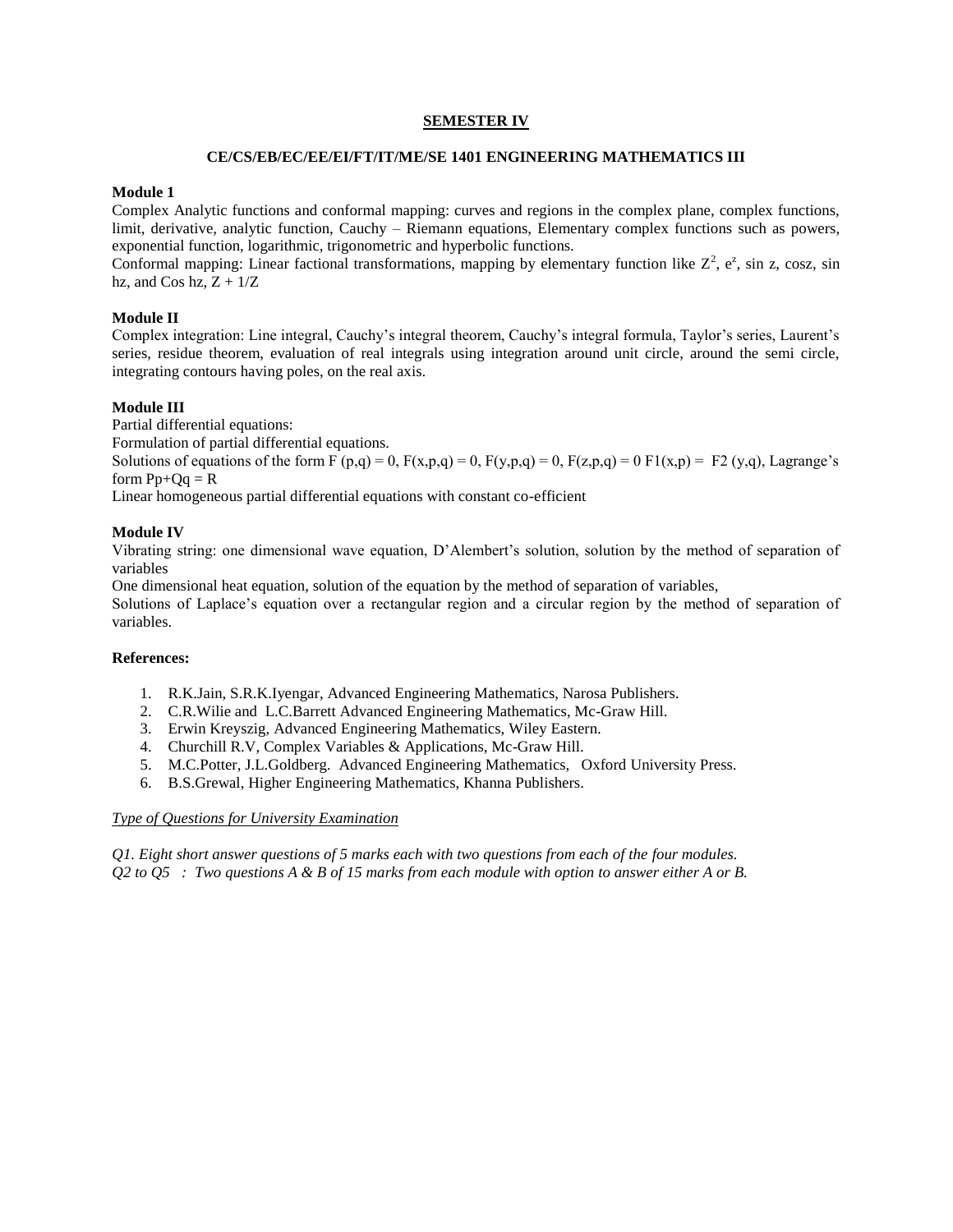# **EC 1402 MICROPROCESSORS: ARCHITECTURE AND PROGRAMMING**

#### **Module I**

**Introduction to microprocessors:** Microcomputers and microprocessors, 8/ 16/ 32/ 64-bit microprocessor families. Internal architecture of Intel 8086 microprocessor: Block diagram, Registers, Internal Bus Organization, Functional details of pins, Control signals, External Address / Data bus multiplexing, De-multiplexing, Memory Address space and data organisation, Memory segmentation and segment registers, IO Address space.

Basic 8086/8088 configuration, Minimum mode and maximum mode. Comparison of 8086 and 8088.

# **Module II**

**Instruction set and Assembly language Programming of 8086**: Instruction set, Instruction Classifications, addressing modes, Assembler Directives, Strings, Procedures and Macros

Assembly language Program development tools: editor, assembler, linker, locator, debugger and emulator.

### **Module III**

**Interfacing concepts and devices**: Memory interface: Concept of memory chip/ chips interface to 8086 with examples Direct Memory Access (DMA) data transfer Programmable interfacing devices: - Programmable peripheral interface (Intel 8255), Programmable timer interface (Intel 8253/ 54) -Block diagram and modes of operation .Hardware and Software aspects of Interfacing these peripherals to 8086. 8087 Numeric coprocessor interface.

### **Module IV**

Multiuser /Multitasking operating system concepts and the need for protection.

Introduction to 80386: Architecture of 80386, Real and protected modes of operation, Virtual memory, Address translation with Segmentation and Paging, Virtual 8086mode.

RISC architecture, Instruction Level Parallelism- concept and limitations-Pipelining and Superscalar architecture, Branch Prediction, Intel MMX architecture, VLIW architecture, NetBurst microarchitecture, Multicore Processing, Hyper threading technology, Trusted Execution Technology(TXT) - concepts

#### **References:**

- 1. Lyla B.Das, *The x86 Microprocessors:Architecture,programming and Interfacing (8086 to Pentium*), Pearson Education,2010, ISBN:9788131732465
- 2. Douglas V.Hall, *Microprocessors and interfacing, Programming and Hardware,* Tata Mc Graw Hill,2/e,2006, ISBN: 9780070601673
- 3. Barry B Brey, *The Intel Microprocessors: 8086/8088, 80186/80188, 80286, 80386, 80486, Pentium, Pentium Pro Processor, Pentium II, Pentium III, Pentium 4, and Core2 with 64-bit Extensions*, Pearson/ Prentice Hall, 8/e, 2009, ISBN 0135026458/ 9780135026458.
- 4. John L Hennessy , David A Patterson, *Computer Architecture , A Quantitative approach,* Elsevier Inc 5/e,2012, **ISBN 9780123838728**
- 5. A K Ray and K M Bhurchandi, *Advanced Microprocessors and peripherals,* Tata Mc Graw Hill, 2/e, 2009, ISBN 9780070140622
- 6. Krishna Kant, *Microprocessors and Microcontrollers, Architecture, Programming and System Design 8085,8086,8051,8096*, Prentice Hall India,1 /e, 2008, ISBN: 9788120331914
- 7. Sunil Mathur, *Microprocessor 8086:Architecture, Programming and Interfacing,* Prentice Hall India ISBN - 9788120340879

#### *Type of Questions for University Examination*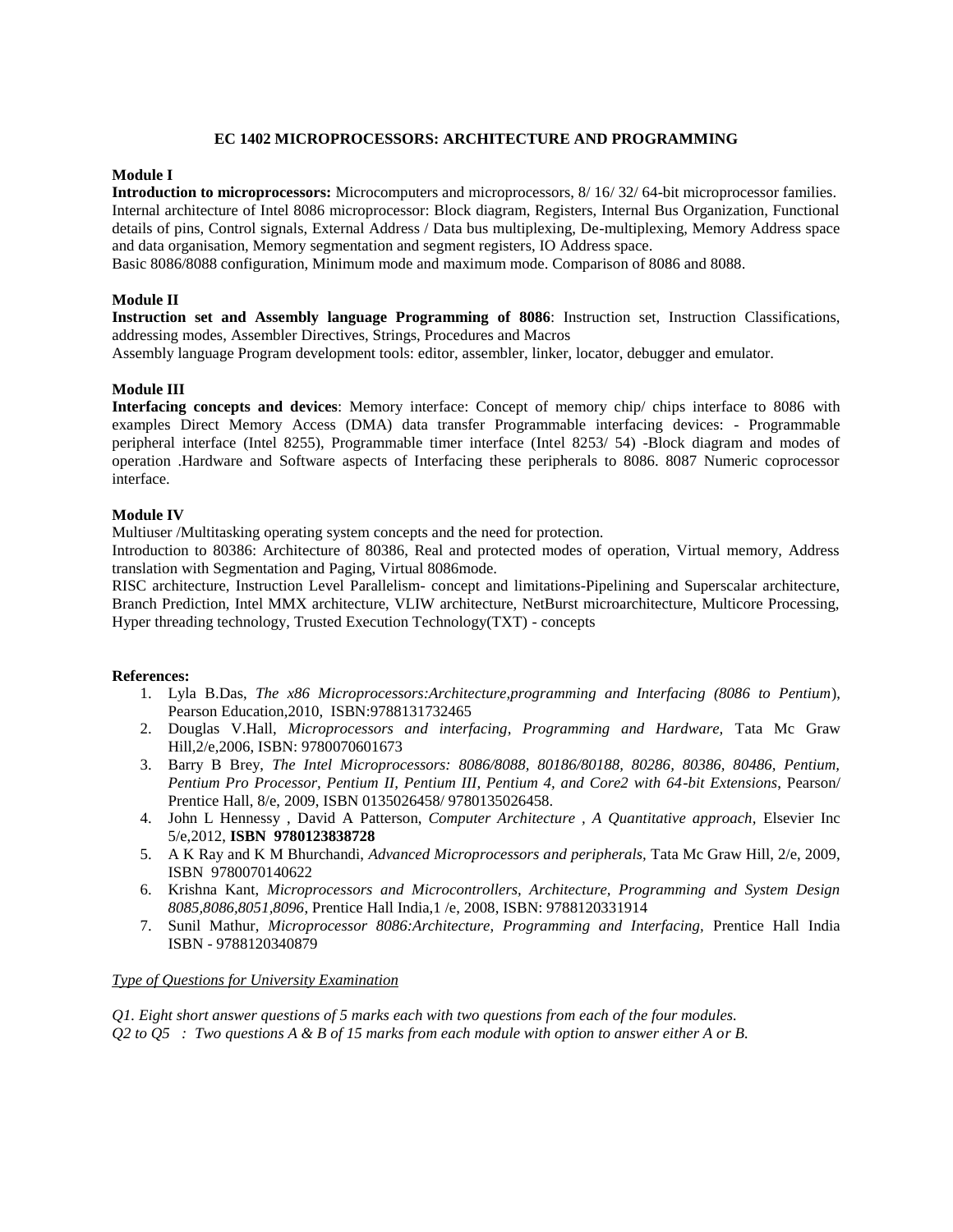### **EC/EI 1403 ELECTRONIC CIRCUITS II**

#### **Module I**

Differential Amplifiers - BJT differential pair, large signal and small signal analysis of differential amplifiers, Input resistance, voltage gain, CMRR, non-ideal characteristics of differential amplifier. Frequency response of differential amplifiers, MOS differential amplifiers.

Current sources, Active load, cascode load, current mirror circuits, Wilson current mirror circuits. Small signal equivalent circuits, multistage differential amplifiers.

### **Module II**

Feedback amplifiers - Properties of negative feedback. The four basic feedback topologies-Series-shunt, seriesseries, shunt-shunt, shunt-series. Analysis and design of discrete circuits in each feedback topologies - Voltage, Current, Tran conductance and Tran resistance amplifiers, its loop gain, input and output impedance., Stability of feedback circuits. Effect of feedback on amplifier poles, frequency compensation-Dominant pole and Pole-zero.

### **Module III**

Low frequency Oscillators: Barkhausen criterion, RC phase shift and Wien bridge oscillators - analysis. High frequency oscillators- Hartley, Colpitts, Crystal oscillators and UJT Oscillators.

Astable, Monostable and Bistable multivibrators, Schmitt trigger - analysis. Sweep circuits- Bootstrap, Miller sweep and current sweep circuits - analysis.

### **Module IV**

Internal block schematic of analog IC (op amp) -Biasing used in IC- Constant current source- Current mirror Circuits- Active Load – Level Shifters- Power amplifier stages. Open loop gain input- output impedance & bandwidth calculation using small signal equivalents. Frequency compensation and slew rate.

#### **References:**

- 1. Sedra&Smith, *Microelectronic circuits*, Oxford University Press, 5/e, 2008, ISBN 0195116631
- 2. Millman&Halkias, *Electronic Devices & Circuits*, Tata McGraw Hill,3/e, 2010, ISBN 9780070700215
- 3. Gaykwad , *Op-amps and Linear integrated Circuits*, Pearson Education/ Prentice-Hall India Ltd, 4/e,2010,ISBN: 978-81-203-2058-1
- 4. Schilling &Belove, *Electronic Circuits, Discrete & Integrated* , 3/e, 2002, Tata McGraw Hill, ISBN9780070528987.
- 5. Jacob Milman&Taub, *Pulse Digital & Switching waveforms*, 3/e, 20011, Tata McGraw Hill ISBN 97800710727247.
- 6. Jacob Millman & Arvin, *Micro Electronics*, 2/e, 1999, McGraw Hill ISBN 9780074637364
- *7.* Gray, *Analysis and Design of Analog Integrated Circuit,* John Wiley, 4/e, ISBN 9788126515691.
- 8. Paynter , *Introductory Electronics Devices and Circuits* 7/e,2008,Pearson Education ISBN 9788131722817
- 9. Horenstein, *Microelectronics Circuits & devices*, Prentice-Hall India, 2/e,2009,ISBN: 978-81-203-1135-0

#### *Type of Questions for University Examination*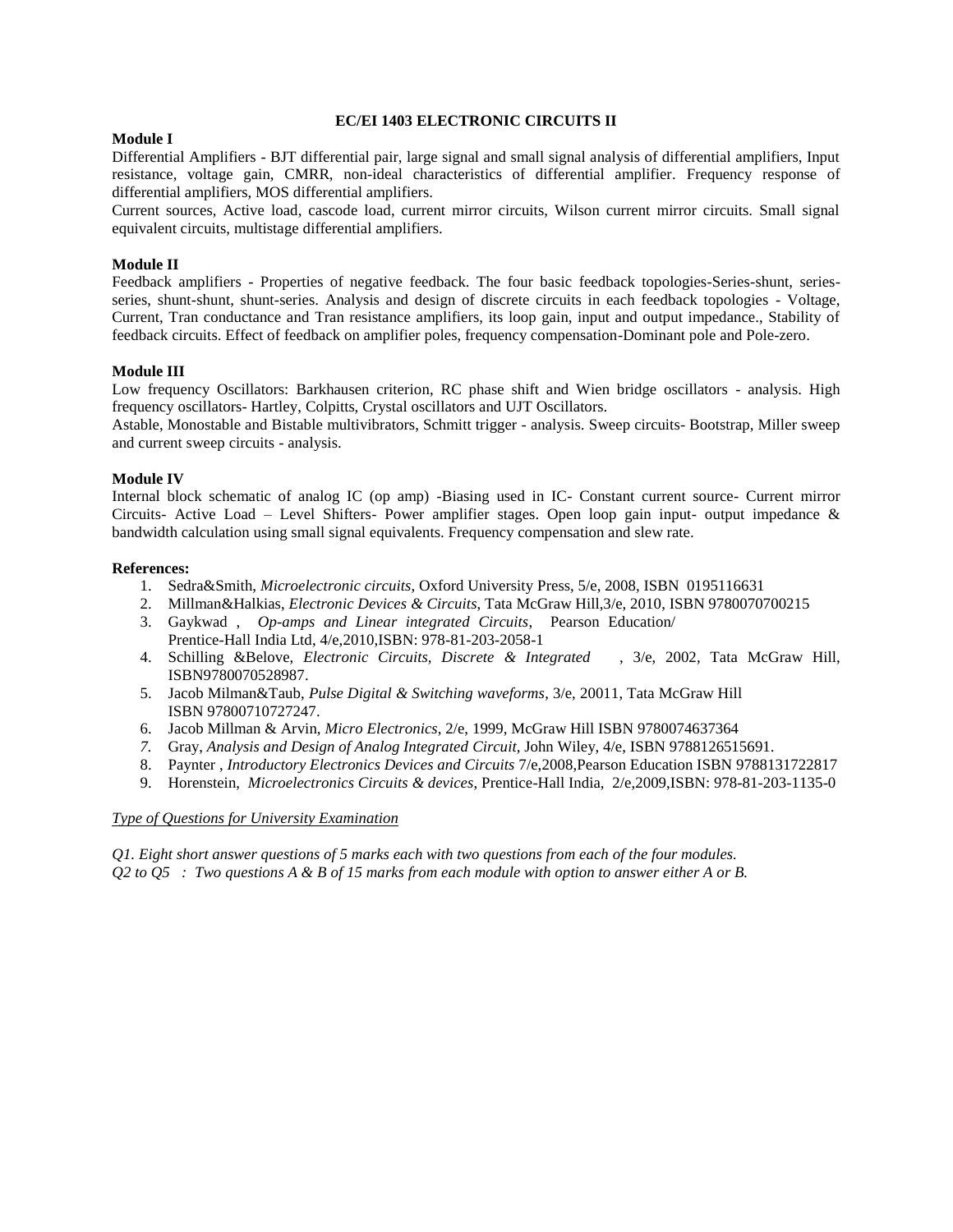## **EC/EI 1404 SIGNALS AND SYSTEMS**

# **Module I**

Continuous time (CT) and Discrete time (DT) Signals -Transformations of the independent variable- exponential and sinusoidal - unit step and impulse functions / sequences – Classification of signals - CT and DT Systems - Properties of systems - Linear time-invariant (LTI) systems – The representation of signals in terms of impulses convolution - Properties of LTI systems - Singularity functions – LTI Systems described by differential and difference equations and calculation of impulse responses.

# **Module II**

Sampling – Introduction - Representation of a continuous-time signal by its samples - the sampling theorem -The effect of under sampling: aliasing - Sampling with a zero-order hold - Reconstruction of a signal from its samples using interpolation - Sampling of discrete-time signals - Discrete-time decimation and interpolation – Laplace transform - The region of convergence for Laplace transforms - The inverse Laplace transform - Properties of the Laplace transform - Analysis and characterization of First-order and second-order LTI systems using the Laplace transform.

### **Module III**

Fourier Series and Transforms - The response of continuous-time LTI systems to complex exponentials - Fourier series representation of Continuous time periodic signals - Convergence of Fourier series – Properties - Continuoustime Fourier transform representation of Aperiodic signals – Fourier transform of periodic signals - Properties - Fourier transform and Fourier series pairs - the discrete-time Fourier series - Properties - Discrete-time Fourier transform - Properties of Discrete-time Fourier transform - Properties .

### **Module IV**

The z-transform- The region of convergence – Pole zero plot - Properties of the z-transform - Inverse z-transform ( partial fraction method ) - Analysis and characterization of LTI systems using z-transforms - System function – Introduction to Linear feedback systems - Some applications and consequences of feedback - Root - locus analysis of linear feedback systems.

#### **References:**

- 1. Alan V Oppenheim, Alan S Willsky, *Signals and Systems*. Prentice Hall India ,2/e,2010
- 2. S.S. Soliman, M.D. Srinath, *Continuous and Discrete signals and systems*, Prentice Hall India, 2/e, 2004.
- 3. C.L. Phillips, J.M. Parr, E.A. Riskin, *Signals Systems and Transforms*. Pearson Education, 4/e, 2008.

# *Type of Questions for University Examination*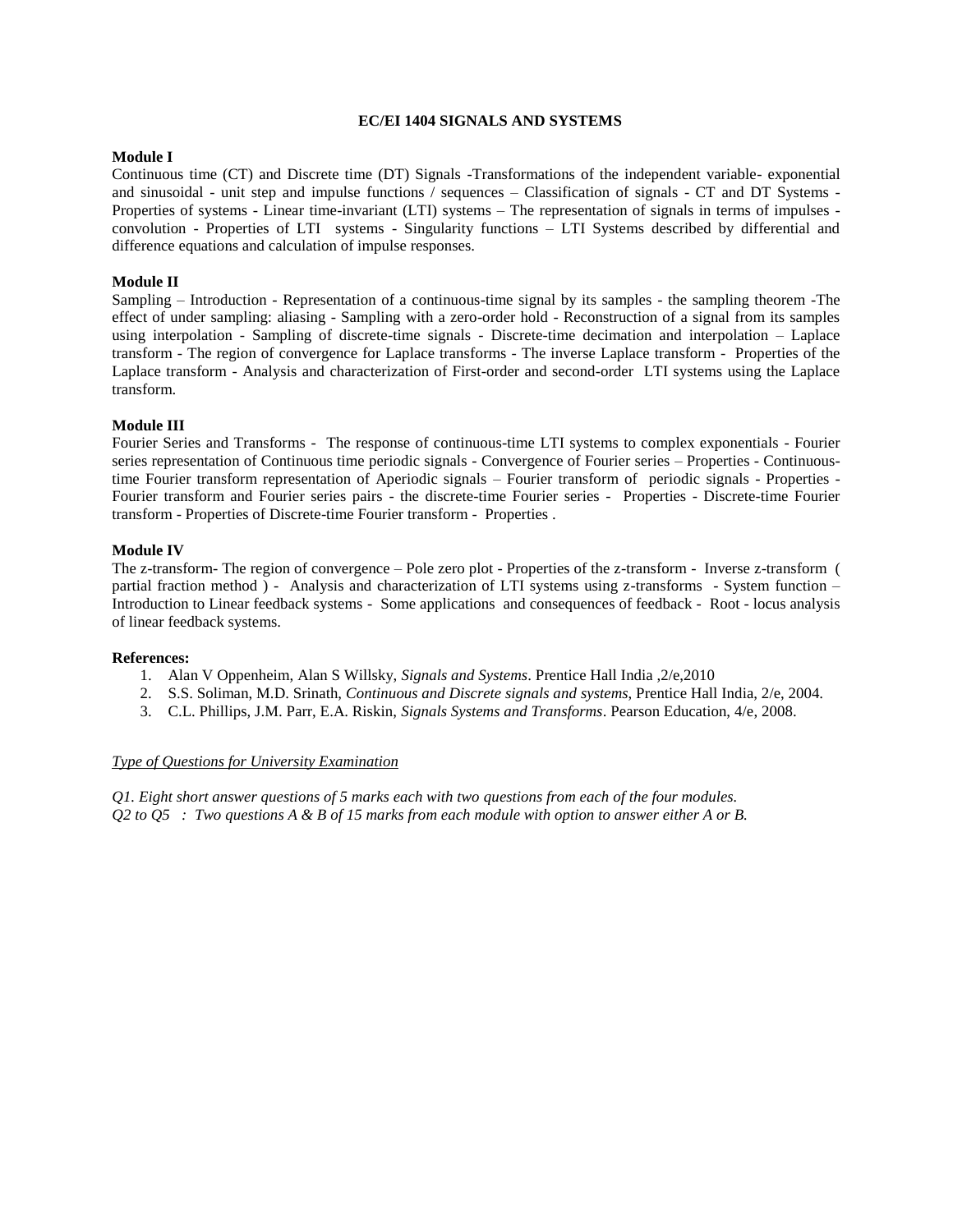#### **EC1405 COMMUNICATION ENGINEERING I**

# **Module I**

Introduction to continuous wave modulation - needs of modulation - Amplitude modulation - modulators, spectrum, Demodulation. DSBSC signals - spectrum, modulators, demodulators. SSB signals-spectrum, modulators demodulators - VSB – AM receivers – TRF receivers, Super heterodyne receiver, Double Super heterodyne receiver – SSB receiver.

# **Module II**

Angle modulation-FM &PM - mathematical analysis, principles, waveforms, frequency deviation, frequency analysis, bandwidth requirement, phasor representation, Transmission bandwidth. Generation of FM. FM receiversblock diagram– demodulators – Tuned circuit frequency discriminators, slope detector, balanced slope detector

### **Module III**

Noise: White noise, Narrow band noise, effective noise temperature and noise figure representation Sine wave contaminated with narrow band noise. Effect of noise in Systems; eg: Linear and angle modulation systems, threshold effect and threshold extension, pre-emphasis and de-emphasis filtering.

### **Module IV**

Sampling Process: Sampling theorem, Interpolation Formula, Quadrature sampling of band pass signals, Reconstruction of a message process from its samples, signal distortion in sampling, practical aspects. PAM, PPM, PWM, Multiplexing- TDM, FDM. Frequency domain analysis

Waveform Coding Techniques: PCM, Quantization Noise & Signal to noise ratio, effect of sampling on quantization noise, uniform and nonuniform quantization companding- A Law and  $\mu$  Law characteristics DPCM, Delta Modulation.

### **References:**

- 1. B. P. Lathi, *Modern Digital and Analog Communication Systems*, Oxford University Press, 3/e,2009
- 2. Bruce Carlson &Crilly, *Communication Systems*. Tata McGraw Hill ,5/e, 2011
- 3. Simon Haykin, *Communication Systems*, Wiley India, 4/e, 2010
- 4. George Kennedy, *Electronic communication systems*, McGraw Hill ,5/e,2011
- 5. Robert J Schoenbeck, *Electronic Communications Modulation & Transmission*, PHI Ltd, 2/e,2009,
- 6. Wayne Tomasi, *Electronic Communications Systems (Fundamentals through Advanced)*, Pearson Education ,5/e,2008
- 7. Taub & Schilling, *Principles of Communication Systems*, Tata McGraw Hill, 3/e,2007
- 8. Roddy&Coolen, *Electronic Communications*, Pearson Education/ Prentice-Hall India Ltd 4/e, 2008
- 9. Ziemer ,*Principles of Communication : System modulation and noise* 5/e, Wiley India
- 10. P Ramakrishna Rao ,*Analog Communication*, Tata McGraw Hill,1/e, 2011

### *Type of Questions for University Examination*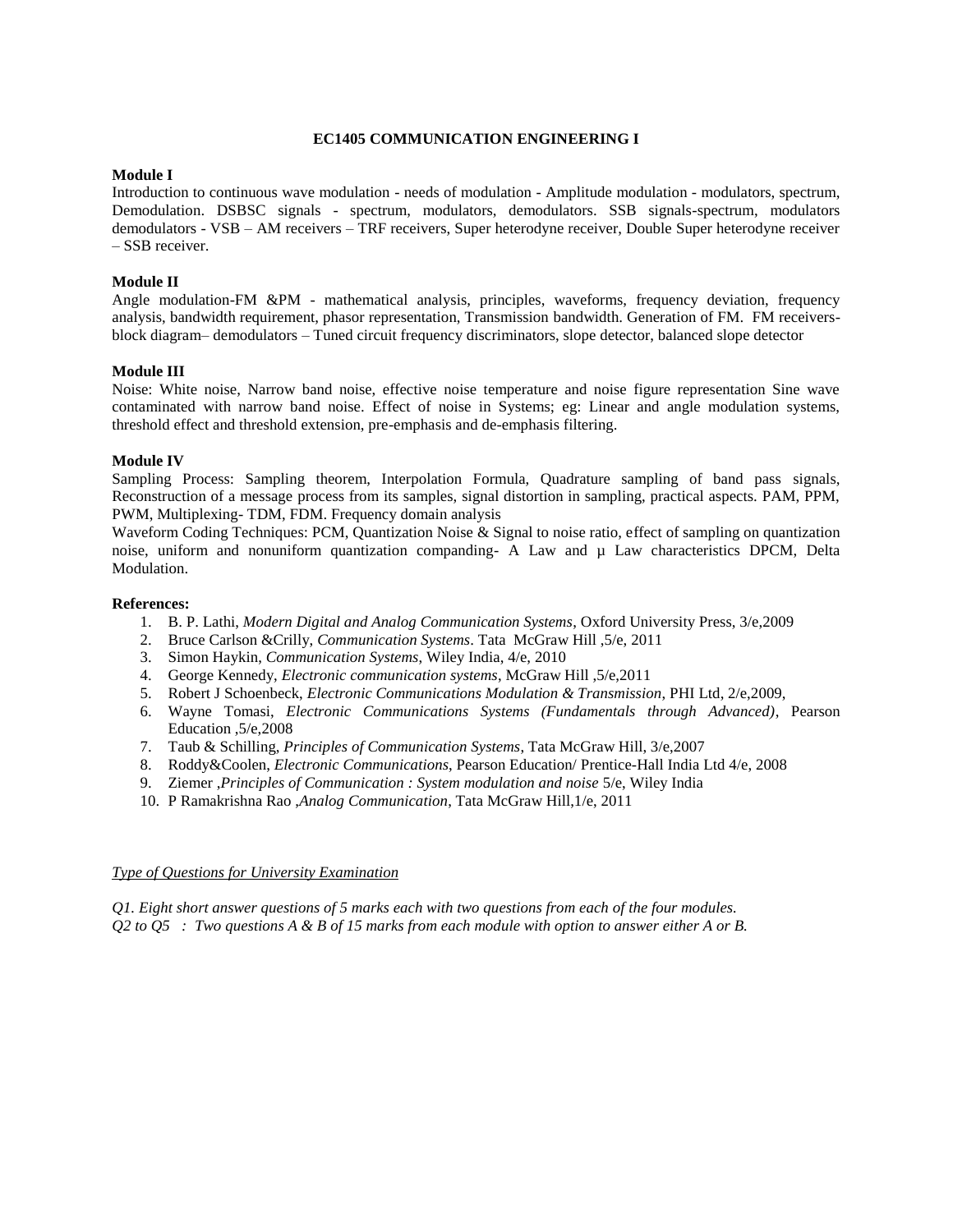#### **EC 1406 DIGITAL SYSTEM DESIGN**

#### **Module I**

Standard Combinational Modules: Binary Decoders – decoder networks, Binary Encoders, Priority Encoders, Multiplexers – multiplexer trees, Demultiplexers, Shifters – barrel shifter, Programmable Modules- PLA, PAL, ROM, Network of ROMs. Implementation of combinational systems with decoder, multiplexers, ROMs and PLAs.

# **Module II**

Synchronous sequential systems- state description of finite state system – Mealy and Moore Machines, representation of the state transition and output functions, time behavior of finite sate machines, finite memory sequential systems, equivalent sequential systems and minimization of the number of states, Binary specification of sequential systems, Different types of sequential systems- modulo-p counter – pattern recognizer – block pattern recognizer – sequential decoders.

#### **Module III**

Sequential Networks: Canonical form of Sequential Networks, Timing characteristics of sequential networks – setup time – hold time – propagation delay – maximum clock frequency, analysis of canonical sequential networks, Design of canonical sequential networks, Flip flop modules, Analysis of network with flip flops, Design of networks with flip flops

# **Module IV**

Standard Sequential Modules: Registers, Shift registers, Counters, Multimodule implementation of sequential systems – array of registers – Networks of shift registers - cascade counters – parallel counters, Design of sequential systems with standard sequential modules. Multimodule systems.

### **References:**

1. Milos Ercegovac, Tomas Lang, Jaime H. Moreno, *Introduction to Digital Systems*, John Wiley & Sons, 1998

2. John F Wakerly, *Digital Design: Principles & Practices*, Pearson Education, 4/e, 2008

3. John M.Yarbough, *Digital Logic Applications and Design*, Thomson Learning, 1/e, 1991

#### *Type of Questions for University Examination*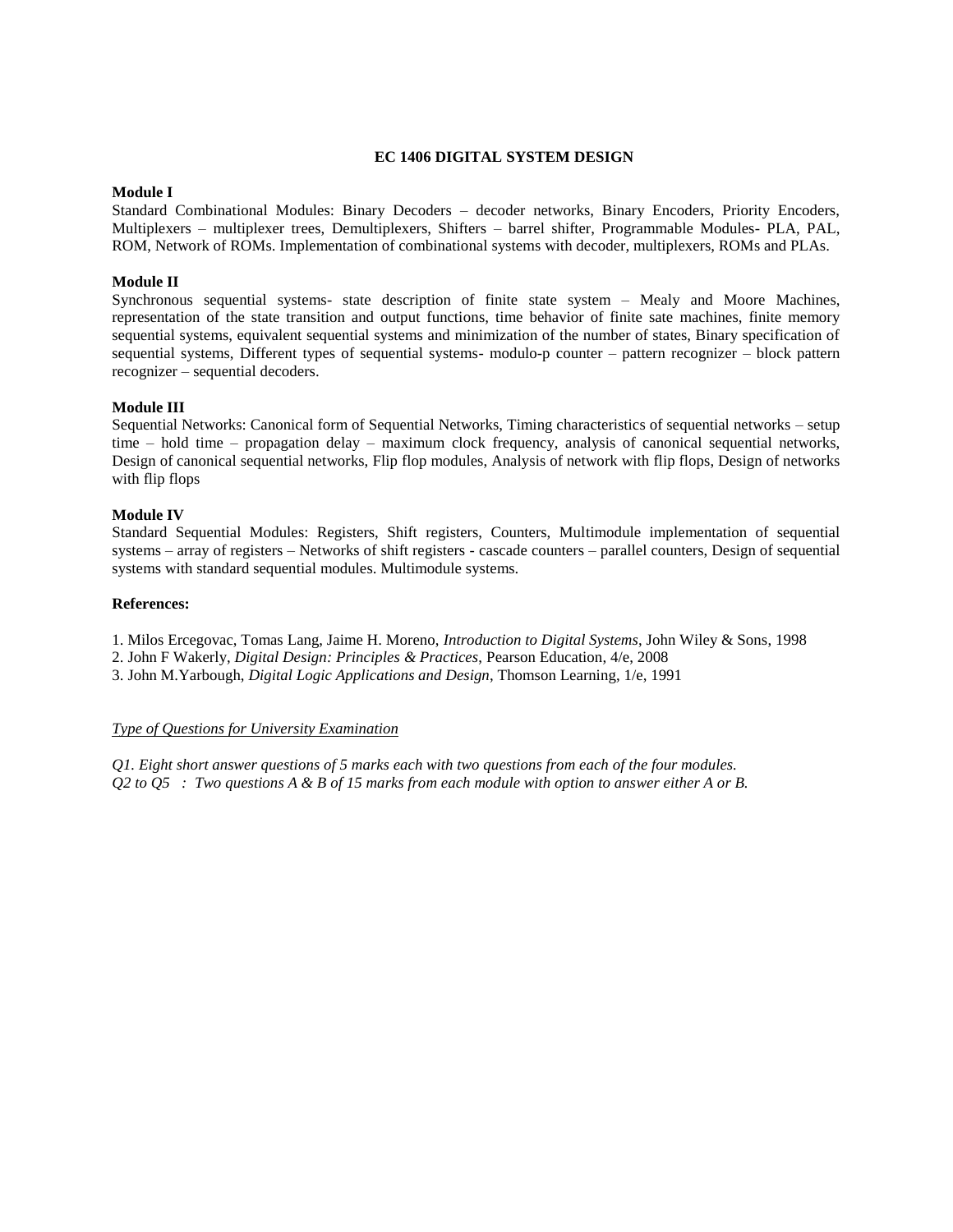# **EC14L1 MICROPROCESSOR LABORATORY**

- 1. Introduction to DEBUG program commands
	- Examining and modifying the contents of the memory
	- Assembling 8086 instructions with the ASSEMBLER commands
	- Executing 8086 instructions and programs with the Trace and GO Command.
	- Debugging a program
- 2. Assembly language program development using IBM/PC Macro assembler
	- Creating an Assembler source file
	- Assembling source program with MASM
	- The link program creating a RUN module
	- Typical programming examples (at least 15 no's)
- 3. Familiarization of a typical 8086 microprocessor trainer kit and its operation
- 4. Stepper motor/DAC/ADC/Display interface to 8086

#### **References:**

- 1. Peter Abel, Niyaz Nizamuddin, *IBM ®PC Assembly language and Programming*, Prentice Hall India ,5/e , 2001, ISBN: 9788120320949
- 2. Lyla B.Das, *The x86 Microprocessors:Architecture,programming and Interfacing (8086 to Pentium*), Pearson Education,2010, ISBN 978-81-317-3246-5

*Note : 50 % marks is earmarked for continuous evaluation, and 50 % marks for end semester examination to be assessed by two examiners .A candidate shall secure a minimum of 50 % marks in the aggregate and 50 % minimum in the end semester examination for a pass.*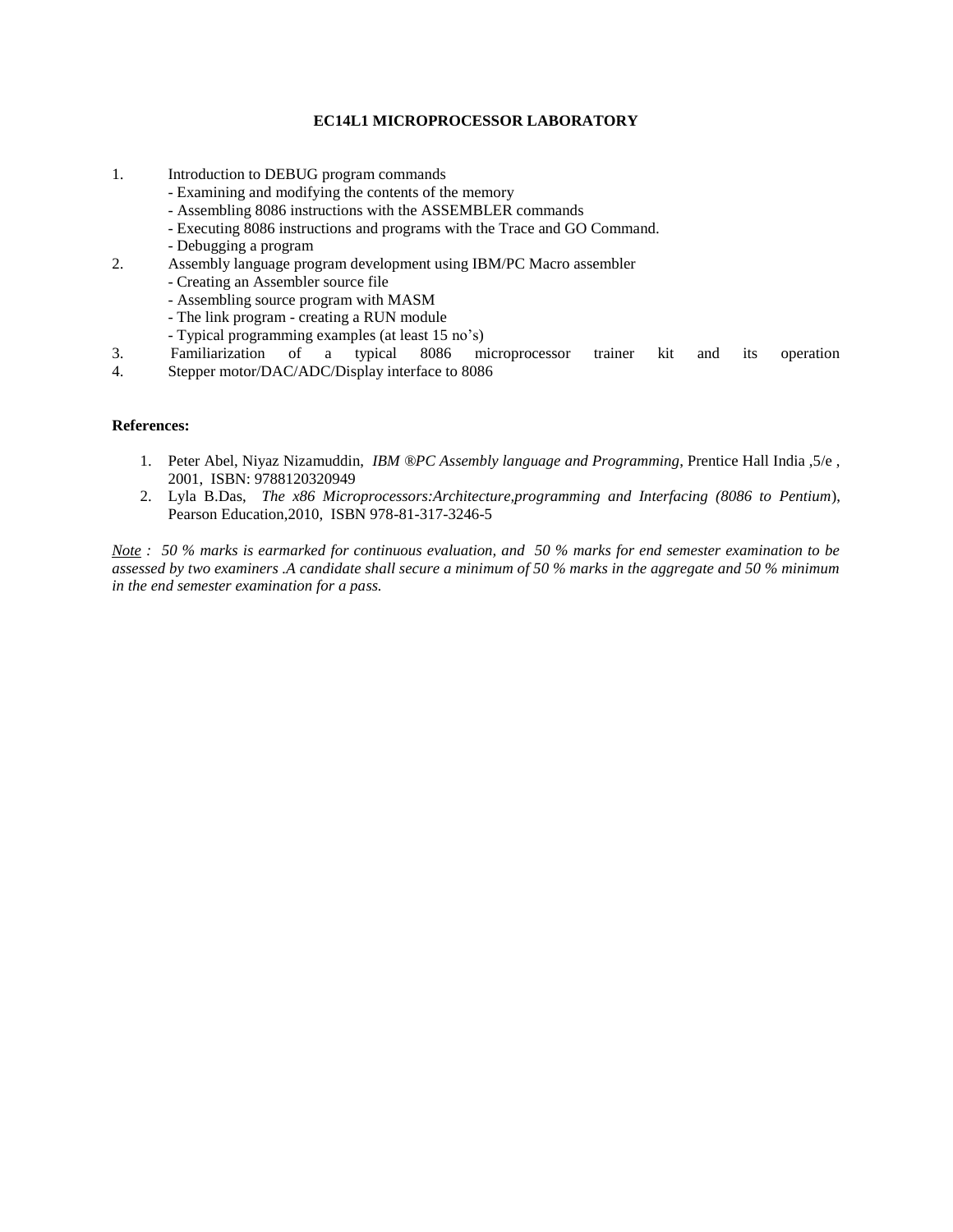# **EC 14L2 ELECTRONIC CIRCUITS LABORATORY I**

- 1. Amplifying circuits (i) Simple common emitter amplifier configuration - gain and bandwidth. (ii)Common source amplifier Functions of each component, gain measurement, frequency responses
- 2. Feedback amplifier circuits Current series and voltage shunt gain and bandwidth
- 3. Oscillators RC phase shift. WeinBridge, crystal oscillator
- 4. Multivibrators Astable, Bistable, Monostable
- 5. Switch& Sweep circuits Simple transistor sweep, bootstrap sweep
- 6. Power amplifiers.
- 7. SPICE: Simulation of experiments listed above using SPICE (*It is desirable to carry out the implementation followed by simulation*)

*Note : 50 % marks is earmarked for continuous evaluation, and 50 % marks for end semester examination to be assessed by two examiners .A candidate shall secure a minimum of 50 % marks in the aggregate and 50 % minimum in the end semester examination for a pass.*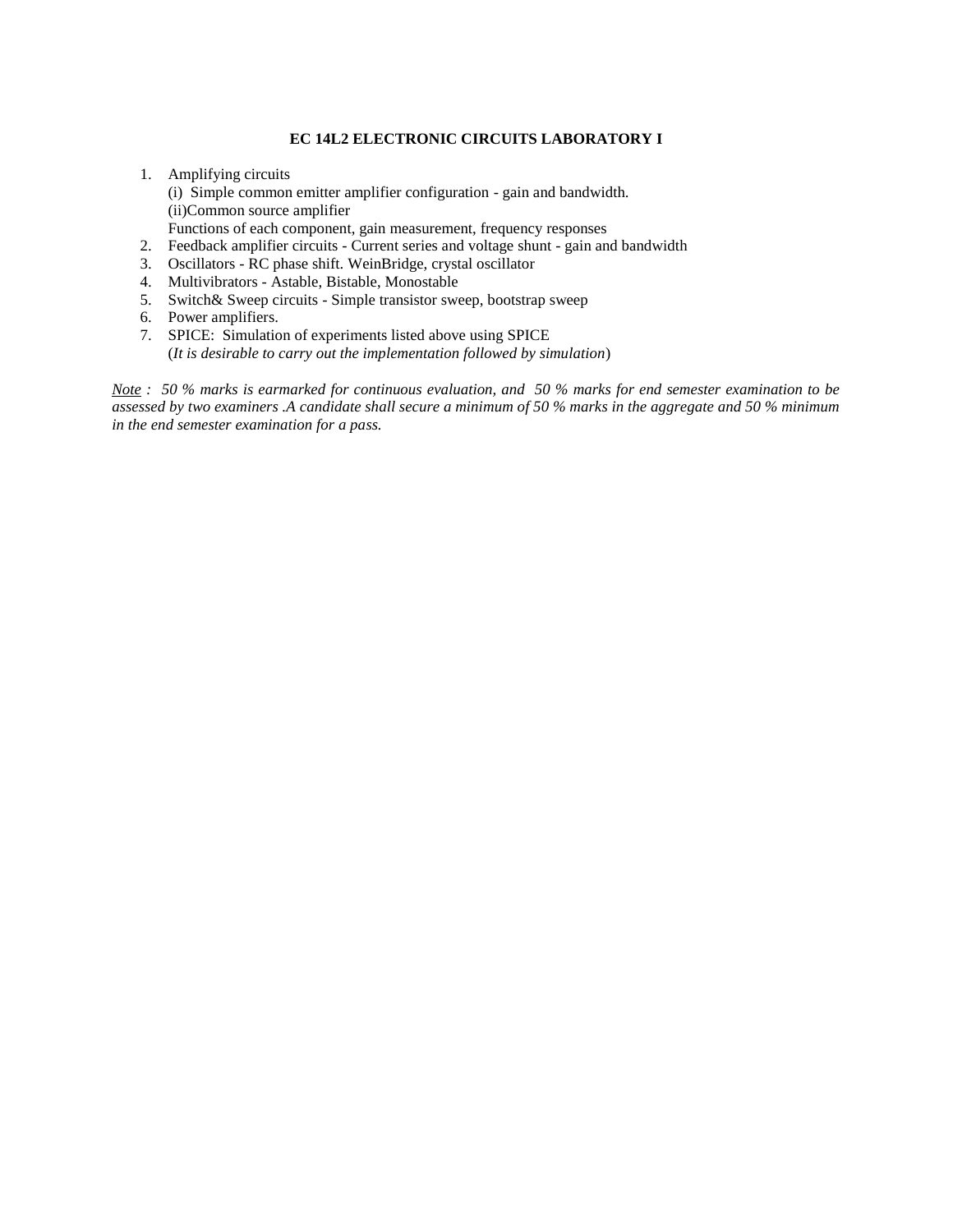# **SEMESTER V**

#### **CE/CS/EB/EC/EE/EI/FT/IT/ME/SE 1501 ENGINEERING MATHEMATICS IV**

### **Module 1**

**Probability distributions**: random variables (discrete & continuous), Probability density, mathematical expectation, mean and variance of a probability distribution, binomial distribution, Poisson approximation to the binomial distribution, uniform distribution, normal distribution.

Curve fitting: method of least squares, correlation and regression, lines of regression.

### **Module II**

**Sampling distributions**: Population and samples, the sampling distribution of the mean unknown( $\sigma$  known), the sampling distribution of the mean (σ)the sampling distribution of the variance, point estimation, interval estimation, tests of hypotheses, null hypotheses and significance tests, hypothesis concerning one mean, type I and type II errors, hypotheses concerning two means. The estimation of variances: Hypotheses concerning one variance – Hypotheses concerning two variances.

### **Module III**

# **Finite difference Operators**: ▼, ∆ E, δ, μ, x (n)

Newton's Forward and Backward differences interpolation polynomials, central differences, Stirlings central differences interpolation polynomial. Lagrange interpolation polynomial, divided differences, Newton's divided differences interpolation polynomial.

**Numerical differentiation**: Trapezoidal and Simpson's rules, compounded rules, errors of interpolation and integration formulae. Gauss quadrature formulae (No derivation for 2 point and 3 point formulae)

## **Module IV**

**Numerical solutions of ordinary differential equations**: Taylor series method, Euler's method, modified Euler's method, Runge-Kutta formulae  $4<sup>th</sup>$  order formula,

**Numerical solution of boundary value problems**: Methods of finite differences, finite difference methods for solving Laplace's equation in a rectangular region, finite differences methods for solving the wave equation and heat equation.

# **References:**

- 1. Irvrin Miller & Freiend, Probability and Statistics for Engineers, Prentice Hall of India.
- 2. S.S.Sastry, Numerical Methods, PHI Publishers.
- 3. P.Kandaswamy.K.Thilagavathy, K.Gunavathy, Numerical Methods, S.Chand & Co.
- 4. A. Papoulis, Probability, Random Variables and Stochastic Processes, Mc-Graw Hill. *Type of Questions for University Examination*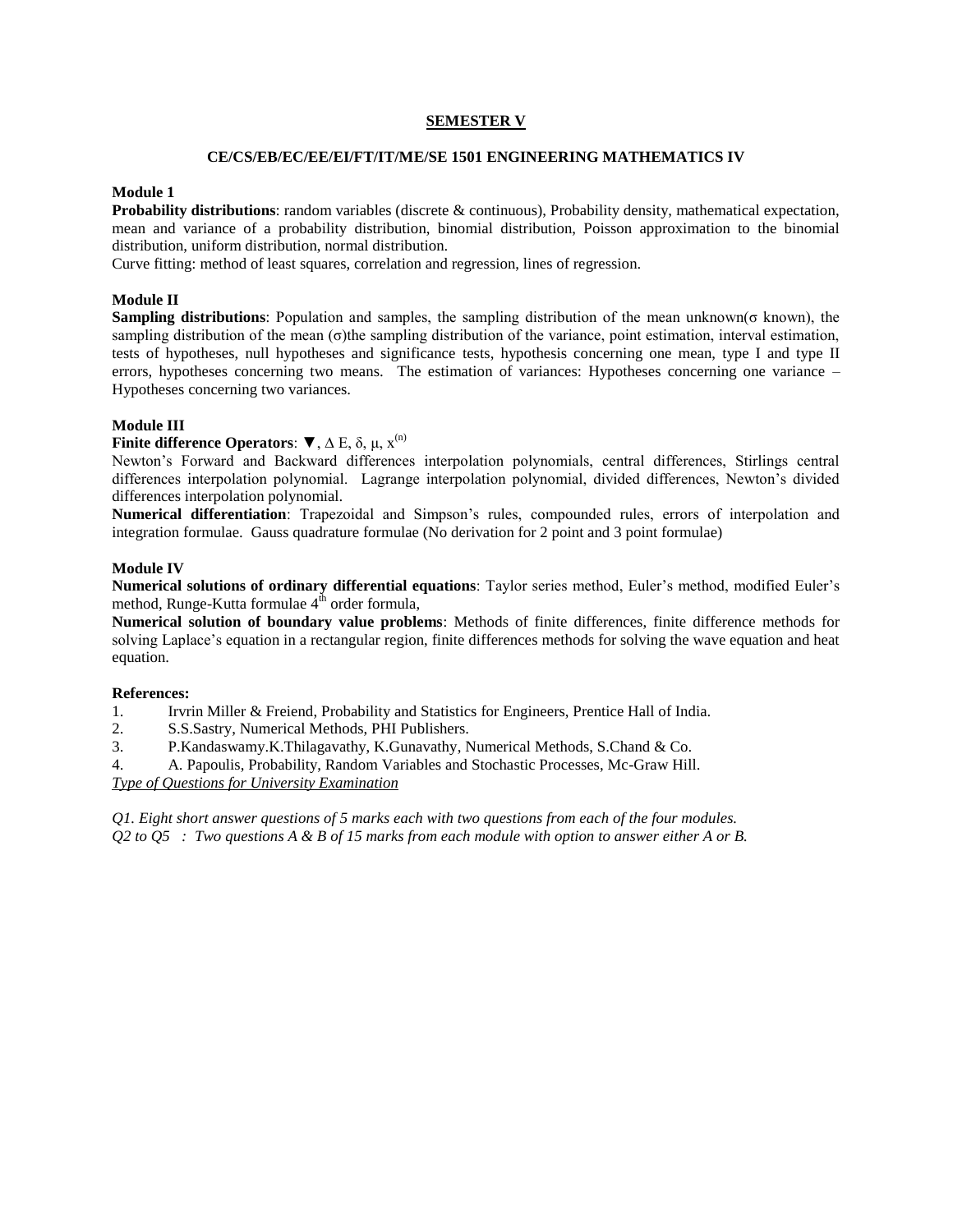### **EC 1502 ELECTROMAGNETIC THEORY**

## **Module I**

**Vector Analysis :** Vector Algebra, Coordinate Systems and Transformation – Cartesian, Cylindrical and spherical coordinates, Vector Calculus – Differential length, area and volume, Line, surface and volume integrals, Del operator, Gradient of a scalar, Divergence of a vector, Divergence Theorem, Curl of a vector, Stoke's Theorem, Laplacian of a scalar.

### **Module II**

**Electrostatics:** Electrostatic Fields – Coulomb's Law and field intensity, Electric fields due to continuous charge distributions, Electric flux density, Gauss's Law, Applications of Gauss's Law, Electric Potential, Relationship between E and V, Electric dipole, Energy density in Electrostatic fields.

Electric fields in material space – Properties of materials, Convection and conduction currents, Conductors, Polarization in Dielectrics, Dielectric constant and strength, Continuity equation, relaxation time, Boundary conditions; Electrostatic Boundary value problems–Poisson's and Laplace's Equations, Uniqueness Theorem, Resistance and capacitance [Parallel-plate, coaxial, spherical capacitors].

#### **Module III**

**Magnetostatics and Maxwell's equations:** Magnetostatic fields – Biot-Savart's Law, Ampere's circuital law, Applications of Ampere's circuital law, Magnetic flux density, Magnetic scalar and vector potentials. Magnetic forces, Materials and devices – Forces due to magnetic fields, Magnetic torque and moment, Magnetic dipole, Magnetization in materials, Classification of Magnetic Materials, Magnetic boundary conditions, Inductors and inductances, Magnetic energy, Magnetic circuits. Faraday's Law, Displacement current, Time-harmonic fields, Maxwell's equations for static fields and time varying fields.

#### **Module IV**

**Electromagnetic wave propagation :** Electromagnetic waves-Wave propagation in lossy dielectrics- Wave equations, propagation constant, intrinsic impedance of the medium, complex permittivity, loss tangent, Plane waves in lossless dielectrics, Plane waves in free space – uniform plane wave, Plane waves in good conductors – skin effect, Poynting vector, Poynting's Theorem, Reflection of a plane wave at normal incidence – standing waves, Reflection of a plane wave at oblique incidence – parallel and perpendicular polarization, Brewster angle.

#### **References:**

- 1. Matthew N. O. Sadiku, *Principles of Electromagnetics*, 4/e, International version, Oxford University press.2009.
- 2. W.H.Hayt, and J.A.Buck, *Engineering Electromagnetics*, Tata McGraw Hill, 7/e, 2011.
- 3. Jordan and Balmain, *Electromagnetic waves and radiating systems*, PHI Ltd, 2/e,2010
- 4. Kraus and Fleisch, Electromagnetics with applications, Tata McGraw Hill, 5/e, 2010.
- 5. Joseph A. Edminister, *Electromagnetics*, Schaum series Tata McGraw Hill, 2/e, 2011.
- 6. W.H.Hayt, and J.A.Buck, *Problems and solutions in Electromagnetics*, Tata McGraw Hill, 7/e, 2011.
- 7. Lonngren, Fundamentals of Electromagnetics with Matlab, PHI Ltd, 2/e, 2007.
- 8. Umran.S.Inan and Aziz.S.Inan, *Engineering Electromagnetics*, Pearson Education, 2010.
- 9. Bhag Guru & Huseyin Hiziroglu *Electromagnetic Field Theory Fundamentals,* Cambridge,2/e 2010

#### *Type of Questions for University Examination*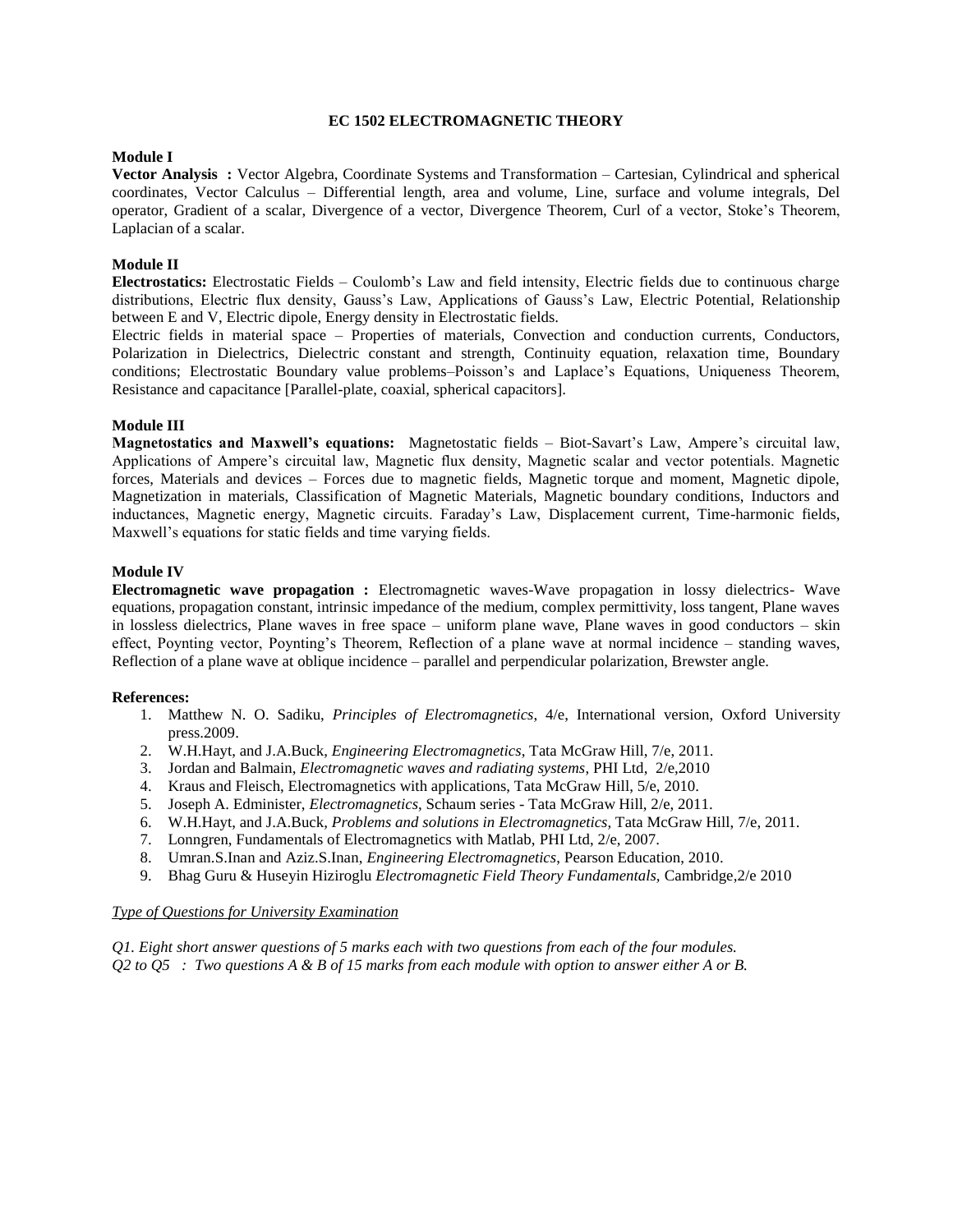### **EC1503 EMBEDDED SYSTEMS**

### **Module 1**

**Overview of Embedded System**: - Embedded System, Categories of Embedded System, Requirements of Embedded Systems, Challenges and Issues in Embedded Software Development, major application areas of embedded system. Typical embedded system- Core of the embedded system, memory, sensors and actuators, Communication Interface, reset circuit, Brown-out protection circuit, oscillator circuit, Watchdog timer .Overview of the 8051 family. 8051 architecture- memory organization, registers and I/O ports. Addressing modes, instruction sets, and assembly language programming. Programming timer/counter. Interrupts- handling and programming. Introduction to C programming in 8051.

### **Module II**

8051 interfacing - keyboard, stepper motor, ADC, DAC, and LCD module interface. Applications - frequency counter and temperature measurement. Bus architectures & protocol of I2C, SPI, CAN, RS232.

#### **Module III**

Memory-Technology & devices -Flash memory-NAND Flash -NOR Flash-DRAM-SDRAM/ DDR/ DDR2. Introduction to embedded CPUs: Basic architecture of ARM core family-features of ARM 926EJS core. Basic architecture of MSP430-features of MSP430.

### **Module: IV**

Introduction to embedded firmware & operating systems: Boot loader -Realtime kernel-Embedded OS- Tasks, Processes and Threads, Multiprocessing and Multitasking, Task scheduling, Task communication and synchronisation, Device Drivers.

#### **References:**

- 1. Shibu K.V, Introduction to Embedded Systems, Tata McGraw Hill, 2009
- *2.* Dr. K Uma Rao, Dr.Andhe Pallavi ,*The 8051 and MSP430 Microcontroller Architecture Programming and Applications,*Pearson,2010
- 3. Rajkamal, *Microcontrollers - Architecture, programming, Interfacing and system Design,* Pearson Education, 2005
- 4. Daniel W. Lewis, *Fundamentals of Embedded Software where C and Assembly Meet,* PHI Ltd, 2003
- 5. Steve Heath, *Embedded system design second edition* , Elsevier,2/e,2002
- 6. Kantha Rao, *Embedded systems*, PHI, ISBN: 978-81-203-4081-7
- 7. Subrata Ghoshal, *8051 Microcontroller internals,instructions, programming and Interface,* Pearson, ISBN: 9788131731437
- 8. Steve Furber, *ARM System on Chip Architecture,* Pearson ,2/e,2009
- 9. Andrew Sloss, Dominic Symes , Chris Wright -*ARM Developers Guide, Designing & Optimizing system software*
- 10. Tammy Noergaard*, Embedded System Architecture , A comprehensive guide for Engineers and Programmers,* Elsevier ,2005, ISBN-10: 0750677929, ISBN-13**:** 978-0750677929

### *Type of Questions for University Examination*

*Q1. Eight short answer questions of 5 marks each with two questions from each of the four modules.*

*Q2 to Q5 : Two questions A & B of 15 marks from each module with option to answer either A or B.*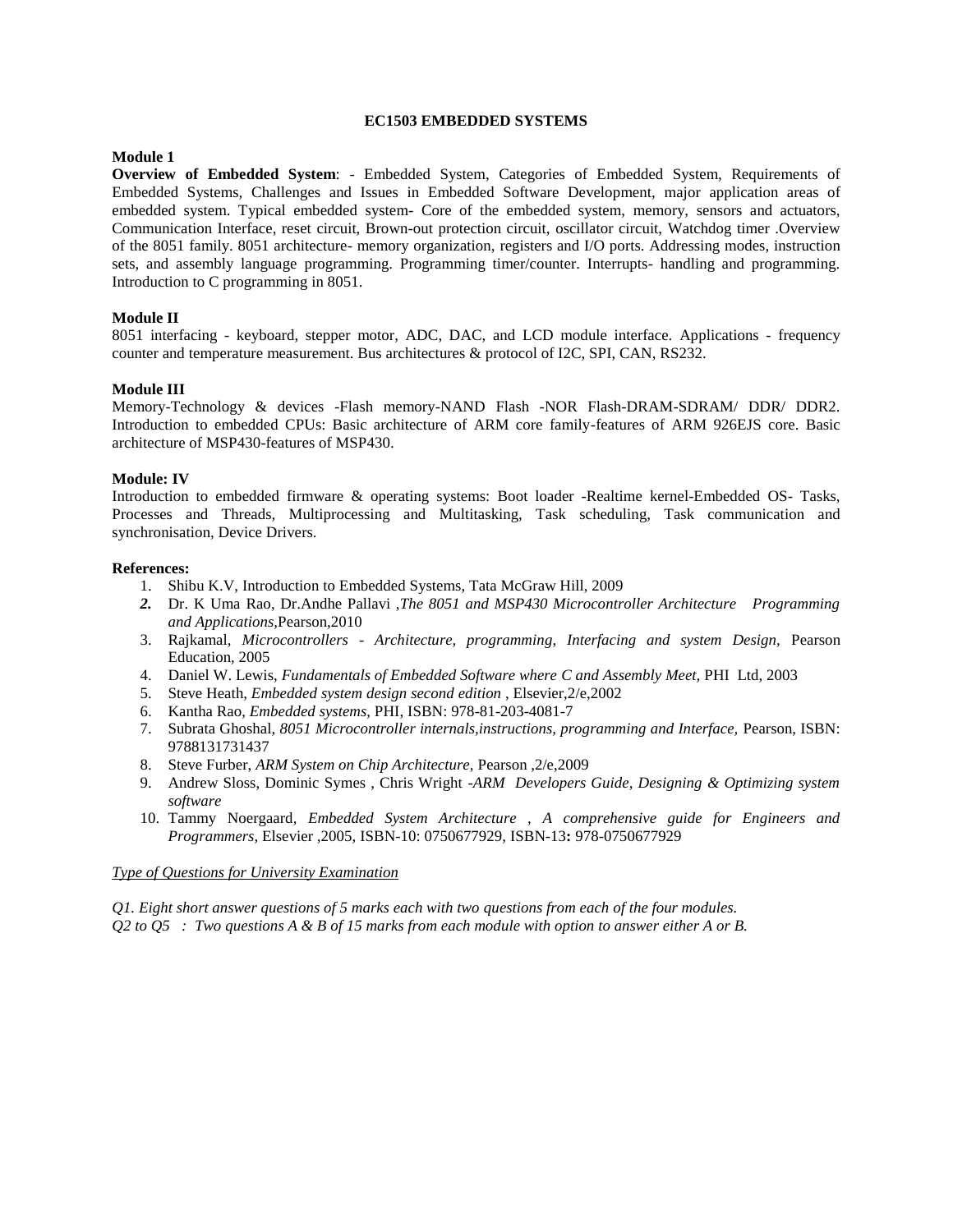### **EC1504 COMMUNICATION ENGINEERING II**

## **Module I**

**Introduction:** Digital communication system, Complex baseband representation of signals, Gram-Schmidt orthogonalisation procedure. M-ary orthogonal signals. Modulation: Carrier modulation (M-ary ASK, PSK, FSK, DPSK), Continuous phase modulation (QPSK and variants, MSK, GMSK). Band width required – Generation.

## **Module II**

Receiver: Coherent and non-coherent demodulation: Matched filter, Correlator demodulator, square-law, and envelope detection Detector, Optimum rule for ML and MAP detection Performance: Bit-error-rate, symbol error rate for coherent and non coherent schemes. Probability of error of binary DPSK – Performance of M-ary signaling schemes in AWGN channels.

### **Module III**

Base band data transmission Line codes-NRZ, RZ, Phase encoded, Multilevel binary. Band-limited channels: Pulse shape design for channels with ISI: Nyquist pulse, Partial response signaling, Channel with distortion: Zero forcing Equalizer- Decision Feedback Equalizer-Preset and Adaptive Equalizer- Scrambling and descrambling. Different synchronization techniques -Early-Late Gate, MMSE, ML and spectral line methods, Carrier, symbol timing.

### **Module IV**

Fundamental concepts of spread spectrum systems-pseudo noise sequence-performance of direct sequence spread spectrum systems-analysis of direct Sequence spread spectrum systems- the prosing gain and anti jamming marginfrequency hopped spread spectrum systems –time hopped spread spectrum systems-time synchronization.

### **References:**

- 1. Bernard Sklar, *Digital Communication Fundamentals and applications* ,Pearson education , 2/e,2009
- 2. John P Proakis & Salehi, *Digital Communication*, 5/e, 2008, McGraw-Hill. ISBN 97800-70591172
- 3. B. P. Lathi, *Modern Digital and analog Communication Systems*, Oxford University Press, 4/e
- 4. Krzysztof Wesolowski, *Introduction to digital Communication* Systems ,Wiley India 2009
- 5. Hwei Hsu, Schaum's Outline*, Analog and Digital Communications*, McGraw Hill, 1/e, 2009.
- 6. M Rice, *Digital Communication*, , Pearson education,3/e, 2009
- 7. J B Andreson, *Digital Transmission Engineering* ,2/e, 2005,Wiely India

#### *Type of Questions for University Examination*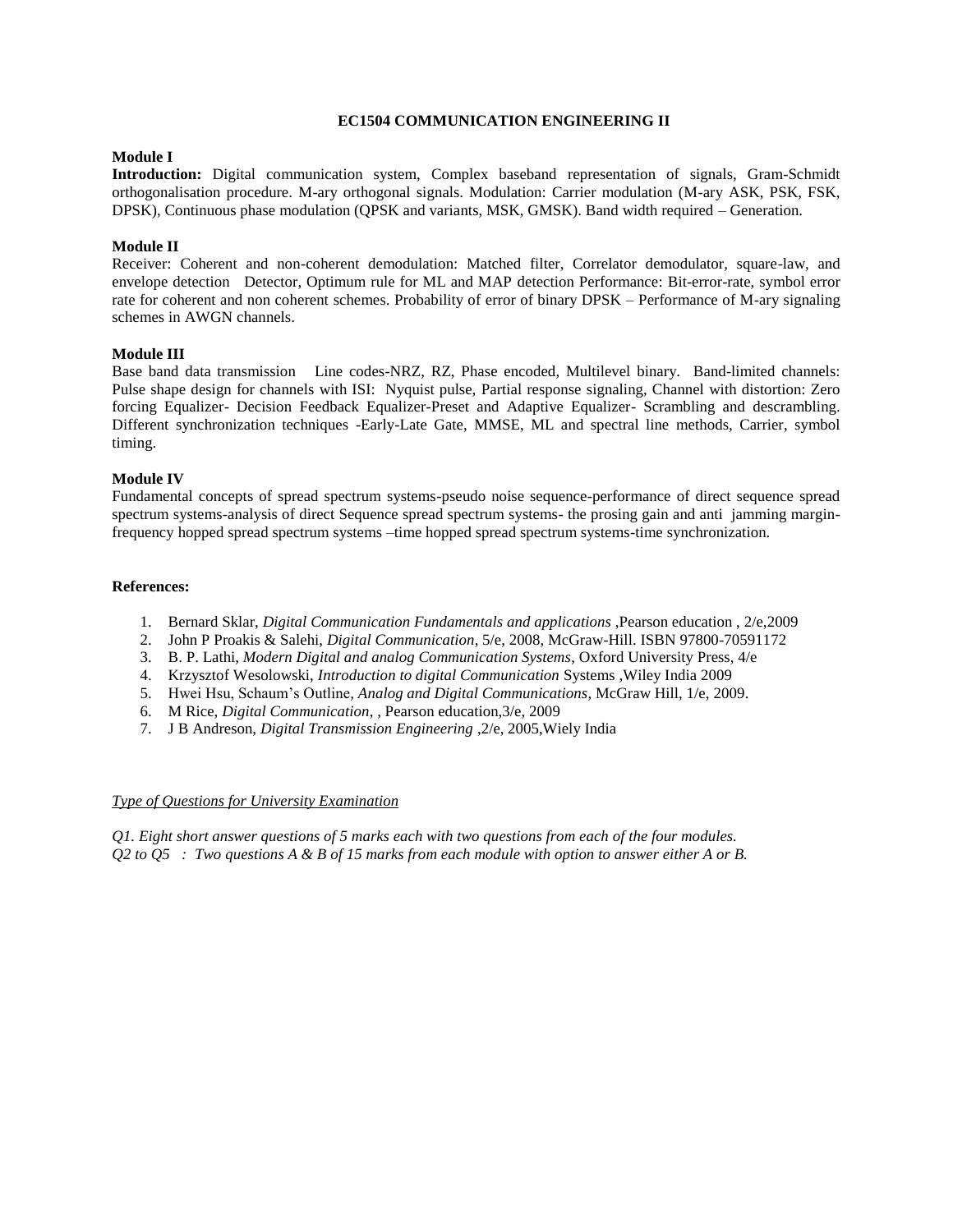### **EC/EI 1505 ANALOG AND INTEGRATED CIRCUITS**

### **Module I**

**Introduction to operational amplifiers** Op-amp parameters - ideal op amp Frequency response, frequency compensation. Slew rate and its effect; Input bias current –offset - drift - compensating networks CMRR, SVRR, finite gain bandwidth and its effect in opamp circuits' performance.

Open loop configurations Op amp in closed loop configuration: Different feed back configurations- Voltage series feedback and voltage shunt feedback - concept of virtual ground- linear circuits: Summer- Subtractor, Integrator and differentiator voltage follower - V/I converters, I/V converters and its applications - Differential amplifiers with one op amp and 3 op amps- Use of offset minimizing resistor  $(R<sub>OM</sub>)$  and its design. Instrumentation amplifier IC and its application

### **Module II**

**Op amp applications**- Log amplifier- Antilog amplifier- Comparators: zero crossing- using voltage referenceregenerative (Schmitt trigger) comparators, window detector application – OPAMP as comparators - Astable and monostable multivibrators- Triangular and saw tooth wave generators- - RC phase shift and Wien bridge oscillators-Sample and hold circuit- Peak detector circuit. Precision rectifiers.

### **Module III**

**Filters:** Transfer functions - LPF, HPF, BPF, BRF Approximation methods - Butter worth - Chebyshev -Active Filters - I order and II order filters, Quality factor-Design – Gyrator - Negative Impendence Converter - Filter using Simulated Inductance - Universal Active Filters - All Pass filters. Switched Capacitive Filters. ADC and DAC performance specification - weighted, R-2R, successive approximation, flash, integrating.

### **Module IV**

**Specialized ICs and applications:** Voltage regulator IC 723, current limiting, short circuit protection, Thermal protection -555 timers – Functional block diagram- AstableMultivibrator, MonostableMultivibrator and its applications.- 566 VCO chip- Phase locked loop (PLL) - block diagram, Mathematical Derivation of capture range, lock range and pull in time capture and lock range- 565 PLL - PLL applications: Frequency multiplication and division- AM demodulation - FM detection - FSK demodulation Analog multiplier circuits and applications.

#### **References:**

- *1.* Gray, *Analysis and Design of Analog Integrated Circuit,* John Wiley, 4/e, ISBN 9788126515691.
- 2. D A Bell, *Opamps and Linear integrated Circuits,* Prentice-Hall India ,2/e
- 3. Sedra&Smith, *Microelectronic circuits,* Oxford University Press, 5/e, 2009, ISBN :0195116631
- 4. Jacob Millman & Arvin , *Micro Electronics* , McGraw Hill 1999,ISBN: 9780074637364
- 5. K R Botkar, *Integrated circuits,* Khanna Publishers, 9/e
- 6. R F Coughlin ,*Op amps and Linear Integrated circuits* , Pearson Education/ PHI Ltd, 6/e,2010
- 7. SargioFranko, *Design with operational Amplifiers Analog IC*s, Tata McGraw Hill, 3/e, 2003, ISBN :9780070530447
- 8. Gaykwad, *Op-amps and Linear integrated Circuits*, Pearson Education/ Prentice-Hall India Ltd, 4/e,2010
- 9. Razavi ,*Fundamentals of Microelectronics,* Wiley India, ISBN: 9788126523078

#### *Type of Questions for University Examination*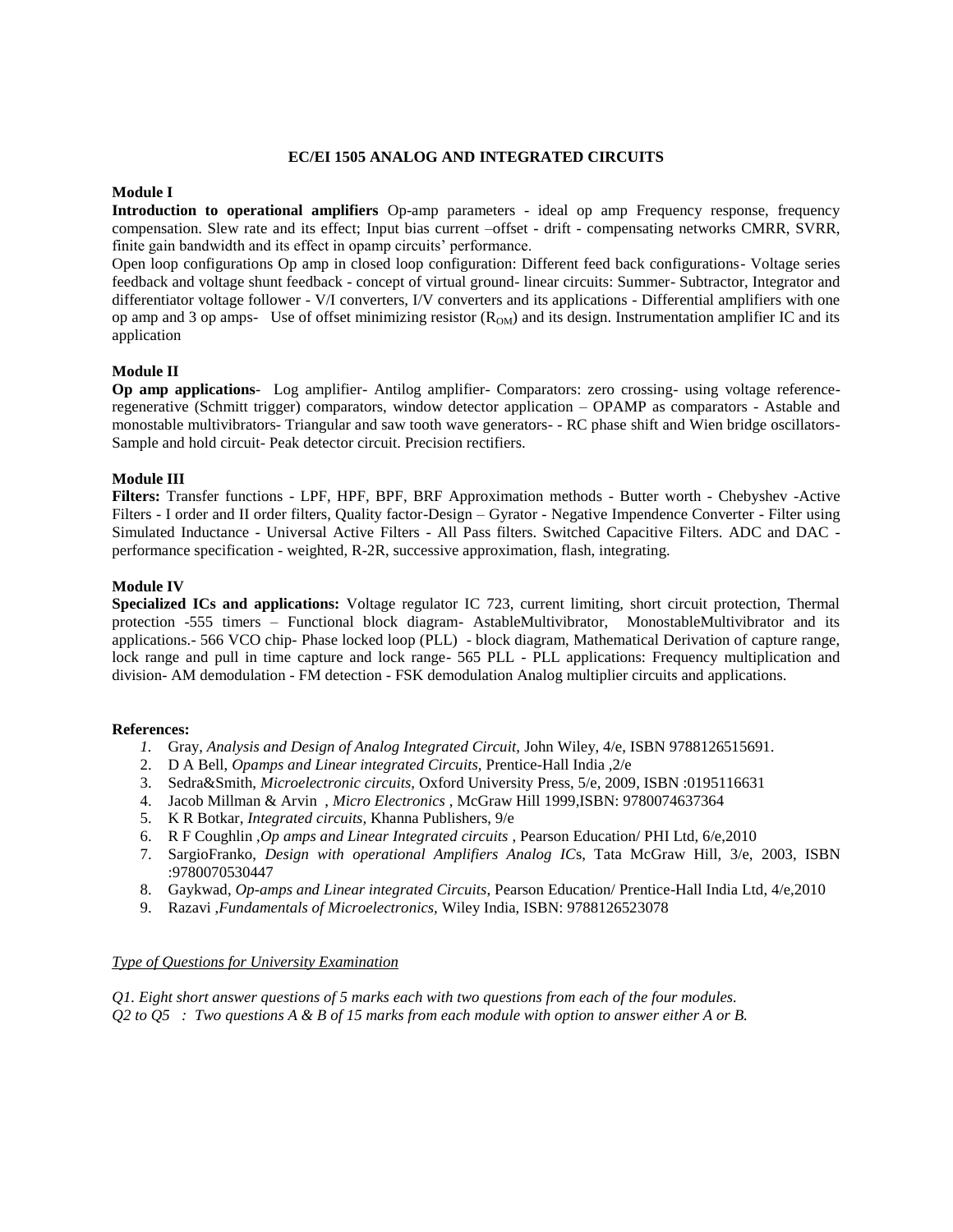### **EC/EI 1506 DIGITAL SIGNAL PROCESSING**

## **Module I**

Discrete Time Fourier Transform (DTFT) – Properties - Discrete Fourier Transform (DFT) – Properties – circular convolution – Linear convolution – Efficient computation of DFT : Fast Fourier Transform (FFT) – Decimation in Time (DIT) – Decimation in Frequency (DIF) – practical considerations - Discrete Hilbert transforms - Introduction to Discrete Hilbert Transforms, DCT, STFT, Wavelet Transform.

### **Module II**

Finite Impulse Response (FIR) Filters – Basic structures – direct, cascade, linear phase, frequency sampling and lattice - Design of FIR filters – Fourier series truncation – Windowing: Rectangular, Bartlett - Blackman – Hanning - Hamming – Frequency Sampling – Finite register length effects - Application of FIR filters.

### **Module III**

Infinite Impulse Response (IIR) Filters – Basic structures : Direct form I & II , cascade and Parallel – Design of IIR Filters – Butterworth – Chebyshev - Impulse Invariance – Bilinear Transformation – Frequency transformations – Finite register Length effects – Applications of IIR Filters – Dual Tone multi frequency generation and detection.

#### **Module IV**

General and Special purpose Digital Signal Processors –Harvard architecture – Pipelining – Hardware Multiplier Accumulator -Special Instructions - Fixed and Floating Point Processors – TMS320C54X –Architecture – Instruction set - Addressing modes –- TMS320C67X – Architecture - Instruction set Addressing modes .

### **References:**

- 1. Oppenheim, Alan V, and Ronald W. Schaffer., *Discrete Time Signal Processing*, Prentice Hall / Pearson Education 2/e,1989
- 2. Sen M.Kuo, Woon-Seng Gan, *Digital Signal Processors: Architectures, Implementations, And Applications*, Pearson Education, 2005
- 3. Emmanuel C. Ifeachor & Barni W.Jerris, *Digital Signal Processing ,a practical approach*, Pearson education,2/e,2002
- 4. John G Proakis & Dimitris G Manolakis , *Digital Signal Processing*, Pearson education,4/e,2007
- 5. Andreas Antoniou , *Digital Filters Analysis & Design*, Prentice Hall India , 2/e,2000

#### *Type of Questions for University Examination*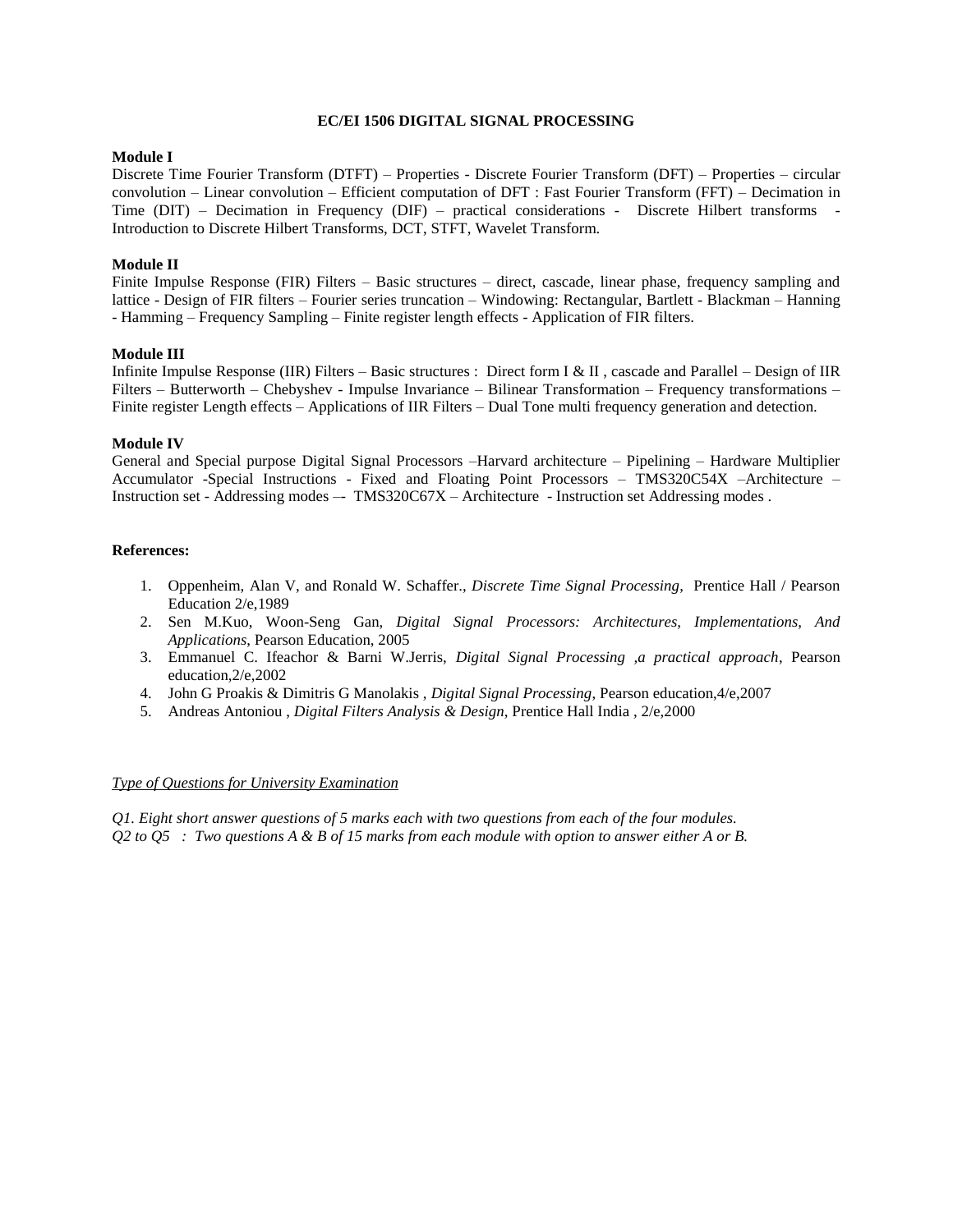### **EC 15L1 MINI PROJECT**

Each batch comprising of 3 to5 students shall design, develop and realize an electronic product. Basic elements of product design must be considered. Fully software/simulation projects are not allowed. Each student shall submit a project report at the end of the semester. The project report should contain the design and engineering documentation including the Bill of Materials and test results. Product has to be demonstrated for its full design specifications. Innovative design concepts, reliability considerations and aesthetics / ergonomic aspects taken care of in the project shall be given due weight.

### *Guidelines for evaluation*:

| Total | v) Project Report                                                            | 15<br>100 marks |
|-------|------------------------------------------------------------------------------|-----------------|
|       | iv) Level of completion and demonstration of<br>functionality/specifications | 25              |
|       | iii) End-Semester presentation & Oral examination                            | 20              |
|       | ii) Work knowledge and Involvement                                           | 30              |
|       | i) Attendance and Regularity                                                 |                 |

*Note: External projects and R&D projects need not be encouraged at this level. Points (i) & (ii) to be evaluated by the project guide & co-ordinator and the rest by the final evaluation team comprising of 3 teachers including the project guide.*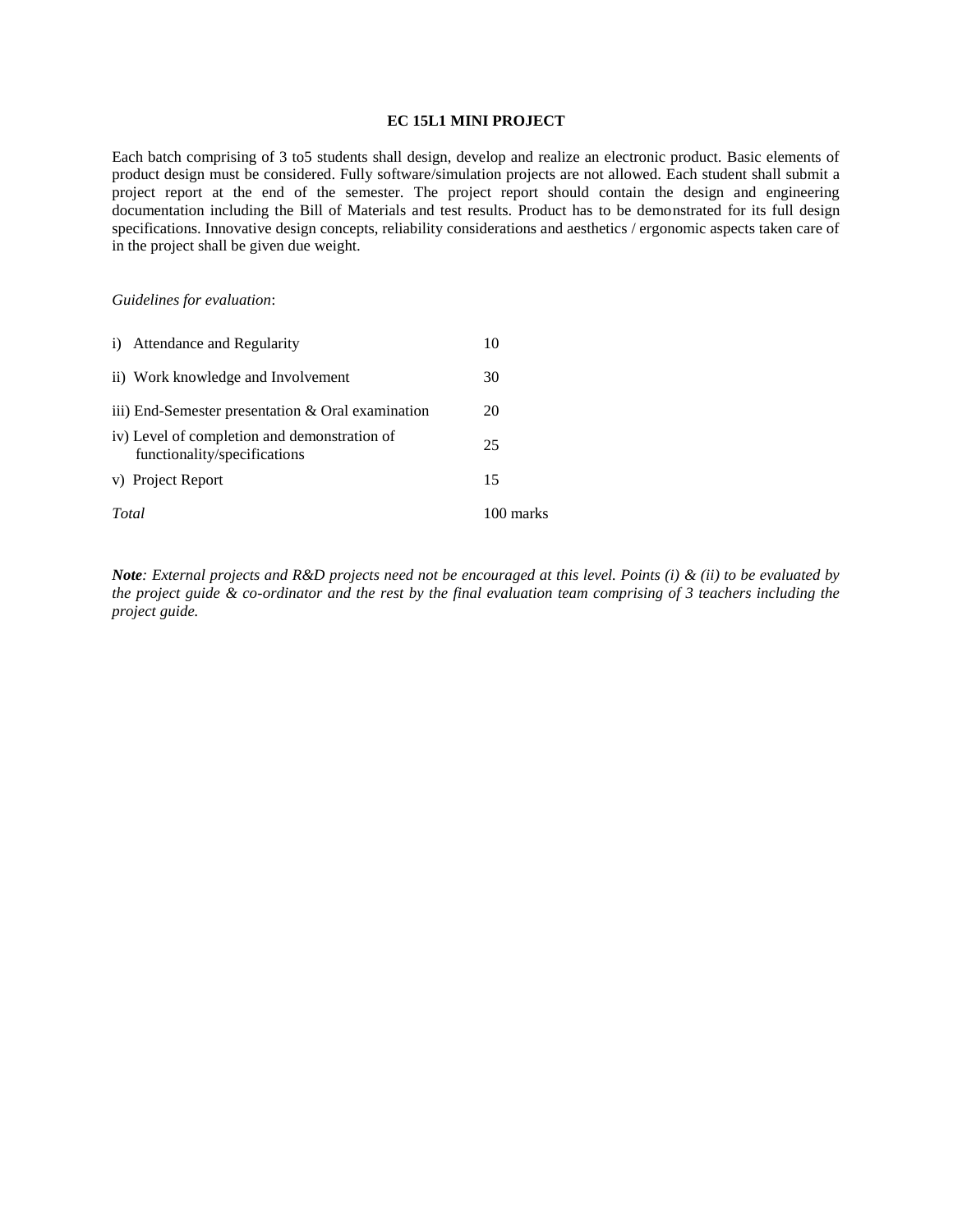## **EC 15L2 ELECTRONIC CIRCUITS LABORATORY II**

1. Linear circuits

Circuits using OP- Amps - Inverting & non inverting amplifiers , Summing Amplifier, Differential Amplifier, Instrumentation Amplifier, Integrators & Differentiators , Measurements of offset voltage and its compensation. Precision rectifiers

- 2. Circuits using op-amps for waveform generation
	- i) Astable, monostable multivibrators.
	- ii) Wein bridge oscillator
	- iii) Triangular, Saw tooth waveform generators
- 3. Second order Active RC filters: High pass, Low pass
- 4. Astable and monostable multi-vibrator circuit using 555
- 5. Voltage regulator using 723
- 6. Filters using simulated inductance
- 7. SPICE: Simulation of experiments listed above using SPICE

(*It is desirable to carry out the implementation followed by simulation*)

*Note : 50 % marks is earmarked for continuous evaluation, and 50 % marks for end semester examination to be assessed by two examiners .A candidate shall secure a minimum of 50 % marks in the aggregate and 50 % minimum in the end semester examination for a pass.*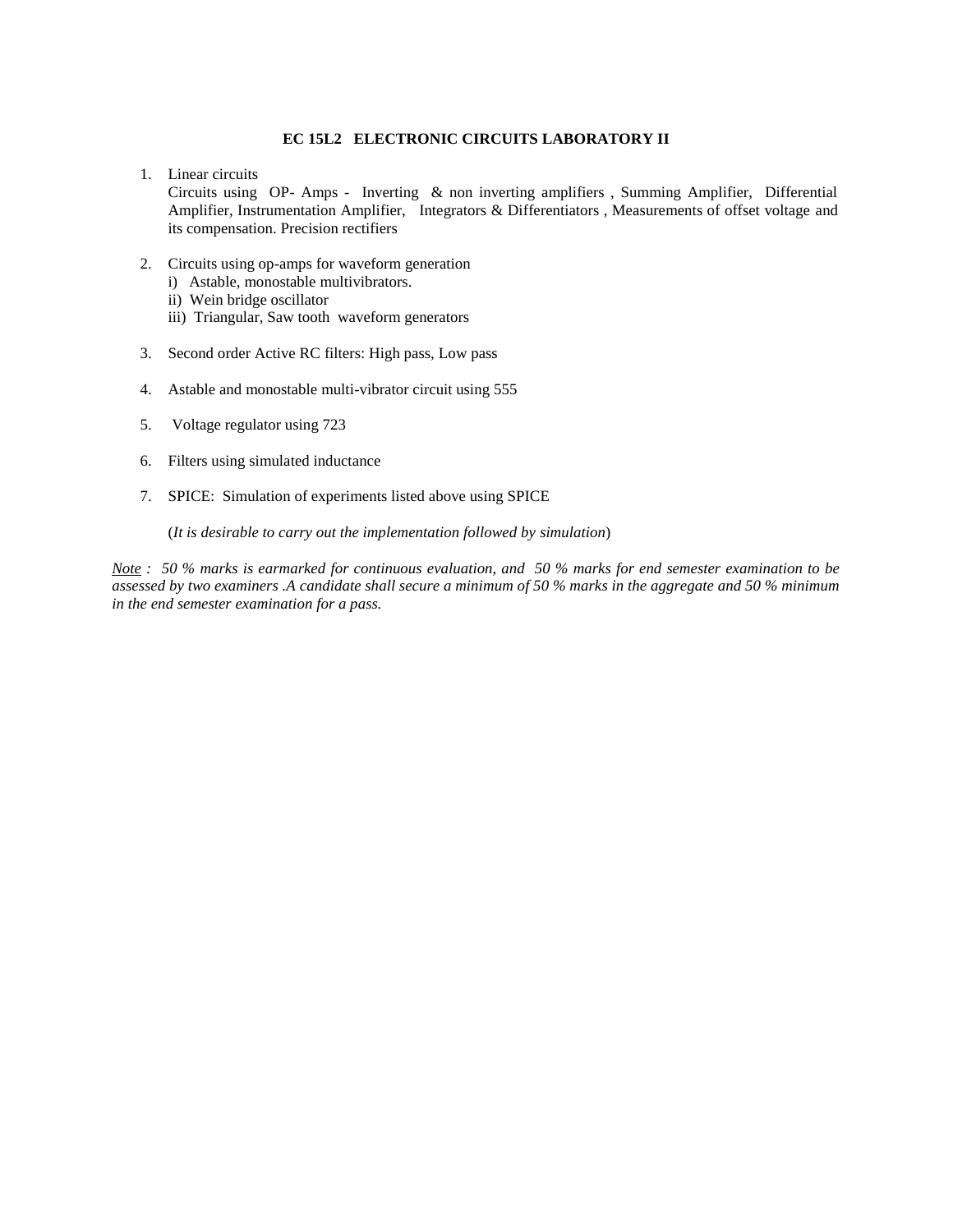### **SEMESTER VI**

### **EC 1601 ELECTRONIC MEASUREMENTS AND INSTRUMENTATION**

### **Module I.**

Introduction- Measurements- Monitoring, Control, Analysis. Instruments- Transducer, Signal Conditioner and Transmitter, Display/Recording Devices. Static characteristics of Instruments. Estimation of Static errors and reliability-errors, types of errors, probability of errors, limiting errors, Reliability Principles. Dynamic characteristics of Instruments- Transfer function-Zero, first and second order instruments-Dynamic response of first and second order Instruments.

# **Module II.**

Transducers and Sensors: Transducers- active and passive, Magnetic effect based Transducers. - Selection Criteria-Smart Sensors and IEEE 1451 Standard. Temperature measurements-RTD, Thermocouples. Displacement Measurement- Strain Measurement-Pressure Measurement- Measurement of acceleration, force, and Torque. LVDT. Piezo-electric transducers. Bridge measurements:-dc bridges for low, medium and high resistance-ac bridges for capacitance and inductance. Sources of error in bridge circuits- Precautions. Vector impedance meter. Multimeters: - Principles of analog and digital multimeter.

### **Module III.**

Signal generators: - Sine-wave Generators-AF and RF Signal Generators- Non-sinusoidal Generators, Function generator- Sweep frequency generator- Frequency synthesizers. Digital Signal Generators- Arbitrary Wave form Generator, Arbitrary Function generator, Data Generator. Signal analyzers-Wave Analyzer –Harmonic Distortion Analyzer, Spectrum Analyzer. FFT Analyzer, Vector Analyzer, Logic Analyzer. Digital storage oscilloscope (DSO).Recording instruments- Strip chart recorders, x-y- recorders.

#### **Module IV.**

Industrial Instrumentation: Basis of Pressure measurements, Flow measurements and Level Measurement. Data Acquisition System- Telemetry- characteristics and different types. Industrial Communication Techniques-OSI Net Work Model, Network Topologies, Interface Standards- RS 232, RS 422, RS 423, RS 485, IEEE 488 (GPIB), HART, Ethernet or CSMA/CD. Virtual instrumentation Systems- What It is, Problem to Tackle. Instrumentation in Hazardous Areas.

#### **References:**

- 1 Arun K Ghosh, Introduction *to Measurements and Instrumentation,* PHI Learning Pvt.Ltd, 3/e, 2010.
- 2 M.M.S Anand, *Electronic Instruments and Instrumentation technology,* PHI Learning Pvt.Ltd, India, 2010.
- 3 Oliver-Cage, *Electronic Measurements and Instrumentation*, Tata McGraw Hill,2008
- 4 Albert D.Helfrick and W.D.Cooper, *Modern Electronic Instrumentation and Measurement Techniques,*  PHI Learning Pvt.Ltd, 2011.
- 5 H S. KALSI, *Electronic Instrumentation*, Tata McGraw Hill,3/e
- 6 D. Patranabis *,Principles of Industrial Instrumentation*, Tata McGraw Hill,3/e,2010
- 7 K. Padmanabhan, S. Ananthi, *A Treatise on Instrumentation Engineering*, Ik International, Pvt. Ltd.
- 8 C.S. Rangan, G.R. Sharma ,*VSV Mani, Instrumentation Devices and Systems* , Tata McGraw Hill, 2/e,2001
- 9 D. Patranabis, Principles *of Industrial Instrumentation*, PHI Learning Pvt.Ltd, 1/e, 2011.
- 10 BC. Nakara, KK Chaudhary, *Instrumentation Measurements and Analysis.* Tata McGraw Hill.
- 11 Ernest O Doebelin,Dhanesh N Manik,*Doeblins's Measurements System*,6/e,2011,McGrawHill

### *Type of Questions for University Examination*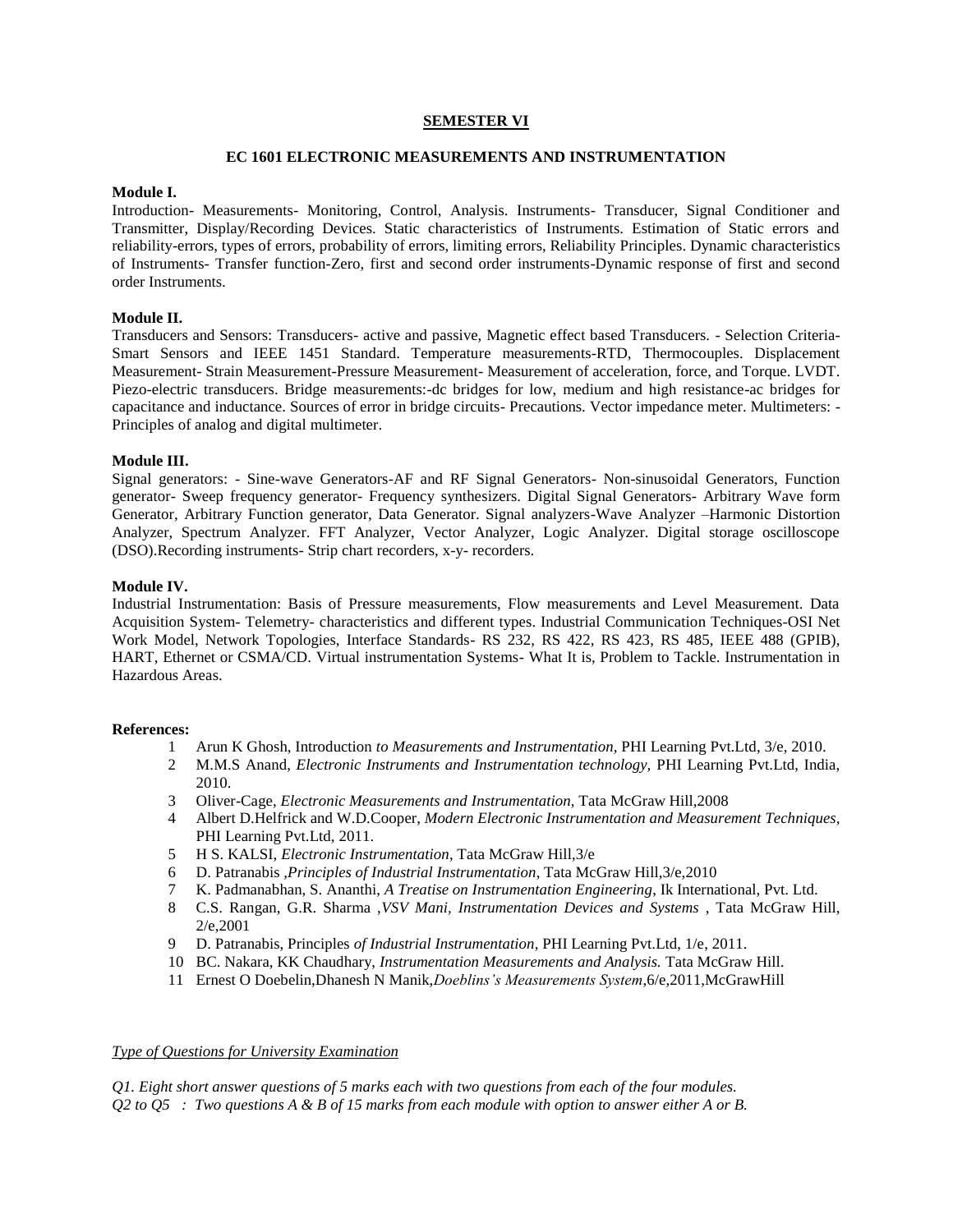### **EC 1602 MICROWAVE TECHNIQUES AND DEVICES**

## **Module I**

Introduction to microwaves - frequency range, significance, applications; Guided waves: TE, TM, TEM waves, Velocities of propagation; Transmission line theory: Lumped element circuit model, Transmission line parameters, Transmission Line equations, Characteristic impedance, Input impedance of a Lossless Line, short circuited and open circuited lines, Standing Waves, Reflection Coefficient, VSWR, Impedance matching devices – Quarter wave transformer, Stub matching, Smith Chart and its applications; Waveguides - Rectangular Waveguide: TE waves, TM waves, dominant and degenerate modes, Impossibility of TEM waves in wave guides; Excitation of modes in Rectangular Waveguides; Planar Transmission lines: Strip lines, Microstrip lines, Slot lines and Coplanar lines.

# **Module II**

Scattering matrix - Concept of N port scattering matrix representation - Properties of S matrix- S matrix formulation of two-port junction; Microwave Passive devices - Tee junctions – E plane Tee, H plane Tee, Magic Tee, Rat race, Two hole directional coupler, Isolator, Circulator, Phase shifter, Attenuator, Power divider; S matrix of E plane Tee, H plane Tee, Magic Tee, Directional coupler, Circulator only; Microwave Resonators: Transmission line resonators  $-\lambda/2$  and  $\lambda/4$  resonators, Rectangular and Circular Cavity resonators - Resonant frequency and O factor, Cavity excitation and tuning, Coupled cavities; Microstrip resonators – Disc and ring resonators

### **Module III**

Microwave filters – Filter implementation at Microwave frequencies, Low Pass Butterworth and Chebyshev Filter design by Insertion loss method and implementation using discrete components, Design of Stepped impedance Butterworth and Chebyshev Low Pass filters.

Microwave measurements and applications**:** Measurement of Power, VSWR, frequency, wavelength, insertion loss, impedance and attenuation; Basic concepts of Network Analyzer and Anechoic chamber; Applications of Microwaves - ISM applications, Microwave radiation hazards.

### **Module IV**

**Solid state microwave devices:-** Diodes – Principle of operation and applications of Crystal diode, PIN diode, Varactor diode, Tunnel diode, Gunn diode and Avalanche Transit time devices; Basic principle of operation of parametric amplifiers, Manley-Rowe power relations, Negative resistance amplifiers; Microwave tubes - High frequency limitations – Structure and Principle of operation of Two Cavity Klystron, Reflex Klystron, Traveling Wave Tube Amplifier, Magnetron Oscillator (detailed mathematical analysis not needed), Characteristics of Microwave Transistors – FET and BJT.

#### **References:**

- 1. David.M. Pozar, *Microwave Engineering*, John Wiley, 2/e, 2003.
- 2. Samuel Y Liao, *Microwave Devices & Circuits,* Pearson Education, 3/e, 2003.
- 3. Jordan and Balmain, *Electromagnetic waves and Radiating systems*, PHI Ltd, 2/e, 2010.
- 4. Peter A. Rizzi, *Microwave Engineering – Passive circuits,* PHI Ltd, 1/e, 2010.
- 5. Robert E. Collin, *Foundations for Microwave Engineering,* Wiley India, 2/e, 2009.
- **6.** Annapurna Das and Sisir K Das, *Microwave Engineering*, Tata McGraw Hill, 2/e, 2009.
- **7.** Herbert J.Reich, *Microwave Principles,* Affiliated East-West Press Limited.

#### *Type of Questions for University Examination*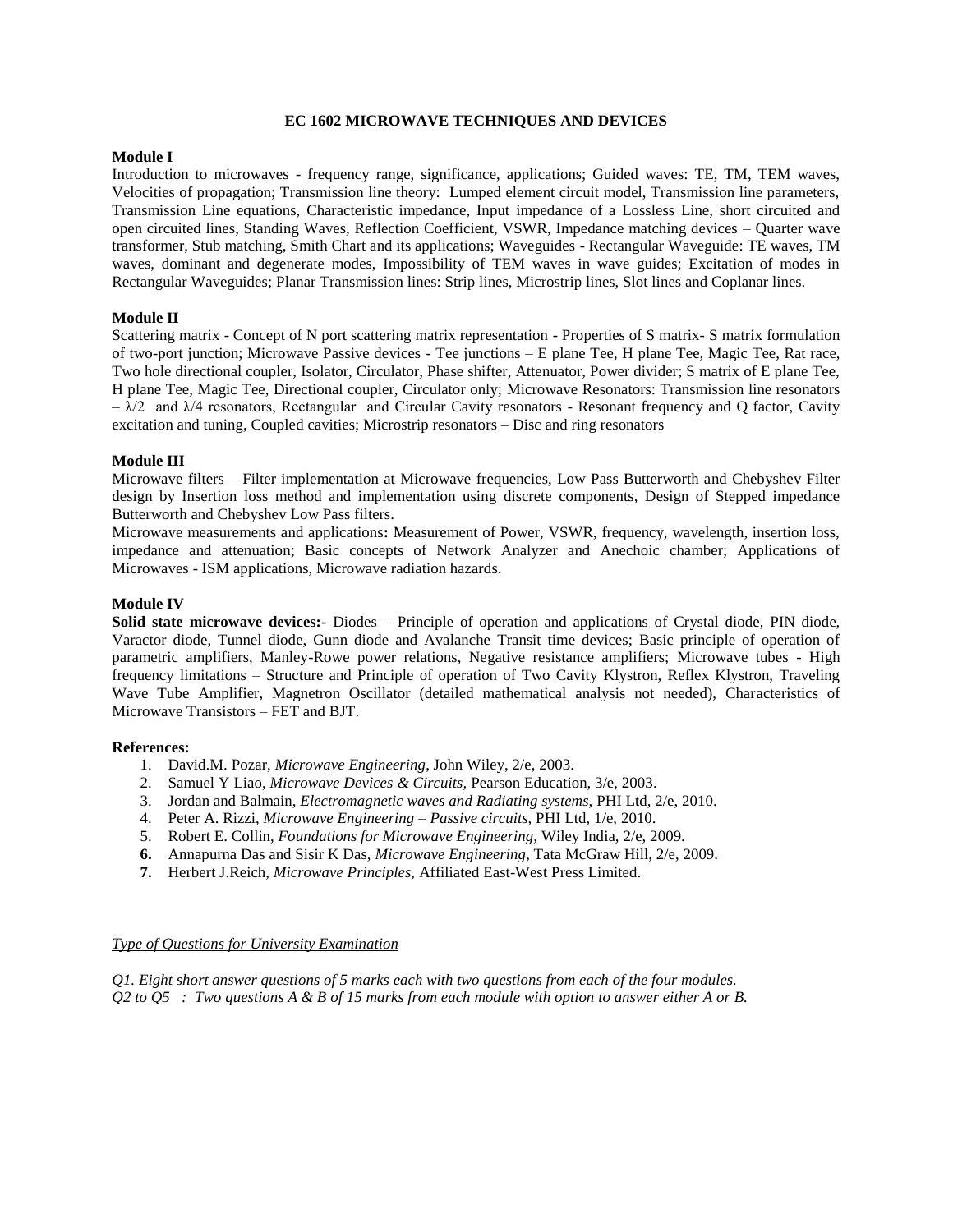## **EC 1603 VLSI DESIGN**

### **Module I**

VLSI process integration: fundamental considerations in IC processing - NMOS IC technology - CMOS IC technology- n-well process, p-well process, twin-tub process, silicon on insulator - Ion implantation in IC fabrication.

Second order MOS device effects: short-channel effect, narrow width effect, sub-threshold current, field dependent carrier mobility, device saturation characteristics, drain punch through, hot electron effect.

### **Module II**

Switch logic- pass transistors and transmission gates, Gate logic - The basic inverter using NMOS - pull up to pull down ratio- transfer characteristics- Alternate forms of pull up. CMOS logic – inverter, NAND, NOR, 0 compound gates - CMOS inverter DC characteristics. Design rules and Layout of static MOS circuits: general principles & steps of lay-out design - use of stick diagrams – NMOS and CMOS design rules - Layout examples of inverter, NAND and NOR - Interlayer contacts, butting and buried contacts - use of layout tools like MICROWIND for integrated circuits.

#### **Module III**

Circuit characterization and performance estimation: resistance estimation - sheet resistance, capacitance estimation - Switching characteristics of CMOS inverter- rise time, fall time, delay time, delay unit, inverter delays - driving large capacitive loads - cascaded inverters, super buffers, BiCMOS drivers. Scaling of MOS circuits: scaling models and scaling factors for device parameters, limitations of scaling.

#### **Module IV**

Timing issues in VLSI system design: timing classification- synchronous timing basics – skew and jitter- latch based clocking- self timed circuit design - self timed logic, completion signal generation, self timed signaling– synchronizers and arbiters.

#### **References:**

- 1. Weste and Eshraghian, Principles of CMOS VLSI Design-A Systems Perspective, Pearson Education ,2/e,2002
- 2. Jan M. Rabaey, A. Chandrakasan, B. Nikolic, *Digital Integrated Circuits- A Design perspective*, Pearson education, 2/e,2003
- 3. Douglas A Pucknell, Kamran Eshraghian , *Basic VLSI Design*, Prentice Hall India, 3/e,2010
- 4. S M Sze, VLSI Technology, Mc Graw Hill, 2/e,2003
- 5. Wolf, Modern VLSI Design-System- on -Chip Design, Pearson Education, 3/e,2002
- 6. Mead & Conway , Introduction to VLSI System Design , Addison-Wesley Publishing Co., 1980
- 7. Fabricius, Introduction to VLSI Design, McGraw-Hill, 1990
- 8. Thomas E. Dillinger , VLSI Engineering , PHI,
- 9. Charles H Roth Jr ,Fundamentals of Logic Design , Jaico Publishers,5/e
- 10. A. Albert Raj and T. Latha, VLSI Design, PHI Learning private limited, 2008,ISBN-976-61-203-3431-1

#### *Type of Questions for University Examination*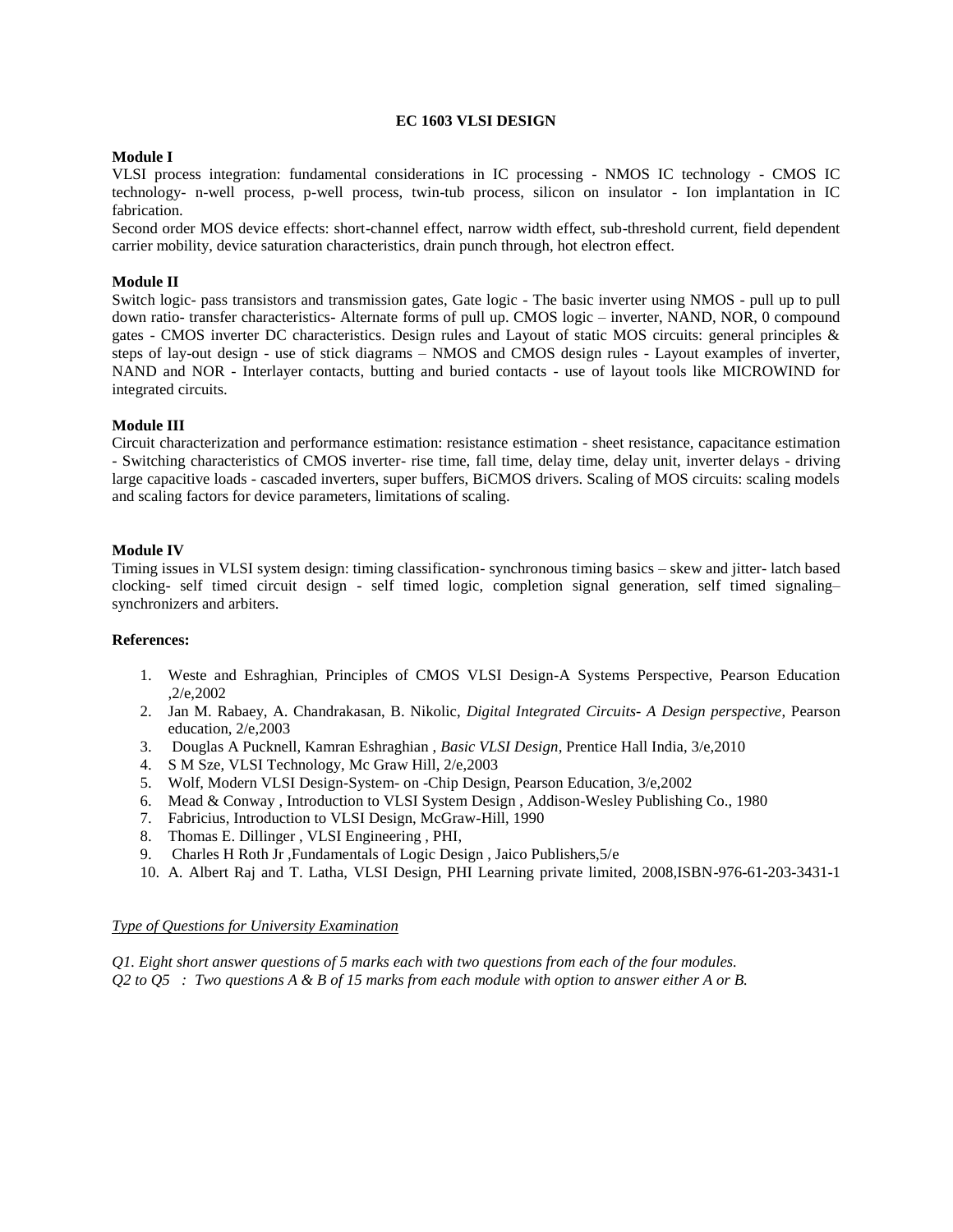### **EC 1604 COMMUNICATION ENGINEERING III**

### **Module I**

Entropy and Loss-less Source Coding: Entropy, Entropy of discrete random variables- Joint, conditional and relative entropy- Chain rule for entropy, Mutual information and conditional mutual information, Relative entropy and mutual Information

Lossless source coding- Discrete Memory-less sources, Uniquely decodable codes- Instantaneous codes- Kraft's inequality – Average codeword length, Optimal codes- Huffman coding, Arithmetic Coding, Lemplel-Ziv Coding, Shannon's Source Coding Theorem.

## **Module II**

Channel Capacity and Coding Theorem: Channel Capacity- Discrete memory-less channels (DMC) and channel transition probabilities, Capacity computation for simple channels- Shannon's Channel Coding Theorem, Converse of Channel Coding Theorem

Continuous Sources and Channels: Differential Entropy- Mutual information- Waveform channels- Gaussian channels- Shannon-Harley Theorem, Shannon limit, efficiency of digital modulation schemes-power limited and bandwidth limited systems.

### **Module III**

Introduction to linear algebra- vector spaces-matrices. Coding – linear block codes-generator matrices-parity check matrices-encoder-syndrome and error correction-minimum distance-error correction and error detection capabilities-BCH codes-description-coding & decoding –Reed Solomon codes-coding & decoding cyclic codes-coding and decoding.

#### **Module IV**

Convolutional codes-encoder -state diagram-distance properties-maximum likelihood decoding-viterbi decodingsequential decoding interleaved convolutional codes-Turbo coding- coding & decoding -Trellis coding- coding & decoding- Low-Density Parity check (LDPC) codes.

#### **References:**

- 1. John P Proakis&Salehi Digital Communication, McGrawHill,5/e, 2008, ISBN 9780070591172
- 2. Thomas M. Cover and Joy A. Thomas, *Elements of Information Theory*, Wiley India, ISBN 9788126508143
- 3. Shu Lin and Daniel. J. Costello Jr, *Error Control Coding: Fundamentals and applications*, Pearson India, 2/e.
- 4. Richard B Wells, *Applied Coding and Information Theory* , Pearson Education ,2009
- 5. J C Moreira Essentials of Error Control Coding Wiley India ,2006 ,ISBN 9788126528691
- 6. Bernard Sklar, *Digital Communication Fundamentals and applications* ,Pearson education , 2006
- 7. B. P. Lathi, *Modern Digital and analog Communication Systems,* Oxford University Press, 3/e
- 8. Ranjan Bose, *Information Theory ,Coding and Cryptography* ,Tata McGraw-Hill ,2/e, 2008

#### *Type of Questions for University Examination*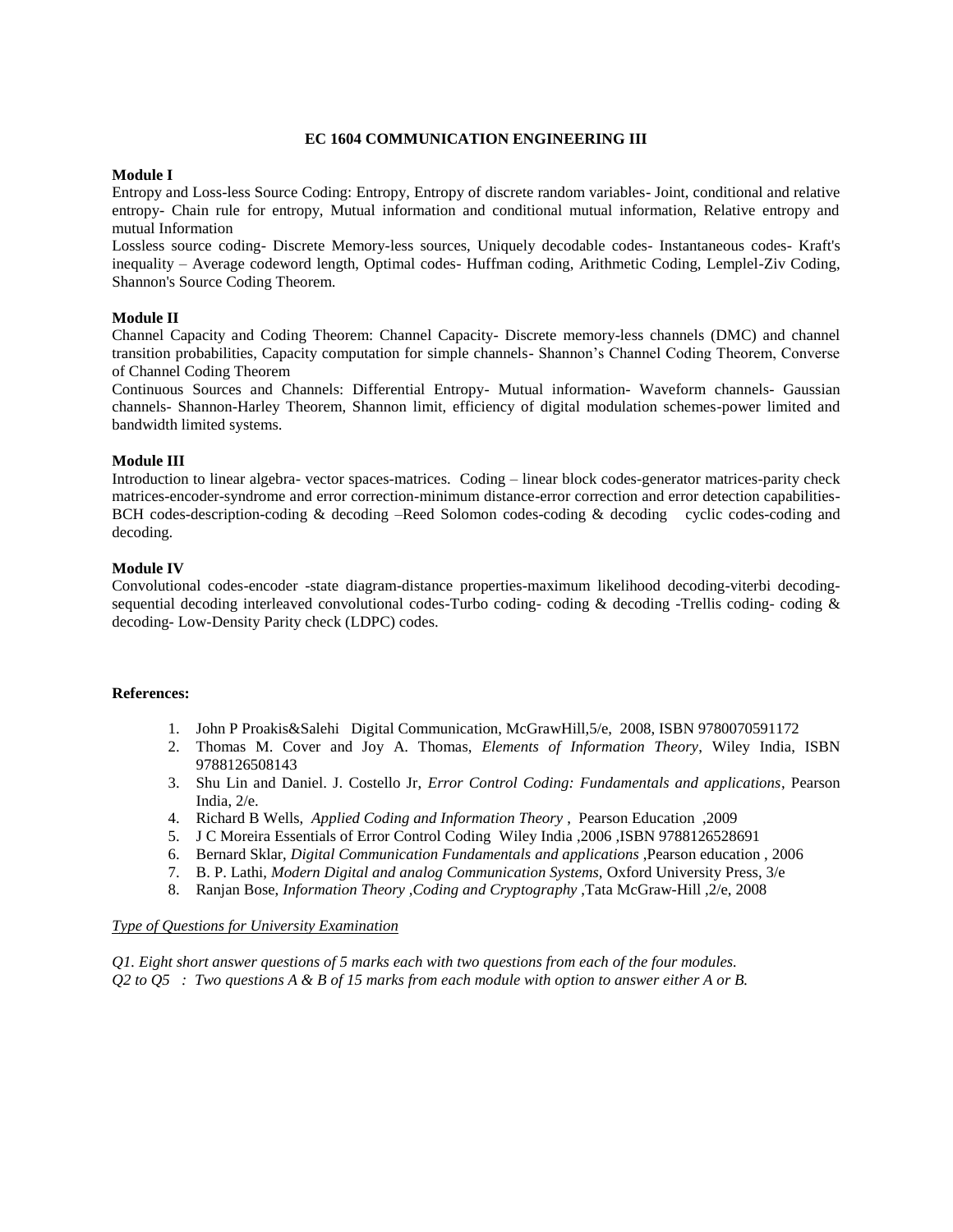#### **EC1605 CONTROL SYSTEMS ENGINEERING**

### **Module 1**

General schematic diagram of control systems - open loop and closed loop systems – concept of feedback modeling of continuous time systems – Review of Laplace transform - transfer function - block diagrams – signal flow graph - mason's gain formula - block diagram reduction using direct techniques and signal flow graphs examples - derivation of transfer function of simple systems from physical relations - low pass RC filter - RLC series network - spring mass damper.

#### **Module II**

Analysis of continuous time systems - time domain solution of first order systems – time constant - time domain solution of second order systems - determination of response for standard inputs using transfer functions - steady state error - concept of stability - Routh- Hurwitz techniques - construction of bode diagrams - phase margin - gain margin - construction of root locus - polar plots and theory of Nyquist criterion - theory of lag, lead and lag-lead compensators.

#### **Module III**

Basic elements of a discrete time control system - sampling - sample and hold - Examples of sampled data systems – pulse transfer function - Review of Z-transforms - system function - mapping between s plane and z plane - analysis of discrete time systems –- examples - stability - Jury's criterion - bilinear transformation – stability analysis after bilinear transformation - Routh-Hurwitz techniques - construction of bode diagrams - phase margin - gain margin digital redesign of continuous time systems.

#### **Module IV**

Introduction to the state variable concept - state space models - phase variable and diagonal forms from time domain - diagonalization - solution of state equations - homogenous and non homogenous cases - properties of state transition matrix - state space representation of discrete time systems - solution techniques - relation between transfer function and state space models for continuous and discrete cases - relation between poles and Eigen values – Controllability and observability.

#### **References:**

- 1. Dorf R.C. & Bishop R.H., Modern Control Systems, Addison Wesley,9/e,2001
- 2. K. Ogata, Modern Control Engineering Prentice Hall of India , 5/e, 2010
- 3. Norman S. Nise, Control Systems Engineering John Wiley and Sons Inc,4/e, ISBN 9788126510979
- 4. Kuo B.C., *Digital Control Systems*, Second Edition, Oxford University Press, 2/e,2007
- 5. Ogata K., *Discrete Time Control Systems*, Pearson Education, 2001
- 6. Nagarath I.J. &Gopal M., *Control System Engineering*, Wiley Eastern Ltd,1995
- 7. ZiemerR.E.,Tranter W.H&FaninD.R ,*Signals and Systems*, Pearson Education Asia
- 8. J Wilkie, M Johnson, R katebi, *Control Engineering an Introductory Course,* Palgrave 2002
- 9. G. Frankline, J David Powell, A E Naeini, Feedback *Control of Dynamic System*s, Pearson Education 5/e, 2011.
- 10. Kuo B C &Golnaraghi ,*Automatic Control Systems* 8/e, 2003, Wiley India, ISBN 9788126513710
- 11. Gopal, *Control System principles and design* McGrawhill,3/e

#### *Type of Questions for University Examination*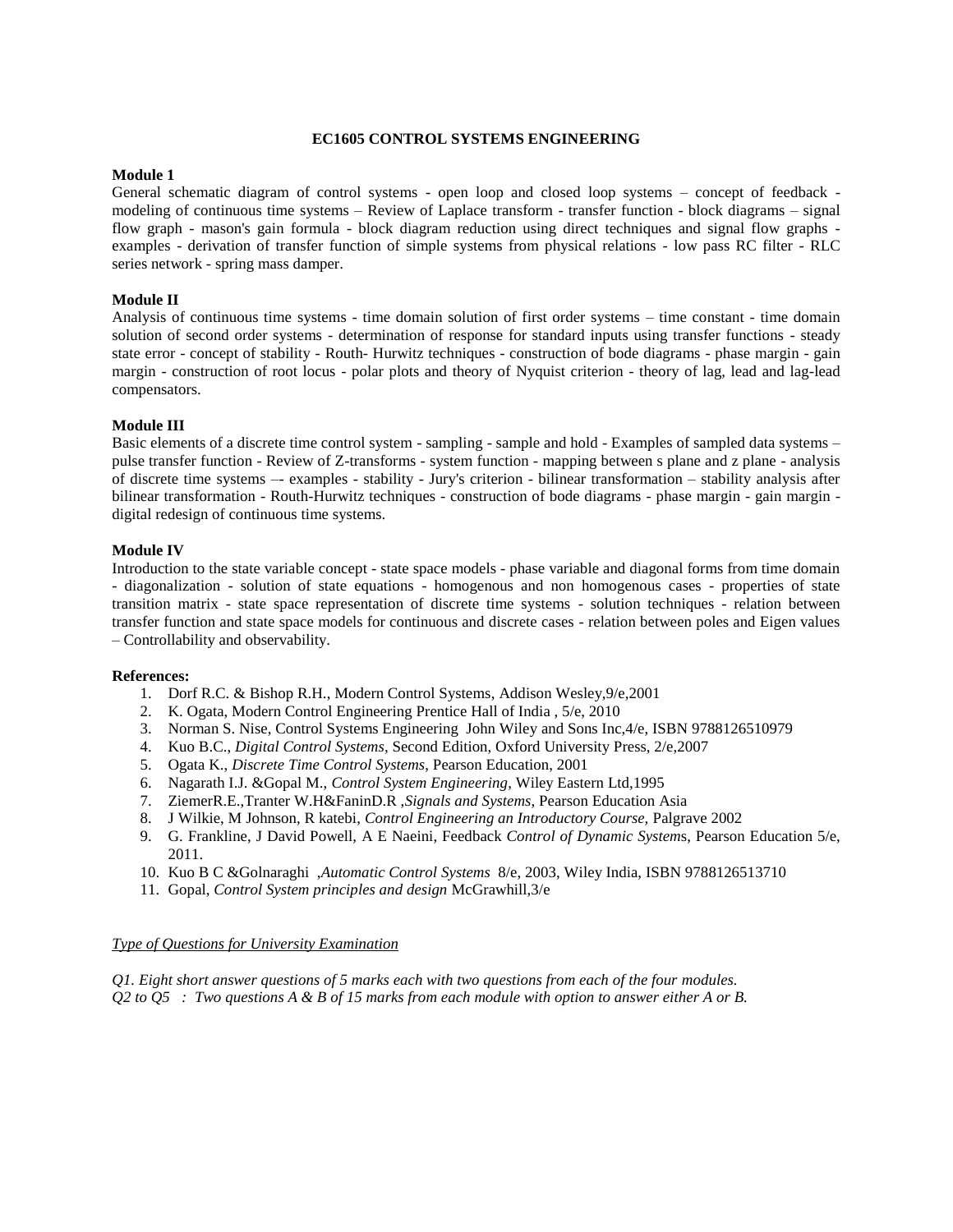## **EC 1606E - ELECTIVE I EC 1606 E1 OPTICAL FIBRE COMMUNICATION**

### **Module I**

Overview of optical communication systems, History of optical communications, Wave theory of light, Reflection and refraction of plane waves; Optical waveguides Planar waveguides, Characteristics of optical fibers , numerical aperture, Wave propagation in multimode and single-mode optical fibers, Coupling into and out of fibers, attenuation, group-velocity dispersion, optical nonlinearities, polarization-mode dispersion.dispersionshifted and polarization maintaining fiber

## **Module II**

Optical sources and transmitters: Optical sources, Physics of light emission and amplification in semiconductors, direct and indirect band gap materials-LED structures- quantum efficiency- modulation. Laser diodes- rate equations- diode structure- single mode laser-modulation- temperature effects- quantum cascade lasers-vertical cavity surface emitting lasers- modal noise- partition noise- reflection noise. Light coupling-source to fiber coupling.Photo detectors-PIN, APD, Photo detector noise - response time- structure of detectors- receiver units.

#### **Module III**

Components of fiber optic networks: – couplers - splitters- semiconductor optical amplifiers- Erbium doped fiber amplifiers- wavelength division multiplexers/ demultiplexers. Filters- isolators-circulators-optical switches-Wavelength converters- Fiber gratings tunable sources-tunable filters.

### **Module IV**

Dispersion in optical communication systems, Dispersion in single-mode and multimode fibers, Dispersion-induced pulse broadening in single-mode fiber, coherent & non coherent detection, channel capacity, various limits of transmission rate- Optical link design, Power and noise budget, Jitter and rise time budgets.

#### **References:**

- 1. Gerd Kaiser , *Optical fiber communication*, McGraw Hill ,4/e, 2007, ISBN 9780070648104
- 2. John M. Senior, *Optical fiber Communication*, Pearson Education India, 3/e
- 3. John Gowar, *Optical communication systems*, Prentice Hall Inc, 1984
- 4. Mynbaev and Scheiner, *Fiber optic communications technology*, Pearson Education, 2001
- 5. Ray Tricker, *Optoelectronics and Fiber Optic Technology*, Elsevier India Pvt. Ltd, 2006
- 6. Joachim Piprek, *Semiconductor Optoelectronic Devices*, Elsevier India Pvt. Ltd, 2005
- 7. Govind P. Agrawal, *Fiber-Optic Communication Systems*, Wiley India, 3/e
- 8. Max Ming-Kang Liu, *Principles and applications of optical communications*, McGraw hill,1/e,2010
- 9. Kasap, *Optoelectronics and Photonics: Principles and Practices* ,Pearson Education ,2009 ,ISBN 978131726482

#### *Type of Questions for University Examination*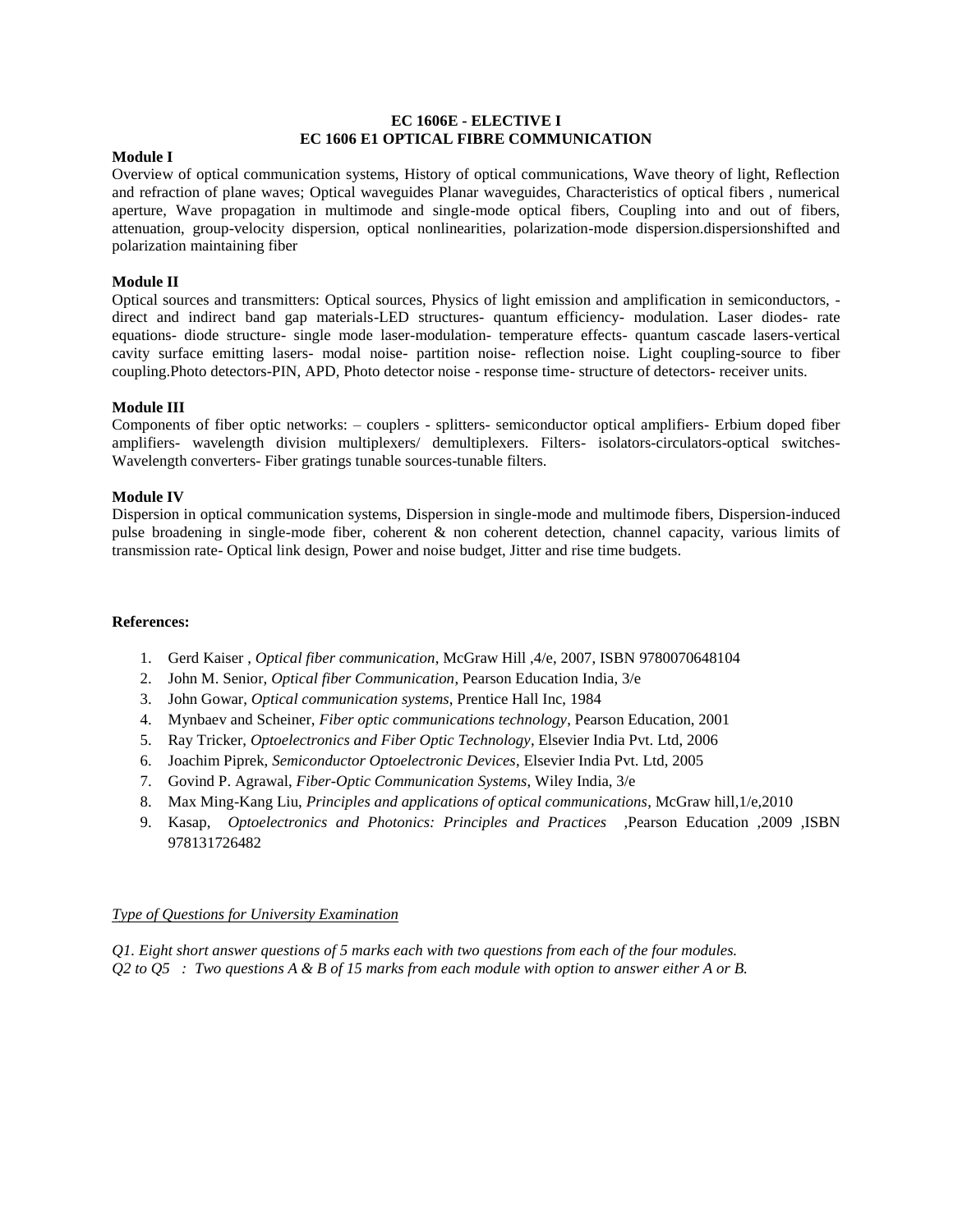## **EC/EI 1606E2 DIGITAL IMAGE PROCESSING**

### **Module I**

**Digital Image Fundamentals**: Representation of digital image -Elements of visual perception – Image sampling and quantization- Basic relationship between pixels.

**Review of Matrix Theory**: Row and column ordering-Toeplitz, Circulant and Block Matrices

**Image Transforms**: 2D DFT, Hadamard, Haar, DCT, Wavelet Transforms.

# **Module II**

**Image Enhancement**: Spatial domain methods: Basic Gray Level Transformations-Histogram Processing: Equalization and specification- Fundamentals of Spatial Filtering: Smoothing, Sharpening spatial filters. Frequency domain methods: low pass filtering, high pass filtering, homomorphic filtering.

### **Module III**

**Image segmentation**: Detection of discontinuities: Point Line and Edge Detection - Edge linking and boundary detection - Hough transform – Thresholding - Region based segmentation: Region growing-Region splitting and merging - Use of motion in segmentation.

**Representation and Description**: Representation, Boundary Descriptors: Shape numbers, Fourier descriptors, statistical moments - Regional Descriptors: Topological descriptors, texture.

### **Module IV**

**Image Restoration:** Degradation Model- Restoration in the presence of Noise only-Spatial Filtering - Periodic Noise reduction by frequency domain filtering- Linear position Invariant degradations-Estimating the degradation function- Inverse filtering - Wiener filter - Constrained Least squares filtering.

**Fundamentals of Colour image processing**: Colour models - RGB, CMY, YIQ, HIS - Pseudo colour image processing - intensity slicing, gray level to color transformation.

#### **References:**

- 1. Gonzalez and Woods, *Digital Image Processing*, Pearson Education,3/e, 2008
- 2. Anil K. Jain, *Fundamentals of Digital Image Processing*, Prentice Hall India, 2010
- 3. William K Pratt, *Digital Image Processing,* John Wiley and Sons, 4/e, 2007

### *Type of Questions for University Examination*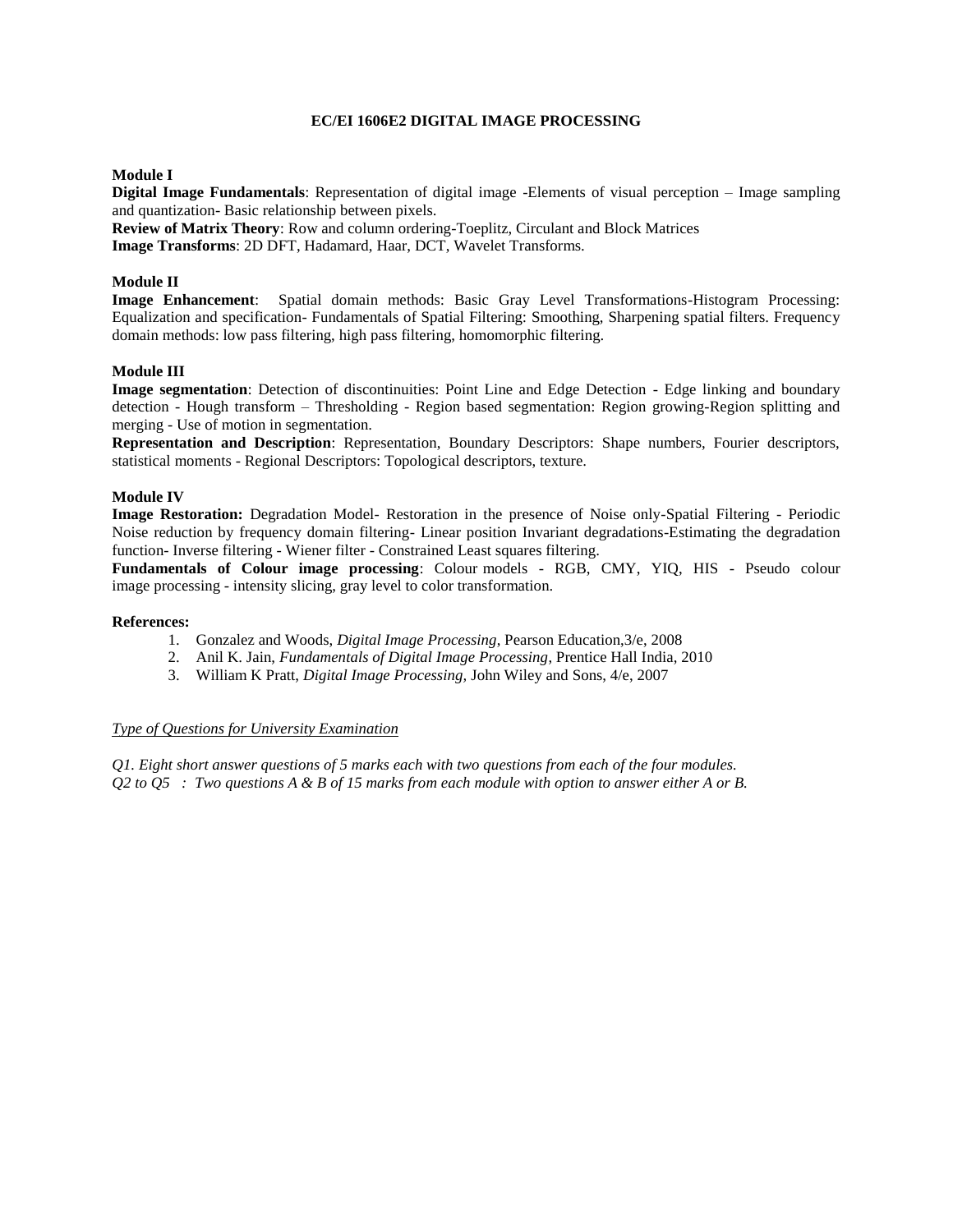#### **EC 1606E3 HARDWARE MODELLING**

#### **Module I**

Introduction: Hardware Abstraction- Basic Terminology- Entity Declaration- Architecture Body- Basic Language Elements –Identifiers- Data Objects- Data Types- Operators. Example designs: Basic Combinational Circuits.

Behavioural Modelling: Process Statement- Variable Assignment Statement- Signal Assignment Statement- Wait Statement- If Statement - Case Statement- Null Statement- Loop Statement- Exit Statement- Next Statement-Assertion Statement- Report Statement- Other Sequential Statements- Multiple Processes

#### **Module II**

Dataflow Modelling: Concurrent Signal Assignment Statement- Concurrent versus Sequential Signal Assignment-Multiple Drivers- Conditional Signal Assignment Statement- Modelling of Basic Binary Arithmetic Circuits, Sequential Circuits, Registers.

Structural Modelling: Component Declaration- Component Instantiation- Resolving Signal Values - Generics-Configurations

#### **Module III**

Subprograms- Subprogram Overloading- Operator Overloading- Signatures- Packages and Libraries. Models of RAM.

Advanced Features: Generate Statements- Aliases- Attributes.

Model Simulation: Simulation- Writing a Test Bench- Reading Vectors from a Text File. Modelling Delays- State Machine Modelling.

#### **Module IV**

CPLDs and FPGA: FPGA types- FPGA versus custom VLSI- FPGA based system design FPGA programming technologies: antifuse-static RAM-EPROM-EEPROM. FPGA families: Actel- Actel1 logic module, Xilinx- xilinx LCAXC3000CLB, Altera-Altera FLEX logic element. Logic expander.

#### **References:**

- 1. S S Limaye,VHDL A Design Oriented Approach,TMH,2008,ISBN: 13: 978-0-07-064825-8, ISBN: 10: 0-07-064825-5
- 2. Micheal John Sebastian Smith, Application Specific Integrated Circuits,Pearson,2001,ISBN: 978-81- 7758-408-0
- 3. Gaganpreet Kaur, *VHDL basics to programming*, Pearson,2011
- 4. Stephen Brown,Zvonko Vranesic ,*Fundamentals of Digital Logic Design with VHDL*,TMH,2/e,2007
- 5. Cyril, *Fundamentals of HDL Design,Pearson*,2009,ISBN: 978-81-317-3247-2
- 6. Mark Zwolonski,*Digital System Design with VHDL*,Pearson,2/e,2004
- 7. Zainalabedin Navabi, *VHDL Modular Design and Synthesis of Cores and Systems*, TMH,3/e,2008
- 8. Douglas L. Perry, *VHDL Programming by Example*,TMH,4/e,2002
- 9. John F Wakerly, Digital Design Principles and Practices,Pearson,4/e,2008

#### *Type of Questions for University Examination*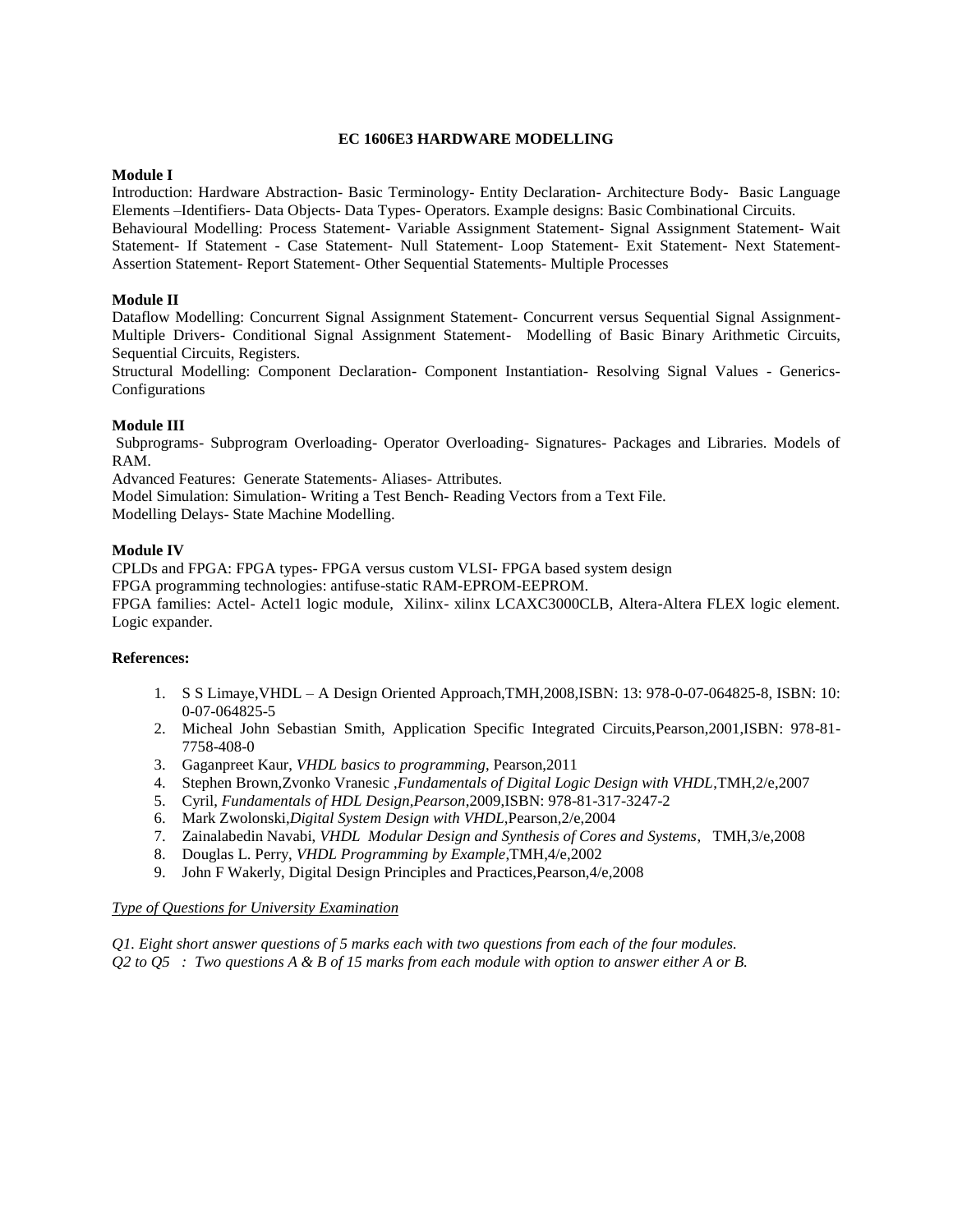### **EC/EI 1606E4 NANO ELECTRONICS**

## **Module I**

Introduction to nano Electronics, Top down and bottom-up approach- classical particles- waves quantum particles-Quantum mechanics of Electron – Time dependentshordinger equation - Probability density- Free and confined Electron- finite potential well- Electron in a periodic potential well- kronig and penny model- Band theory

## **Module II**

The physics of low dimensional structures - basic properties of two dimensional semiconductor nanostructures, square quantum wells of finite depth, parabolic and triangular quantum wells - -Tunneling Junction- resonant tunneling - coulomb blockade

### **Module III**

Review of density of states-Semiconductor hector junction - Quantum well – Nano wires and quantum wires - Quantum dots and nanoparticles, Fabrication Techniques. Carrier transport in nano devices-Ballistic transport. Transport of spin- spintronic devices.

### **Module IV**

Nanoelectonic devices and systems - MODFETS, heterojunction bipolar transistors, resonant tunnel effect, RTD, RTT, hot electron transistors, Carbon nanotube transistor, heterostructure semiconductor laser, quantum well laser, quantum dot LED, quantum dot laser, quantum well optical modulator, quantum well sub band photo detectors, nanoswitches

### **References:**

- 1. G W Hanson ,*Fundamental of nano electronics* Pearson education ,2009, ISBN 9788131726792
- 2. M Duart, R J Martin, F Agullo Rueda *Nano Technology for Micro electronics and optoElectronics*, Elsevier ,2006
- 3. J.M. Martinez-Duart, R.J. Martin Palma, F. Agulle Rueda *Nanotechnology for Microelectronics and optoelectronics*, Elsevier, 2006.
- 4. W.R. Fahrner, *Nanotechnology and Nan electronics*, Springer, 2005
- 5. SupriyoDutta, *Quantum Transport- Atom to transisto*r, Cambridge University Press, 2005.
- 6. K goser, P Glosekotter, J. Dienstuhl ,*Nano Electronics and Nano Systems,*Springer ,2005
- 7. J JRamsden, *Nano-Technology An introduction* ,Elsevier ,2011
- 8. T Pradeep, *Nano : the essentials* McGraw Hill Education ,2007

#### *Type of Questions for University Examination*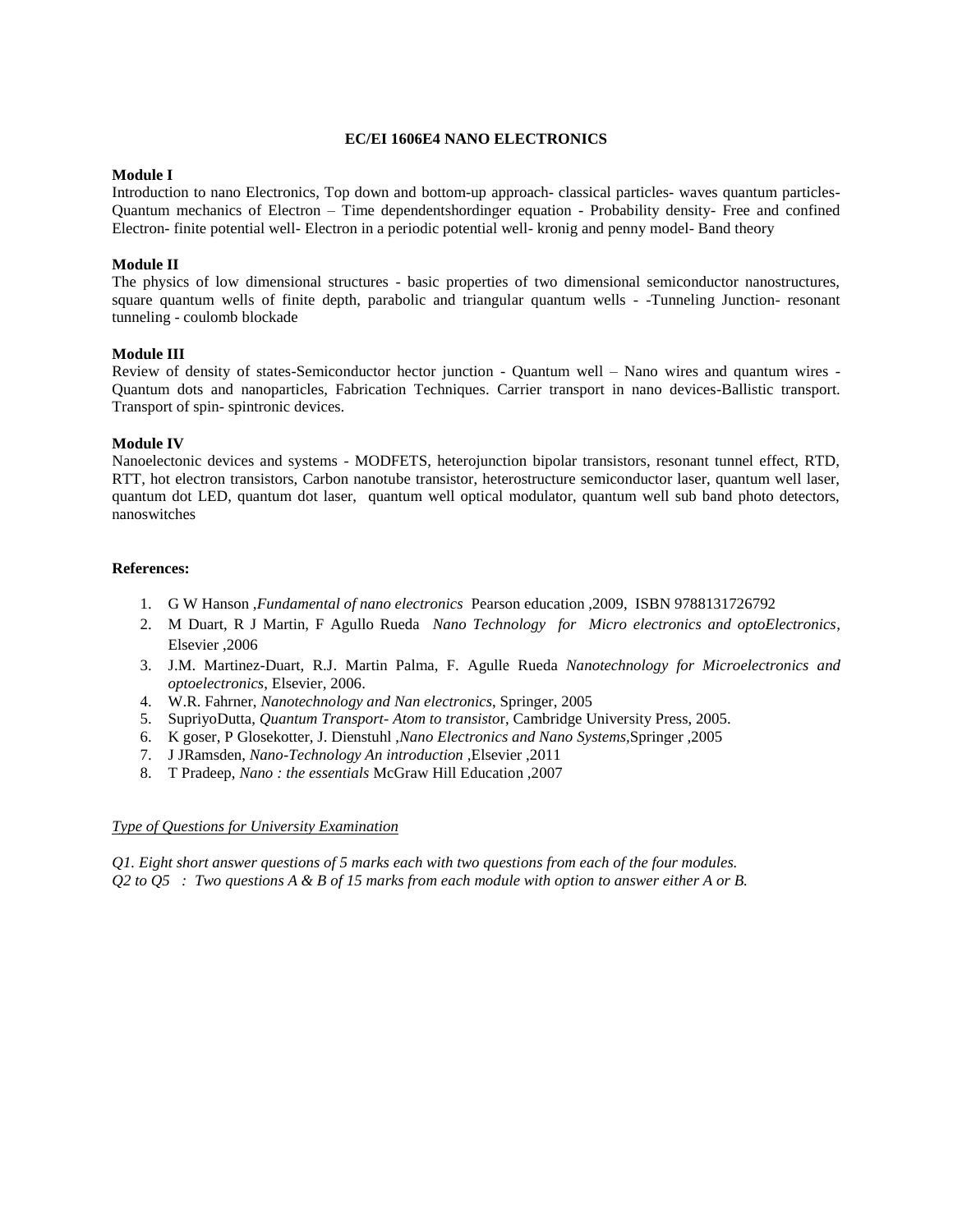### **EC 16L1 DSP LABORATORY**

- 1. Familiarization of Signal processing tool box-MATLAB
- 2. Familiarization of DSP trainer kit (Sampling & reconstruction of signals)

#### *Experiments*

- 1. Generation of basic input signals ( *both discrete & continuous*)
- 2. DFT and spectral analysis computation of DFT, properties of DFT
- 3. Convolution
- 4. Correlation
- 5. Digital filter design- FIR & IIR Filters
- 6. FFT
- 7. Spectral estimation

*The above experiments should be done using MATLAB and DSP Trainer Kit. The student should be able to apply the above tools in a small application*.

#### **References:**

1.Vinay.K.Ingle, John G. Proakis, *Digital Signal Processing using MATLAB*, Thomson, 1/e, 2003 2. Dr.Shailendra Jain, Modelling and Simulation using MATLAB – Simulink, 1/e, 2011

*Note : 50 % marks is earmarked for continuous evaluation, and 50 % marks for end semester examination to be assessed by two examiners .A candidate shall secure a minimum of 50 % marks in the aggregate and 50 % minimum in the end semester examination for a pass.*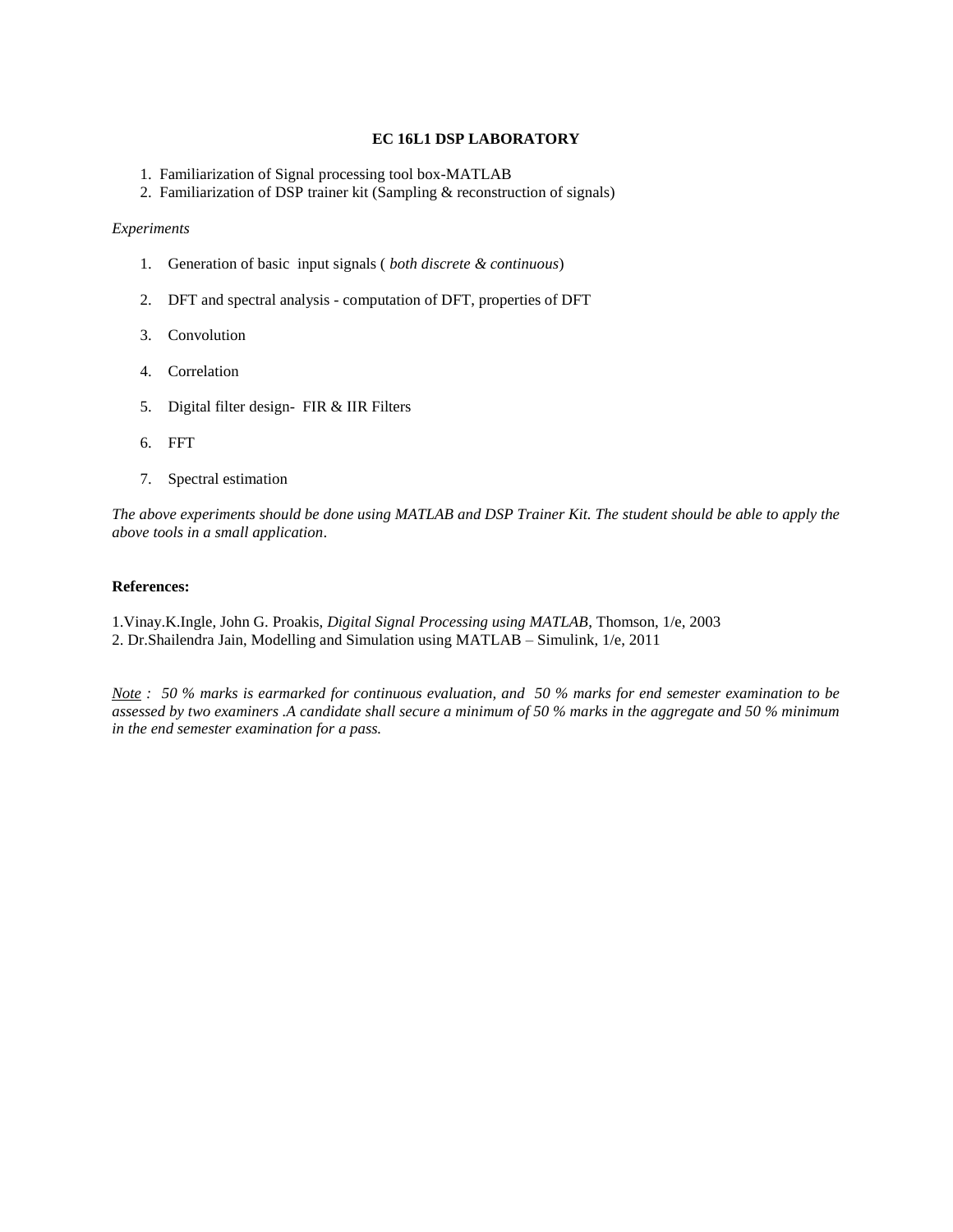### **EC 16L2 COMMUNICATION LABORATORY I**

- 1. Active Filters Band Pass, Band reject (II order Butterworth)-Magnitude and phase characteristics, Qfactor.
- 2. Amplitude modulation frequency modulation
- 3. Balanced modulator
- 4. PLL characteristics and demodulation using PLL
- 5. AM generation and demodulation using OP-AMPs and IC multipliers
- 6. PAM .modulator and demodulator
- 7. PWM modulator and Demodulator
- 8. PPM modulator and Demodulator.
- SPICE: Simulation of experiments listed above using CAD tools (*It is desirable to carry out the implementation followed by simulation*)

*Note : 50 % marks is earmarked for continuous evaluation, and 50 % marks for end semester examination to be assessed by two examiners .A candidate shall secure a minimum of 50 % marks in the aggregate and 50 % minimum in the end semester examination for a pass.*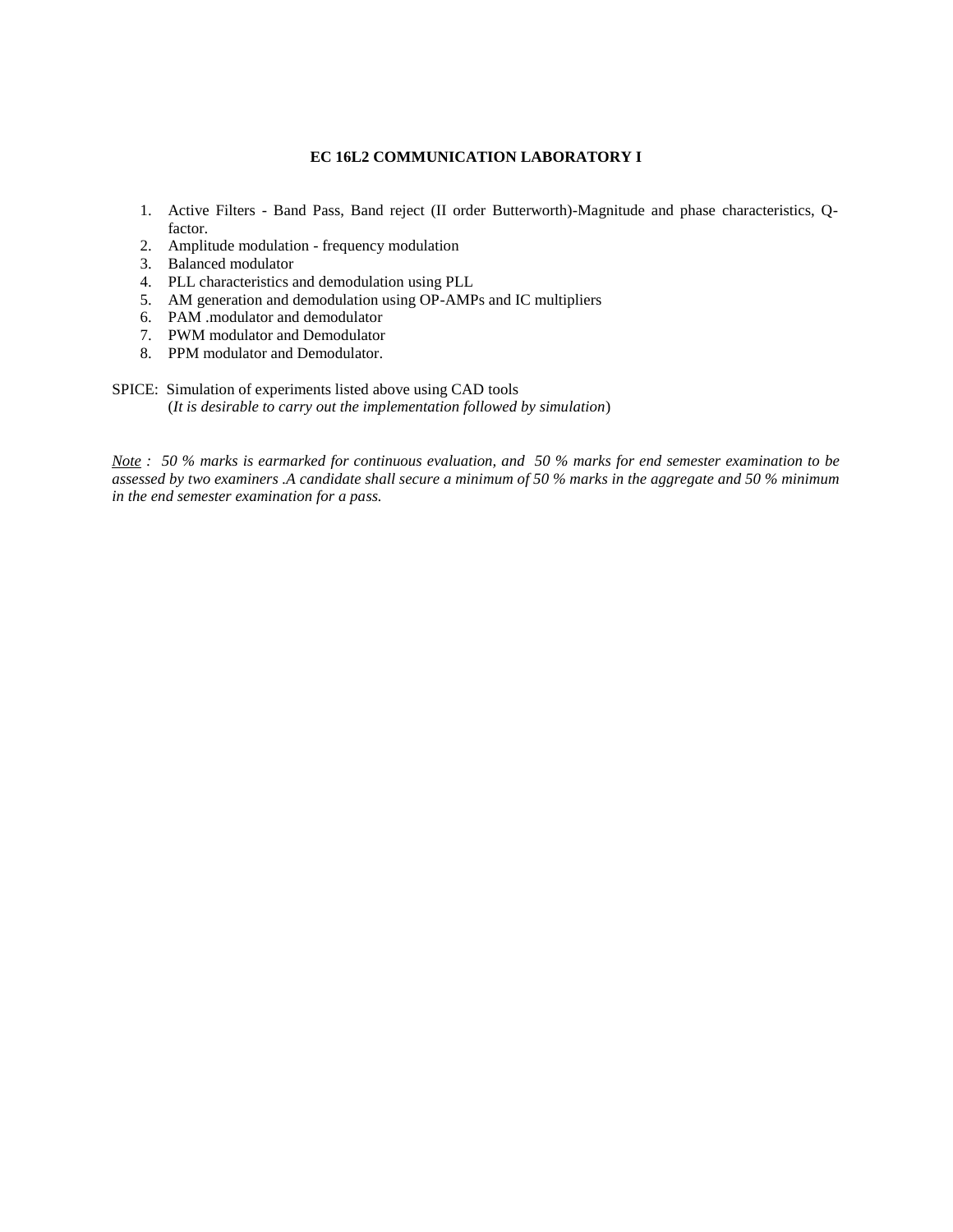### **SEMESTER VII**

#### **CS/EB/EC/EE/EI/IT 1701 INDUSTRIAL ORGANIZATION AND MANAGEMENT**

### **Module I**

Organisation: Introduction, definition of organization, system approach applied to organization, necessity of organization, elements of organization, process of organization, principles of organization, formal and informal organization, organization structure, types of organization structure .

Forms of business organization: Concept of ownership organization, types of ownership. Individual ownership, partnership, joint stock Company, private and public limited company, co-operative organizations, state ownership, public corporation

# **Module II**

Basic concept of management: Introduction, definitions of management, characteristics of management, levels of management, management skills

Management theory: Scientific management, contribution of Gilbreth. Gantt, Neo-classical theory, modern management theories

Functions of management: Planning, forecasting, organizing, staffing, directing, motivating, controlling, cocoordinating, communicating, decision making.

### **Module III**

Personnel management: Introduction, definition, objectives, characteristics, functions, principles and organization of personnel management

Markets and marketing: Introduction, the market, marketing information, market segmentation, consumer and indusial markets, pricing, sales, physical distribution, consumer behaviour and advertisement.

Financial management: the basics , financial accounts, inflation, profitability, budgets and controls, cost accounting, valuation of stock, allocation of overheads, standard costing ,marginal costing

#### **Module IV**

Productivity and production: Measurement of productivity, productivity index productivity improvement procedure Materials management and purchasing: Objectives, functions, importance of materials management. Stores and storekeeping

Inventory control: Classification, functions, inventory models, inventory costs, EOQ, Materials requirement planning

#### **References:**

- 1. Fraidoon Mazda, Engineering Management-, Addison -Wesley
- 2. Koontz and O'Donnell, Essentials of Management, Mc Graw Hill
- 3. Kotlar P, Marketing Management, Prentice Hall India
- 4. Prsanna Chandra, Finance Management, TMH.5<sup>th</sup> ed.,
- 5. Monks J.G Operations Management ,MGH

#### *Type of questions for University Examination*

*Question 1 - 8 short answer questions of 5 marks each. 2 questions from each module Question 2-5 – There will be two choices from each module .Answer one question from each module of 15 marks*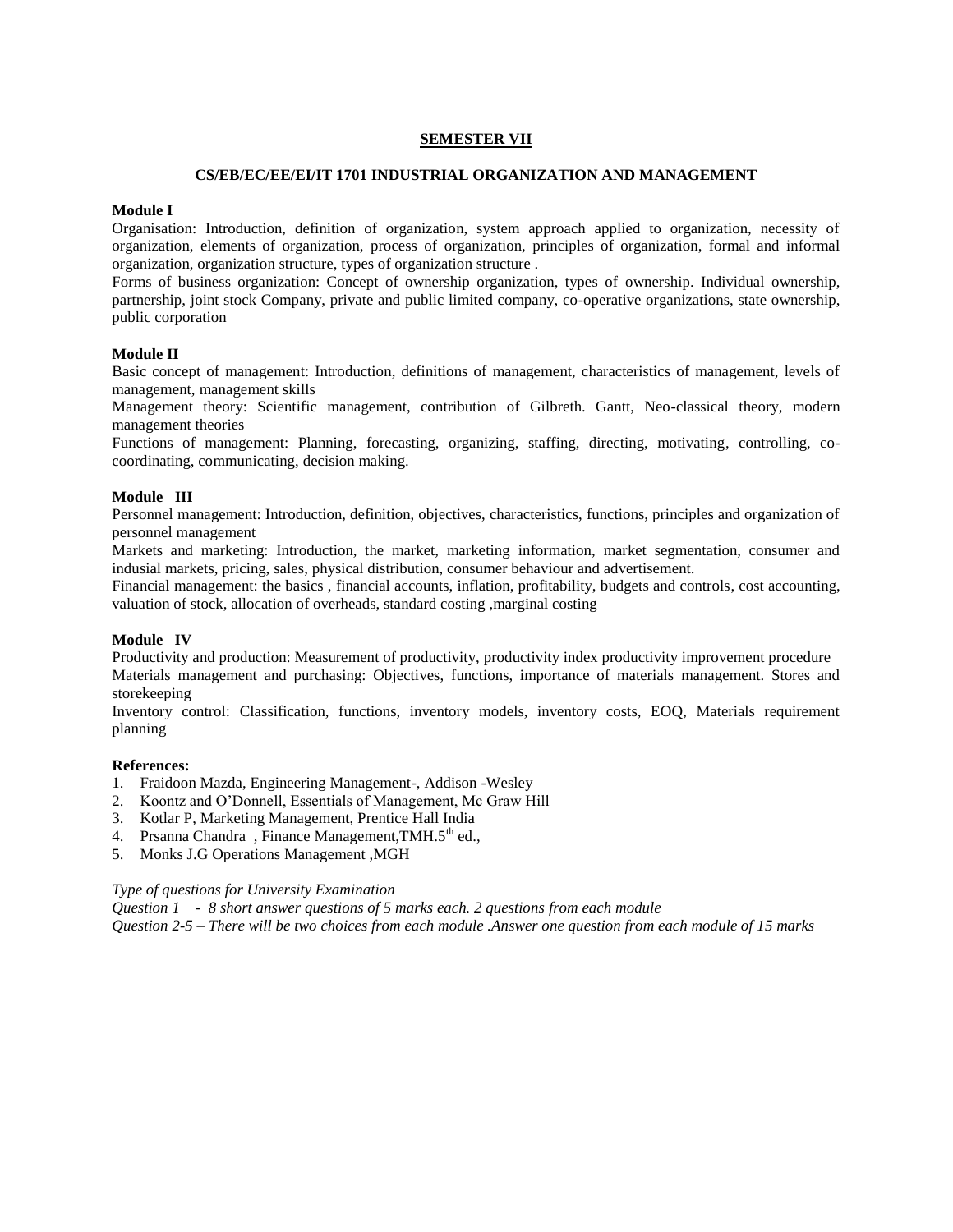### **EC 1702 ANTENNAS AND WAVE PROPAGATION**

### **Module I**

Antenna parameters: Isotropic Radiator, The short dipole, Radiation mechanism, radiation zones, radiation resistance, radiation efficiency, effective aperture area, radiation pattern, half power beam width, bandwidth, reflection coefficient, directivity, gain.(simple problems)

Potentials: Retarded potentials, Lienard- Wiechert potentials for a moving charge

Magnetic dipole radiation

# **Module II**

Radiation from an Oscillating current element (derivation included), total power radiated and radiation resistance of short dipole antenna.

Antenna arrays: Need for arrays, Radiation pattern of two element and N-element point sources, Principle of pattern multiplication, Broad side - end fire arrays (concept and comparison only) Antenna Measurements: VSWR - Radiation pattern- Gain.

### **Module III**

Types of antennas : Yagi-Uda antenna, Helical antennas ,Aperture antennas, Slot antennas and Babinet's principle, Horn antenna and Fermat's principle, Corner and Parabolic Reflector Antennas, Fractal antennas (qualitative study only - construction, basic principle, pattern, gain). Microstrip patch antennas (structure, Radiation mechanism, pattern).

Antennas for mobile radio base stations- network requirements, Antennas for space and polarisation diversity, Antennas for handsets and small wireless devices- multi-band antennas SAR– concepts only. Smart Antennas-Principle, types, antenna beamforming, Printed arrays and Phased arrays.UWB antennas, Wearable antennas.

### **Module IV**

Fundamentals of Wave propagation: Ground waves, Space waves and Sky wave. Free space propagation**,** Frii's Transmission Equation, Path loss, Plane earth loss, Spherical earth effects, Multipath Effects, Tropospheric refraction, Path profiles - Line of sight versus non-line of sight.

Refraction and Reflection of sky waves by ionosphere – ray paths – skip distance – virtual height-critical frequencymaximum usable frequency -vertical and oblique incidence.

#### **References:**

- 1. J.D. Kraus, R. J Marhefka , Ahmed S Khan, *Antennas and wave propagation* , Tata McGraw Hill, Special Indian Edition,4/e,2010
- 2. C. A Balanis, *Antenna Theory, Analysis and design*, John Wiley student edition, 3/e, 2009, ISBN:978-81- 265-2422-8
- 3. Jordan and Balmain, *Electromagnetic waves and Radiating systems*, Pearson Education / PHI Ltd, 2/e, ISBN:978-81-203-0054-5
- 4. D Ganesh Rao, B Somanathan Nair & Deepa Raghunath, *Antennas and Radio Wave propagation,* Sanguine Technical Publishers, 2006
- 5. G.S.N Raju, *Antennas and Wave Propagation*, Pearson education,2008, ISBN: 978-81-317-0184-3
- 6. A.R.Harish and M.Sachidananda, *Antennas and Wave Propagation*, Oxford Higher Education, 2007

## *Type of Questions for University Examination*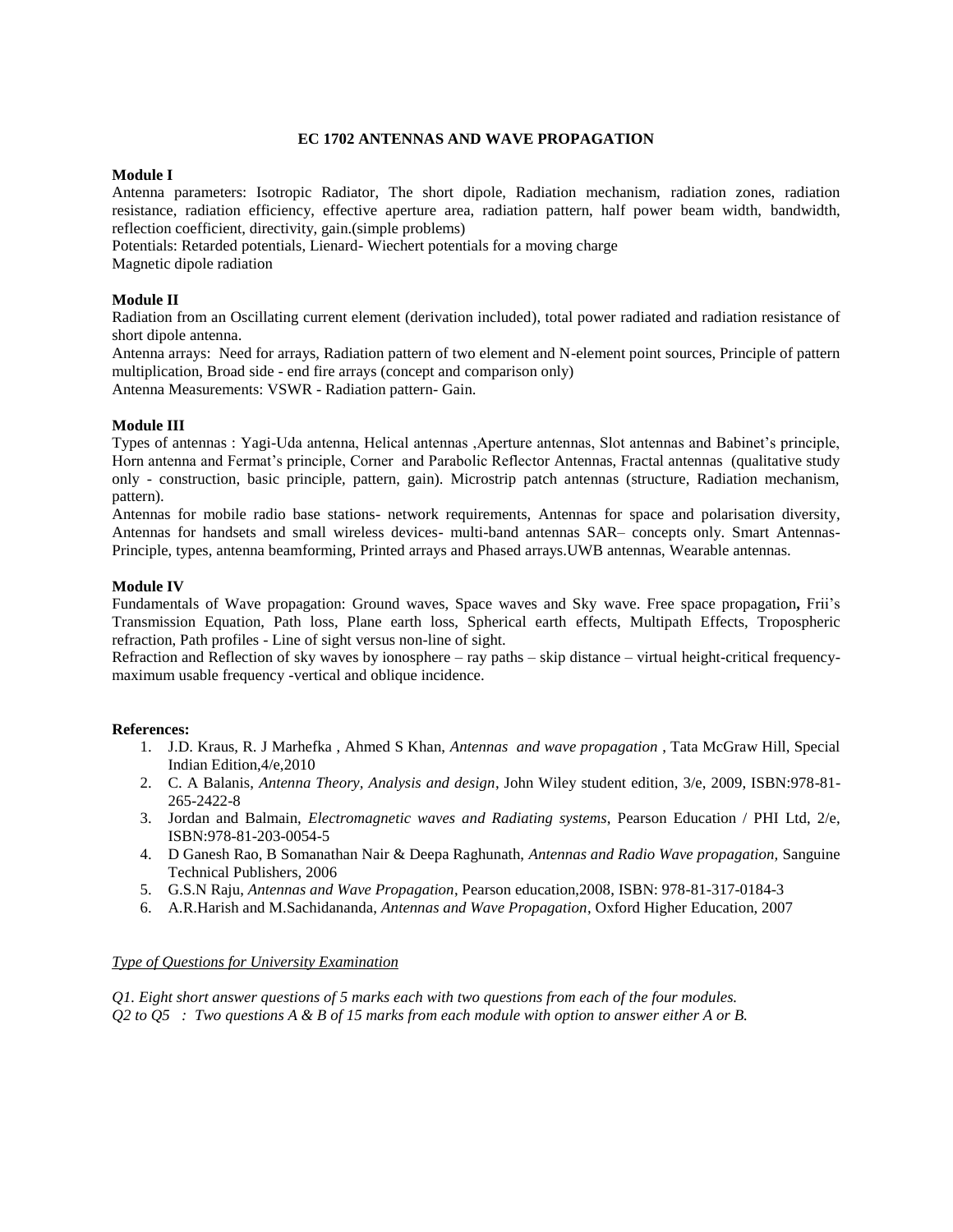### **EC 1703 ELECTRONIC PRODUCT DESIGN**

### **Module 1**

**From Requirement to Product:** Engineering design as real life problem solving- Requirement analysis of Electronic products- Formulation of product requirement specifications and target specifications. The design process: Product conceptualization- Product architecture- Product synthesis- Portable Electronic Design Factors-Computer Aided Design. Product Life Cycle. Various dimensions of Electronic Product Design- Industrial design and Engineering design- Aesthetics and Ergonomics- Inputs, control and display interface.

## **Module II**

Electronic interconnection and Packaging of components, Integrated circuits, Printed circuits and Functional products- Cables and connectors- Design Documentation, Engineering Documentation and Test Documentation – Component Specification/ Bill of materials. Enclosure sizing, requirement of enclosure and standards of enclosures. Noise and thermal management: Noise- Types of noise-Noise coupling mechanisms in Electronic Circuits-EMI/ EMC, EMI standards and regulations, Grounding, cabling, Shielding, Guarding.

#### **Module III**

**Thermal Considerations in Electronic Product Design:** Heat generation and modes of heat transfer in Electronic products- Selection/Design of Heat Sinks- Factors affecting the design of heat sinks and its cooling effectiveness-Assembly of components on heat sinks- Electrical analogue of thermal circuits- Enclosure design of Electronic Equipments and thermal considerations- Design guidelines for Ventilations- Forced cooling- Heat pipes for electronic cooling applications.

### **Module IV**

**PCB design**: requirements in PCB Design- PCB Design elements- PCB design process- advantages of PCBs-Design rules for analog, digital, high-frequency, power-electronic and MW PCBs-PCB design guidelines for EM compatibility. Introduction to SPICE simulation of circuits- Circuit description- Modeling of active and passive circuit elements - DC, AC, Transient and Parametric circuit analysis.

#### **Module V (***Tutorial Only-No questions from this module for University Examination***)**

**Electronic Design Automation Tools:** Introduction to PC based Electronic Design Automation Tools: Schematic Capture, Circuit Simulation, Layout Design etc. features like EMI analysis, Thermal analysis, 3d visualization etc. of such packages with reference to EDA tools such as Orcad, EDWIN XP etc. (*As assignment, each student shall design and simulate an electronic product following the above syllabus using EDA tools*.)

#### **References:**

- 1. R.G.Kaduskar, V.B Baru, Electronic Product Design, Wiley India, 2/e.
- 2. Karl T. Ulrich & Steven D. Eppinger, *Product Design and Development,* Tata McGraw Hill, 2004
- 3. *Thermal Design of Electronic Equipment* Monogram by CEDT, IISc., Bangalore.
- 4. Henry W. Ott, *Noise Reduction Techniques in electronic systems*, John Wiley, NY, 1988
- 5. Mohammed H. Rasheed, *Spice for circuits & Electronics using Pspice,* Prentice Hall India,3/e
- 6. V. Prasad Kodali, *Engineering Electromagnetic Compatibility-Principles, Measurements, and Technologies,* S. Chand & Company Ltd,2000
- 7. Walter C. Bosshart, *Printed Circuit Boards- Design and Technology*, Tata McGraw Hill, 1988
- 8. Kim. R. Fowler, *Electronic Instrument Design*, OXFORD University Press, 2006
- 9. Kevin Otto, Kristin Wood, *Product Design- Techniques in Reverse Engineering and New Product Development*, Pearson Education, 2004
- 10. Richard Stillwell, *Electronic Product Design for Automated Manufacturing*, Marcel Dekker Pub
- 11. Bert Haskell, *Portable Electronics Product Design and Development*, McGraw Hill, 2004

### *Type of Questions for University Examination*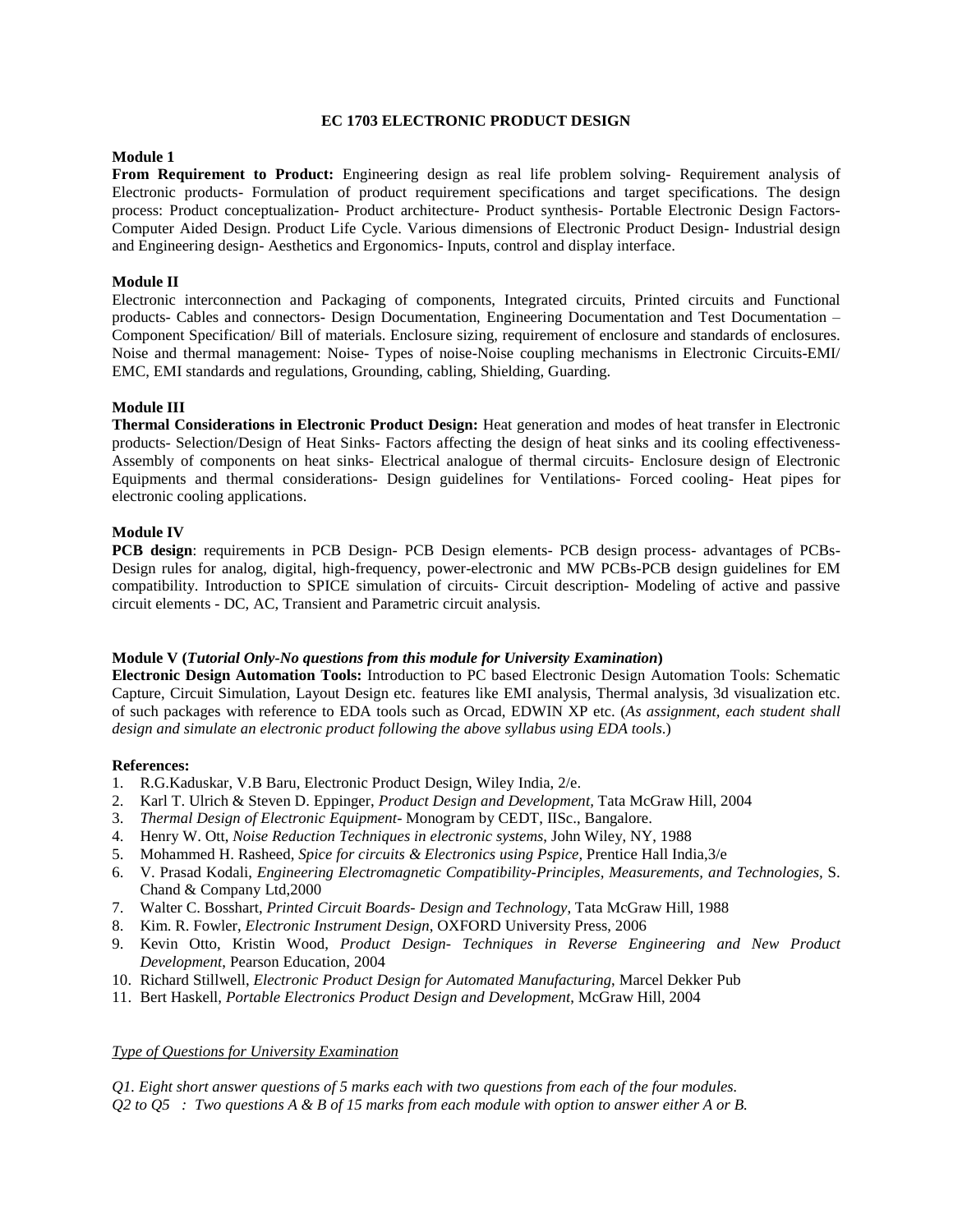### **EC 1704 POWER ELECTRONICS**

### **Module I:**

Power Semiconductor devices: Basic structure, I V characteristics, switching characteristics and operation of devices like power diode, Bipolar Junction Transistor, Power MOSFET, thyristors, Gate Turn off thyristor, Insulated Gate Bipolar Transistor and TRIAC, two transistor model of thyristor, series and parallel connections of thyristors, protection of thyristors, snubber circuits, Gate and Base drive, firing circuits with resistor and UJT.

## **Module II**

Power Electronic Circuits: Line frequency single phase and three phase diode rectifiers, performance parameters, controlled rectifiers: single phase, semi converter, full converter (with R and R L loads), three phase half converter and full converter (with R and R L loads). Inverters: single phase half bridge and full bridge inverters, three phase inverters, basic concept of Pulse Width Modulation, single pulse, multiple pulse and sinusoidal pulse, basic concept of resonant pulse inverters.

### **Module III**

DC-DC Converters: Various types of commutation techniques, principle of chopper operation, types of chopper circuits, step down operation and step up operation, analysis of Buck regulator, Boost regulator and Buck-Boost regulator. Power Supply Applications: Switching DC power supply, over view of Switching power supplies, control of SMPS, power supply protection, Power Conditioners, Power Line disturbances and Uninterruptible Power supply (UPS), various block of UPS.

### **Module IV**

Motor Drive Applications: Introduction, types of DC motors, basic characteristics of DC motor, operating modes, Single phase drives: Half converter, semi converter and full converter drives. Types of AC motors, induction motor drives, performance characteristics, various types of control drives: such as stator voltage, rotor voltage and frequency control, criteria for selecting drive components.

#### **References:**

- 1. Ned Mohan, Tore M. Undeland, William P. Robbins ,*Power electronics converter, applications and design*, John Wiley and Sons, Inc.
- 2. Muhammad H. Rashid, *Power Electronics Circuits, Devices and Applications*, PHI and Pearson Education, Third Edition.
- 3. John G Kassakian, Martin F Schlecht, George C Verghese, *Principles of Power Electronics,* Pearson, 3/e, 2010.
- 4. Jai P Agrawal , *Power Electronic System, Theory and Design*,Pearson,2001
- 5. Daniel W. Hart, *Power Electronics*, TataMcGrawHill,1/e,2011

#### *Type of Questions for University Examination*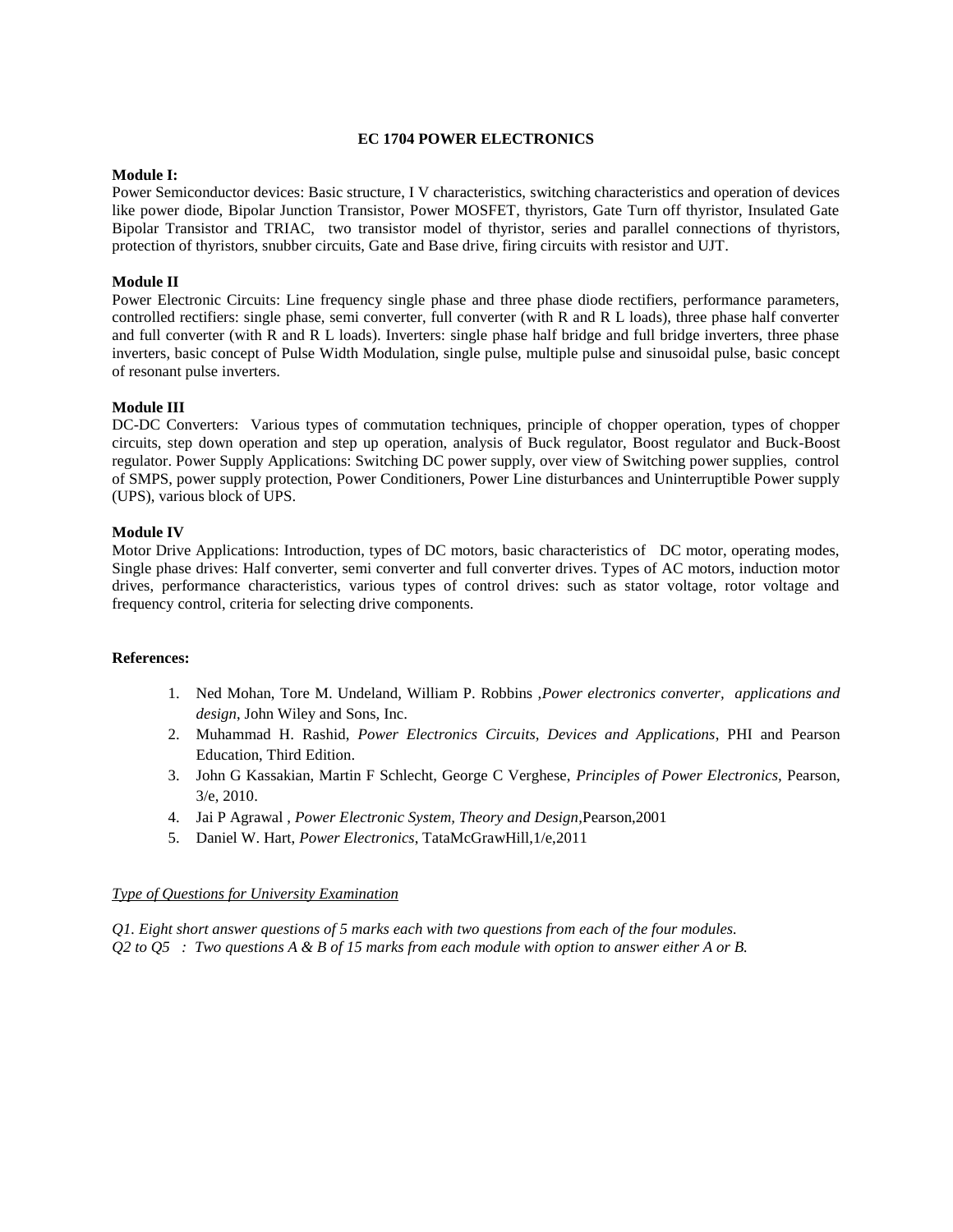### **EC 1705E - ELECTIVE II**

### **EC 1705E1 EMI/EMC**

## **Module I**

Introduction to EMC, Aspects of EMC, decibels and common EMC units. EMC requirements for Electronic systems: Governmental requirements, Product requirements. Antennas, elemental dipole antennas, characterization of antennas, Directivity and gain, effective aperture, Antenna Factor

## **Module II**

Non Ideal behavior of components: Wires, resistance and internal inductance of wires, external inductance and capacitance of parallel wires, Resistors, Capacitors, Inductors, Ferrites and common-mode chokes.

### **Module III**

Spectra of digital circuit waveforms, spectral bounds for Trapezoidal waveforms, Spectrum analyzers. Radiated Emissions and Susceptibility: Simple emission models for wires and PCB lands, Differential-mode versus commonmode currents, differential-mode current model, common-mode current model. Simple susceptibility models for wires and PCB lands.

### **Module IV**

Conducted Emissions and Susceptibility: Measurement of conducted emissions, The Line Impedance Stabilization Network (LISN), Common and differential mode current gain, power supply filters. Electro static Discharge (ESD), origin of ESD and effects of ESD. Shielding, shielding effectiveness –far-field sources, shielding effectiveness – near-field sources,

#### **References**:

- 1. Clayton R. Paul, *Introduction to Electromagnetic compatibility*, John Wiley and Sons Inc,1992, ISBN-10: 0471549274, ISBN-13: 978-0471549277
- 2. Henry W Ott, *Electromagnetic CompatibilityEngineering,* John Wiley and Sons,1/e,2009, ISBN-13: 978- 0470189306, ISBN-10: 0470189304
- 3. Archambeault Bruce R, Ramihi Omar M, Brench, *EMI/EMC Computational Modelling Handbook*, Springer publications,2/e,2001
- 4. [James E. Vinson,](http://www.amazon.com/s/ref=ntt_athr_dp_sr_1?_encoding=UTF8&sort=relevancerank&search-alias=books&ie=UTF8&field-author=James%20E.%20Vinson) [Joseph C. Bernier,](http://www.amazon.com/s/ref=ntt_athr_dp_sr_2?_encoding=UTF8&sort=relevancerank&search-alias=books&ie=UTF8&field-author=Joseph%20C.%20Bernier) [Gregg D. Croft](http://www.amazon.com/s/ref=ntt_athr_dp_sr_3?_encoding=UTF8&sort=relevancerank&search-alias=books&ie=UTF8&field-author=Gregg%20D.%20Croft) , [Juin Jei Liou,](http://www.amazon.com/s/ref=ntt_athr_dp_sr_4?_encoding=UTF8&sort=relevancerank&search-alias=books&ie=UTF8&field-author=Juin%20Jei%20Liou) *ESD Design and Analysis Handbook*, Springer, 1/e, 2002, ISBN-10: 140207350X, ISBN-13: 978-1402073502
- 5. Ernest O Doebelin, Dhanesh.N.Manik, *Doeblin's Measurement System*, TMH, 6/e, 2011

#### *Type of Questions for University Examination*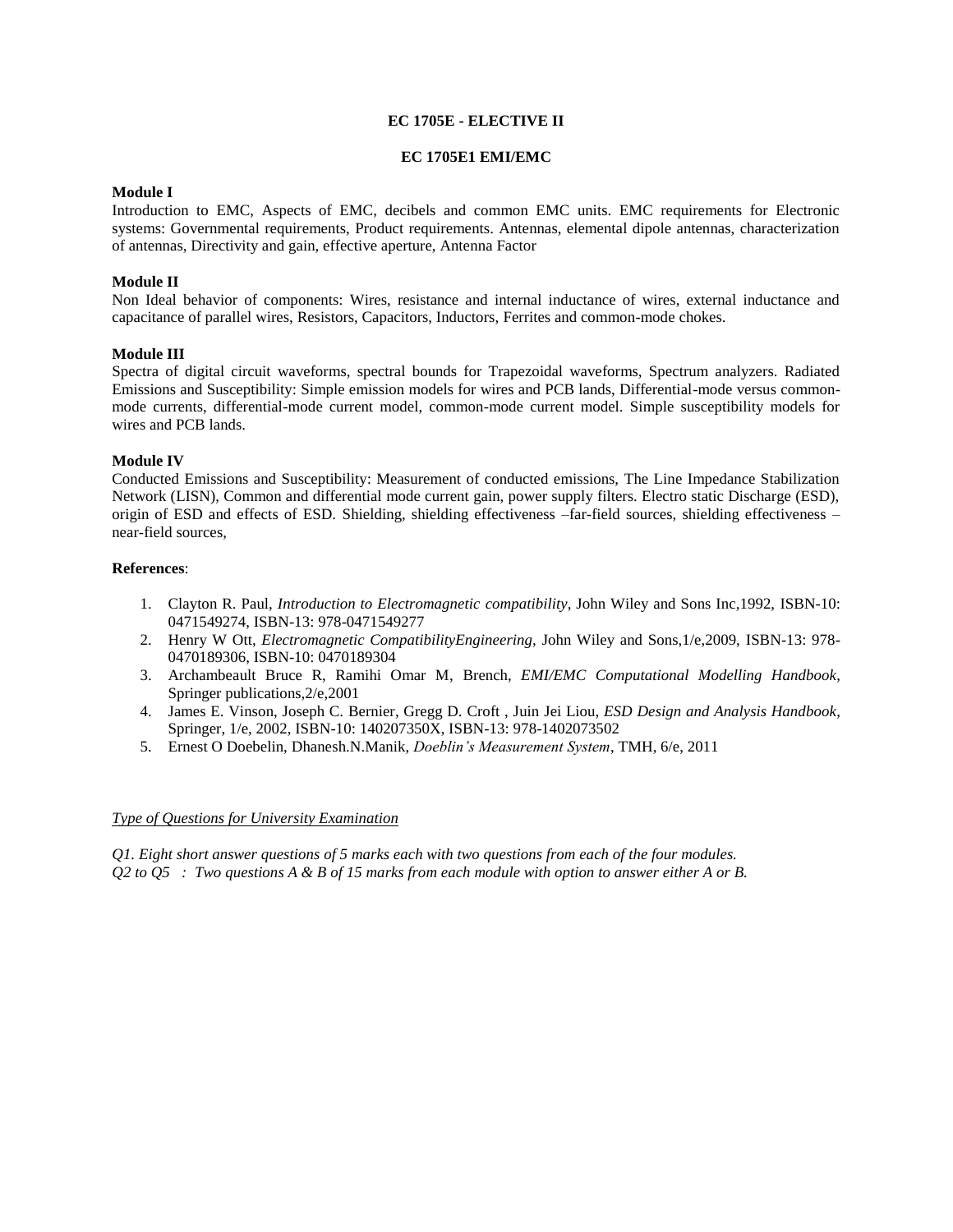### **EC 1705E2 ADAPTIVE SIGNAL PROCESSING**

### **Module I**

Adaptive Systems – Definition & Characteristics – Properties - Open loop and closed loop adaptation –Example of adaptive system –Adaptive linear combiner – Input signal and Weight vectors – Desired response and Error – Performance Function – Gradient - Minimum mean square error – Example of performance surface - Alternative expressions of the Gradient – De-correlation of error and input components.

### **Module II**

Properties of Quadratic performance surface – Normal form of input correlation matrix – Eigen values and vectors - Geometrical significance - Searching the performance surface – Methods – Gradient search methods – Stability and rate of convergence – learning curve – Newton's Method – Steepest Descent Method – Comparison of learning curves –Gradient estimation and its effect on adaptation – Performance penalty – Variance of gradient estimate – Excess Mean Square Error and Time constants – Misadjustment.

### **Module III**

Adaptive Algorithms - The LMS Algorithm – Derivation - Convergence – Learning curve – Noise – Misadjustment – Performance - LMS/ Newton Algorithm – Properties –Sequential regression algorithm – Adaptive recursive filter – Random search algorithms – RLS Algorithm – The matrix inversion Lemma – Convergence.

### **Module IV**

Adaptive modeling and system identification – Multipath communication channel –FIR digital filter synthesis – Introduction to adaptive arrays and beamforming – Sidelobe cancellation – Beamforming with a pilot signal – spatial configurations – Adaptive algorithms.

### **References:**

- 1. Bernard Widrow and Samuel D. Stearns, *Adaptive Signal Processing*, Pearson Education, ISBN: 9788131705322
- 2. Simon Haykin, *Adaptive Filter Theory*, Pearson Education, 4/e, 2002.
- 3. B. Farhang-Boroujeny, *Adaptive Filters – Theory and Applications*, John Wiley and Sons, 1998, ISBN: 978-0-471-98337-8
- 4. Ali H Sayed, *Fundamentals of Adaptive Filtering*, John Wiley and Sons, 1/e,2003

#### *Type of Questions for University Examination*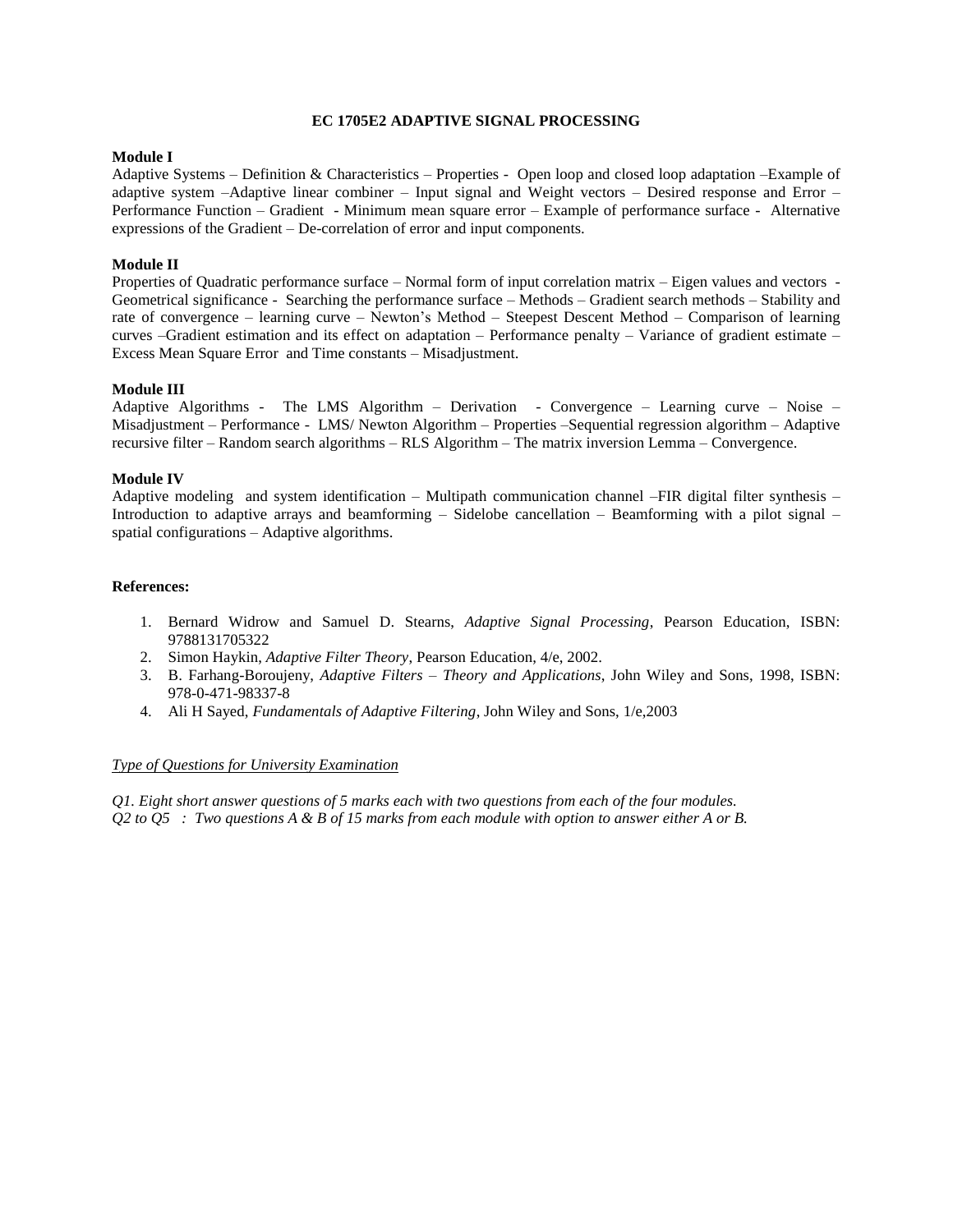### **EC 1705E3 DIGITAL INTEGRATED CIRCUIT DESIGN**

## **Module I**

### **Designing combinational logic gates in CMOS**

Introduction - Static CMOS Design - Complementary CMOS, Ratioed Logic, Pass-Transistor Logic - Dynamic CMOS Design - Dynamic Logic: Basic Principles, Speed and Power Dissipation of Dynamic Logic, Issues in Dynamic Design, Cascading Dynamic Gates

### **Module II**

# **Designing sequential logic circuits**

Static Latches and Registers - The Bistability Principle - Multiplexer-Based Latches - Master-Slave Edge-Triggered Register - Low-Voltage Static Latches - Static SR Flip-Flops - Dynamic Latches and Registers - Dynamic Transmission-Gate Edge-triggered Registers - C<sup>2</sup>MOS—True Single-Phase Clocked Register (TSPCR) -Alternative Register Styles - Pulse Registers - Sense-Amplifier Based Registers

### **Module III**

### **Designing arithmetic building blocks**

Datapaths in Digital Processor Architectures - The Adder - The Full Adder: Circuit Design Considerations - The Binary Adder: Logic Design Considerations - The Multiplier - Partial-Product Generation - Partial Product Accumulation - Final Addition - The Shifter - Barrel Shifter - Logarithmic Shifter - Power and Speed Trade-off's in Datapath Structures - Design Time Power-Reduction Techniques - Run-Time Power Management - Reducing the Power in Standby (or Sleep) Mode

### **Module IV**

#### **Designing memory and array structures**

Memory Classification - Memory Architectures and Building Blocks - The Memory Core - Read-Only Memories - Nonvolatile Read-Write Memories - Read-Write Memories (RAM) - Contents-Addressable or Associative Memory (CAM) - Memory Peripheral Circuitry - The Address Decoders - Sense Amplifiers - Voltage References - Drivers/Buffers - Timing and Control - Memory Reliability and Yield - Signal-To-Noise Ratio - Memory yield - Power Dissipation in Memories

#### **References:**

- 1. Jan M. Rabaey, A. Chandrakasan, B. Nikolic, Digital Integrated Circuits- A Design Perspective, Pearsoneducation,2/e,2003
- 2. Hubert Kaeslin, ETH Zürich *Digital Integrated Circuit Design - From VLSI Architectures to CMOS Fabrication,* ISBN:9780521882675, *2008*
- 3. John F Wakerly, *Digital Design – Principles and Practices*, Pearson education, Fourth edition

#### *Type of Questions for University Examination*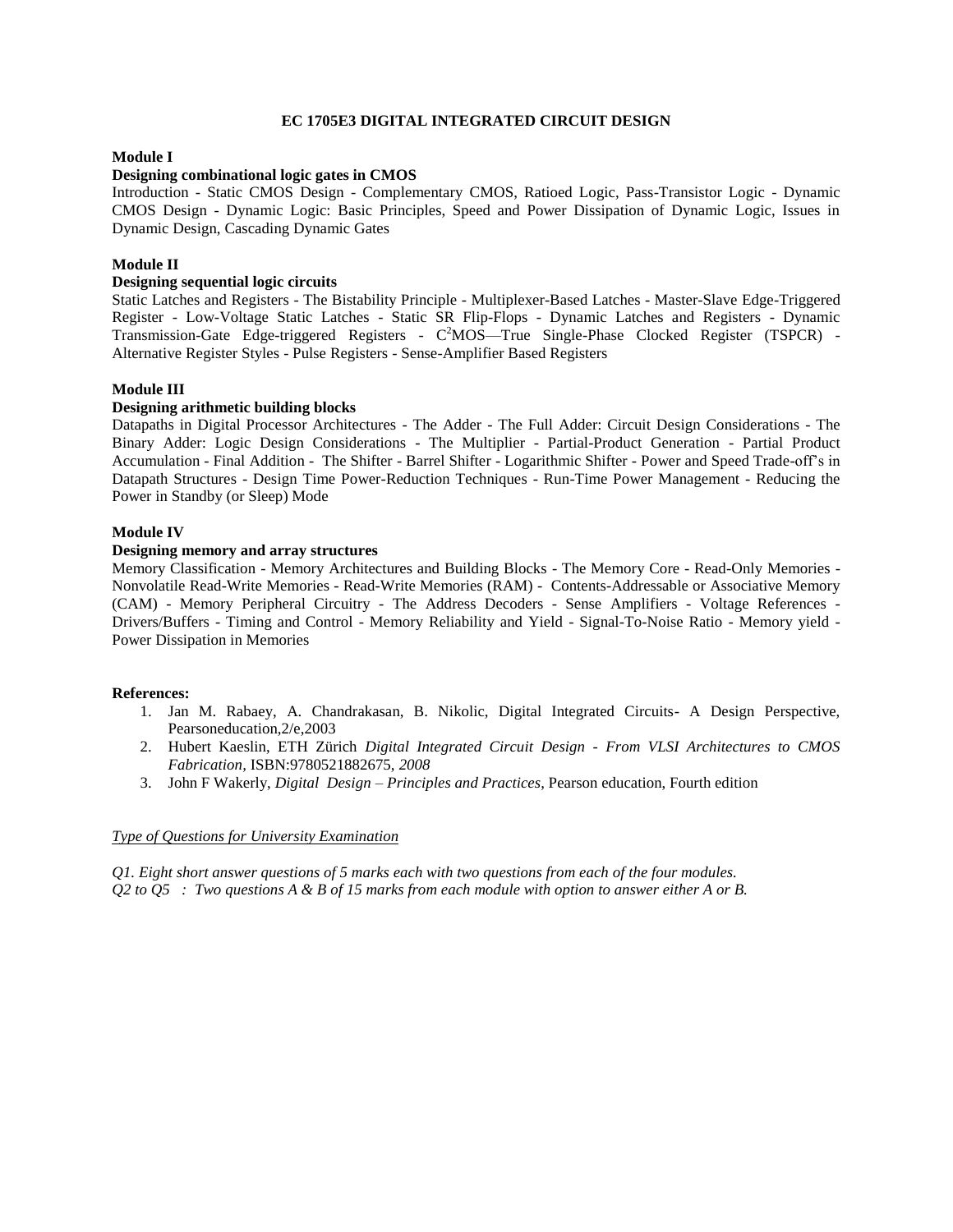### **EB/EC 1705 E4 MECHATRONICS**

## **Module I**

**Introduction to Mechatronics** - Elements of Mechatronic Systems. Mechatronics in manufacturing - Mechatronics in products - Scope of Mechatronics.

**Mathematical modeling of Engineering Systems:** System Building blocks for Mechanical, Electrical, Fluid and Thermal systems.

**General Engineering System Modeling:** Rotational - Translational, Electromechanical, Hydraulic\_ Mechanical systems - System Transfer Function - Dynamic response of systems for standard test signals (Detailed mathematical analysis not required).

# **Module II**

**Actuation Systems:** Pneumatic & Hydraulic Systems: Process Control Valves, Directional and Pressure Control valves, Linear and Rotary actuators.

**Mechanical Actuation Systems:** Translational and Rotational motions, Kinematic Chains, Cams, Gear Trains, Ratchet and Pawl, Belt and Chain drives, Bearings.

**Electrical Actuation Systems:** Mechanical and Solid State Relays, Solenoids, DC & AC motors, Servo & Stepper motors- feedback devices - encoders - pulse digitizers - resolvers - inductosyn – tachometers.

### **Module III**

**Fundamentals of numerical control** - advantages of NC systems - classification of NC systems - point to point and contouring systems - NC and CNC - incremental and absolute systems - open loop and closed loop systems features of NC machine tools - fundamentals of machining - design consideration of NC machine tools - methods of improving machine accuracy and productivity

**Industrial robotics** - basic concepts - robot anatomy - robotics and automation - specification of robots - resolution - repeatability and accuracy of manipulator - classification of robots.

### **Module IV**

**MEMS:** Internal Structure, advantages, manufacturing, applications - Fibre Optic Devices in Mechatronics **Mechatronic System Controllers:** ON/OFF, P, I, D, PI and PID Controllers, Digital controllers, Intelligent Controllers in Mechatronics.

**Programmable Logic Controllers:** Structure, I/O processing, Programming, applications – Selection Criteria.

#### **References:**

- 1. Bolton. N, *Mechatronics- Electronic Control systems in Mechanical and Electrical Engineering,* Pearson Education,4/e, 2008
- 2. M.D. Singh, J.G. Joshi, *Mechatronics*, Prentice Hall India, New Delhi, 2006
- 3. Dradly. D.A, Dawson.D, Burd N.C and Loader A.J, *Mechatronics Electronics in Products & Processes*, Chapmen & Hail, 1993.
- 4. HMT Limited, Mechatronics, Tata McGraw Hill, 1998.
- 5. James Harter, *Electromechanics- Principles concept and Devices*, Prentice Hall, 1995.
- 6. Michel P. Groover*, Industrial Robots-Technology, Programming and Applications*, McGraw Hill,1986
- 7. Yoram Koren & Ben Yuri*, Numerical Control of Machine Tools*, Khanna Publishers,1984
- 8. A.Smaili,F.Mrad,*Mechatronics-Integrated Technologies for Intelligent Machines*,Oxford,2009
- 9. Appukuttan .K.K, *Introduction To Mechatronics*, Oxford University Press,1/e, 2007
- 10. David G Alciatore,Micheal ,*Introduction to Mechatronics and Measurement Systems*,TMH,3/e,2007
- 11. Nitaigour P Premchand,*Mechatronics-Principles,Concepts and Applications,*TMH,11/e,2011

#### *Type of Questions for University Examination*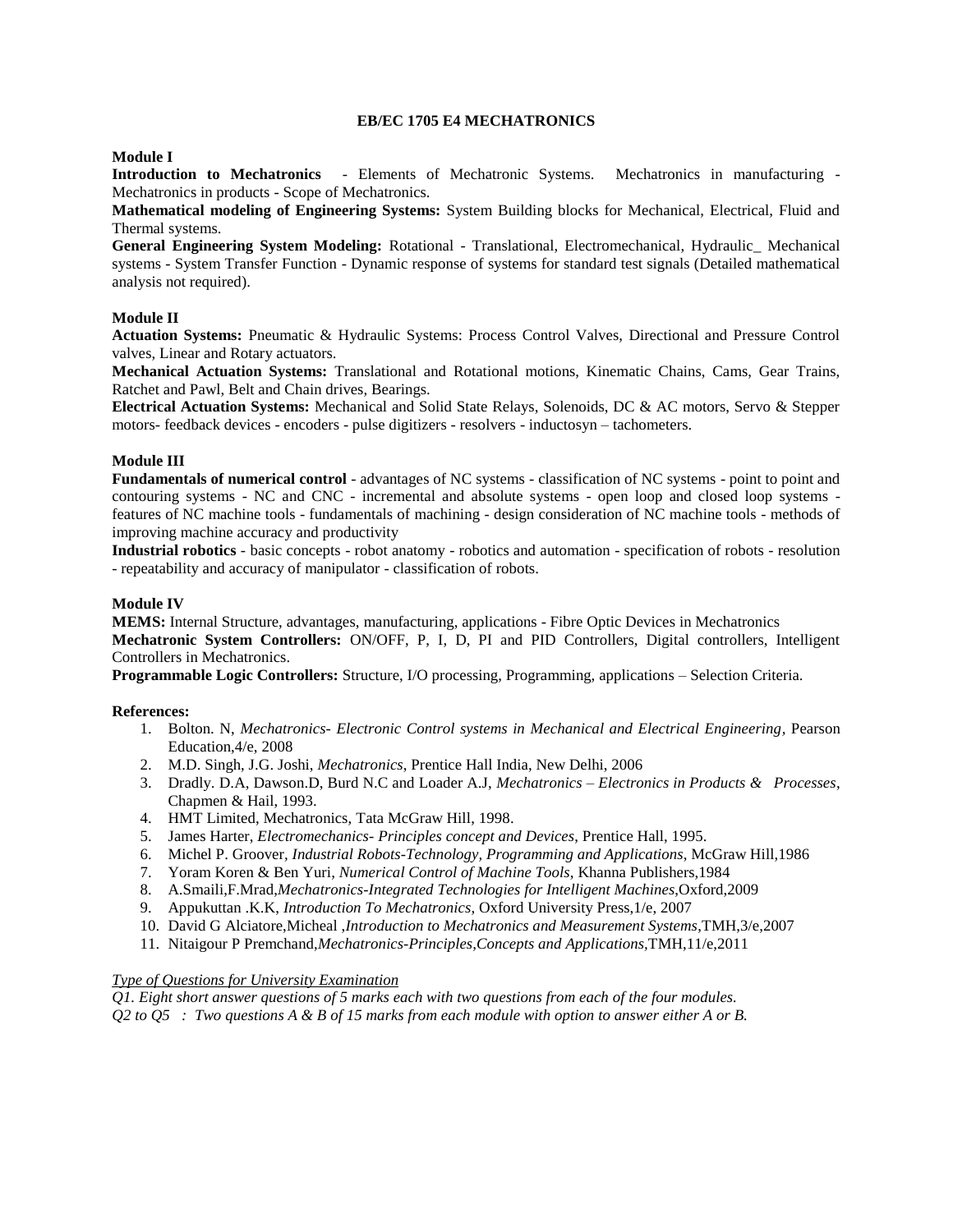# **EC I7L1 EMBEDDED SYSTEMS LABORATORY**

### *Objective: To Design, develop and validate a program in 8051 kit And to get hands on experience with the embedded system development*

- 1. Familiarisation with 8051 based kit, peripherals, cross assembler/ cross-compiler (eg. KEIL)
- 2. Simple exercise to study the programming of 8051.
- 3. Simple exercise to use User interface of the kit (display/ keyboard etc..).
- **4.** Simple exercise to the Interrupt Programming.
- 5. UART communication with 8051:
	- Communication with PC over its RS232 port.
- 6. I2C communication with 8051:
	- Read, write and validate data from a serial EPROM or I2C based temperature sensor etc.
- 7. 8051 interfacing with various sensors and ADC/ DAC .
- 8. 8051 for motor control :
	- Control the speed of a stepper motor or DC motor.
- 9. Familiarization of ARM kit.

*Note : 50 % marks is earmarked for continuous evaluation, and 50 % marks for end semester examination to be assessed by two examiners .A candidate shall secure a minimum of 50 % marks in the aggregate and 50 % minimum in the end semester examination for a pass.*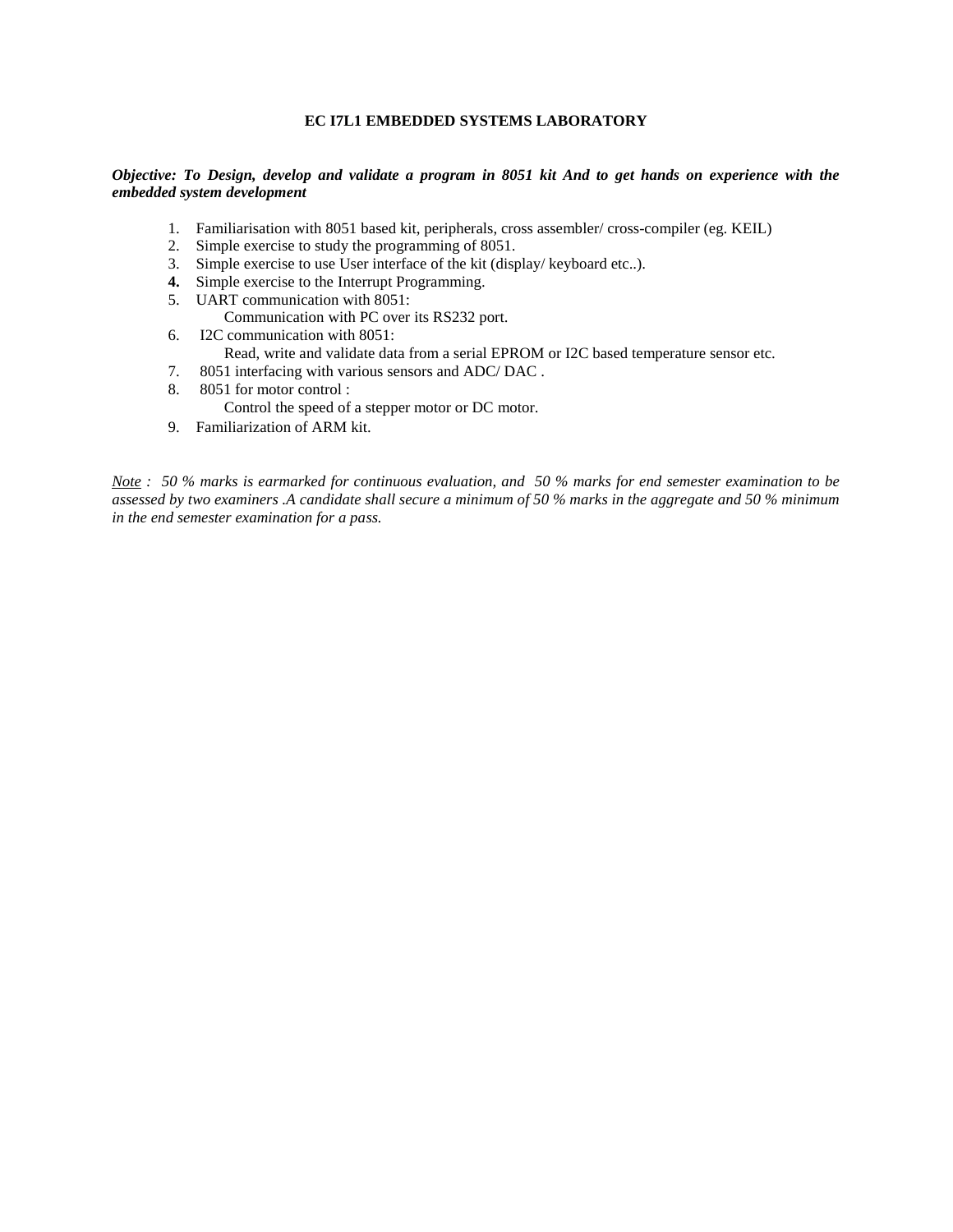## **EC I7L2 COMMUNICATION LABORATORY II**

Communication experiments

- 1. Digital modulation techniques and it performance measures
- 2. Matched filter receiver for rectangular pulse.
- 3. Error correction & coding.
- 4. Link power budget calculation.

*The above experiments should be done using MATLAB/Labview and Trainer Kit/ breadboard.* 

### Microwave Experiments

- 1. Determine the Reflex Klystron frequency and mode characteristics
- 2. Obtain the characteristics of crystal detector
- 3. Measurement of guide wavelength and source frequency
- 4. Study of V-I characteristics of GUNN diode
- 5. Determine the Parameters of : directional coupler, isolator and circulator
- 6. Determine the unknown impedance using slotted section and smith chart
- 7. Study of: attenuators, E-plane, H-plane and Magic Tees
- 8. Determine the radiation patterns of E-plane sectoral, H-plane sectoral and horn antennas.
- 9. Study of input impedance and S parameters of various microwave networks using network analyzer.
- 10. Design and optimization of various microwave networks like filters and antennas using microwave simulators like HFSS/IE3D/MICROWAVE STUDIO/ADS

#### **Reference:**

1. K.C.Raveendranathan, Communication Systems Modelling and Simulation, Using MATLAB® and SIMULINK®, University Press, 1/e, 2011

*Note : 50 % marks is earmarked for continuous evaluation, and 50 % marks for end semester examination to be assessed by two examiners .A candidate shall secure a minimum of 50 % marks in the aggregate and 50 % minimum in the end semester examination for a pass.*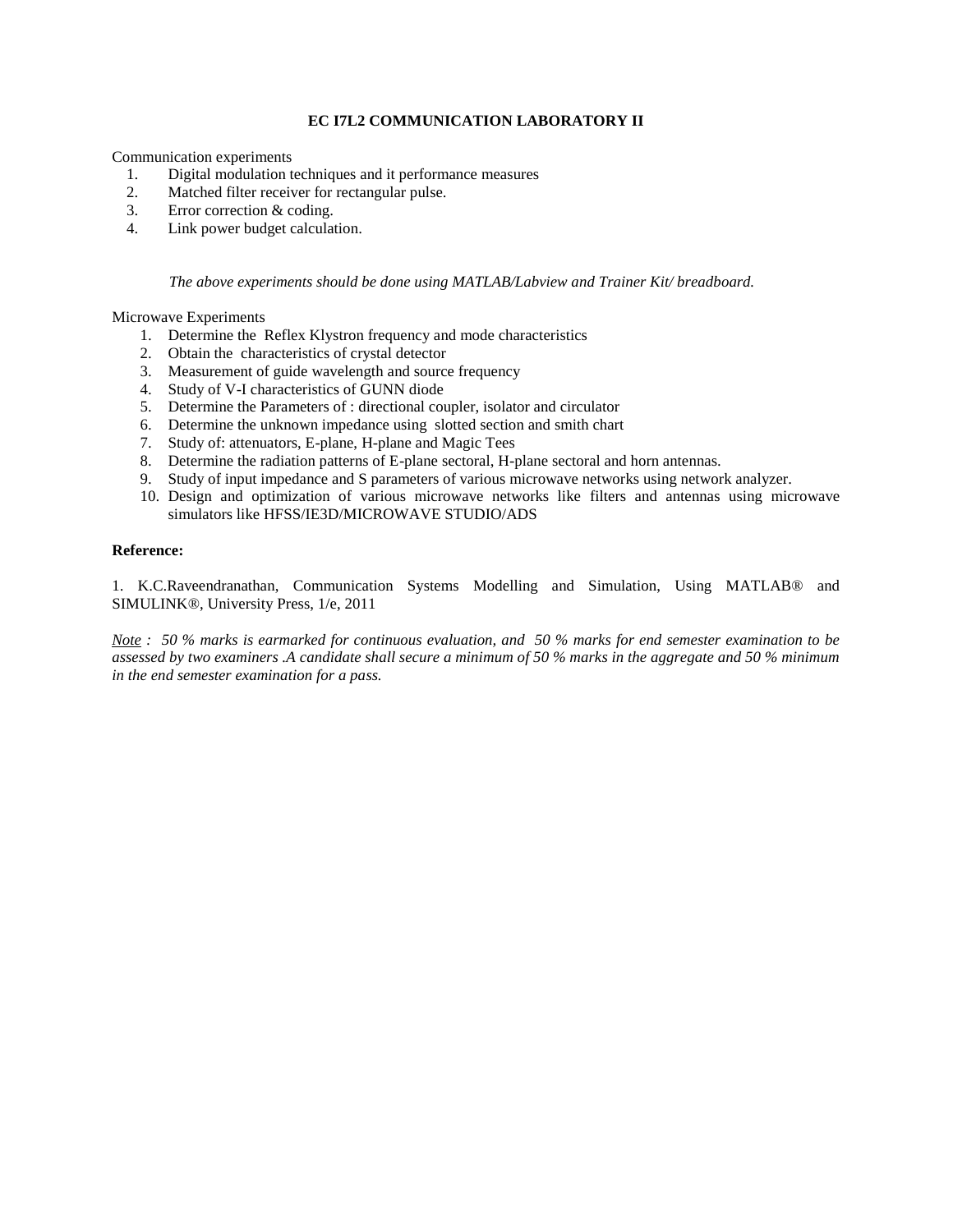## **EC I7L3 PROJECT DESIGN**

Each batch comprising of 3 to 5 students shall identify a project related to the curriculum of study. At the end of the semester, each student shall submit a project synopsis comprising of the following.

- Application and feasibility of the project
- Complete and detailed design specifications.
- Block level design documentation
- Detailed design documentation including circuit diagrams and algorithms / circuits
- Bill of materials in standard format and cost model, if applicable
- Project implementation action plan using standard presentation tools

#### *Guidelines for evaluation*:

|       | i) Attendance and Regularity                         | 10       |
|-------|------------------------------------------------------|----------|
|       | ii) Quality and adequacy of design documentation     | 10       |
|       | iii) Concepts and completeness of design             | 10       |
|       | iv) Theoretical knowledge and individual involvement | 10       |
|       | v) Quality and contents of project synopsis          | 10       |
| Total |                                                      | 50 Marks |
|       |                                                      |          |

*Note: Points (i)-(iii) to be evaluated by the respective project guides and project coordinator based on continuous evaluation. (iv)-(v) to be evaluated by the final evaluation team comprising of 3 internal examiners including the project guide, coordinator & a senior faculty member.*

The first phase of the main project including the literature survey, schematic block or algorithms, design of the project and implementation of the initial phase of the project shall be completed. A report on the work done in this phase shall be submitted by each student by the end of the VIII semester. There will be an internal examination of the project that includes oral presentation regarding the overall project and demonstration, if any, of the completed work. The evaluation panel shall consist of atleast three faculty members including the project guide.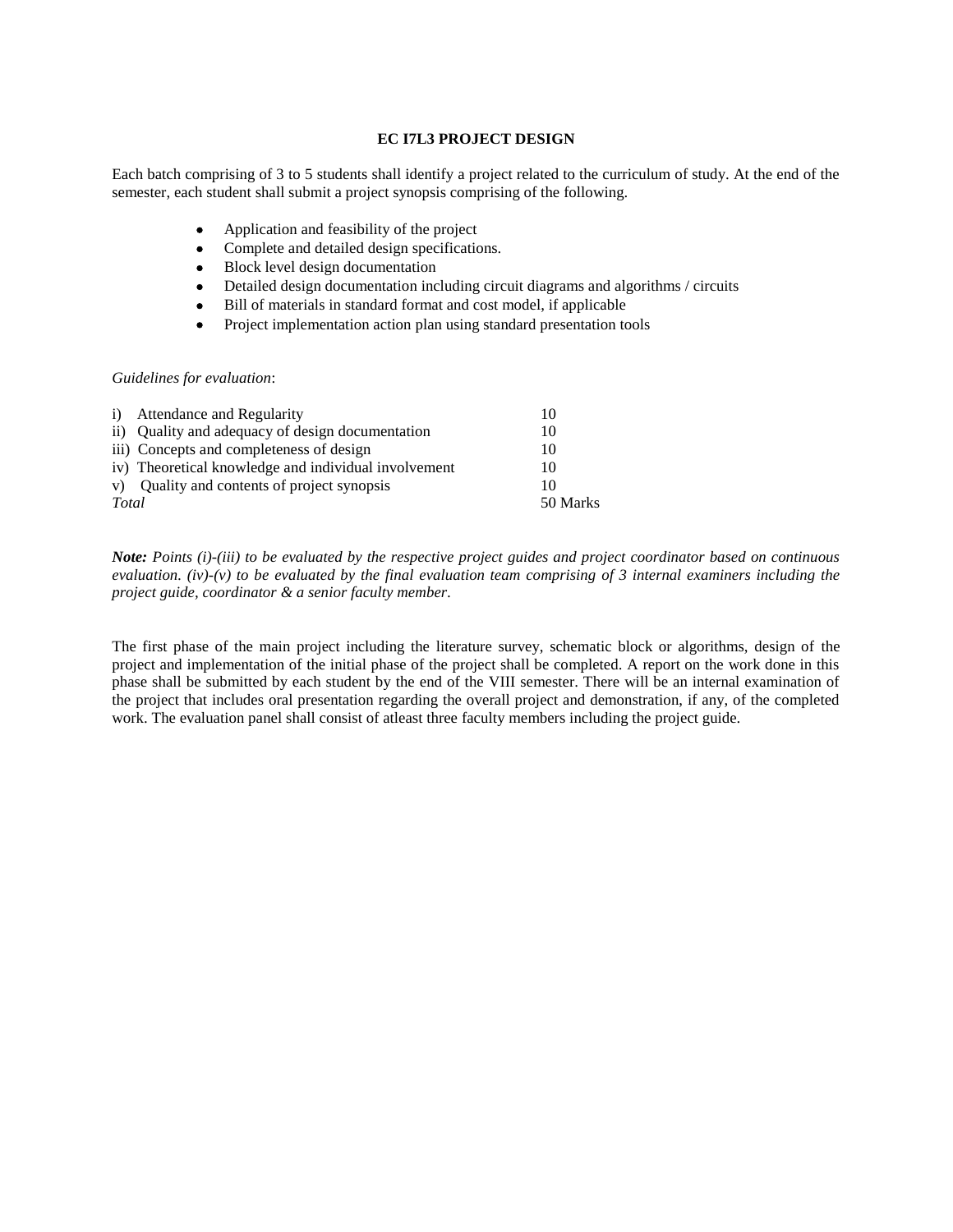### **EC I7L4 SEMINAR**

Students shall individually prepare and submit a seminar report on a topic of current relevance related to the field of Electronics & Communication Engineering. The reference shall include standard journals, conference proceedings, reputed magazines and textbooks, technical reports and URLs. The references shall be incorporated in the report following IEEE standards reflecting the state-of-the-art in the topic selected. Each student shall present a seminar for about 30 minutes duration on the selected topic. The report and presentation shall be evaluated by a team of internal experts comprising of 3 teachers based on style of presentation, technical content, adequacy of references, depth of knowledge and overall quality of the seminar report.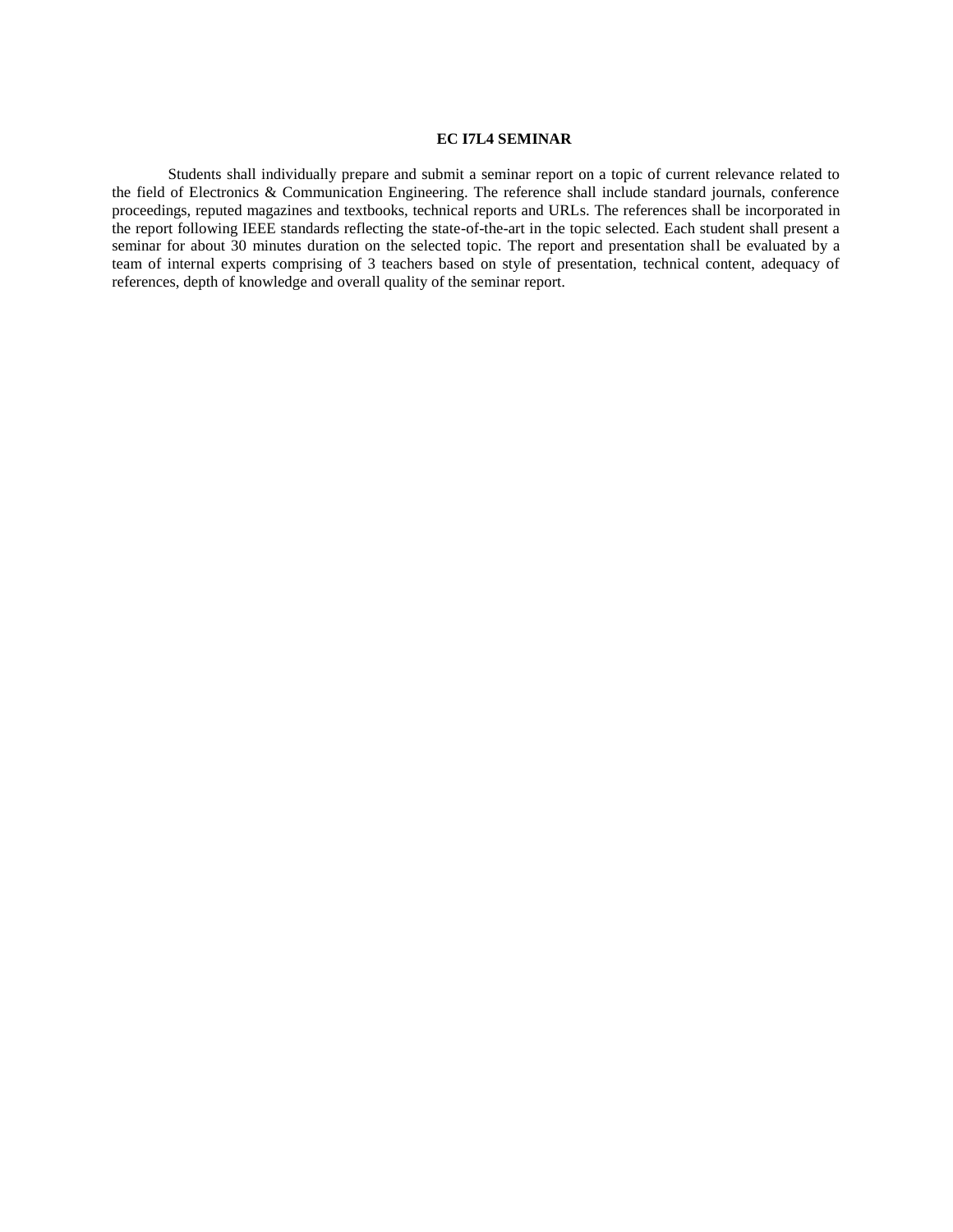#### **SEMESTER VIII**

### **EC 1801-MULTIMEDIA COMMUNICATION SYSTEMS.**

#### **OBJECTIVE**

This course introduces technologies for multimedia communications. The objective of this course lets students learn basic techniques and international standards for image, video, and audio coding. More specifically this course lets the students not only familiarize with the international standards but also provide the underlying concepts, principles, techniques related to video coding. We will also address how to efficiently represent multimedia data, including video, image, and audio, In the coding aspect, state-of-the-art compression technologies will be presented. Emphasis will be given to a number of standards, including H.26x, MPEG, and JPEG.

## **PREREQUISITES: (Digital Signal Processing)**

### **Module I- Multimedia Communications.**

**Introduction to Multimedia towards a definition**, The elements of Multimedia, Multimedia today and tomorrow, Using Multimedia: applications ,benefits and problems, Multimedia Authoring and Tools, Multimedia Information Representation, digitization principles, Text, Images, Audio, Fundamental Concepts in Video, Color in Image and Video, Basics of Digital Audio.

### **Module II- Multimedia Compression Techniques.**

Basic Audio Compression Techniques- Quantization, Non-linear Quantization, Differential Encoding, Linear Prediction Coding-LPC, DPCM, DM, Adaptive DPCM.

Lossless Compression-Run Length Coding, Statistical Coding, Huffman Coding, Dictionary Coding, Arithmetic Coding. Lossy Compression-Transform coding, DFT, DCT, Harr Transform, KLT, Wavelet Transforms, Embedded Zero Tree Coder.

### **Module III- Multimedia Compression Standards.**

JPEG Standards-Baseline JPEG, JPEG Models, JPEG 2000 Standards, JPEG-LS Standard, MPEG audio coders, Dolby audio coders. Basic Video Compression Principles, H.261, 263,264. MPEG Video Coding- MPEG-1, MPEG-2, MPEG-4, MPEG-7, MMDs, Applications Enabled by MPEG-7, MPEG-21 Digital Item Declaration.

#### **Module IV- Multimedia Communications Systems.**

Multimedia Interchange-QMF, OMFI, MHEG. Multimedia Conferencing. HFC Network, Satellite Television Networks, Terrestrial Television Networks, High-speed PSTN access technologies-ADSL, VDSL. High Definition Television, HDTV standards. Movie/ video on demand, Interactive Television, Kiosks, Content-Based Retrieval in Digital Libraries. Knowledge based Multimedia Systems, Intelligent multimedia System Design.

#### **References:**

- 1. Fred Halsall, *Multimedia Communications: Applications, Networks, Protocols and Standards,* Pearson,2011
- 2. Li, Ze-Nian, Drew, Mark S, *Fundamentals Of Multimedia,* PHI, 2011
- 3. Ralf Steinmetz, Klara Nahrstedt *Multimedia: Computing Communications & Applications* , Pearson, 2011
- 4. Krishna Kumar D N, *Multimedia communication*, Pearson 2010.
- 5. John F. Koegel Buford, *Multimedia Systems*, Pearson, 2009.
- 6. J.R. Ohm. *Multimedia Communication Technology,* Springer International Edition, 2005.
- 7. Judith Jeffcoate, *Multimedia in Practice*, Pearson,2009
- 8. K.Sayood, Morgan Kauffman, *Introduction to Data Compression*, 2/e, 2000.

#### *Type of Questions for University Examination*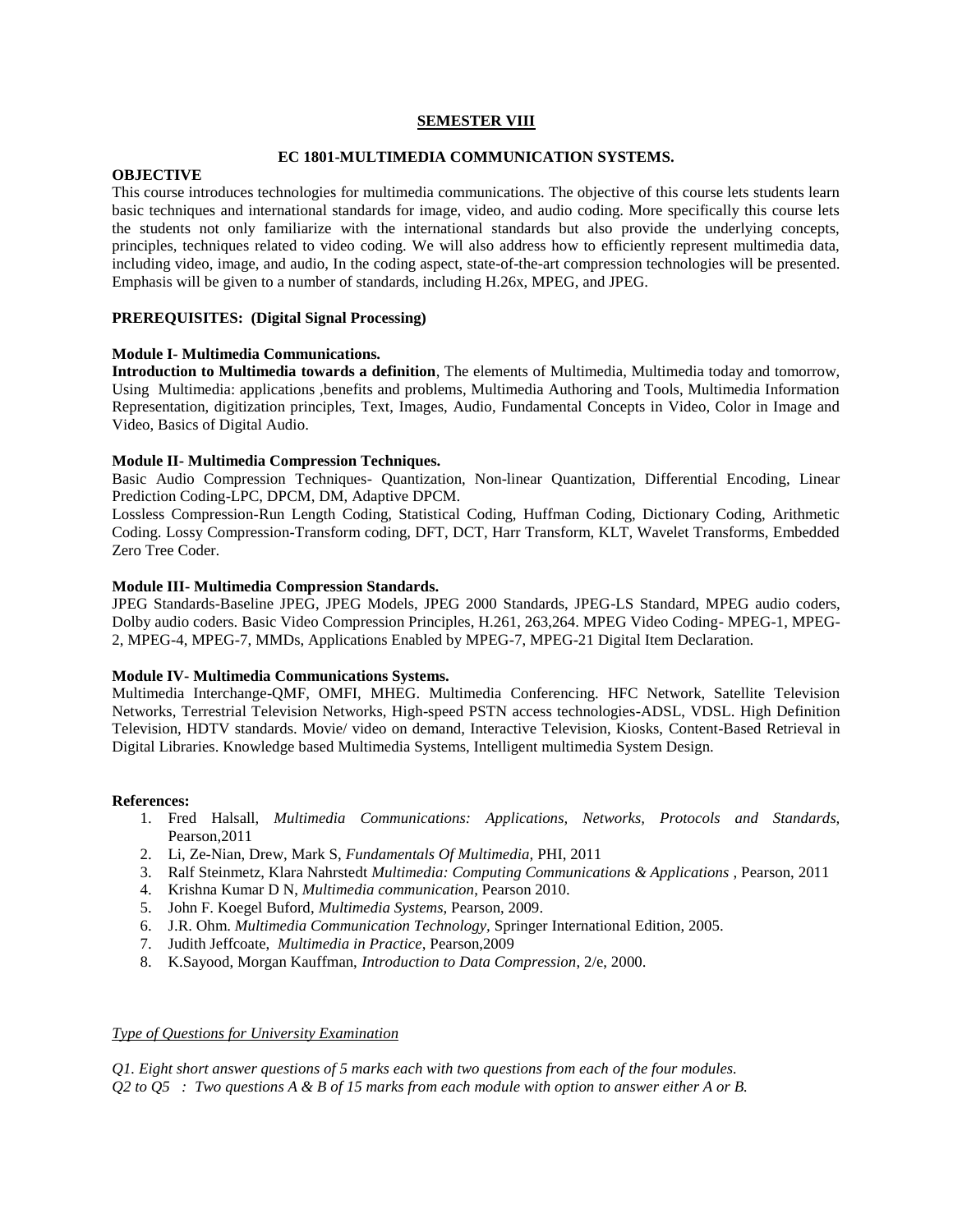#### **EC 1802 WIRELESS COMMUNICATION**

### **Module I**

Overview of Wireless Systems. Wireless spectrum, Signal Propagation, Path Loss Models and Shadowing, Shadowing, Combined Path Loss shadowing, Coverage Area, Statistical Fading Models, Narrowband Models, Signal Envelope Distribution, Fading Distributions and Duration. Markov Model. Wideband Fading. Doppler and Delay Spread, Wideband Channel Models.

## **Module II**

Capacity of wireless channels- Fading Channels, Capacity of Flat and FS Fading Channels, Modulation schemes, Linear Modulation Performance in Fading, Performance in Fading and ISI. Diversity, receiver diversity, Transmit Diversity

### **Module III**

Adaptive Modulation and Adaptive MQAM. Impact of Finite Constellations. MIMO and Space/Time Communications, MIMO Capacity, Beam forming, Diversity, Space time codes.

#### **Module IV**

Multi carrier modulation – OFDM- Multi user systems – multiple access-random access- multi used diversity. Adhoc wireless networks – cross layer Design- Energy Constrained Networks.

#### **References:**

- 1. A. Goldsmith ,*Wireless Communication* , Cambridge ,2011
- 2. C Y Lee, *Mobile Communication Engineering* , TataMcGrawhill ,2/e ,2008
- 3. Theodore S. Rappaport, Simon: *Wireless communication principles and practice* ,Pearson Education,2/e
- 4. Haykin, Michael Mohar, *Modern wireless communication*, Pearson Education,2008
- 5. William Stallings, *Wireless communication and networks*, Pearson Education, 2006.
- 6. Molisch ,*Wireless communication* ,Wiley India ISBN 9788126510566
- 7. William C Y Lee: *Mobile cellular Telecommunications*, McGraw Hill, 2/e.
- 8. John P Proakis&Salehi ,*Digital Communication*, McGrawHill,5/e, 2008,ISBN 9780070591172
- 9. S R Saunders AA Zavala, *Antennas and propagation for Wireless Communication Systems*, Wiley India, 2/ e

#### *Type of Questions for University Examination*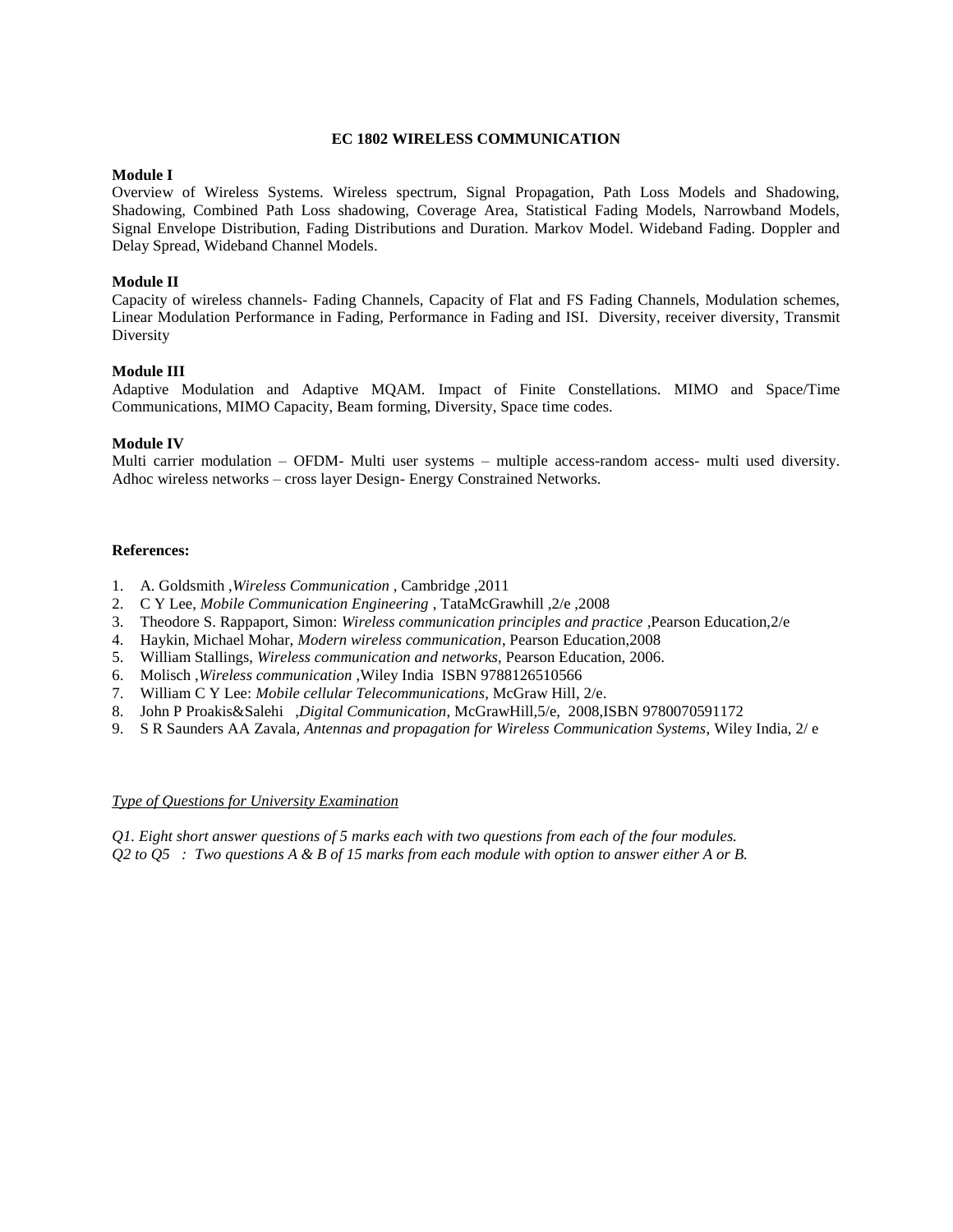#### **EC 1803 COMPUTER COMMUNICATION AND NETWORKING**

#### **Module I**

Communication Networks and Services: Network functions and network topology, basics of message switching, packet switching, circuit switching and cell switching. Application and Layered Architectures Layering architecture, the OSI reference model, unified view of layers, protocols and services, overview of TCP/IP architecture, TCP/IP protocol. digital Representation of Analog Signals, Line Coding, Modems and Digital Modulation, Circuit-Switching Networks, Multiplexing, SONET, Transport Networks, Circuit Switches, Signaling, Traffic and Overload Controls in Telephone Networks, Cellular Telephone Networks.

#### **Module II**

Peer-to-Peer Protocols and Data Link Layer, Peer-to-Peer Protocols, ARQ Protocols and Reliable Data Transfer Service. Derivation of Efficiency of ARQ Protocols. Data Link Controls, Framing, Point-to-Point Protocol, HDLC Data Link Control, Link Sharing Using Packet Multiplexers. Multiple access communications, local area networks (LAN) structure, the medium access control sub layer, the logical link control layer, random access, ALOHA, slotted ALOHA, CSMA, CSMA/CD, scheduling approaches to medium access control, reservation systems, polling, token passing rings, comparison of random access and scheduling medium access controls. IEEE LAN standards

## **Module III**

Packet Switching Networks: Network services and internal network operation, packet network topology, connectionless packet switching, virtual circuit packet switching, routing in packet networks, routing algorithm classification, routing tables, hierarchical routing, link state versus distance vector routing, shortest path algorithms, Dijkstra's algorithm.

#### **Module IV**

TCP/IP : The Internet Protocol (IP), IP packet, IP addressing, subnet mask, classless inter domain routing (CIDR), address resolution, reverse address resolution, IP fragmentation and reassembly, User Date gram Protocol (UDP), Transmission Control Protocol (TCP), TCP Reliable stream service, TCP operation, Dynamic Host Configuration Protocol (DHCP), mobile IP, IPv6, internet routing protocols, distance vector multicast routing protocol. Integrated Services i, RSVP, Differentiated Services, Network Interconnection Models, MPLS, Real-Time Transport Protocol, Session Control Protocols

#### **References:**

- 1. Leon Garcia &Widjaja ,Communication Networks Tata McGraw Hill Publication, 2/e, ISBN 9780070595019
- 2. Bertsekas and Gallagar, Data Networks, Prentice Hall India, 2/e.
- 3. James F. Kurose and Keith W. Ross, *Computer Networking A Top-Down Approach Featuring the Internet,* Pearson Education, 2/e
- 4. F. Halsall, *Data Communication, Computer Networks and Open System*s, Addison Wesley, 1996
- 5. S. Keshav, *An Engineering Approach to Computer Networkin*g, Pearson education, 2002
- 6. Uyless Black, *Computer Networks - Protocols, Standards and Interface*s, PHI Ltd, 1994
- 7. Andrew S. Tanenbaum, *Computer Networks*, Pearson education/ PHI Ltd., 4/e
- 8. Behrouz A. Fourouzan*, Data Communications and Networking,* Tata McGraw Hill, 2/e
- 9. Anurag Kumar, D. Manjunath, Joy Kuri, *Communication Networking : An Analytical Approach*, Elsiever, 2005
- 10. William Stallings, *Wireless Communications &Networks,* Prentice Hall, 2001

#### *Type of Questions for University Examination*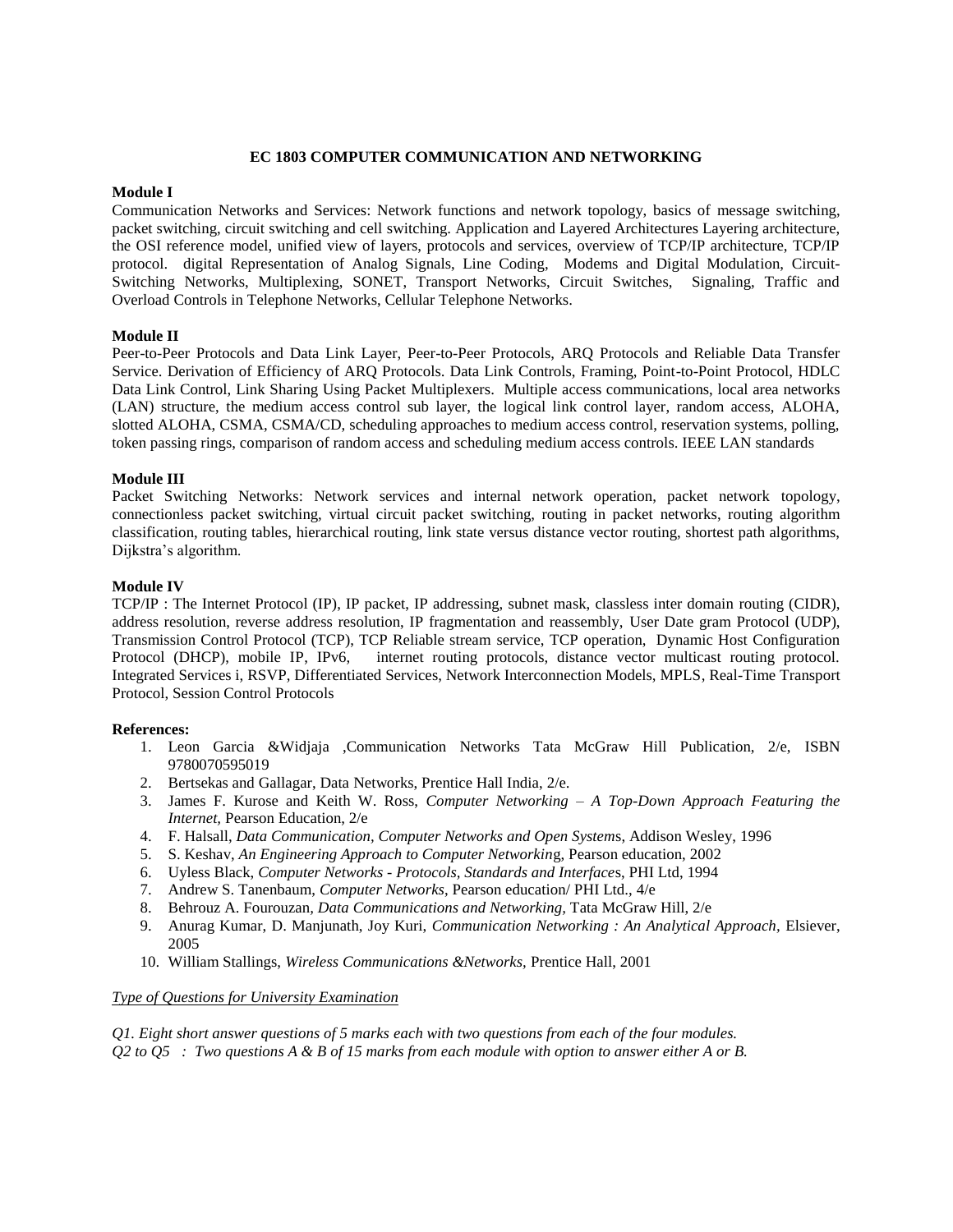### **EC 1804E - ELECTIVE III**

### **EC 1804E1 COMPUTATIONAL ELECTROMAGNETICS**

### **Module 1**

**Introduction**: Elements of Computational Methods, Basis Functions, Sub-domain Basis Functions, Entire-domain Basis Functions, Convergence and Discretization Error Convergence Test, Order of Convergence, Disctretization Error and Extrapolation, Discretization of Operators, Discretization Error in FDM, FDTD, and FEM, Stability of Numerical Solutions, Stability of FDTD Solution, Stability of Matrix Solution, Accuracy of Numerical Solutions, Modeling Errors, Truncation Error, Round-off Error, Validation, Spurious Solutions, Formulations for the Computational Methods

### **Module II**

**Method of Moments**: Basis Functions**,** Sub-domain Basis Functions, Entire-domain Basis Functions, Point Matching and Galerkin's Methods, Eigen value Analysis using MoM**.** Solution of Integral Equations using MoM**,**  Static Charge Distribution on a Wire, Analysis of Stripline, Analysis of Wire Dipole Antenna**,** Scattering from a Conducting Cylinder of Infinite Length, Greens functions.

#### **Module III**

**Finite Difference Time Domain Analysis: FDTD** Analysis in One-Dimension: Pulse Propagation in a Transmission Line, Spatial Step Δ*x* and Numerical Dispersion, Time Step Δ*t* and Stability of the Solution, Source or Excitation of the Grid, Absorbing Boundary Conditions, Applications of One-Dimensional FDTD Analysis, Reflection at an Interface, Determination of Propagation Constant, Design of Material Absorber, Exponential Timestepping Algorithm in the Lossy Region, FDTD Analysis in Two-Dimensions, Unit Cell, Numerical Dispersion in Two-Dimensions, Time Step Δ*t* for Two-Dimensional Propagation, Absorbing Boundary Conditions for Propagation in Two, Dimensions, Perfectly Matched Layer ABC's FDTD Analysis in Three-Dimension, Yee Cell, Numerical Dispersion in Three-Dimension, Time Step Δ*t* for Three-Dimensional Propagation, Absorbing Boundary Conditions and PML for Three-Dimensions Implementation of Boundary Conditions in FDTD, Perfect Electric and Magnetic Wall Boundary Conditions, Interface Conditions

#### **Module IV**

**Finite Element Method:** Basic Steps in Finite Element Analysis**,** Discretization or Meshing of the Geometry**,**  Derivation of the Element Matrix**,** Assembly of Element Matrices**,** Solution of System Matrix**,** Post-processing**,**  FEM Analysis in One-dimension**,** Treatment of Boundary and Interface Conditions**,** Accuracy and Numerical Dispersion**,** FEM Analysis in Two-dimension, Element Matrix for Rectangular Elements**,** Element Matrix for Triangular Elements**,** Assembly of Element Matrices and System Equations**,** Capacitance of a Parallel Plate Capacitor**,** Cut-off Frequency of Modes in a Rectangular Waveguide**,** FEM Analysis of Open Boundary Problems

#### **References:**

- 1. Ramesh Garg, *Analytical and Computational Methods in Electromagnetics*, Artech House, 2008, ISBN-10: 1596933852
- 2. Matthew N. O. Sadiku, *Numerical Techniques in Electromagnetics*, CRC press, 2/e, 2000.
- 3. David B. Davidson, *Computational Electromagnetics for RF and Microwave Engineering,* Cambridge university press,2/e,2010
- *4.* Allen Teflove, Susan C Hagness, *Computational Electrodynamics: The Finite Difference Time Domain Method.,* Artech House publications,3/e,2005
- 5. R.F. Harrington, *Field Computation by Moment Method., Wiley,1993*
- *6.* John L. Volakis, and Kubilay Sertel, *Frequency Domain Hybrid Finite Element Methods forElectromagnetics,* Morgan & Claypool Publishers *,2006*
- *7. Balanis.C.A. Advanced Engineering Electromagnetics,Wiley Publications*, 1989, ISBN-10: 0471621943

## *Type of Questions for University Examination*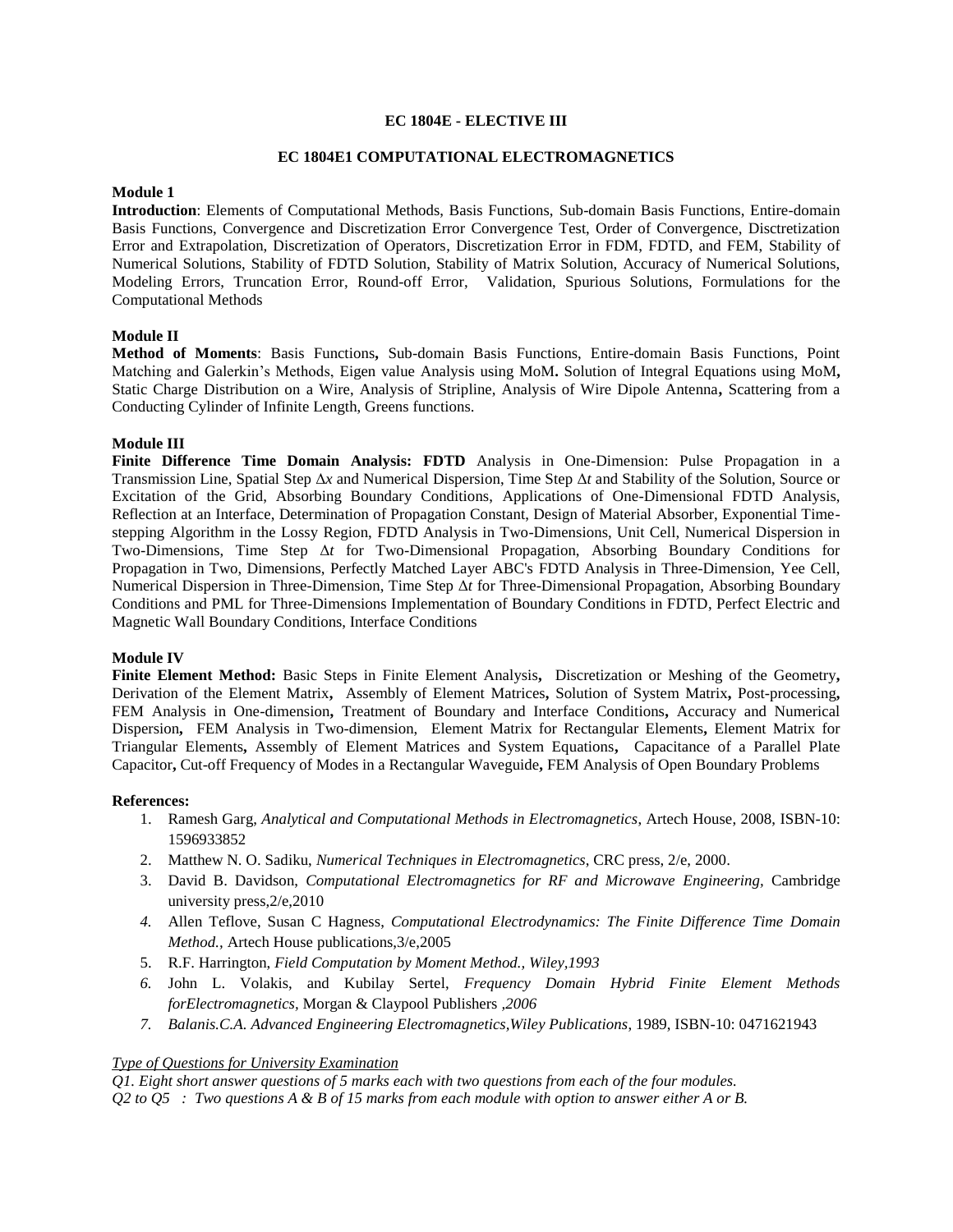## **EC/EI 1804E2 RADAR AND NAVIGATION**

### **Module I**

**Introduction to RADAR:** General form of RADAR range equation – block diagram of simple pulsed RADAR and determination of range - maximum Unambiguous range, Radar resolution cell volume, pulse repetition frequency , relevance of Cosecant squared radiation pattern for RADAR antennas - RADAR displays - synthetic and Raw displays, Radar Types based on frequency, Waveform, prf, applications.

Probability of detection and false alarm - integration of RADAR pulses-RADAR cross section of various targets.

## **Module II**

**Radar Systems:** Doppler frequency shift and determination of velocity –Block diagram and working principle of CW Doppler RADAR, FMCW Radar and Pulsed Doppler RADAR.

MTI Radar block diagram and use of Delay line cancellers- Blind speed-Digital MTI processing-

Tracking Radar: Types, Monopulse tracking-Amplitude comparison monopulse system in one/ two coordinates (block diagram)-phase comparison monopulse, Sequential lobing, Conical scan tracking Radar –tracking in rangecomparison between Monopulse and conical scan tracking RADARs.

#### **Module III**

**Radar Receivers:** Block diagram of super heterodyne receiver- Detection of Radar signals in noise –Matched filter criterion- detection criterion – Extraction of information and waveform design.

**Special purpose radars**: Synthetic Aperture Radar- Height finder- 3D radars -Radar Beacons- Radar Jamming.

**Microwave Radio communication** – block schematics of Terminal transmitters and receivers -Salient features, radio repeaters, microwave radio stations, Line of sight path characteristics, Free space loss, Path clearance, Fade margin, Microwave Radio system gain, Receiver threshold, CNR and SNR, Noise figure.

#### **Module IV**

**Satellite Communication**: Communication satellites –sub systems of Space-craft - payload – repeater, antenna, control systems. Orbits- Orbital parameters, *Apogee*&*Perigee*, period, velocity, coverage angle and slant angle, geostationary orbits look angle, near-geostationary constellations, launching orbits.

Elements of digital satellite communication systems, Digital baseband signals, Digital modulation techniques, Satellite digital link design, inter modulation noise and inter satellite links.

Principle of Global Positioning Systems – Instrument landing system

#### **References:**

- 1. Merrill I. Skolnik, Introduction to Radar Systems, 3/e, McGraw Hill, 2006.
- 2. Dennis Roddy, Satellite Communications, Prentice Hall Inc., 4/e,ISBN:978-00-700-778-50
- 3. Byron Edde, Radar Principles, Technology, Applications, Pearson Education1/e,1993,ISBN: 9788131713839
- 4. Mark A Richards, Fundamentals of Radar Signal Processing, Mc Graw Hill ,2005,ISBN:978-80-0714-447- 43
- 5. J. C. Toomay, Paul Hannen, *Principles of RADAR*, PHI, 3 /e, 2010.
- 6. Wayne Tomasi, *Electronic Communications Systems, Fundamentals through advanced*, Pearson Education 5/e,2008
- 7. Harvey Lehpamer, *Microwave Transmission Networks,* Planning, Design and Deployment, TMH,2/e,2010
- 8. Tri T Ha, *Digital Satellite Communication*, Tata McGraw Hill Publishers,/e, 2009,ISBN: 978-00-7007- 775-22
- 9. G S N Raju, *Radar Engineering and Fundamentals of Navigational aids*, I K International Publishers.
- 10. W.L. Pritchard, HG Suyderhoud and RANelson, *Satellite Communication Systems Engineering*, Pearson education, 2/e, 2012,,978-81-3170-242-0
- 11. S. K. Raman, *Fundamentals of Satellite Communication*, 1/e, Pearson education, 2011, ISBN: 9788131762608.
- 12. Anil.K.Maini,Varsha Agrawal, *Satellite Communications*,Wiley publications,2011, ISBN 9788126520718

## *Type of Questions for University Examination*

*Q1. Eight short answer questions of 5 marks each with two questions from each of the four modules.*

*Q2 to Q5 : Two questions A & B of 15 marks from each module with option to answer either A or B.*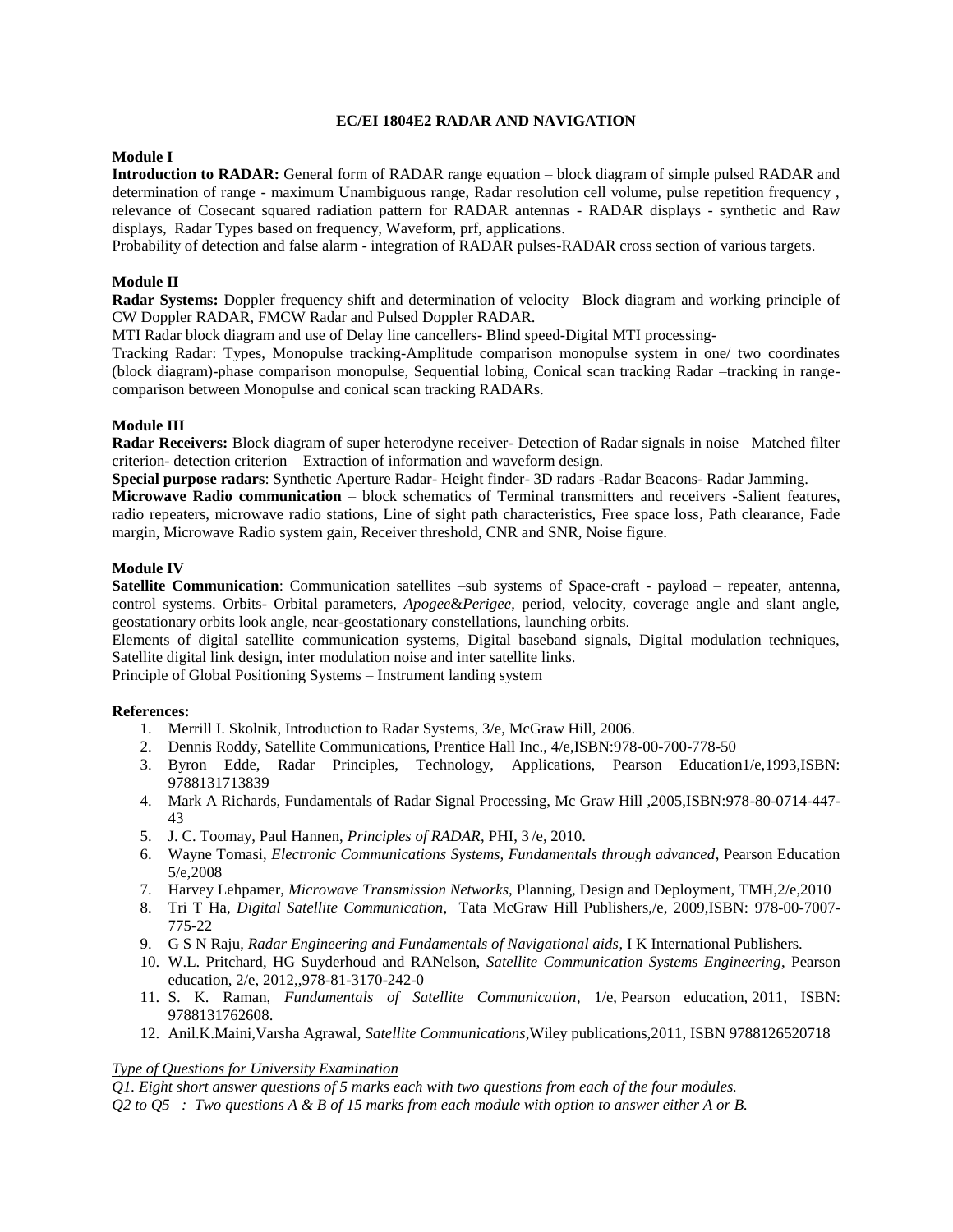### **EC 1804E3 ASIC Design**

## **Module I**

Introduction to ASICs: - Types of ASICs - Design flow

**ASIC construction:** Physical Design-Partitioning methods-simple partitioning- constructive partitioning - Interactive partitioning -KL algorithm- Ratio Cut algorithm- simulated annealing

## **Module II**

Floor planning: Goals and Objectives- Floor planning tools- channel definition- I/O and Power planning- clock planning.

Placement: placement term and definitions -goals and objectives- placement algorithm- iterative placement improvement- placement using simulated annealing-time driven placement methods

### **Module III**

Routing: Global routing-goals and objectives- global routing methods- global routing between blocks and inside flexible blocks- Detailed routing- measurement of channel density- left edge algorithm-constrains and routing graphs- area routing algorithm- multi level routing.

Special routing: Clock routing- power routing- circuit extraction – DRC.

### **Module IV**

Testing: Importance- BST cell- Boundary scan Controller-BIST-LFSR- signature analysis – MISR-Test vector-test flow.

Faults: Fault models, physical faults, Stuck at fault model, Logical faults, Fault collapsing, Fault simulation – serial fault simulation, parallel fault simulation, concurrent fault simulation, nondeterministic fault simulation, ATPG-D-Calculus, Basic ATPG algorithm, PODEM algorithm, controllability, observability

### **References:**

- 1. M.J.S .Smith, *Application Specific Integrated Circuits*, Pearson Education ,2006, ISBN:978-81-7758-408-0
- 2. Andrew Brown, *VLSI Circuits and Systems in Silicon*, McGraw Hill.
- 3. Dhiraj K. Pradhan, *Fault tolerant Computer system design*, PH, 2/e, 2003,I SBN:0-13-057887-8

## *Type of Questions for University Examination*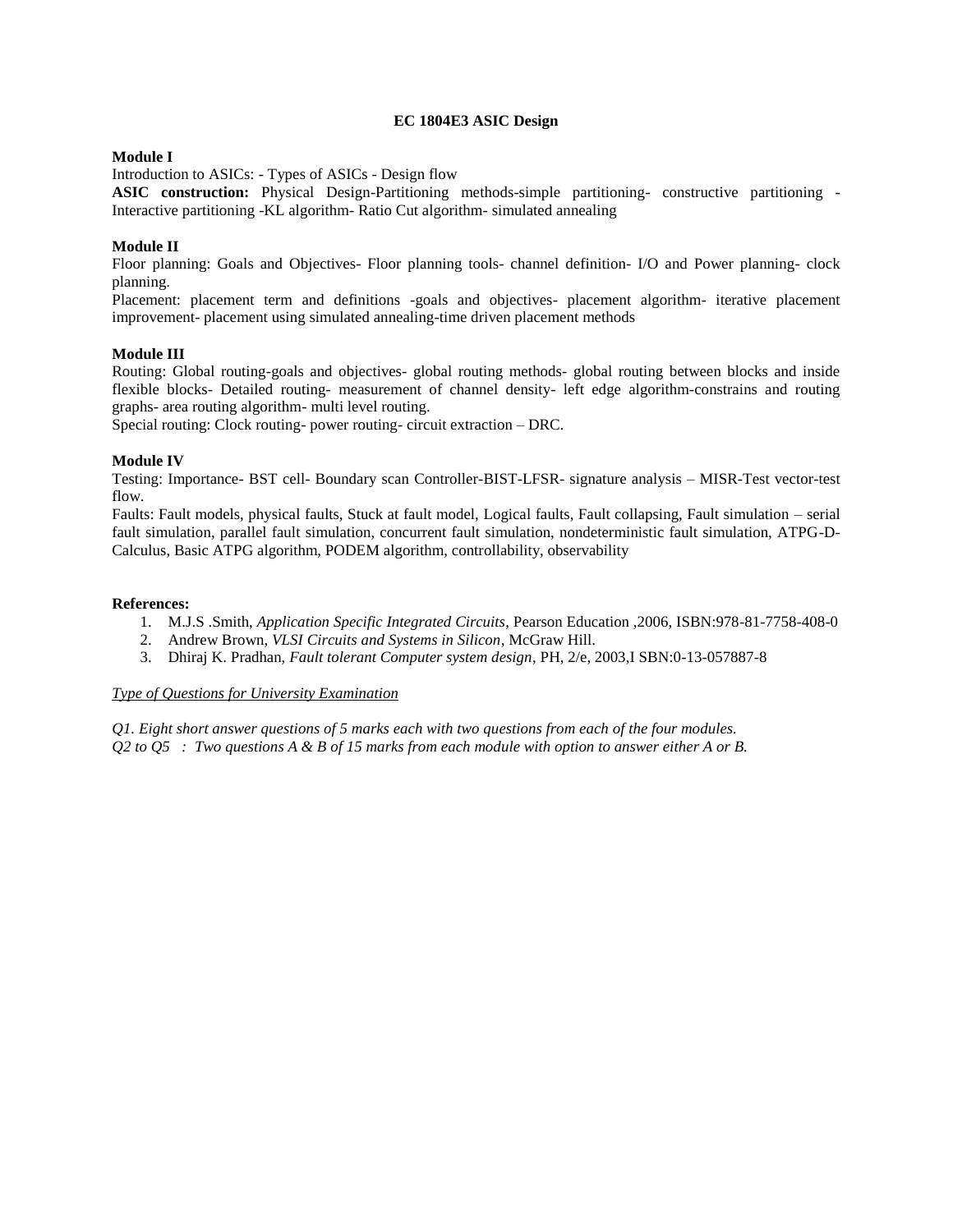### **EC/EI 1804E4 NEURO-FUZZY SYSTEMS**

## **Objective:**

This course introduces the basics of Neural Networks and essentials of Artificial Neural Networks with Single Layer and Multilayer Feed Forward and Feed Back Networks. Also deals with Associate Memories and introduces Fuzzy sets and Fuzzy Logic system components. The Neural Network and Fuzzy Logic application to Systems Engineering is also presented. This course gives an overview of Neuro – Fuzzy and Fuzzy – Neural Controllers.

# **Module I**

Basics of Artificial Neural Networks-Biological Aspects, Development of Neural Network Principles, Artificial Neural Networks, Artificial neural net terminology, Model of a neuron, Topology, Perceptrons, Widrow-Hoff LMS algorithm; Multilayer networks, Back propagation algorithm, variants of Back propagation Learning, Types of learning-Supervised, Unsupervised, Reinforcement learning. Characteristics of Neural Networks. Basic Learning Laws. Activation Dynamic Models, Synaptic Dynamic Models, Learning Methods, Stability and Convergence. Feed Forward Neural Networks and Feed Back Neural Networks, Boltzmann Machine. Competitive Learning Neural Networks.

# **Module II**

Neural Networks Based Control- Representation and identification, modeling the plant, control structures – supervised control, Model reference control, Internal model control, Predictive control. Architectures for Complex Pattern Recognition Tasks- Associative Memory, Pattern Mapping, Stability-Plasticity Dilemma-ART, Temporal Patterns, Pattern Variability: Neocognitron. Direct and Indirect Adaptive Control Using Neural Networks. Applications of neural nets - Pattern recognition, Optimization, Associative memories, Speech and Decision making. Vector quantization.

## **Module III**

Fuzzy Logic- Introduction, Fuzzy Sets, Concept of Fuzzy Number, Operation of Fuzzy sets, Properties of Fuzzy Set, Fuzzy versus probability, Fuzzy relations and Fuzzy relation calculations – Fuzzy members – Indices of Fuzziness – Comparison of Fuzzy quantities – Methods of determination of membership functions. Fuzzy Rule systems and interpretability of Fuzzy Rule systems, Knowledge Processing with Fuzzy Logic, Fuzzy Linguistic variables, Linguistic Modifier, Fuzzy Implication Relations, Fuzzy Compositional Rules.

# **Module IV**

Fuzzy Logic Control- Mamdani Model. Fuzzy Controllers: Basic construction of fuzzy controller –Analysis of static properties of fuzzy controller – Analysis of dynamic properties of fuzzy controller. Construction of FLC. Fuzzy PD controllers, Fuzzy PI Controllers. Case study – fuzzy control for smart cars.Neuro – Fuzzy and Fuzzy – Neural Controllers: Neuro – fuzzy systems: A unified approximate reasoning approach – Construction of role bases by selflearning: System structure and learning algorithm – A hybrid neural network based Fuzzy controller with selflearning teacher. Fuzzified CMAC and RBF network based self-learning controllers.

### **References:**

- 1. B. Yegnanarayana, *Artificial Neural Networks,* Prentice Hall of India,2009
- 2. Yaochu Jin, *Advanced Fuzzy Systems Design and Applications*, Springer.
- 3. Bart Kosco, *Neural Networks and Fuzzy Systems: A Dynamic Approach to Machine Intelligence,* Prentice Hall of India.
- 4. Laxmidhar Behera, Indrani Kar, *Intelligent Systems and Control-Principles and applications.* Oxford.
- 5. M.Ganesh, *Fuzzy Set and Fuzzy Logic*, Prentice Hall of India.
- 6. John Harris, *An Introduction to Fuzzy logic Applications,* Springer.
- 7. James J Buckley, *Fuzzy Probabilities-New approach and Applications,* Springer.
- 8. James A Anderson*, An Introduction to Neural Networks,* Prentice Hall of India,2009
- 9. Robert J Schalkoff\_*Artificial Neural network,* TMH,2011,
- 10. Satish kumar*, Neural Networks-A class room approach*,TMH,2011

### *Type of Questions for University Examination*

*Q1. Eight short answer questions of 5 marks each with two questions from each of the four modules. Q2 to Q5 : Two questions A & B of 15 marks from each module with option to answer either A or B.*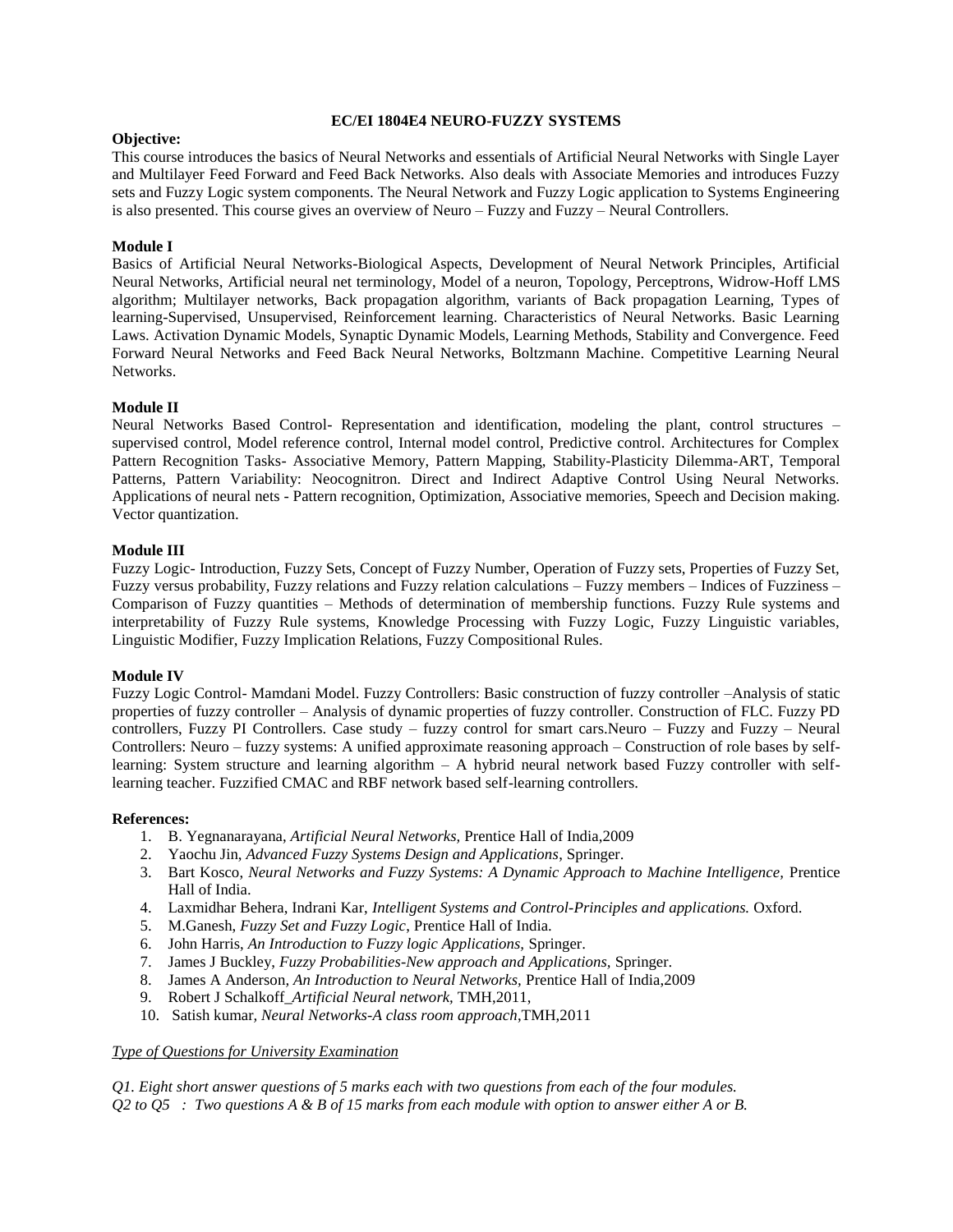## **EC 18L1 PROJECT**

Each batch of students shall develop the project designed during the VII semester. The implementation phase shall proceed as follows:

- For hardware projects, practical verification of the design, PCB design, fabrication, design analysis and testing shall be done.
- For software projects, a proper front end (GUI) if applicable shall be designed. A detailed algorithm level implementation, test data selection, validation, analysis of outputs and necessary trial run shall be done.
- Integration of hardware and software, if applicable, shall be carried out.
- A detailed project report in the prescribed format shall be submitted at the end of the semester. All test results and relevant design and engineering documentation shall be included in the report.
- The work shall be reviewed and evaluated periodically

A committee consisting of the Project Coordinator (appointed by the Head of the Department / Division), project guide and at least one senior faculty member will carry out the assessment based on at least one interim review and a final review just before the submission of the project report.

The final evaluation of the project shall include the following.

- Presentation of the work
- Oral examination
- Demonstration of the project against design specifications
- Ouality and content of the project report

#### *Guidelines for evaluation*:

|       | Regularity and progress of work                                                      | 60        |
|-------|--------------------------------------------------------------------------------------|-----------|
| ii.   | Work knowledge and Involvement                                                       | 60        |
| iii.  | End semester presentation and oral examination                                       | 60        |
| iv.   | demonstration<br>completion<br>Level of<br>and<br>οf<br>functionality/specifications | 60        |
| V.    | Project Report – Presentation style and content                                      | 60        |
| Total |                                                                                      | 300 marks |

*Note: Points (i) and (ii) to be evaluated by the respective project guide and the project coordinator based on continuous evaluation. (iii)-(v) to be evaluated by the final evaluation team.*